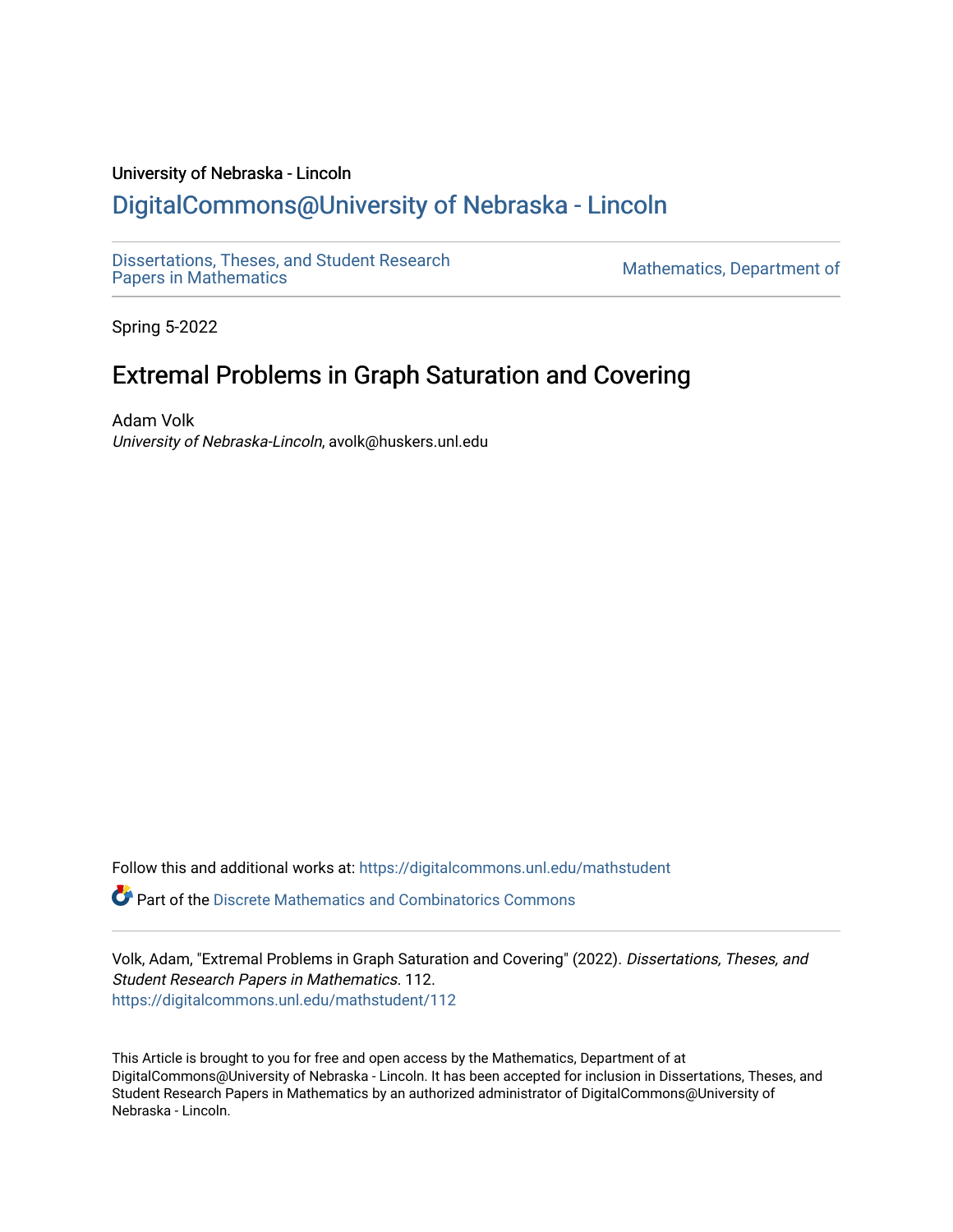### EXTREMAL PROBLEMS IN GRAPH SATURATION AND COVERING

by

Adam Volk

### A DISSERTATION

Presented to the Faculty of

The Graduate College at the University of Nebraska

In Partial Fulfilment of Requirements

For the Degree of Doctor of Philosophy

Major: Mathematics

Under the Supervision of Professor Jamie Radcliffe

Lincoln, Nebraska

May, 2022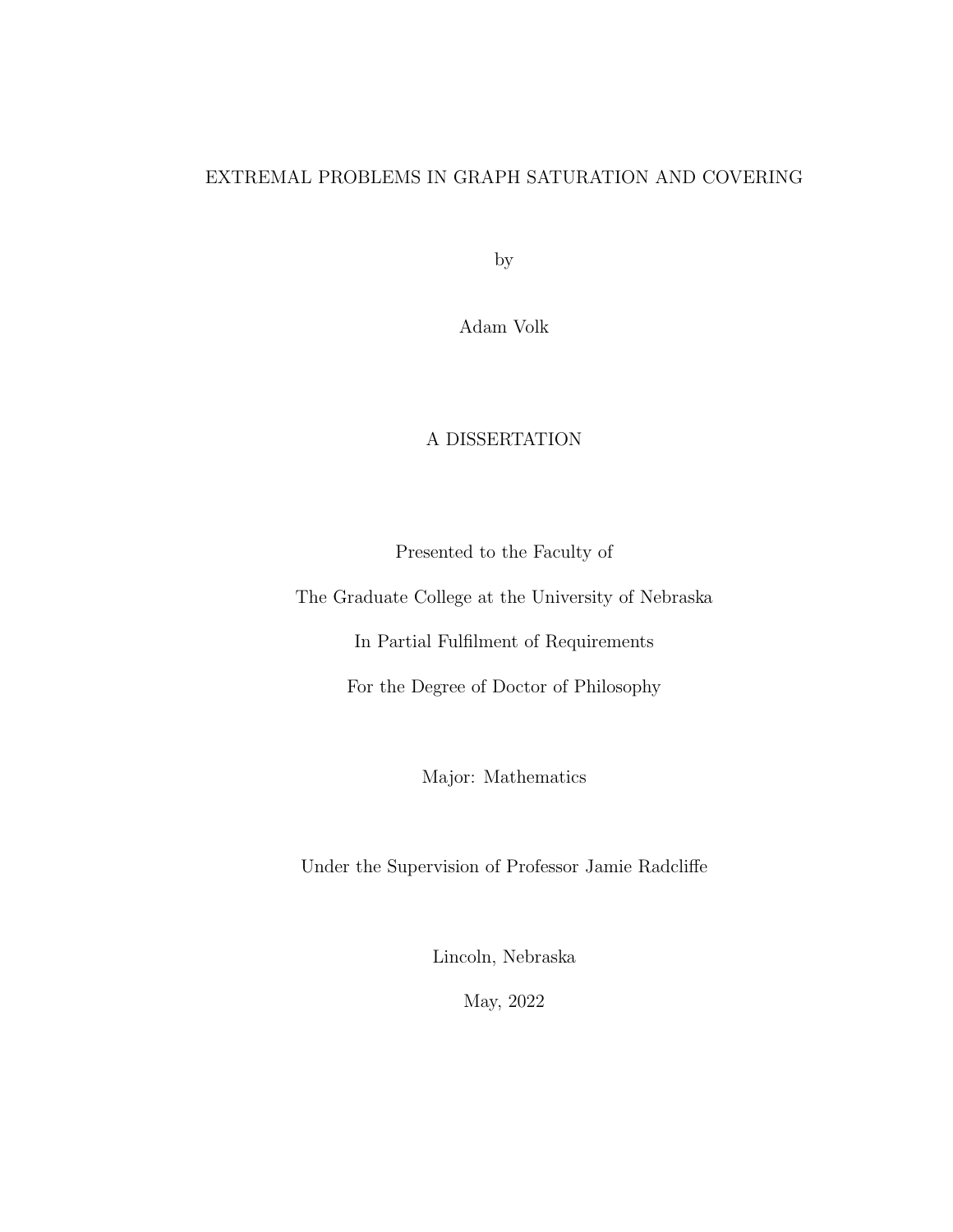#### EXTREMAL PROBLEMS IN GRAPH SATURATION AND COVERING

Adam Volk, Ph.D.

University of Nebraska, 2022

Adviser: Jamie Radcliffe

This dissertation considers several problems in extremal graph theory with the aim of finding the maximum or minimum number of certain subgraph counts given local conditions. The local conditions of interest to us are saturation and covering. Given graphs F and H, a graph G is said to be F-saturated if it does not contain any copy of  $F$ , but the addition of any missing edge in  $G$  creates at least one copy of F. We say that G is  $H$ -covered if every vertex of G is contained in at least one copy of  $H$ . In the former setting, we prove results regarding the minimum number of copies of certain subgraphs, primarily cliques and stars. Special attention will be given to the somewhat surprising challenge of minimizing the number of cherries, i.e. stars with two vertices of degree 1, in triangle-saturated graphs and its connection to Moore graphs. In the latter setting, we are interested in maximizing the number of independent sets of a fixed size in  $H$ -covered graphs, primarily when  $H$  is a star, path, or disjoint union of edges. Along the way, we will introduce and prove several results regarding a new style of question regarding graph saturation, namely determining for which graphs  $F$  there exist trees that are  $F$ -saturated. We will call such graphs tree-saturating.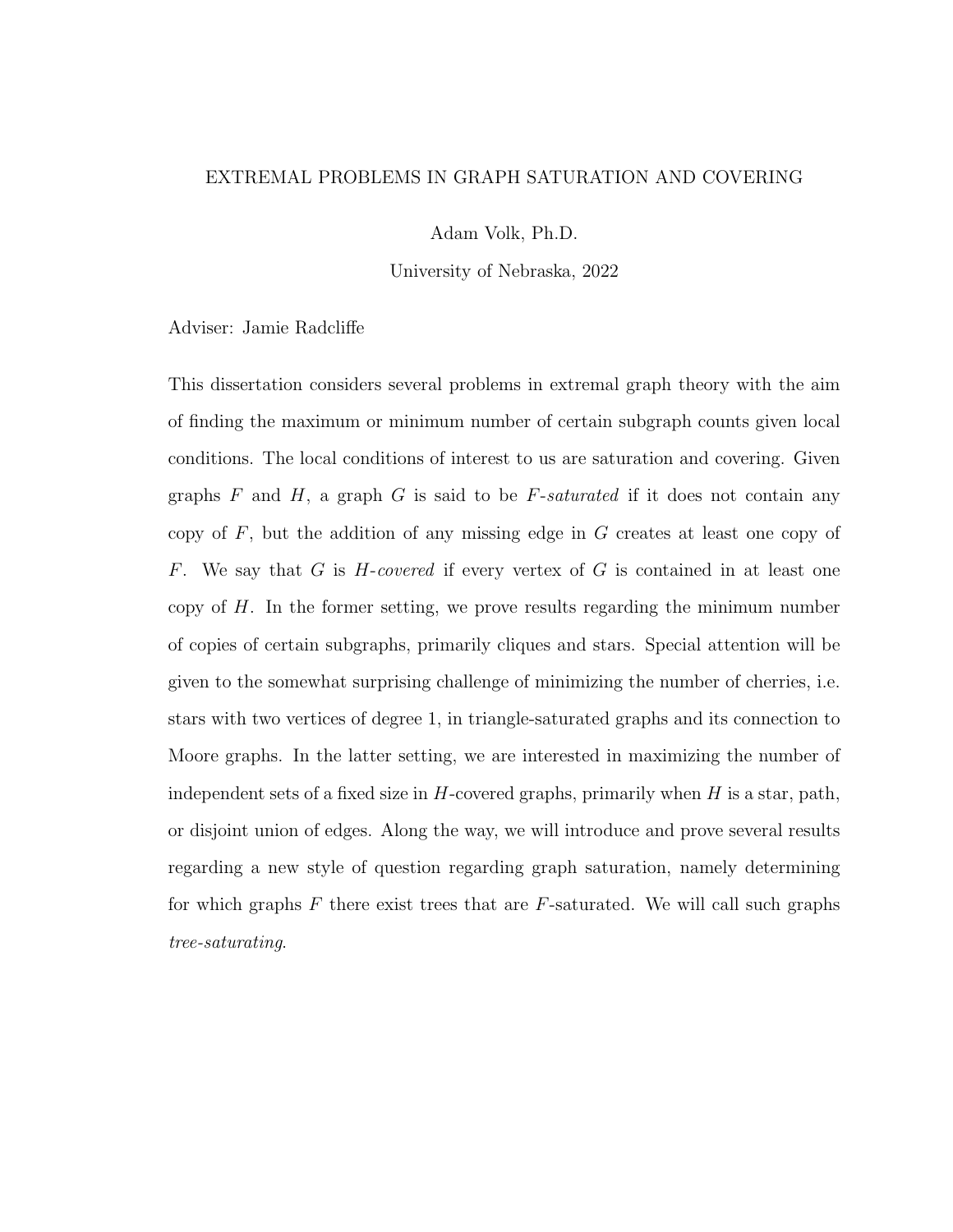#### ACKNOWLEDGMENTS

There are many people in my life who have played an important role in where I am today and without whose support, you would not be reading this. I first want to thank my advisor Jamie Radcliffe who has worked with me over the past four years and whose discrete math sequence during my first year of graduate school cemented my interest in the field. On the academic side, I also want to thank the members of my supervisory committee: Christine Kelley, Xavier Pérez Giménez, Vinod Variyam, and Mark Walker. I especially want to thank Christine and Xavier for reading my dissertation. I also appreciate the faculty members at UNL who have helped me to grow as an instructor and the faculty members at the University of Dayton who helped cultivate my passion for mathematics and pushed me to pursue that passion.

Next, I want to thank my family back home in Ohio for their prayers and continued support over the past six years. I also don't know how I would have reached this moment without the support of my friends back home, especially my college roommates, and the friends I've made in Nebraska, especially my graduate school cohort and my academic siblings.

Lastly, I want to thank God for the strength He has given me through this process and for all of the people He has placed in my life. I am also incredibly grateful to my wife Dana for all of her encouragement over these past few years. While I am incredibly proud to be writing these pages, meeting you is why I am most grateful for moving to Nebraska.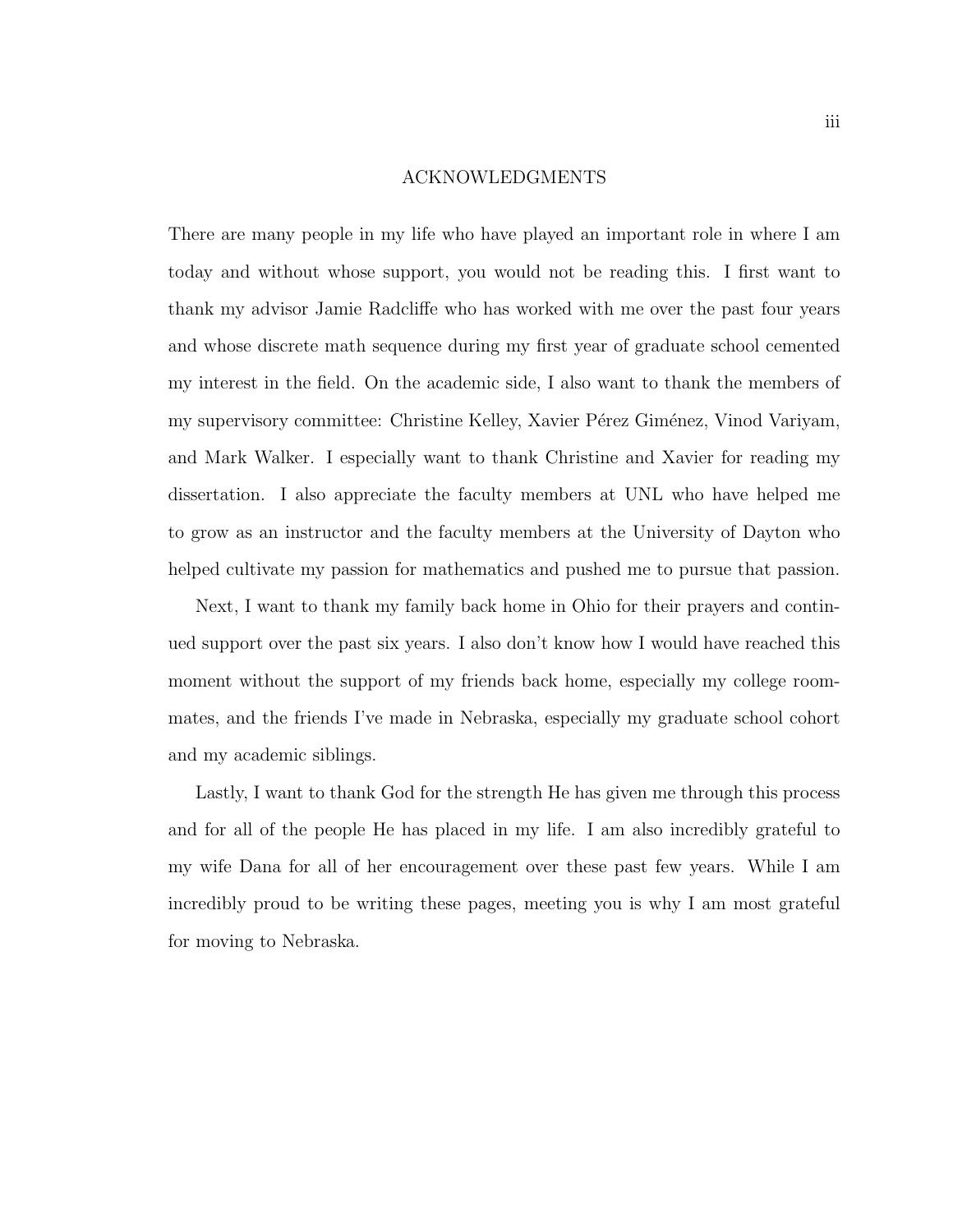## Table of Contents

|              |     | List of Figures                                                | vi           |
|--------------|-----|----------------------------------------------------------------|--------------|
|              |     | List of Tables                                                 | viii         |
| $\mathbf 1$  |     | Introduction                                                   | $\mathbf{1}$ |
|              | 1.1 |                                                                | 8            |
| $\mathbf{2}$ |     | <b>Generalized Saturation Problems</b>                         | 11           |
|              | 2.1 | Counting Cliques in Star-Saturated Graphs                      | 11           |
|              | 2.2 | Counting Stars in Star-Saturated Graphs                        | 22           |
|              |     | General results for stars in star-saturated graphs<br>2.2.1    | 22           |
|              |     | Asymptotic results for stars in star-saturated graphs<br>2.2.2 | 32           |
|              | 2.3 | Counting Stars in Clique-Saturated Graphs                      | 34           |
|              |     | Cherries in Triangle-Saturated Graphs<br>2.3.1                 | 38           |
|              |     | Counting Larger Stars in Clique-Saturated Graphs<br>2.3.2      | 51           |
|              | 2.4 | Counting Paths in Clique-Saturated Graphs                      | 57           |
|              | 2.5 |                                                                | 61           |
| 3            |     | <b>Tree-saturating Graphs</b>                                  | 65           |
|              | 3.1 | Tree-Saturating Spiders                                        | 68           |
|              | 3.2 |                                                                | 77           |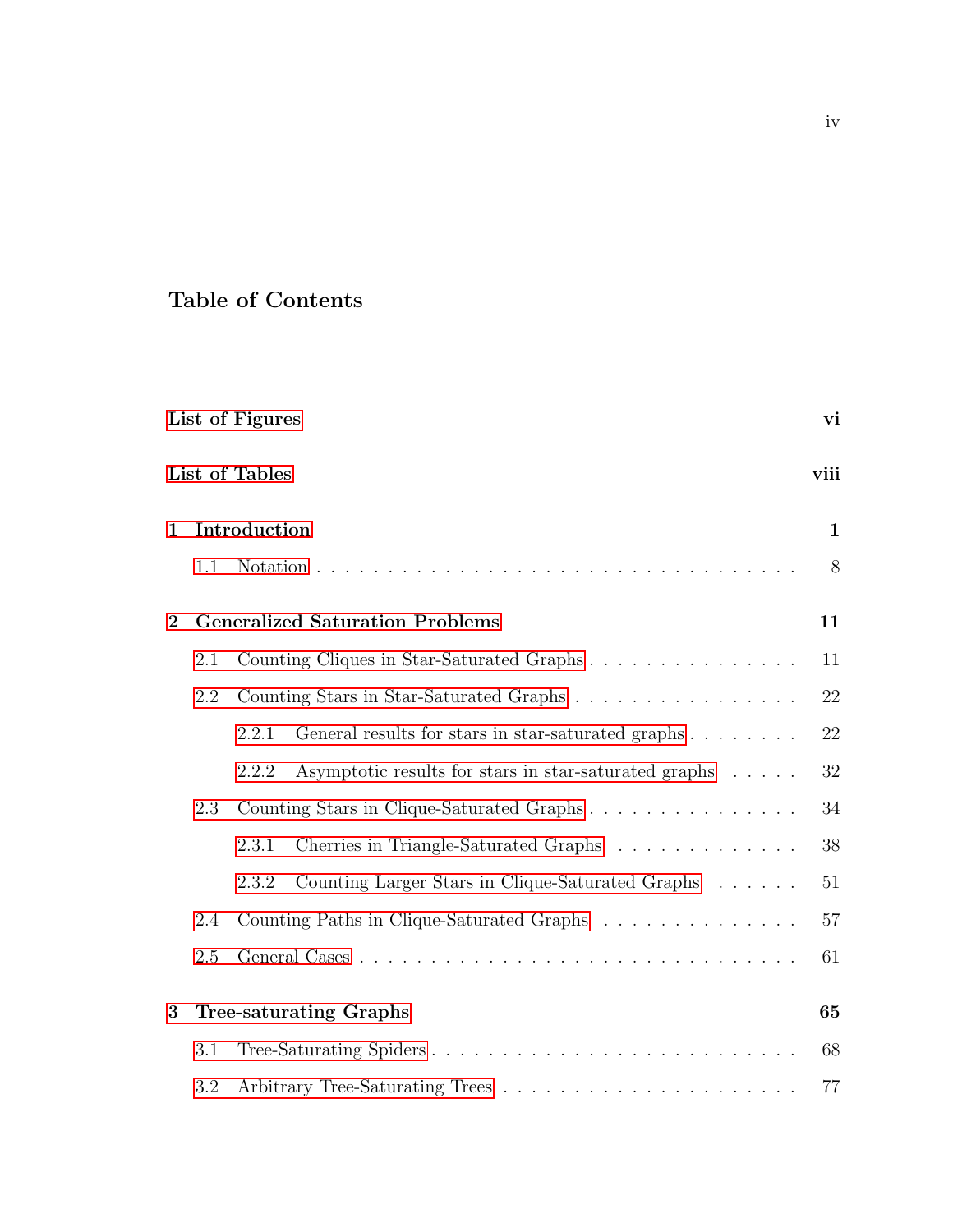| <b>Bibliography</b> |     |                                             | $108\,$ |
|---------------------|-----|---------------------------------------------|---------|
| 5 <sup>1</sup>      |     | <b>Future Work</b>                          | 105     |
|                     | 4.4 | Independent Sets in Matching-Covered Graphs | 98      |
|                     | 4.3 | Independent Sets in Path-Covered Graphs     | 93      |
|                     | 4.2 |                                             | 90      |
|                     | 4.1 | Independent Sets in Star-Covered Graphs     | 88      |
| 4                   |     | H-Covered Graphs                            | 88      |
|                     | 3.5 |                                             | 86      |
|                     | 3.4 |                                             | 85      |
|                     | 3.3 |                                             | 80      |

v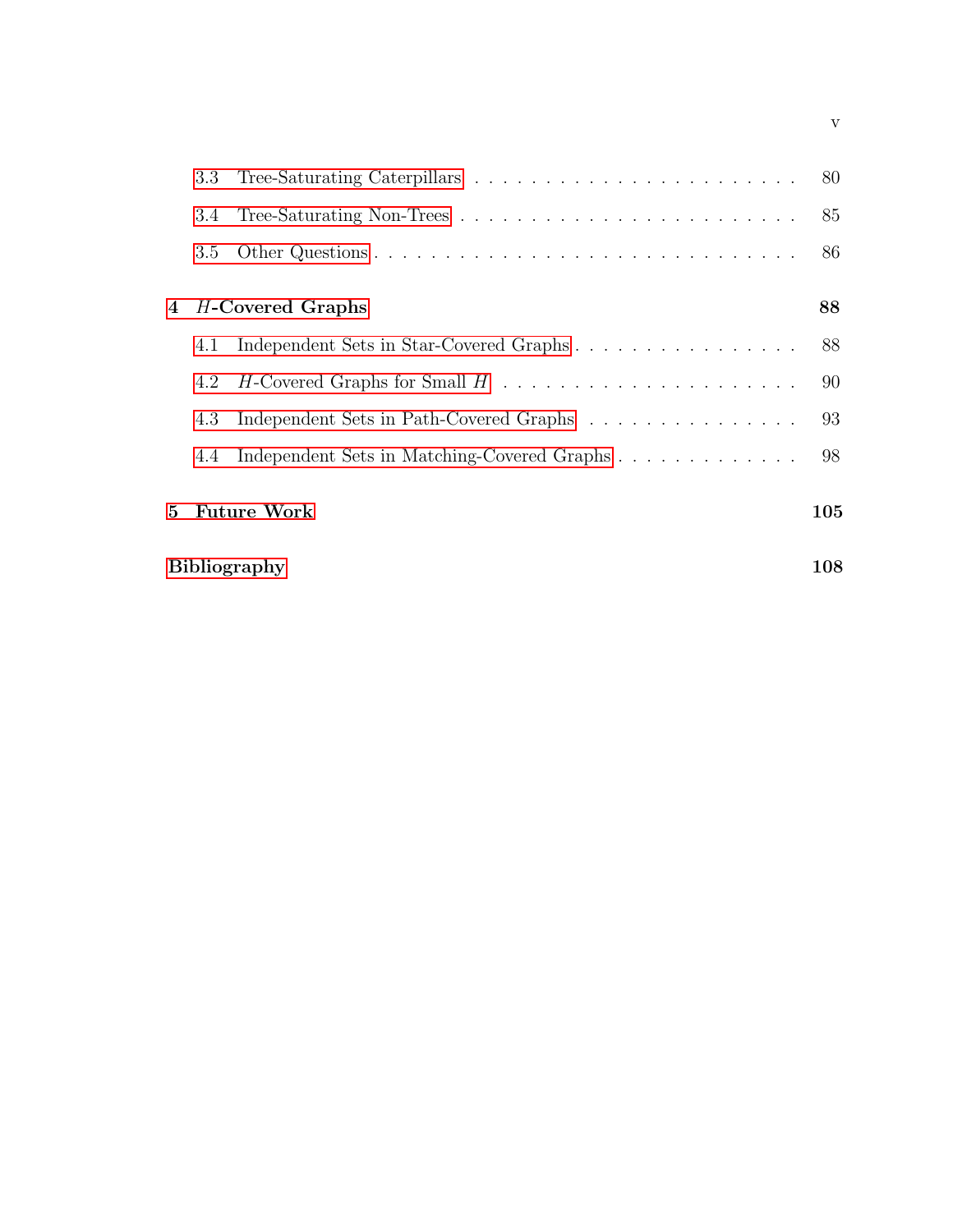# <span id="page-6-0"></span>List of Figures

| 1.1     | The $K_5$ -free graph on 12 vertices with $ex(12, K_5)$ edges                                  | $\sqrt{2}$ |
|---------|------------------------------------------------------------------------------------------------|------------|
| 1.2     | $K_3 + \overline{K}_9$ ; The $K_5$ -saturated graph on 12 vertices with sat(12, $K_5$ ) edges. | $\sqrt{3}$ |
| 2.1     | An example of a $K_4$ -free, $S_5$ -saturated graph on fewer than 8 vertices                   | 14         |
| 2.2     | An $S_5$ -saturated graph that does not satisfy the criteria in Theorem 4                      | $26\,$     |
| 2.3     |                                                                                                | 38         |
| 2.4     | Window of interest where a graph on $m$ edges contains fewer cherries than                     |            |
|         |                                                                                                | $40\,$     |
| 2.5     | $K_3$ -saturated graphs on 3 vertices with the minimum number of cherries                      | 43         |
| 2.6     |                                                                                                | 47         |
| 2.7     |                                                                                                | $54\,$     |
| 2.8     | $P_6$ -saturated graph on 10 vertices and a $P_7$ -saturated graph on 14 vertices              | 60         |
| 2.9     | $K_6$ -saturated graph $W_6(m_1, 1, m_3, m_4, 1) \dots \dots \dots \dots \dots \dots \dots$    | $62\,$     |
| 3.1     | Graph $T^*$ for which no $K_3$ -free, $T^*$ -saturated graph exists                            | 66         |
| 3.2     | Example of a cycle with pendants. The dotted edge does not induce $T^*$                        |            |
|         |                                                                                                | 67         |
| 3.3     | $(1,2,2)$ spider S with a tree that is S-saturated                                             | 69         |
| 3.4     | T as described in the previous proof where $b + c$ is odd; a quasi-uniform                     |            |
|         |                                                                                                | 71         |
| $3.5\,$ | Sample T from previous proof with vertices on $P$                                              | 76         |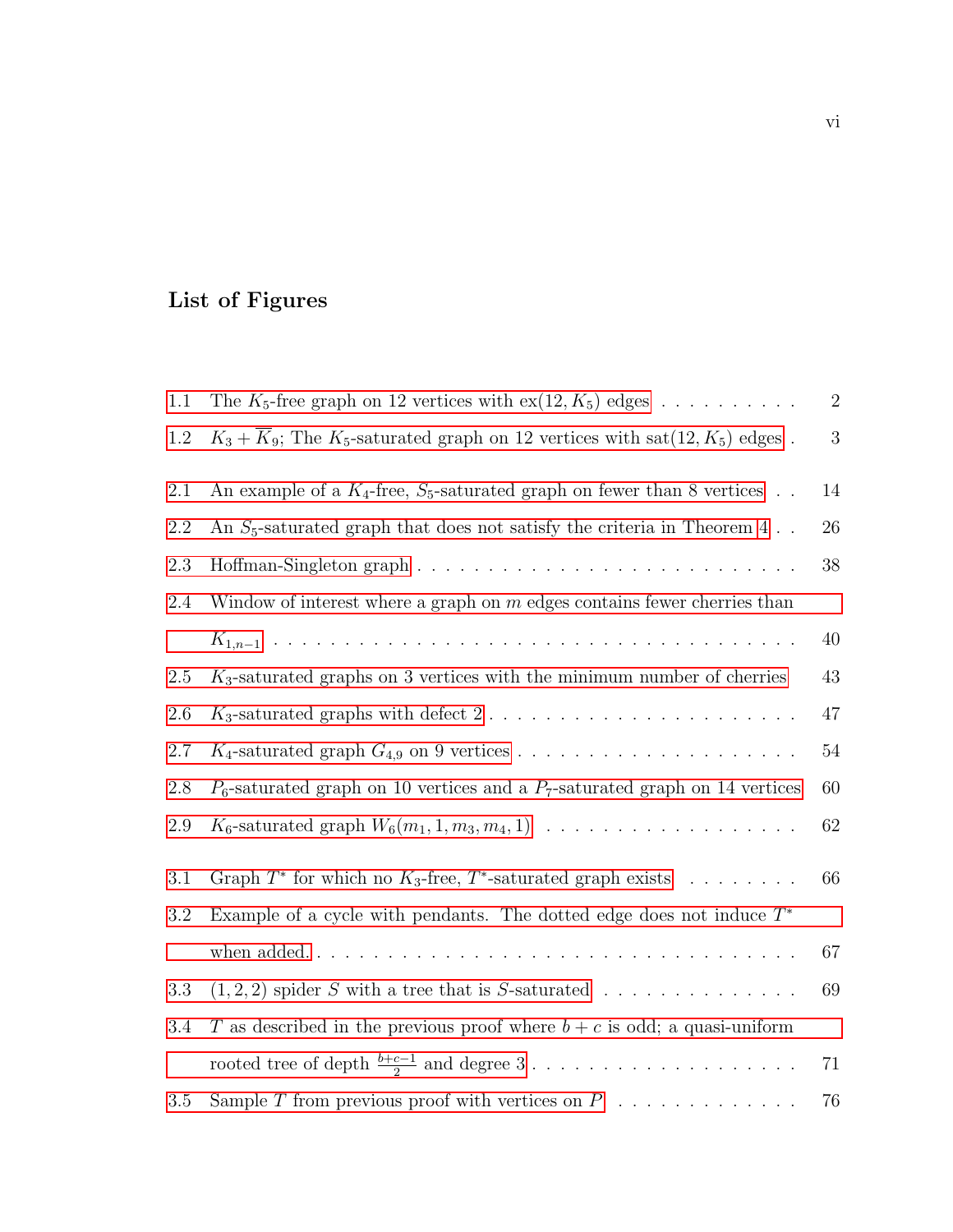| 3.8 <sub>1</sub> | The two extreme cases in red for an edge between u and w in $T'$ 82                   |  |
|------------------|---------------------------------------------------------------------------------------|--|
| 3.9              | Tree-saturating graph $T$ on 9 vertices that is neither a spider nor a caterpillar 84 |  |
|                  | 4.1 All graphs on 3 vertices up to isomorphism 90                                     |  |
|                  | 4.2 Graphs on 4 vertices for which Proposition 33 and Corollary 7 do not apply 92     |  |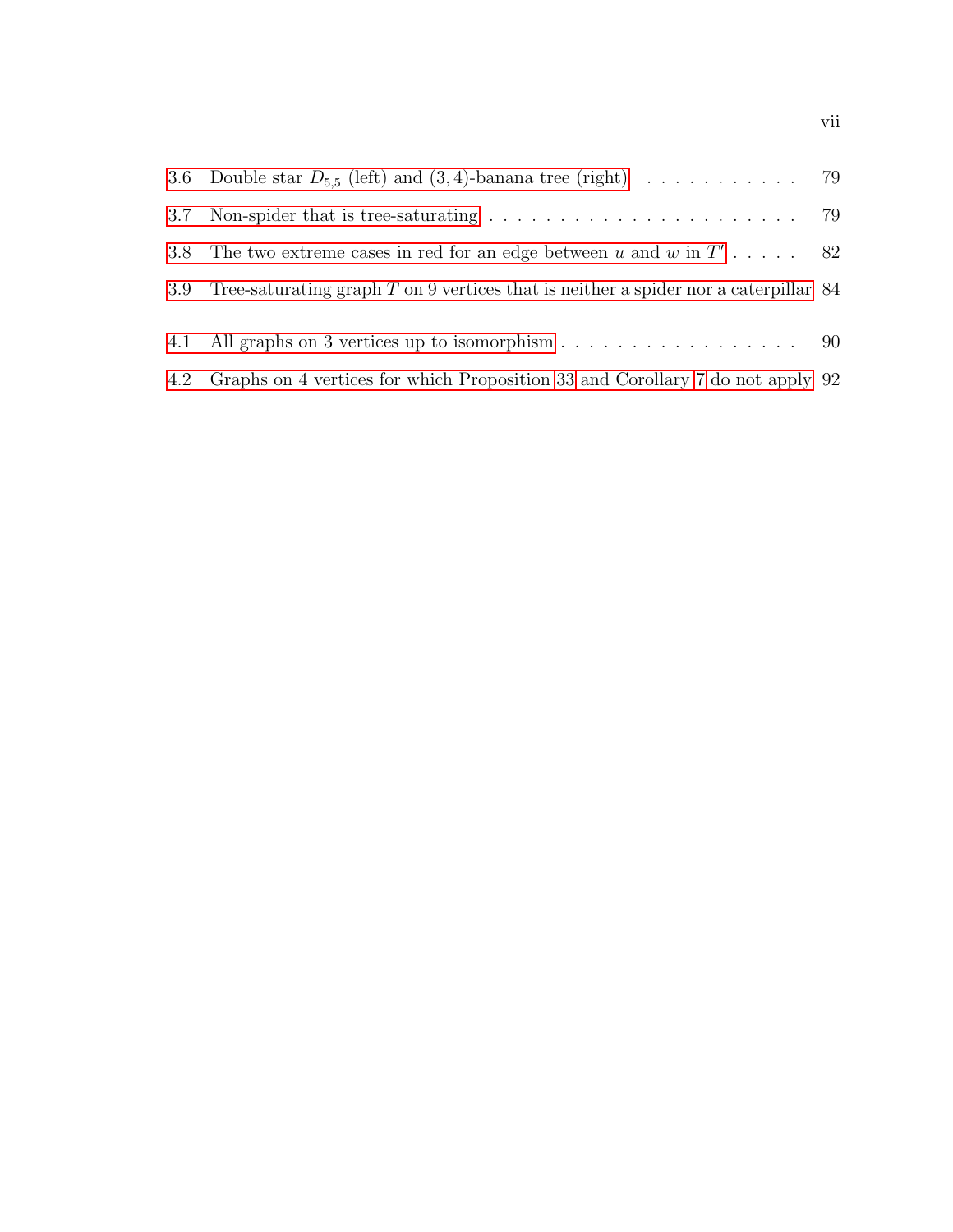## <span id="page-8-0"></span>List of Tables

| 2.1 K <sub>3</sub> -saturated graphs on <i>n</i> vertices minimizing the cherry count 43  |  |
|-------------------------------------------------------------------------------------------|--|
| 4.1 Choices of $\ell$ that maximize $i_t(H_\ell)$ among $mK_2$ -covered graphs on 20 ver- |  |
|                                                                                           |  |
| 4.2 Choices of $\ell$ that maximize $i_t(H_\ell)$ among $mK_2$ -covered graphs on 30 ver- |  |
|                                                                                           |  |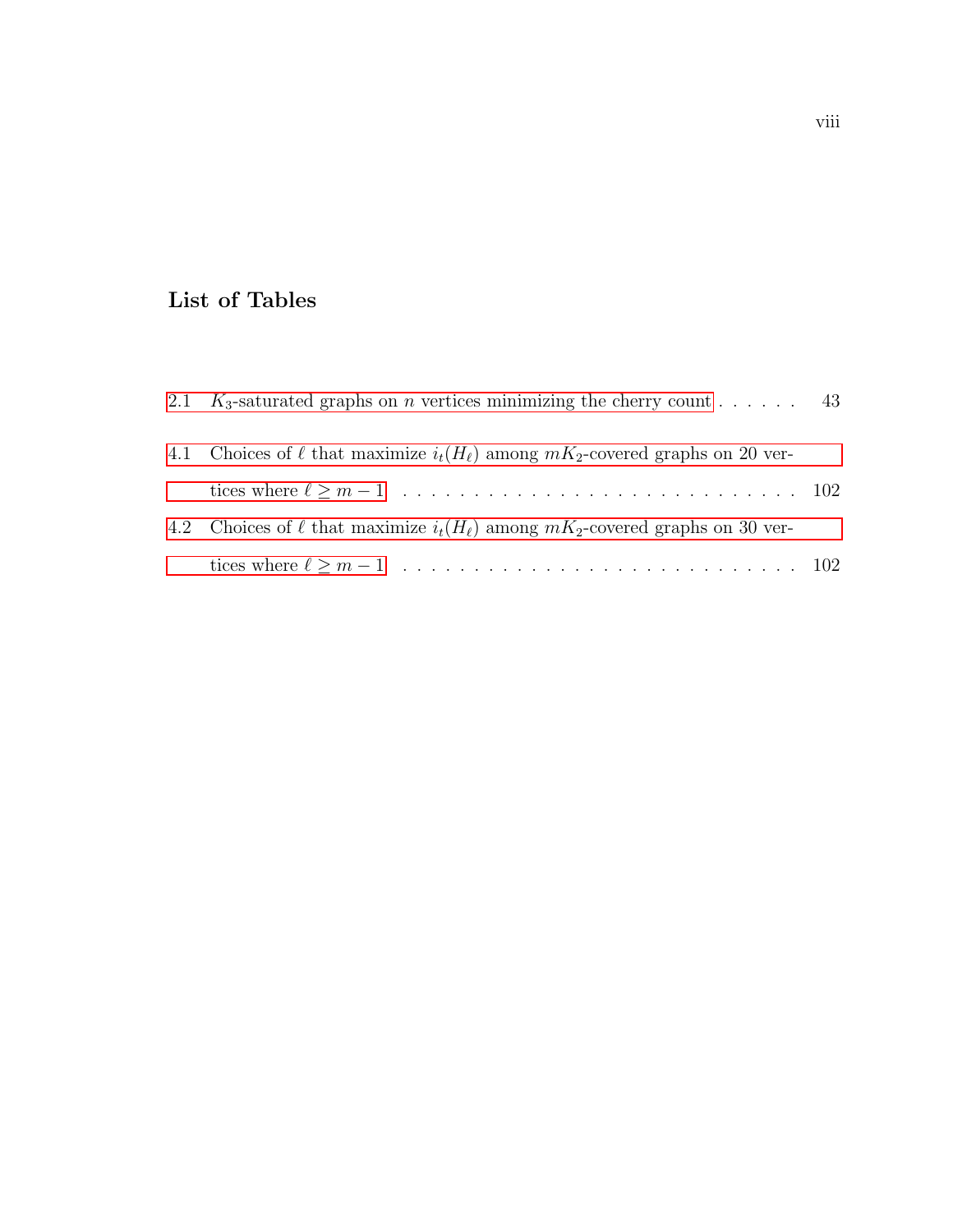#### <span id="page-9-0"></span>Chapter 1

#### Introduction

The problems considered in this dissertation belong to the field of extremal graph theory, an area of mathematics concerned with the way in which certain properties of graphs influence the counts of various substructures. In one of his books  $[6]$ , Béla Bollobás says,

# "Extremal graph theory, in its strictest sense, is a branch of graph theory developed and loved by Hungarians."

We will mention just a few of the Hungarians - and other mathematicians - whose work has shaped the history of extremal graph theory, leading up to the problems considered in these pages. This begins in 1941 when Turán determined the maximum number of edges in a graph with a fixed number of vertices n and no complete subgraphs  $K_t$  [\[33\]](#page-119-0). The unique optimal graph, known as the Turán graph, is given by the complete multipartite graph with parts as equal of size as possible. See Figure [1.1](#page-10-0) for the optimal  $K_5$ -free graph on 12 vertices. Notice that any copy of  $K_5$  must include at least two vertices of the same color, but no such pairs are adjacent. When  $t = 3$ , the optimal graph is a complete bipartite graph with sides as equal as possible. This fact, along with the optimal edge count of  $\lfloor \frac{n^2}{4} \rfloor$  $\frac{n^2}{4}$  was known previously by Mantel [\[27\]](#page-118-0).

The problem of determining the maximum number of edges allowed in an  $F$ -free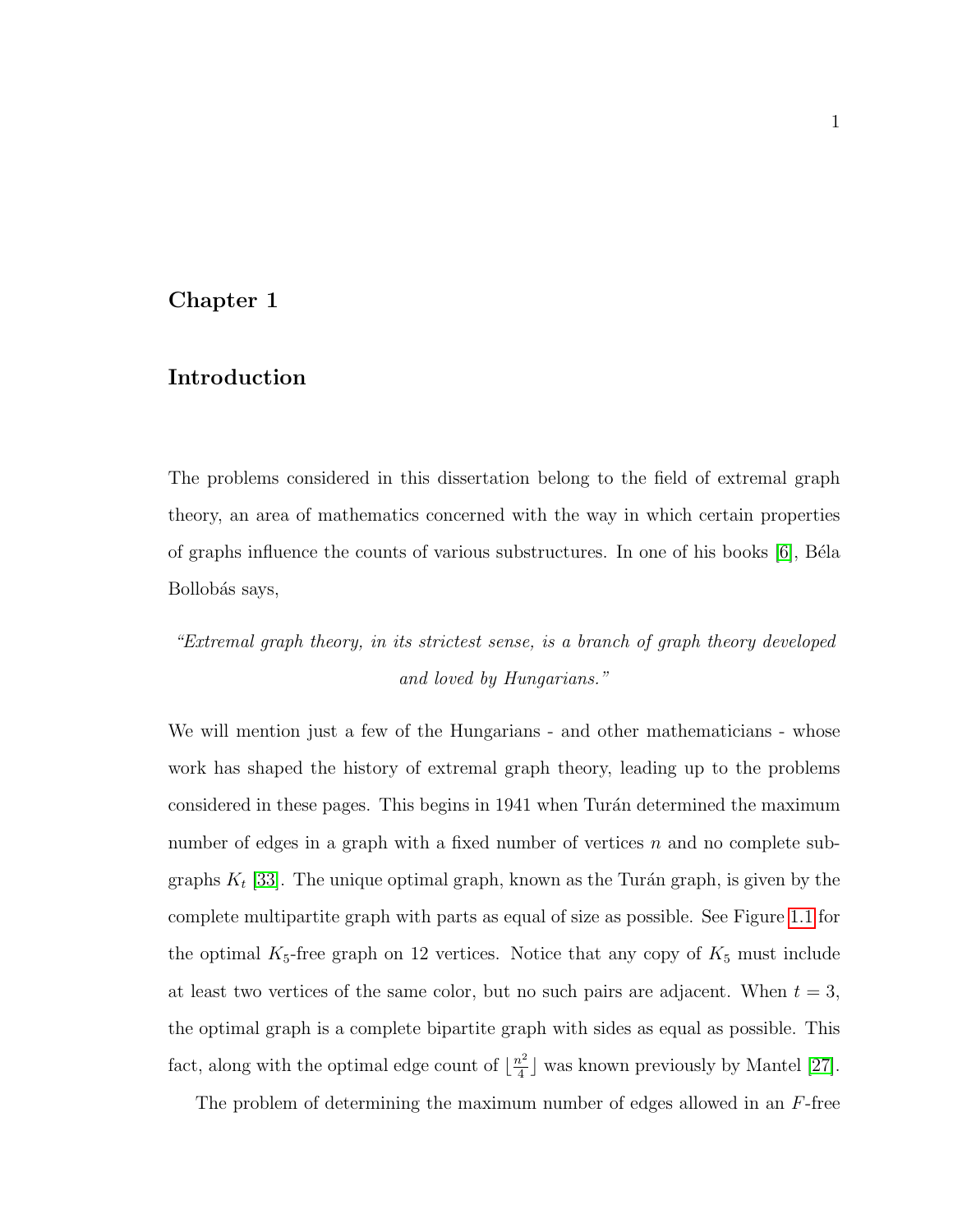<span id="page-10-0"></span>

Figure 1.1: The  $K_5$ -free graph on 12 vertices with  $ex(12, K_5)$  edges

graph on n vertices received a significant amount of attention over the ensuing decades [\[31\]](#page-119-1). This maximum count is referred to as the extremal number of F and is denoted  $ex(n, F)$ . The graph property that we are most interested in is directly related to this.

**Definition 1.** We say that a graph  $G$  is  $F$ -saturated if it does not contain any copy of  $F$ , but the addition of any missing edge in  $G$  creates at least one copy of  $F$ .

Note that every time we refer to a *copy* of  $F$ , we are saying that there is a subgraph of G isomorphic to F. This subgraph is not necessarily induced. That is, we are considering a subset of the vertices and a subset of the edges on those vertices. There is a version of graph saturation that looks at induced subgraphs [\[28\]](#page-118-1), but that will not be considered in this dissertation.

Since F-saturated graphs are F-free,  $ex(n, F)$  is always attained by an F-saturated graph and has the most edges among such graphs. Restricting our scope from  $F$ -free graphs to F-saturated graphs also allows one to consider the minimization counterpart to the problem of finding an extremal number. We write  $sat(n, F)$  to denote the minimum number of edges among all  $F$ -saturated graphs on n vertices. Turán's Theorem provides a value for  $ex(n, K_t)$  for all  $t \geq 3$  as well as the unique extremal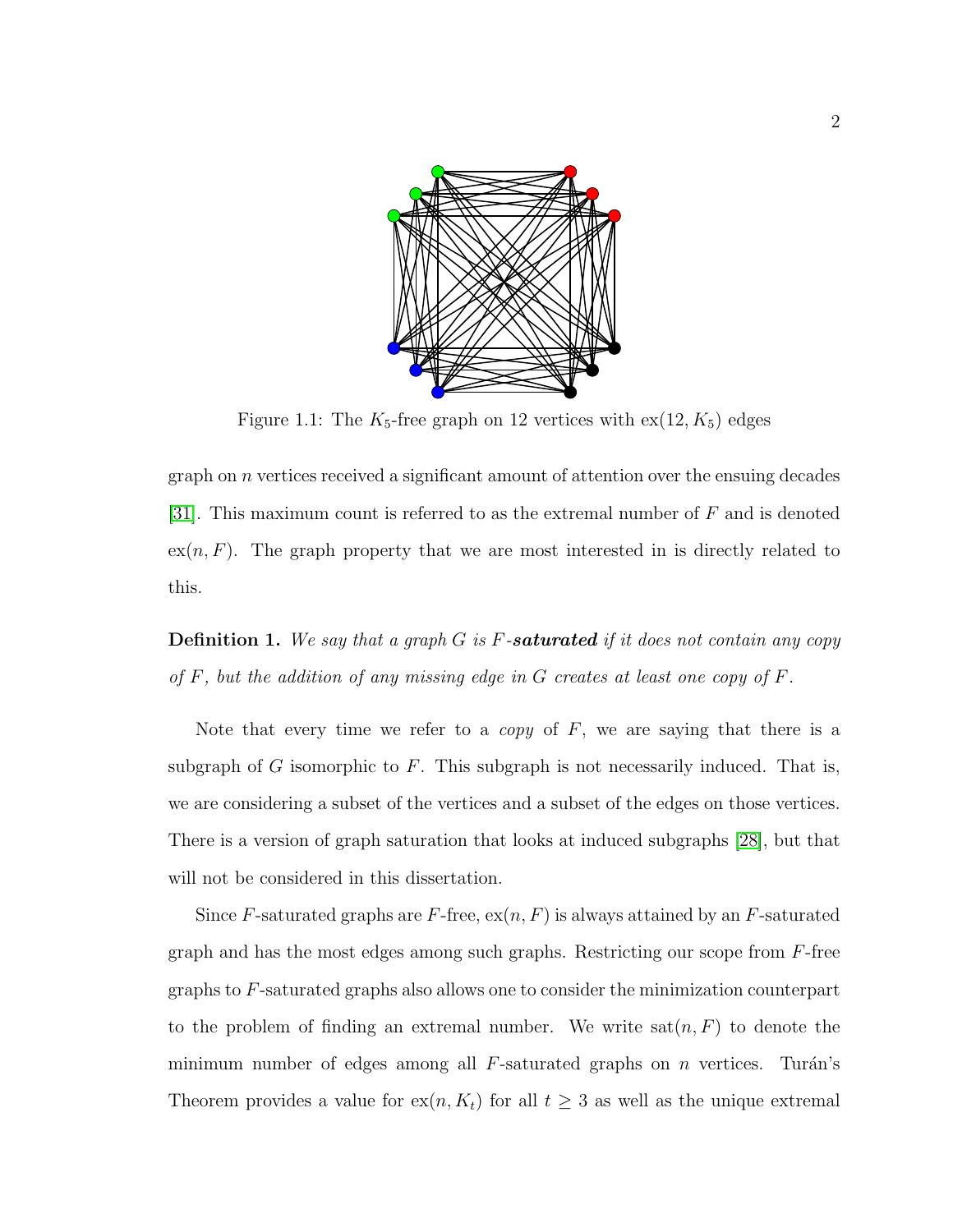<span id="page-11-0"></span>

Figure 1.2:  $K_3 + \overline{K}_9$ ; The  $K_5$ -saturated graph on 12 vertices with sat(12,  $K_5$ ) edges graph. The following theorem of Erdős, Hajnal, and Moon determines the value of  $sat(n, F)$  along with a unique optimal construction as well.

**Theorem 1** (Erdős, Hajnal, and Moon, 1964). For every  $n \ge t \ge 2$ ,

$$
sat(n, K_t) = (n - t + 2)(t - 2) + {t - 2 \choose 2}.
$$

The graph  $K_{t-2} + \overline{K}_{n-t+2}$  is the unique extremal example.

The graph in Figure [1.2](#page-11-0) is an example of a complete split graph.  $K_{t-2} + \overline{K}_{n-t+2}$  is the disjoint union of a clique on  $t-2$  vertices and an independent set, a set of vertices with no edges, on  $n - t + 2$  vertices, along with all  $(t - 2)(n - t + 2)$  edges between the two sets. As illustrated in the case where  $t = 5$ , a copy of  $K_t$  must include at least two vertices on the right, and the addition of any edge within that independent set will create a copy of  $K_t$ . We will refer to these graphs simply as *split graphs* for the remainder of this dissertation, and we will see that their property of minimizing edges among clique-saturated graphs is not the only thing that is special about them when it comes to graph saturation.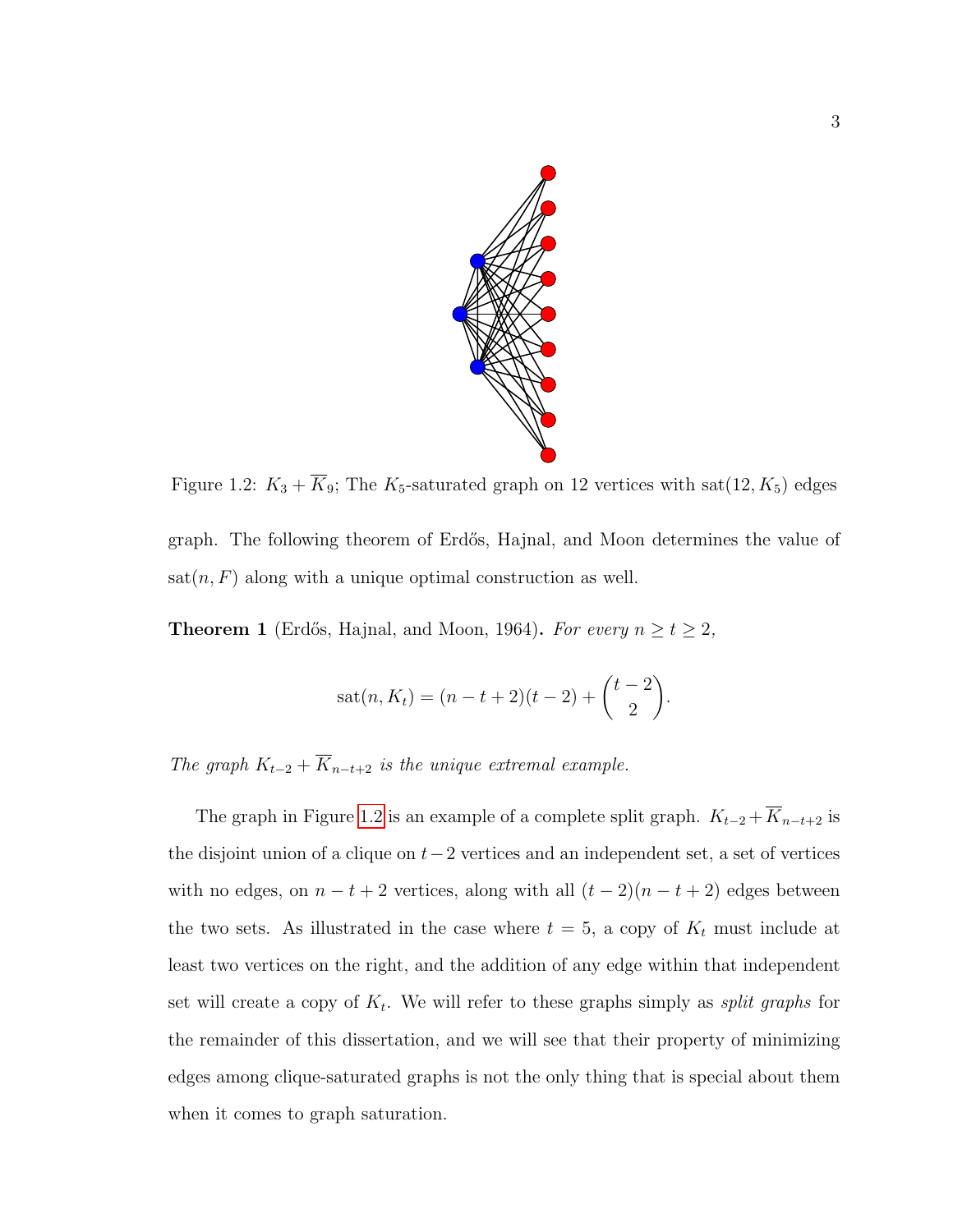Saturation numbers have been well-studied and a collection of some of these results can be found in [\[17\]](#page-117-0). Now, in extremal graph theory, we are not only concerned with counting edges. In fact, counting edges is simply a special case of counting the number of copies of some given subgraph in a host graph. An important result of this type is a generalization of Turán's Theorem proved independently by Zykov in [\[35\]](#page-119-2) and Erdős in  $|11|$ , which states that the same graph which maximizes the number of edges among  $K_t$ -saturated graphs on n vertices also maximizes the number of copies of smaller cliques  $K_r$  among such graphs. On the other end, Bollobás proved that the same graph which minimizes the number of edges among  $K_t$ -saturated graphs also minimizes the number of copies of smaller cliques  $K_r$  among such graphs [\[4\]](#page-116-2). Interestingly, this minimization result extends to counting subgraphs in hypergraphs; however, the maximization problem for hypergraphs is notoriously open in even the smallest cases.

Other results regarding the number of copies of a given subgraph in graphs with certain properties can be found in [\[1,](#page-116-3) [15,](#page-117-2) [25\]](#page-118-2). More recently, Alon and Shikhelman began a systematic study of the minimum number of copies of a target graph  $H$ among F-saturated graphs on n vertices for various choices of H and  $F$  [\[3\]](#page-116-4). We will write  $\exp(n, F)$  to denote this generalized extremal number. Note that by definition  $\operatorname{ex}_{K_2}(n, F) = \operatorname{ex}(n, F).$ 

Inspired by this, Kritschgau, Methuku, Tait, and Timmons [\[23\]](#page-118-3) introduced the generalized saturation number, which we will denote  $\text{sat}_{H}(n, F)$ , to give the minimum number of copies of H among  $F$ -saturated graphs on n vertices. In addition to proving general results, they focused on the cases where at least one of  $H$  and  $F$  was a clique or cycle. Extending one of their results and proving a conjecture of Kritschgau et al., Chakraborti and Loh [\[8\]](#page-116-5) showed the following.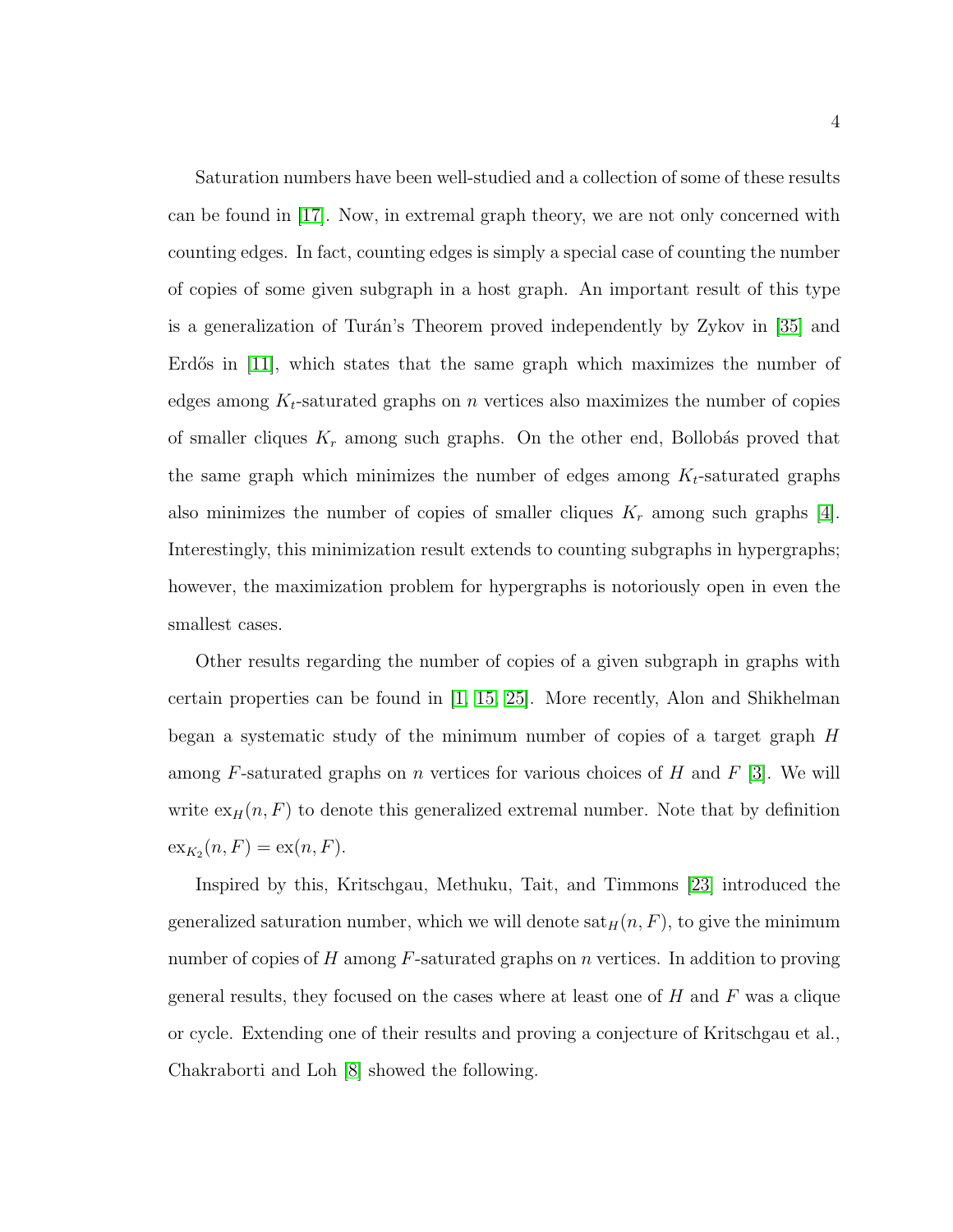**Theorem 2** (Chakraborti and Loh, 2019). For every  $t > r \geq 2$ , there exists a constant  $n_{r,t}$  such that, for all  $n \geq n_{r,t}$ , we have

$$
sat_{K_r}(n, K_t) = (n - t + 2) {t - 2 \choose r - 1} + {t - 2 \choose r}.
$$

Furthermore, for n sufficiently large, the (complete) split graph  $K_{t-2} + \overline{K}_{n-t+2}$  is the unique extremal graph.

In addition, Chakraborti and Loh showed that for  $n$  sufficiently large the split graph minimizes copies of cycles among  $K_t$ -saturated graphs. Inspired by their results, Chakraborti and Loh asked if the split graph minimizes the number of copies of any  $F$  among  $K_t$ -saturated graphs. In Chapter 2 we demonstrate that this is not the case when F is a star  $S_r$  with  $r \geq 3$ . In fact, the split graph is far from optimal in this scenario. However, when we consider copies of  $S_2$ , which we will call cherries throughout, we prove the following.

**Theorem 3.** For all  $n \ge t \ge 3$ ,

$$
sat_{S_2}(n, K_t) = \frac{t-2}{2}n^2 + O(n^{3/2}).
$$

Chapter 2 deals with this question of minimizing stars in clique-saturated graphs as well as other problems concerned with the generalized saturation number  $\text{sat}_H(n, F)$ . In particular, we look at the other variations involving stars and cliques, namely  $\text{sat}_{K_r}(n, S_t)$  and  $\text{sat}_{S_r}(n, S_t)$ . Taking advantage of strong structural constraints on star-saturated graphs, we prove the following concerning which  $K_t$ -saturated graph minimizes the number of copies of  $S_r$ . The graph  $KR_{t,n}(m)$ , which is a  $K_t$ -saturated graph on n vertices with an additional parameter  $m$ , will be described in detail in Chapter 2.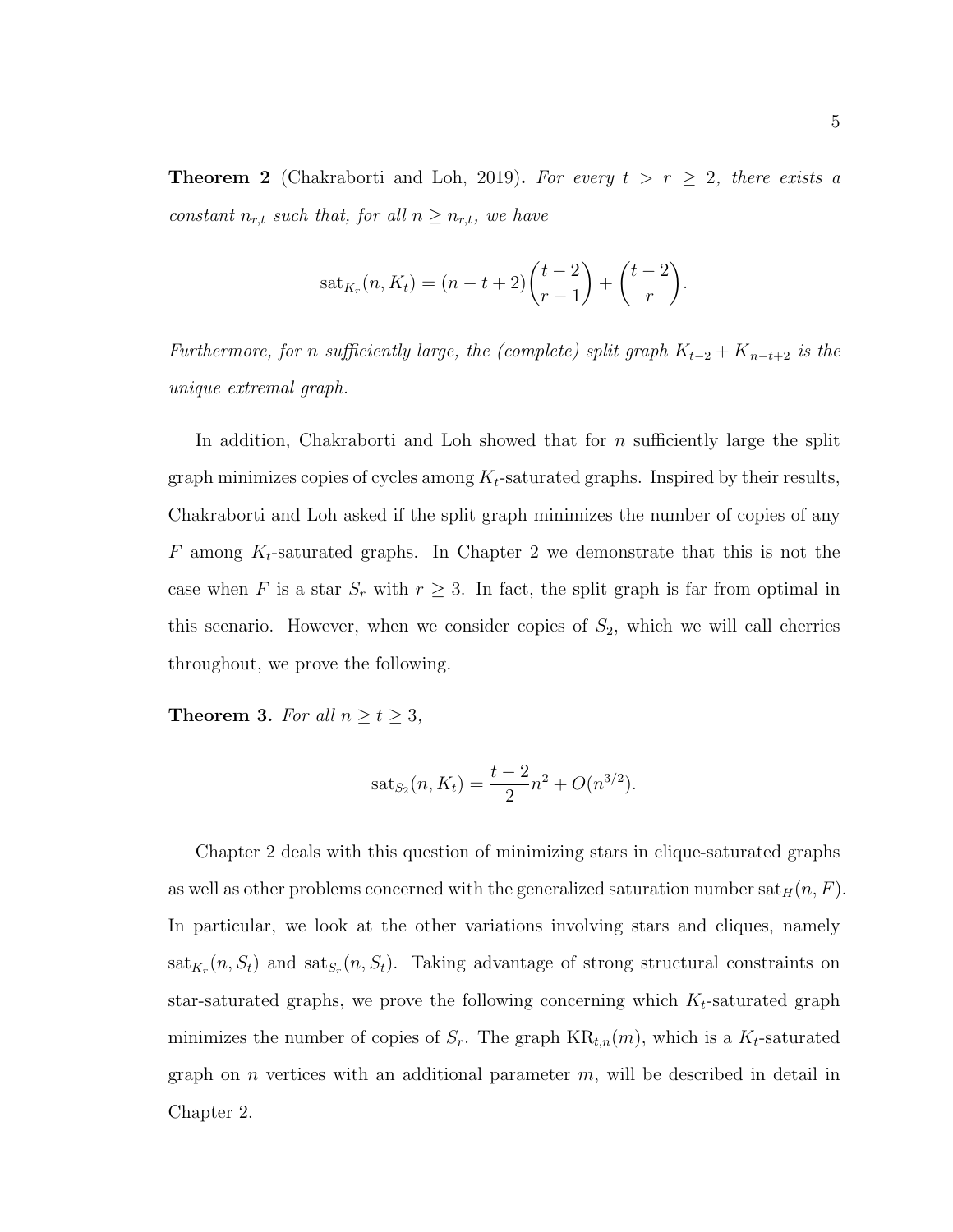<span id="page-14-0"></span>**Theorem 4.** For all  $n \geq 2t - 1$  with  $t \geq 2$  and  $r < t$ ,

$$
sat_{S_r}(n, S_t) = \min_{0 \le m \le t-1} s_r(\text{KR}_{t,n}(m)).
$$

Note also that

$$
s_r(\text{KR}_{t,n}(m)) = \begin{cases} m {m-1 \choose r} + (n-m) {t-1 \choose r} & \text{if } (t-1)(n-m) \text{ is even} \\ m {m-1 \choose r} + (n-m) {t-1 \choose r} + {m-1 \choose r-1} & \text{if } (t-1)(n-m) \text{ is odd.} \end{cases}
$$

When counting cliques in star-saturated graphs we will focus on determining values of *n* for which  $\text{sat}_{K_r+1}(n, S_t) = 0$ . As a sufficient criteria for this to occur, we prove the following.

<span id="page-14-1"></span>**Theorem 5.** Let  $r \geq 3$  and  $t \geq 3$  be fixed. There exists an n-vertex, r-partite,  $S_t$ -saturated graph if

$$
n \ge \max\left(t+1, \min_{0 \le c \le r-2} \left\{ (r-c) \left\lceil \frac{t-1}{r-c-1} \right\rceil + r - c \right\} \right). \tag{1.1}
$$

We prove similar, but not quite matching, necessary conditions for the existence of such graphs and show that loosening the restriction from r-partite graphs to  $K_{r+1}$ -free graphs does not change the bounds on n asymptotically.

We also consider  $\text{sat}_{S_r}(n, K_t)$  in a more restricted setting, proving that the split graph is still not optimal for minimizing copies of  $S_r$  with  $r \geq 3$  when we consider graphs with a linear maximum degree. We will also discuss the problem of counting cherries in triangle-free graphs and its connection to Moore graphs of diameter 2, and we will look at generalized saturation numbers involving paths.

Inspired by observations made while investigating these generalized saturation problems, we introduced a new style of problem related to graph saturation. That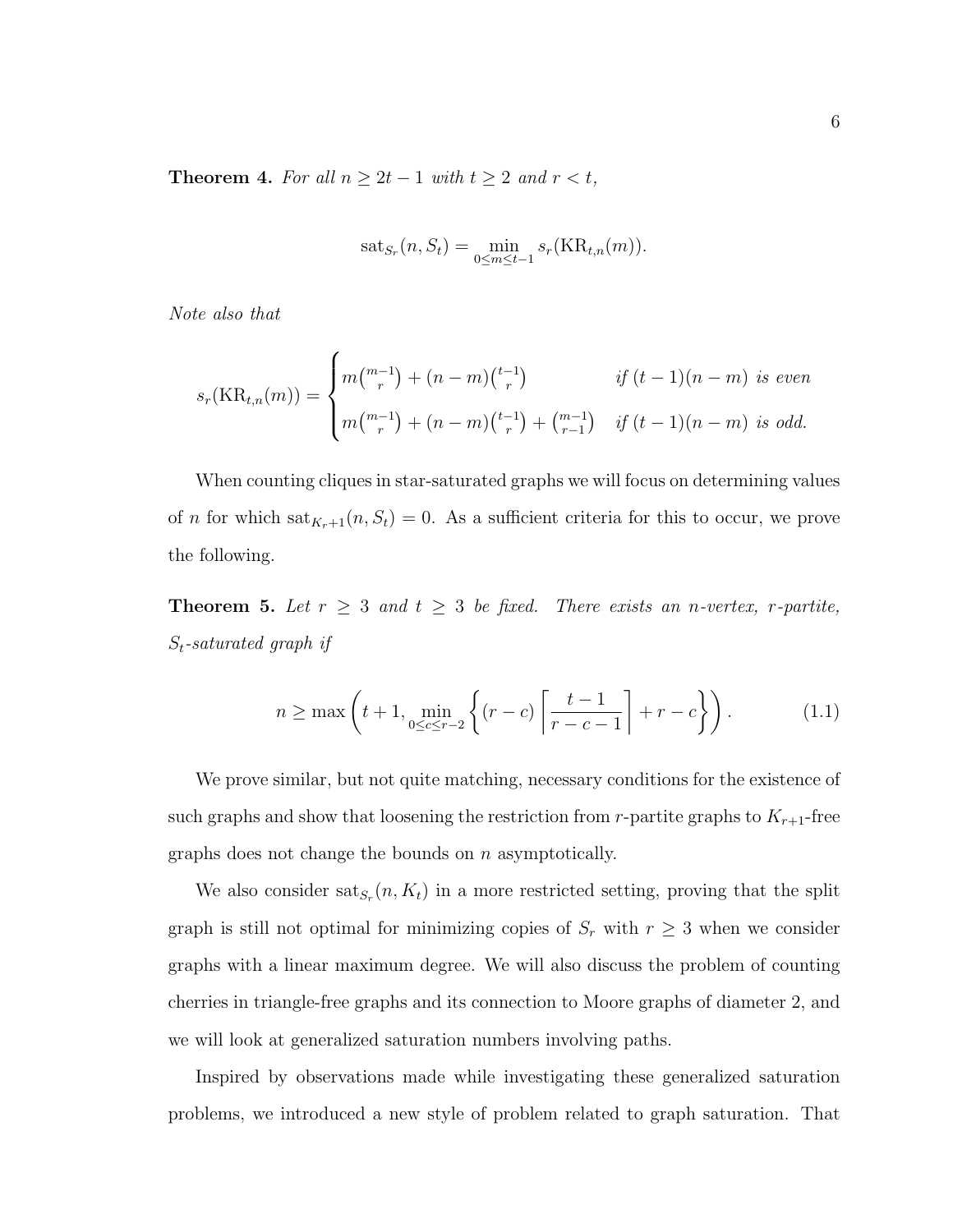is, given a graph  $H$ , does there exist a tree T such that  $H$  is T-saturated? If so, we call  $H$  tree-saturating. Similar questions can be asked for other classes than trees such as triangle-free graphs or r-partite graphs. This topic is the focus of Chapter 3. Here, our primary result characterizes the spiders, trees with a single vertex of degree greater than 2, which are tree-saturating.

In Chapter 4 we direct our attention to a regime separate from but with similarities to graph saturation. Another way of stating our definition for graph saturation is that a graph G is F-saturated if every non-edge of G is contained in at least one copy of F when that edge is added. A similar property that we can consider is the following.

**Definition 2.** We say that a graph  $G$  is H-covered if every vertex of  $G$  is contained in at least one copy of H.

This concept was first formally discussed by Chakraborti and Loh in [\[7\]](#page-116-6). One of their primary results proves that for a given graph  $H$  the minimum number of copies of  $K_t$  among H-covered graphs on n vertices is given by the solution to an integer program. When  $t = 2$ , this provides the minimum number of edges in such graphs. Equivalently, it provides the maximum number of independent sets of size 2.

The authors comment that the structure of graphs minimizing independent sets of larger size seems to be quite different. This is where we pick up in Chapter 4. In addition to looking at small graphs, choices of  $H$  that we address include stars, paths, and disjoint sets of edges. We point out how some known results in extremal graph theory allow us to quickly address star-covered graphs, and we prove the following main result concerning paths and which path-covered graph maximizes independent sets of size t.

**Theorem 6.** Let G be a  $P_k$ -covered graph on n vertices and let S be the spider with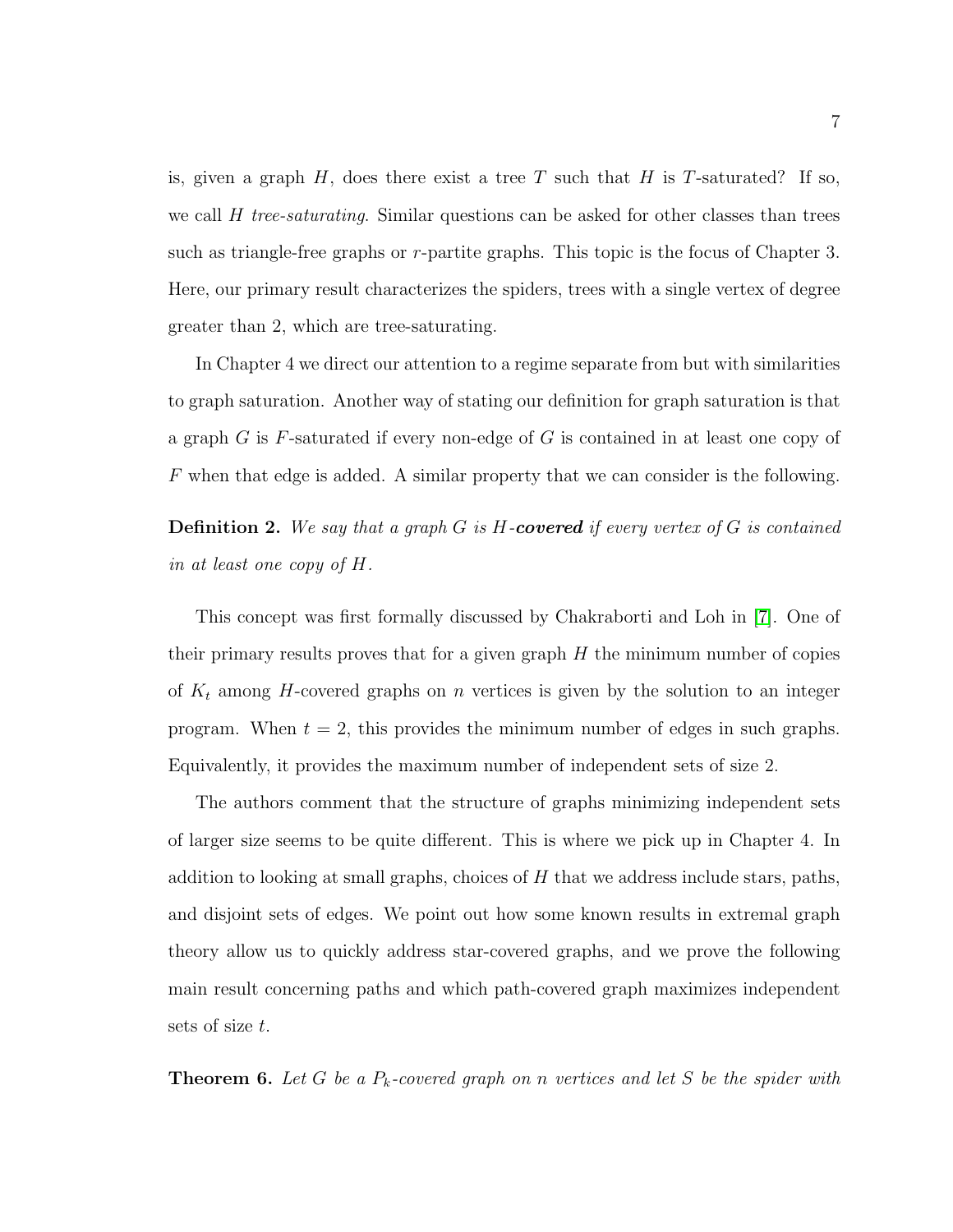$n - k - 1$  legs of length 1 and one leg of length  $k - 2$ . Then for all  $t \geq 3$ ,

$$
i_t(G) \leq i_t(S).
$$

In addition, we prove the following structure for an  $mK_2$ -covered graph on n vertices that maximizes independent sets of size t.

**Theorem 7.** Let G be an  $mK_2$ -covered graph on n vertices with  $m \geq 2$ . Then for all  $t \geq 3$  there exists a graph  $H_{\ell} = K_{1,n-2\ell-1} \cup \ell K_2$  for some  $\ell \geq m-1$  such that  $i_t(G) \leq i_t(H_\ell).$ 

This chapter is partially dedicated to determining which value of  $\ell$  is optimal for given values of  $n, m$ , and  $t$ .

We conclude in Chapter 5 with a discuss of problems for future work. Some of these are tangential to the work in this dissertation, and others are extensions and generalizations of our results.

#### <span id="page-16-0"></span>1.1 Notation

We end our introduction by providing some notation that will be used throughout the dissertation as well as some important terminology, beginning with some standard graph theory.

Given a graph G and a vertex  $v \in V(G)$ , we write  $d(G)$  to denote the *degree* of v in G. The maximum and minimum degrees of G are denoted by  $\Delta(G)$  and  $\delta(G)$ , respectively. Given two vertices v and u, we write  $d(v, u)$  to denote the *distance* between v and u; that is, the smallest number of edges on a path from v to u in  $G$ . The *diameter* of G is the maximum value of  $d(v, u)$  for all pairs v and u. We will only consider diameters in connected graphs. The *complement* of G, denoted  $\overline{G}$  is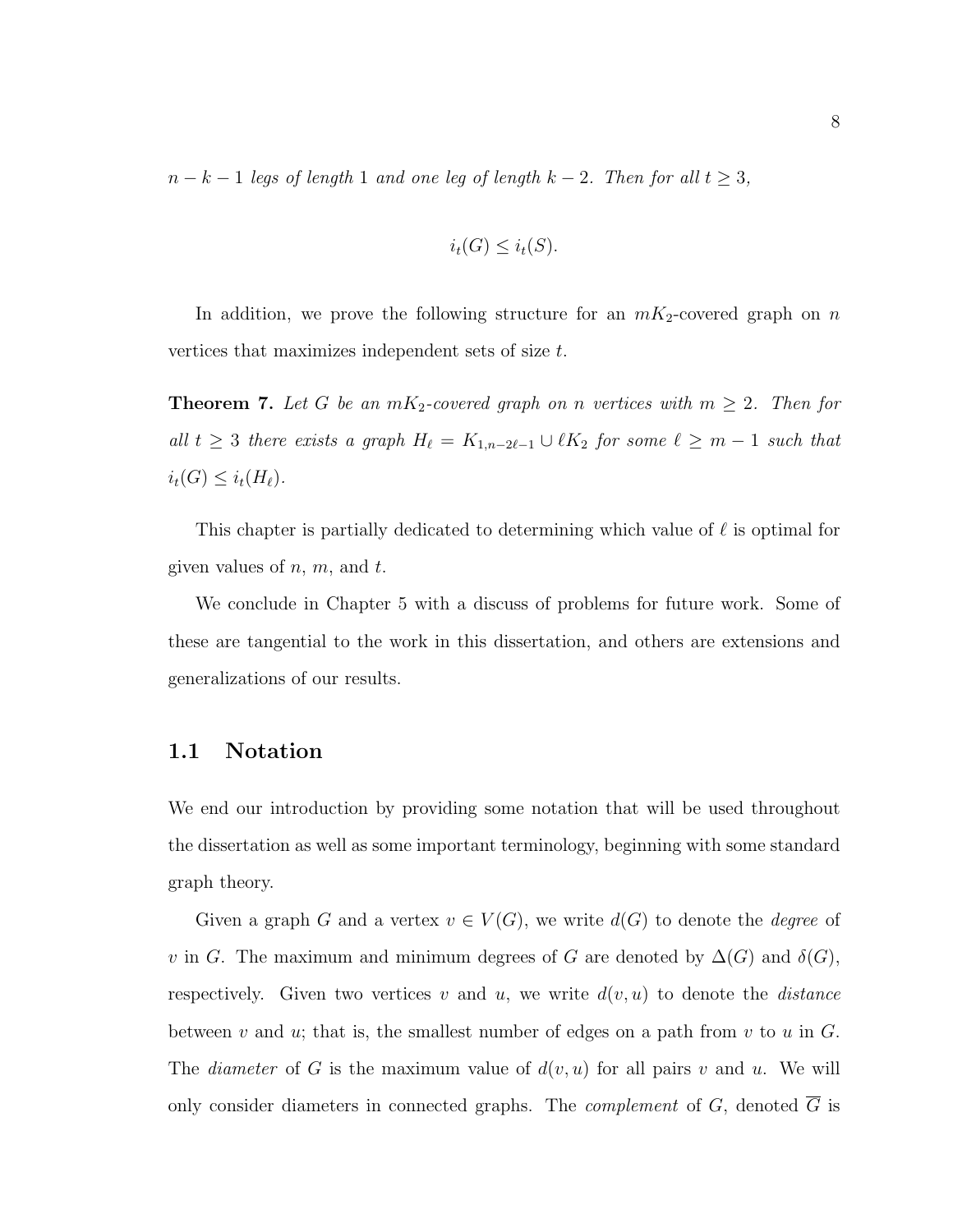the graph on the same vertex set as G whose edge set is given by  $\binom{V(G)}{2}$  $\binom{(G)}{2} \setminus E(G)$ . We say that  $G$  is r-partite if there exists a partition of the vertices into  $r$  parts such that each part is an independent set. We write  $N(v)$  to denote the neighborhood of v; that is, the set of vertices u such that u is adjacent to v.  $N[v] = N(v) \cup \{v\}$  is called the closed neighborhood of v. We write  $N_2(v)$  to denote the set of vertices u such that  $d(u, v) = 2$ . To avoid ambiguity at times, we will write  $N<sub>G</sub>(v)$  to denote the neighborhood of  $v$  in  $G$ .

Given a pair of graphs G and H, we write  $G \cup H$  to denote the disjoint union of these graphs. That is, we take the union of their vertex sets and edge sets. The disjoint union of k copies of G is written kG. The join of G and H, written  $G + H$ , is the graph obtained from  $G \cup H$  by adding edges between u and v for all  $u \in V(G)$ and  $v \in V(H)$ .

When discussing asymptotic results, we will make use of standard notation to relate various functions. In what follows, all constants are taken to be positive real numbers. In particular, given two functions  $f(n)$  and  $g(n)$ , we write  $f(n) = O(g(n))$ if there exist constants  $C > 0$  and  $n_0$  such that  $f(n) \leq C \cdot g(n)$  for all  $n \geq n_0$ . Slightly stronger than this big-O notation is little-o notation. We write  $f(n) = o(g(n))$  if for every constant  $C > 0$  there exists  $n_0$  such that  $f(n) < C \cdot g(n)$  for all  $n \ge n_0$ . These will frequently be used when considering upper bounds on various quantities. Note that when there are multiple variables in play, we will write  $O_k$  and  $o_k$  to indicate that we are considering behavior as  $k$  tends to infinity.

Similarly, we define big-Omega and little-omega as follows. We write  $f(n)$  =  $\Omega(g(n))$  if there exist constants  $c > 0$  and  $n_0$  such that  $f(n) \geq c \cdot g(n)$  for all  $n \geq n_0$ . We write  $f(n) = \omega(g(n))$  if for every constant  $c > 0$  there exists  $n_0$  such that  $f(n) > c \cdot g(n)$  for all  $n \geq n_0$ . Just as big-O and little-o allow us to consider upper bounds on long term behaviors, big-Omega and little-omega allow us to consider lower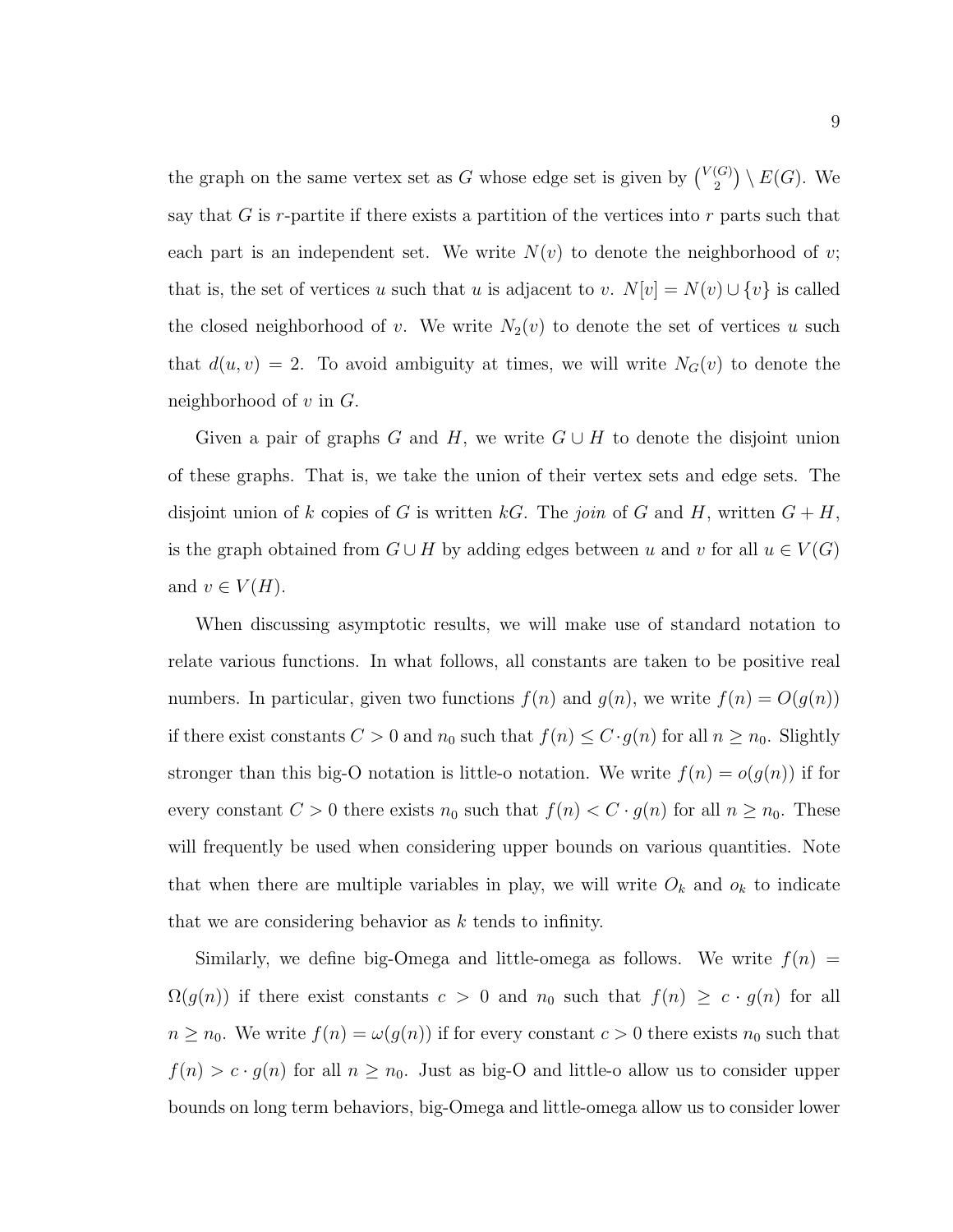bounds.

We end this discussion of asymptotic terminology by defining big-Theta notation. That is, we write  $f(n) = \Theta(g(n))$  if  $f(n) = O(g(n))$  and  $f(n) = \Omega(g(n))$ .

In the following chapters, we will be counting many substructures within graphs. Given a graph G, we write  $s_r(G)$  to denote the number of copies of  $S_r$  in G. Similarly, we write  $k_r(G)$  and  $i_r(G)$  to denote the number of cliques and independent sets of size  $r$  respectively.

Additional notation and definitions will be provided as need for them arises.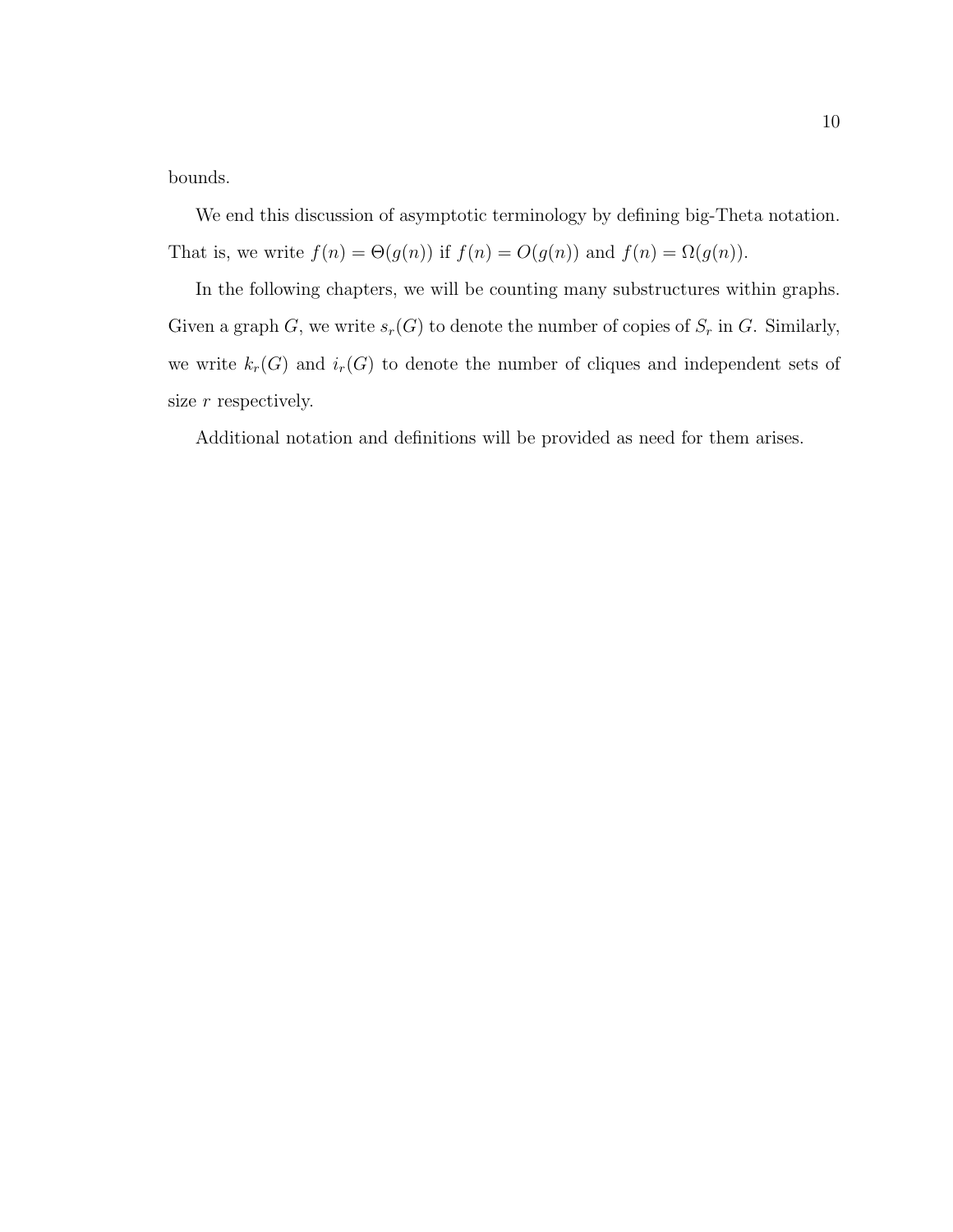#### <span id="page-19-0"></span>Chapter 2

### Generalized Saturation Problems

In this chapter we prove several minimization results dealing primarily with cliquesaturation and star-saturation. Most of the attention in this chapter will be dedicated to  $\text{sat}_{K_r}(n, S_t)$ ,  $\text{sat}_{S_r}(n, S_t)$ , and  $\text{sat}_{S_r}(n, K_t)$ . In the final of these, we discuss the remaining challenge regarding  $\text{sat}_{S_2}(n, K_3)$ . We also briefly consider the problem of counting paths in clique-saturated graphs and a more general problem for trees and cliques. Recall that  $\text{sat}_H(n, F)$  denotes the minimum number of copies of H among all  $F$ -saturated graphs on  $n$  vertices.

#### <span id="page-19-1"></span>2.1 Counting Cliques in Star-Saturated Graphs

This section is concerned with understanding  $\text{sat}_{K_r}(n, S_t)$ ; that is, the minimum number of copies of  $K_r$  among  $S_t$ -saturated graphs on n vertices. In what follows, we will focus more specifically on finding conditions for which  $\text{sat}_{K_r}(n, S_t) = 0$ . We begin this endeavor by stating a structural lemma regarding star-saturated graphs, which was observed by Kaszonyi and Tuza [\[22\]](#page-118-4). We include a short proof since it provides further insight into the structure of these graphs.

<span id="page-19-2"></span>**Lemma 1** (Kaszonyi and Tuza, 1986). Let G be an  $S_t$ -saturated graph on n vertices. Then the maximum degree of G is  $t-1$ , and all vertices of degree less than  $t-1$  form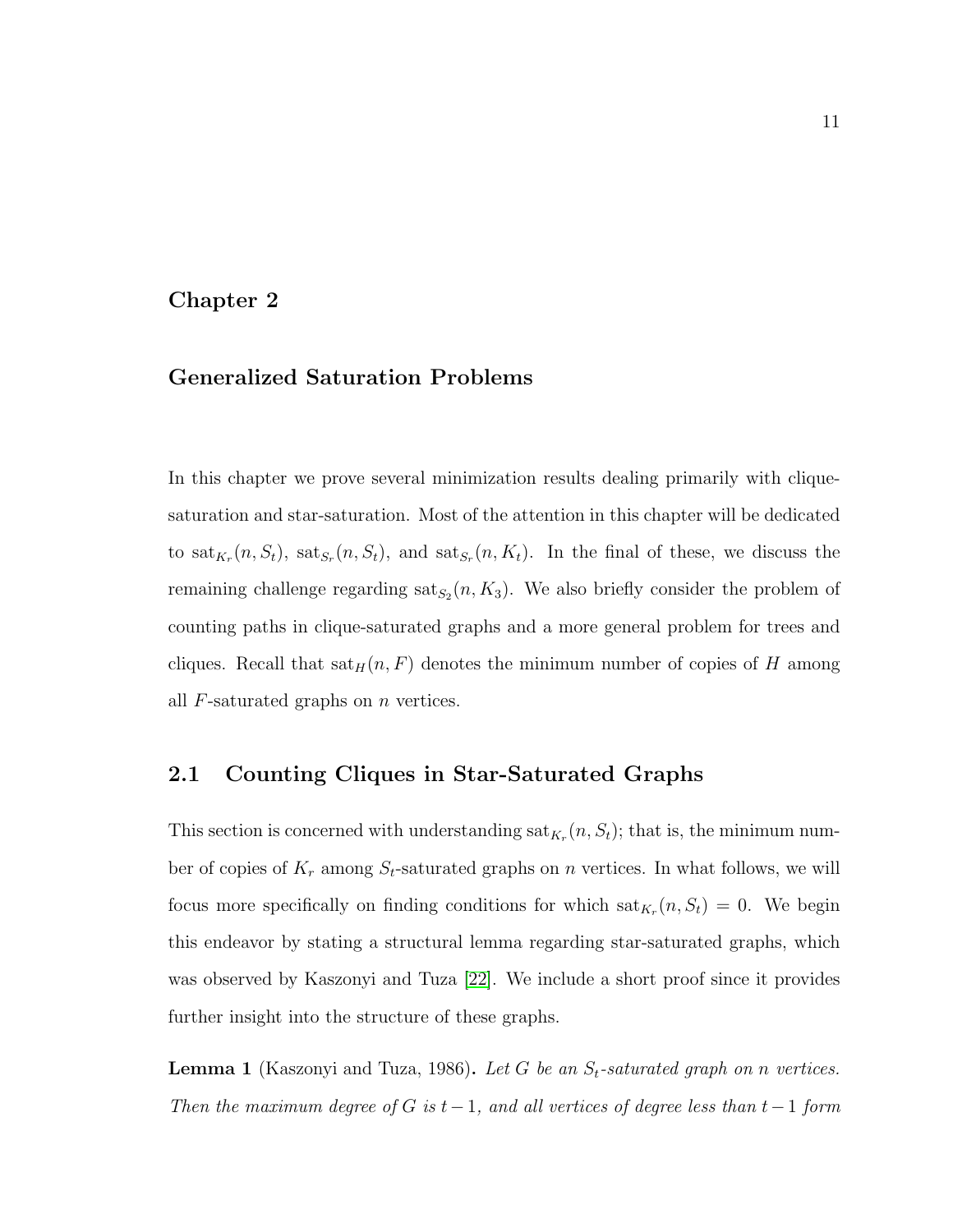a clique.

*Proof.* Since G is  $S_t$ -saturated, it must be  $S_t$ -free. Thus the maximum degree of G is at most t−1. Adding any missing edge can increase the maximum degree by at most 1. Since G is  $S_t$ -saturated, the new edge must force the maximum degree to become t. Thus G has maximum degree exactly  $t-1$ .

To prove the second part of the statement, suppose that u and v are vertices in  $G$ with degrees  $d(u) < t-1$  and  $d(v) < t-1$ . If u is not adjacent to v, then the addition of the edge uv will only increase their degrees, and the resulting graph will still have maximum degree less than t, a contradiction to G being  $S_t$ -saturated. Therefore all vertices of degree less than  $t-1$  must form a clique in  $G$ .  $\Box$ 

Since we are interested in determining when  $\text{sat}_{K_r}(n, S_t) = 0$ , it is natural to begin with the case where  $r = 3$  since the existence of a triangle-free,  $S_t$ -saturated graph on *n* vertices means that  $\text{sat}_{K_r}(n, S_t) = 0$  for all  $r \geq 3$ . The following result provides us with a necessary and sufficient condition for such graphs to exist. Note that for  $t = 1$  we need  $n \geq 2$ , and for  $t = 2$  we need  $n \geq 3$  for  $S_t$ -saturated graphs to exist. Moreover, there is a unique  $S_2$ -saturated graph on *n* vertices for all  $n \geq 3$ . When *n* is even, the graph is a collection of disjoint edges. When  $n$  is odd, it is a collection of disjoint edges and an isolated vertex.  $S_1$ -saturated graphs are simply independent sets on at least 2 vertices. Since these cases are trivial, we state our result for  $t \geq 3$ .

<span id="page-20-0"></span>**Proposition 1.** Let  $t \geq 3$ . There exists an  $S_t$ -saturated graph on n vertices that is K<sub>3</sub>-free if and only  $n \geq 2t - 2$ .

*Proof.* If n is even and  $n \geq 2t - 2$ , then there exists a  $(t - 1)$ -regular bipartite graph on n vertices that can be constructed in the following way. Begin by considering the complete bipartite graph  $K_{\frac{n}{2},\frac{n}{2}}$  and delete  $\frac{n}{2} - (t - 1)$  perfect matchings. Such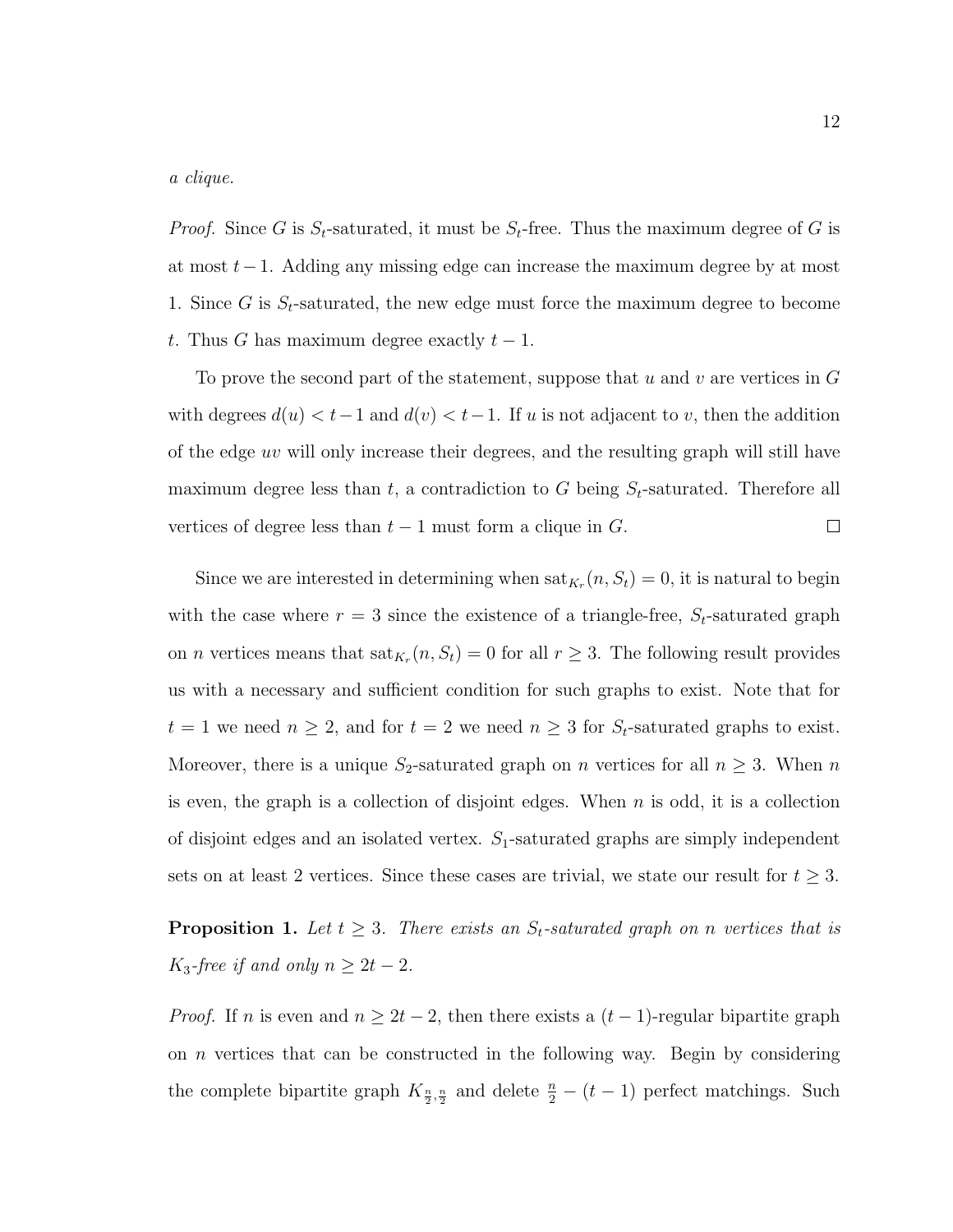matchings exist by Hall's Theorem. The resulting graph is certainly  $S_t$ -saturated because it is  $(t-1)$ -regular. When n is odd, consider  $G \cup K_1$  where G is a  $(t-1)$ regular bipartite graph on  $n-1$  vertices. The resulting graph is still  $S_t$ -saturated since the disjoint union does not create a copy of  $S_t$ , but the addition of any missing edge must involve at least one vertex of degree  $t-1$ .  $G \cup K_1$  is also bipartite, hence  $K_3$ -free.

For the other direction, let G be  $S_t$ -saturated and  $K_3$ -free. If G has no vertices of degree  $t - 1$  $t - 1$ , then by Lemma 1 G is complete and contains triangles. This means there is a vertex  $v \in G$  with degree  $t - 1$ . For any two vertices  $x, y \in N(v)$ , at least one of them must have degree  $t-1$ . Otherwise x is adjacent to y and  $\{v, x, y\}$ form a copy of  $K_3$ . Without loss of generality, the degree of x is  $t-1$ . Since G is K<sub>3</sub>-free,  $N(v) \cap N(x) = \emptyset$  and  $N(x)$  contains  $t-2$  vertices outside of  $N[v]$ . Therefore  $n \geq 2t-2$ .  $\Box$ 

Since triangle-free graphs are  $K_r$ -free for all  $r \geq 3$ , the following is immediate.

**Corollary 1.** For all  $r \geq 3$  and all  $t \geq 3$ ,

$$
\mathrm{sat}_{K_r}(n, S_t)=0
$$

for  $n \geq 2t-2$ .

Proposition [1](#page-20-0) gives us a cutoff for the values of n which require  $S_t$ -saturated graphs to contain at least one copy of  $K_3$ . It tells us, for instance, that any  $S_5$ -saturated graph that is  $K_3$ -free must have at least 8 vertices. Although there does not exist an  $S_5$ -saturated graph on 6 vertices that is  $K_3$ -free, there does exist an  $S_5$ -saturated graph on 6 vertices that is  $K_4$ -free. The graph in Figure [2.1](#page-22-0) is an example.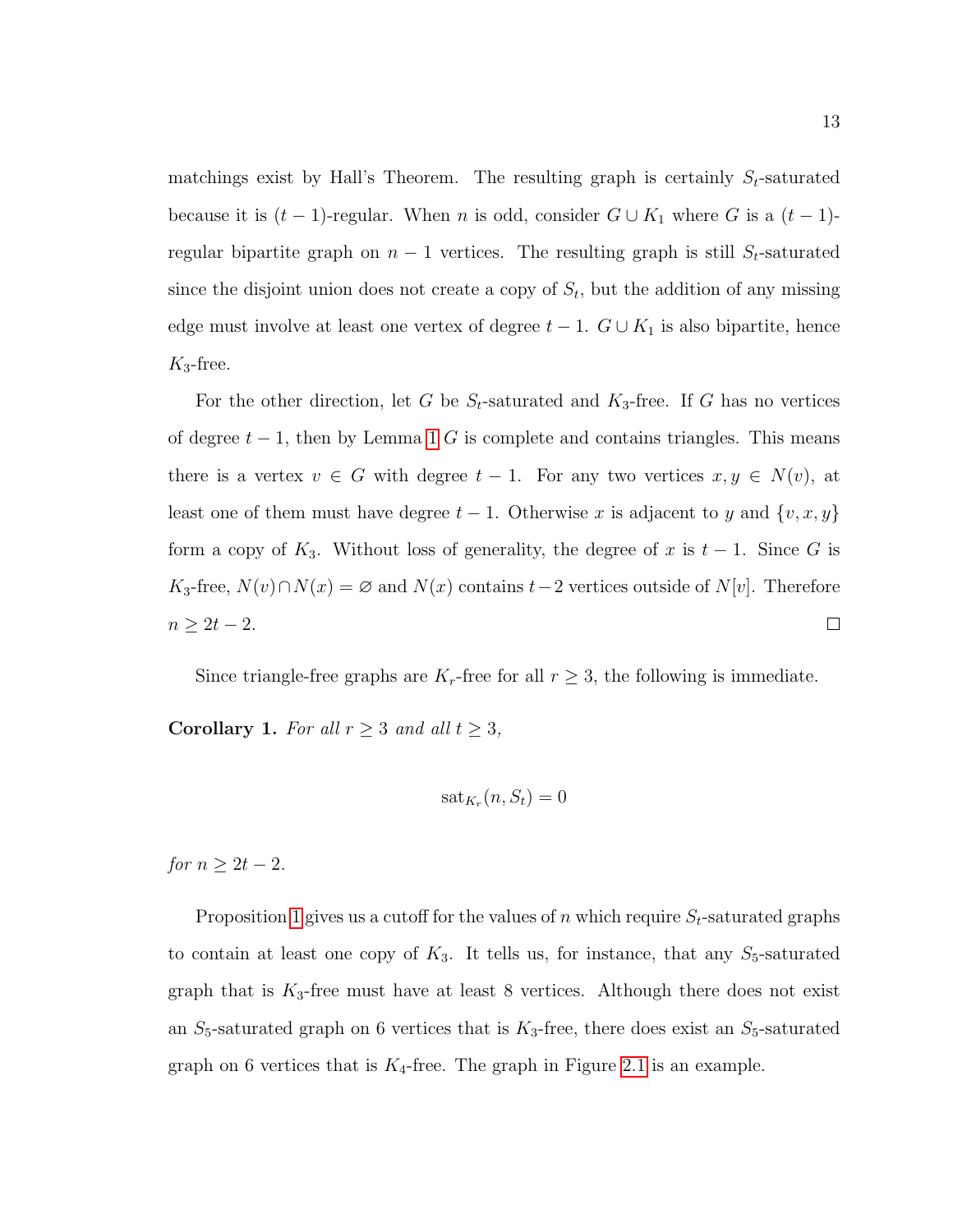

<span id="page-22-0"></span>Figure 2.1: An example of a  $K_4$ -free,  $S_5$ -saturated graph on fewer than 8 vertices

As stated in the beginning of this section, we are interested in determining the values of *n* for fixed *r* and *t* such that  $\text{sat}_{K_r}(n, S_t) = 0$ . We will provide a partial solution to this problem. Shifting to  $K_{r+1}$ -free graphs, we will focus especially on the existence of  $S_t$ -saturated graphs that are r-partite. Again due to the triviality of the cases where t is equal to 1 or 2, we will only consider  $t \geq 3$ . We remind the reader that r-partite graphs are always  $K_{r+1}$ -free; however  $K_{r+1}$ -free graphs are not necessarily r-partite.

Before stating our bounds on n, we state a theorem of Hoffman and Rodger, and we provide a construction that will aid us in our proof [\[21\]](#page-118-5).

<span id="page-22-1"></span>**Theorem 8** (Hoffman and Rodger, 1992). Given a complete multipartite graph  $K$ ,  $\chi'(K) = \Delta(K)$  if and only if it is not overfull. Here  $\chi'$  denotes the chromatic index of  $K$ , and we say that a graph  $G$  is overfull if

$$
|E(G)| > \Delta(G) \left\lfloor \frac{|V(G)|}{2} \right\rfloor.
$$

In particular, the complete r-partite graph on ar vertices,  $K_{a,\dots,a}$ , is overfull if and only if ar is odd.

<span id="page-22-2"></span>**Proposition 2.** Let  $a, r$  be positive integers. If ar is even, then there exists a  $k$ regular spanning subgraph of the r-partite graph  $K_{a,\dots,a}$  for all  $k \leq a(r-1)$ .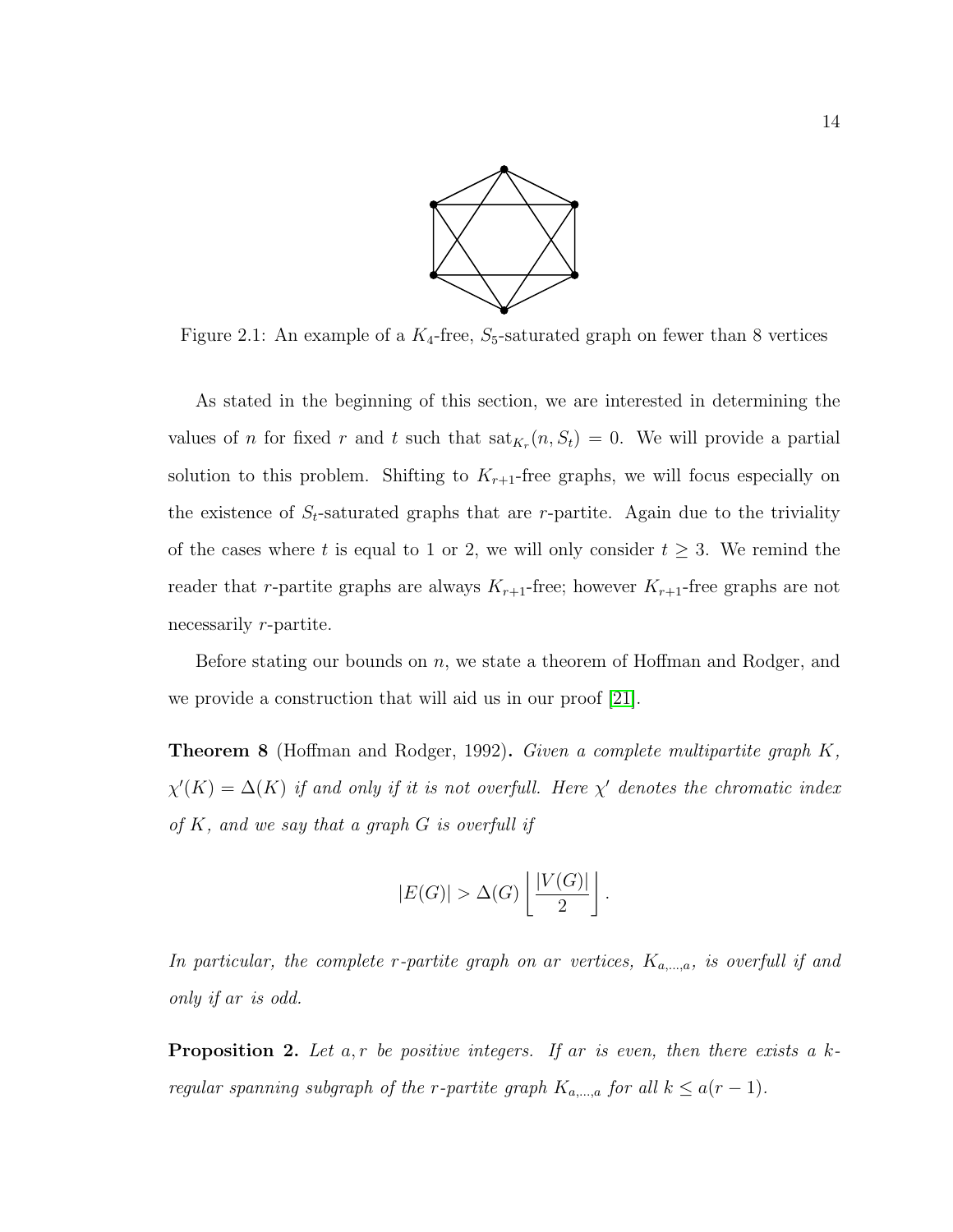*Proof.* Consider the complete r-partite graph  $K_{a,\dots,a}$ . If ar is even, then  $K_{a,\dots,a}$  is not overfull as

$$
|E(K_{a,\dots,a})| = a(r-1)\frac{ar}{2} = \Delta(K_{a,\dots,a})\left[\frac{V(K_{a\dots,a})}{2}\right].
$$

By Theorem [8,](#page-22-1) the chromatic index of this graph is equal to the maximum degree. That is, we can find a proper edge coloring using  $a(r-1)$  colors. In particular, the color classes form a 1-factorization of  $K_{a,\dots,a}$ . We delete perfect matchings until we are left with a k-regular subgraph for any  $k \leq a(r-1)$ .  $\Box$ 

We are now ready to state our first result regarding the existence of  $S_t$ -saturated, r-partite graphs.

**Theorem [5.](#page-14-1)** Let  $r \geq 3$  and  $t \geq 3$  be fixed. There exists an n-vertex, r-partite,  $S_t$ -saturated graph if

<span id="page-23-0"></span>
$$
n \ge \max\left(t+1, \min_{0 \le c \le r-2} \left\{ (r-c) \left\lceil \frac{t-1}{r-c-1} \right\rceil + r - c \right\} \right). \tag{2.1}
$$

*Proof.* Suppose Inequality [2.1](#page-23-0) holds for some  $0 \le c \le r - 2$ . Let a, b be non-negative integers such that  $n = a(r - c) + b$  with  $b < r - c$ . That is,  $a = \lfloor \frac{n}{r} \rfloor$  $\frac{n}{r-c}$ . In addition, let k, d be non-negative integers such that  $b = kt + d$  with  $d < t$ . We will consider two cases and exhibit an r-partite,  $S_t$ -saturated graph on n vertices in each case.

Begin by supposing  $a(r - c)$  is even. By rewriting Inequality [2.1,](#page-23-0) focusing on the second expression on the right hand side, we see that  $t - 1 \le a(r - c - 1)$ . By Proposition [2,](#page-22-2) there exists a  $(t-1)$ -regular,  $(r-c)$ -partite graph G on  $a(r-c)$  vertices. Taking the disjoint union  $G \cup kK_t \cup K_d$  yields an r-partite,  $S_t$ -saturated graph on n vertices.

Similarly, when  $a(r - c)$  is odd, there exists a  $(t - 1)$ -regular,  $(r - c)$ -partite graph G on  $(a-1)(r-c)$  vertices. Thus  $G \cup \ell K_t \cup K_m$  where  $b+r-c = \ell t+m$  with  $m < t$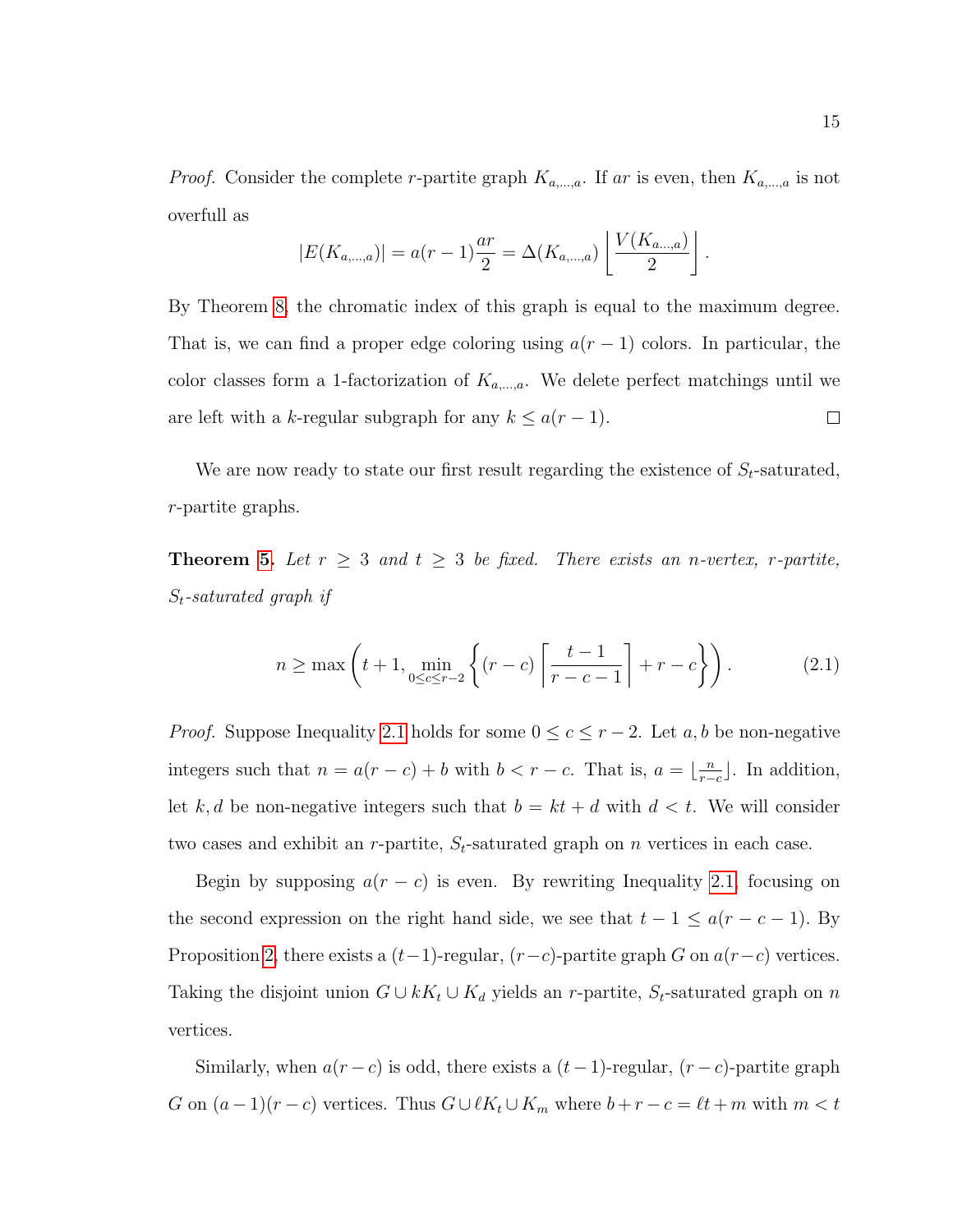provides an *r*-partite,  $S_t$ -saturated graph on *n* vertices.

With regards to the lower bounds on n, we note that if  $n < t+1$ , then there is no  $S_t$ -saturated graph on *n* vertices, and hence none that is *r*-partite. We now provide a necessary condition for the existence of  $S_t$ -saturated, r-partite graphs that is related to the second bound in Theorem [5.](#page-14-1)

<span id="page-24-0"></span>**Proposition 3.** For all  $r \geq 3$  and  $t \geq 3$ , if there exists a graph G on n vertices that is S<sub>t</sub>-saturated and r-partite, then  $n \geq \frac{r(t-1)}{r-1}$  $\frac{(t-1)}{r-1}$ .

*Proof.* Suppose there exists an  $S_t$ -saturated, r-partite graph G on n vertices with  $n < \frac{r(t-1)}{r-1}$ . As remarked before stating this proposition, it must be the case that  $n \geq t + 1$ . Let a, b be non-negative integers such that  $n = ar + b$  with  $b < r$ . Since G is r-partite, there exists a partition  $P_1, \ldots, P_r$  of the vertices of G with  $|P_i| \leq |P_{i+1}|$ for all  $1 \leq i \leq r-1$  such that no two vertices in a given  $P_i$  are adjacent. We have two cases to consider.

Begin by supposing that  $|P_1| < |P_r|$ . If  $a = 0$ , then G has b vertices with  $b < r$ . Since G is  $S_t$ -saturated, we have  $b \geq t+1$ , and, by assumption,  $b < \frac{r(t-1)}{r-1}$ . It follows that  $t + 1 < \frac{r(t-1)}{r-1}$  $\frac{(t-1)}{r-1}$ . Rearranging, we obtain the following equivalent inequalities.

$$
t + 1 < \frac{r(t - 1)}{r - 1}
$$
\n
$$
(t + 1)(r - 1) < r(t - 1)
$$
\n
$$
rt + r - t - 1 < rt - r
$$
\n
$$
2r < t + 1
$$

This is a contradiction since  $b < r$  and  $b \ge t+1$ . Thus it must be the case that  $a \ge 1$ .

 $\Box$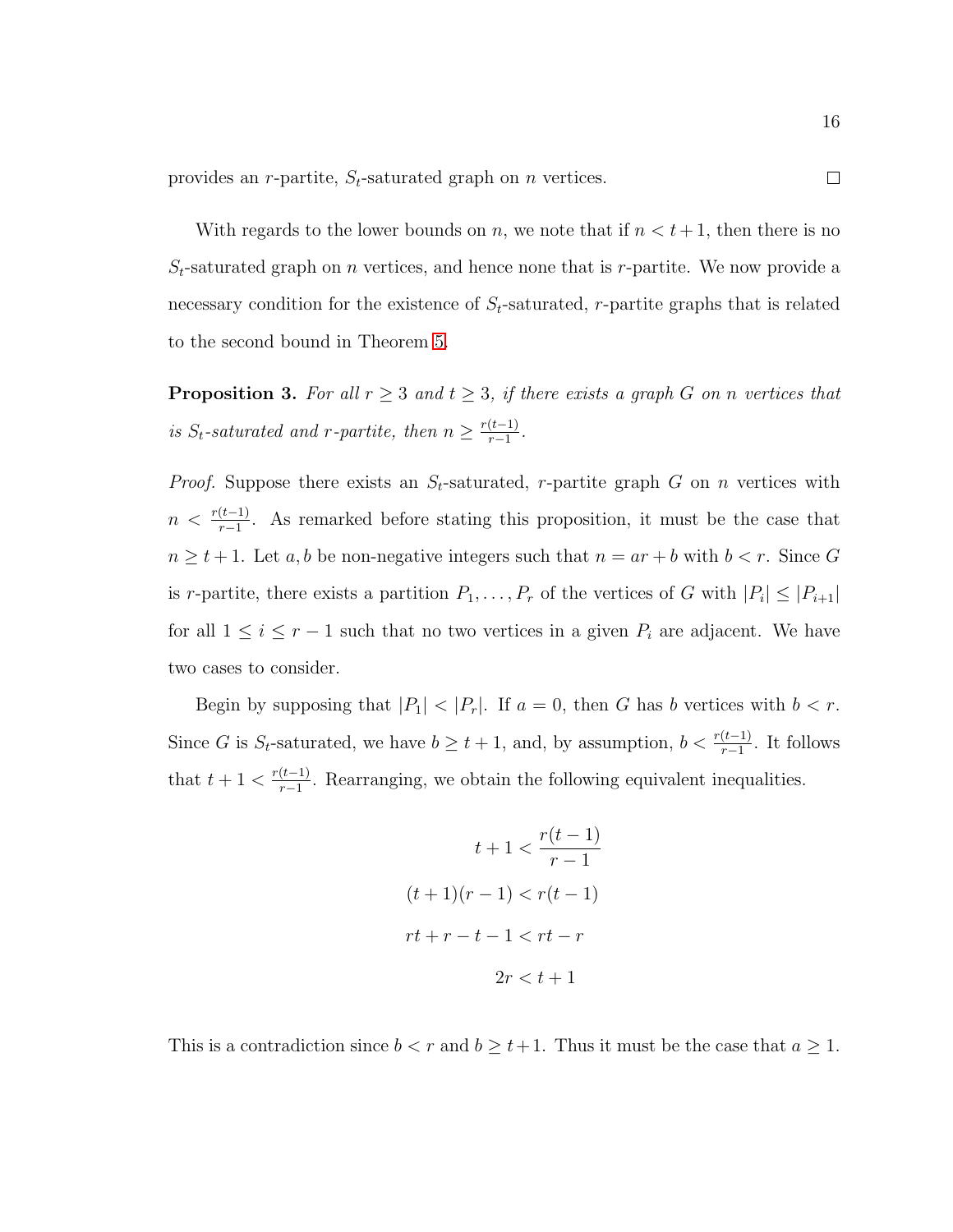Now, since  $|P_1|$  <  $|P_r|$ , it follows that

$$
|P_r| \ge \left\lceil \frac{n}{r} \right\rceil = a + 1.
$$

For any vertex  $u \in P_r$ , we have  $d(u) \leq n - a - 1$ . Since each  $P_i$  is an independent set, it can contain at most one vertex of degree less than  $t - 1$  by Lemma [1.](#page-19-2) In particular, since  $a \geq 1$ ,  $P_r$  must contain at least one vertex of degree exactly  $t - 1$ . Thus  $n - a - 1 \geq t - 1$ . Since  $n < \frac{r(t-1)}{r-1}$  by assumption, we have the following equivalent inequalities:

$$
t + a < \frac{r(t-1)}{r-1}
$$
\n
$$
(t + a)(r - 1) < r(t - 1)
$$
\n
$$
rt + ar - t - a < rt - r
$$
\n
$$
a(r - 1) + r < t
$$
\n
$$
a(r - 1) + r - 1 < a(r - 1) + b - 1.
$$

Similarly, noting that  $n = ar + b$ , we having the following equivalences:

$$
n - a - 1 \ge t - 1
$$

$$
ar + b - a - 1 \ge t - 1
$$

$$
a(r - 1) + b \ge t.
$$

Taken all together, we see that  $a(r - 1) + b \ge t > a(r - 1) + r$ , contradicting the assumption that  $b < r$ . This completes the case where  $|P_1| < |P_r|$ .

Finally, we consider the case where each of the  $r$  parts in our partition have equal size. It follows that  $b = 0$  and  $n = ar$ . Every vertex in G has degree at most  $a(r-1)$ .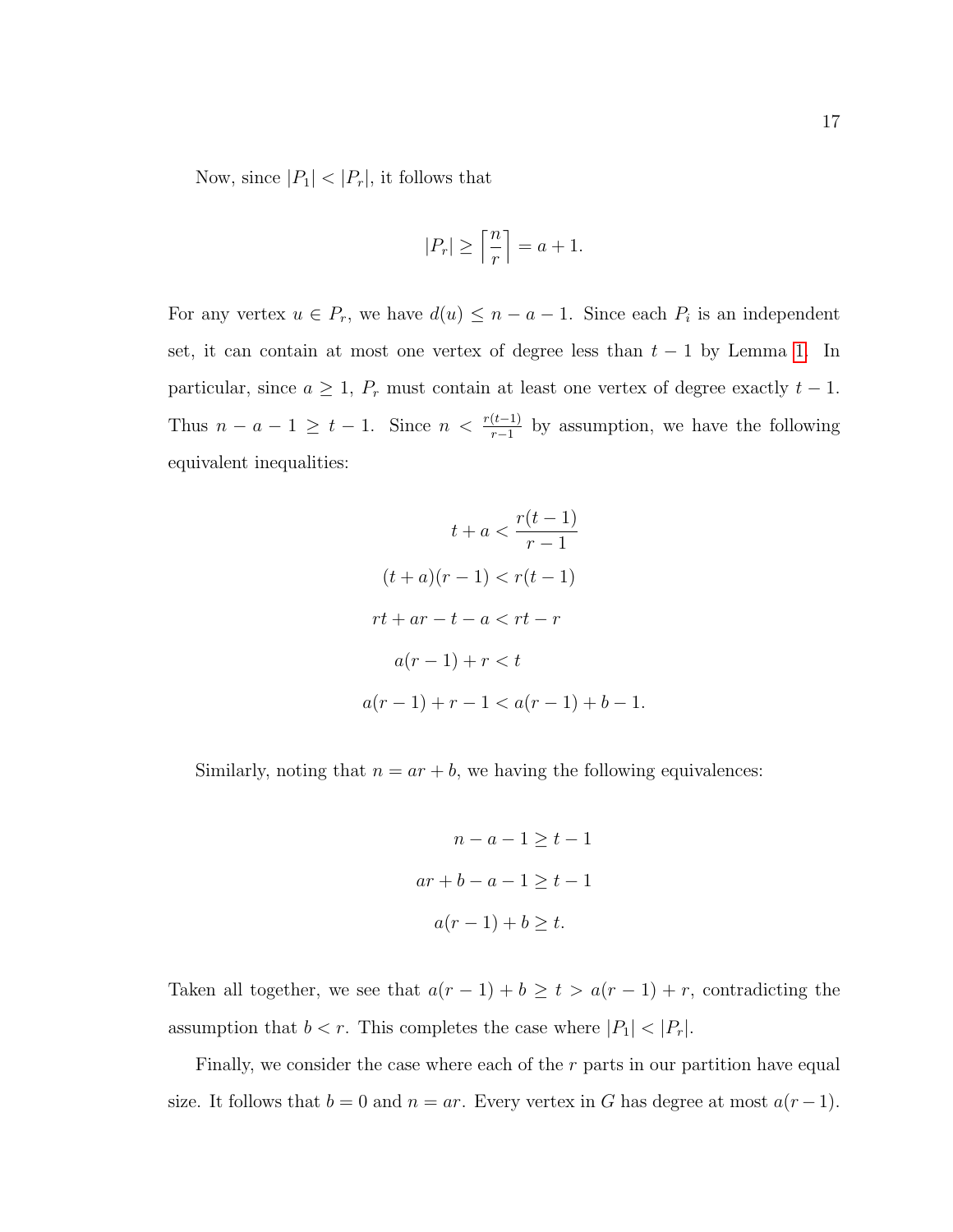Since  $n < \frac{r(t-1)}{r-1}$ , we have that  $a(r-1) < t-1$ . This means that if we add an edge to G, the maximum degree in the resulting graph will be at most  $t-1$ , a contradiction to the assumption that G is  $S_t$ -saturated. This completes the proof.  $\Box$ 

In addition to bridging the gap between these bounds, we would like to know which value of c for given r and t minimizes the lower bound on n in Theorem [5.](#page-14-1) If our bound did not include ceilings, this would be a straightforward computation as demonstrated in the lemma below. However, finding a general solution using the bound in the theorem is more complicated. Although we do not have a general solution, we determine which value of c provides the smallest bound on  $n$  in Theorem [5](#page-14-1) for the existence of r-partite,  $S_t$ -saturated graphs in two special cases. These cases rely on the more straightforward situation which we now address.

<span id="page-26-0"></span>**Lemma 2.** Let  $r \geq 3$  and  $t \geq 3$  be fixed. Then

$$
n_2(c) = (r - c) \left( \frac{t - 1}{r - c - 1} \right) + r - c
$$

is minimized on the interval  $(-\infty, r-2]$  when  $c = r-1-$ √  $\overline{t-1}.$ 

*Proof.* Taking the derivative of  $n_2$  with respect to  $c$ , we obtain

$$
n_2'(c) = \frac{t-1}{(r-c-1)^2} - 1.
$$

Setting this equal to 0, we have  $c = r - 1 \pm \sqrt{\frac{F}{r}}$ √  $t-1$ . Since  $c \leq r-2$  and

$$
n_2''(r-1-\sqrt{t-1})>0,
$$

our function is minimized at  $c = r - 1 -$ √  $t-1$ .

 $\Box$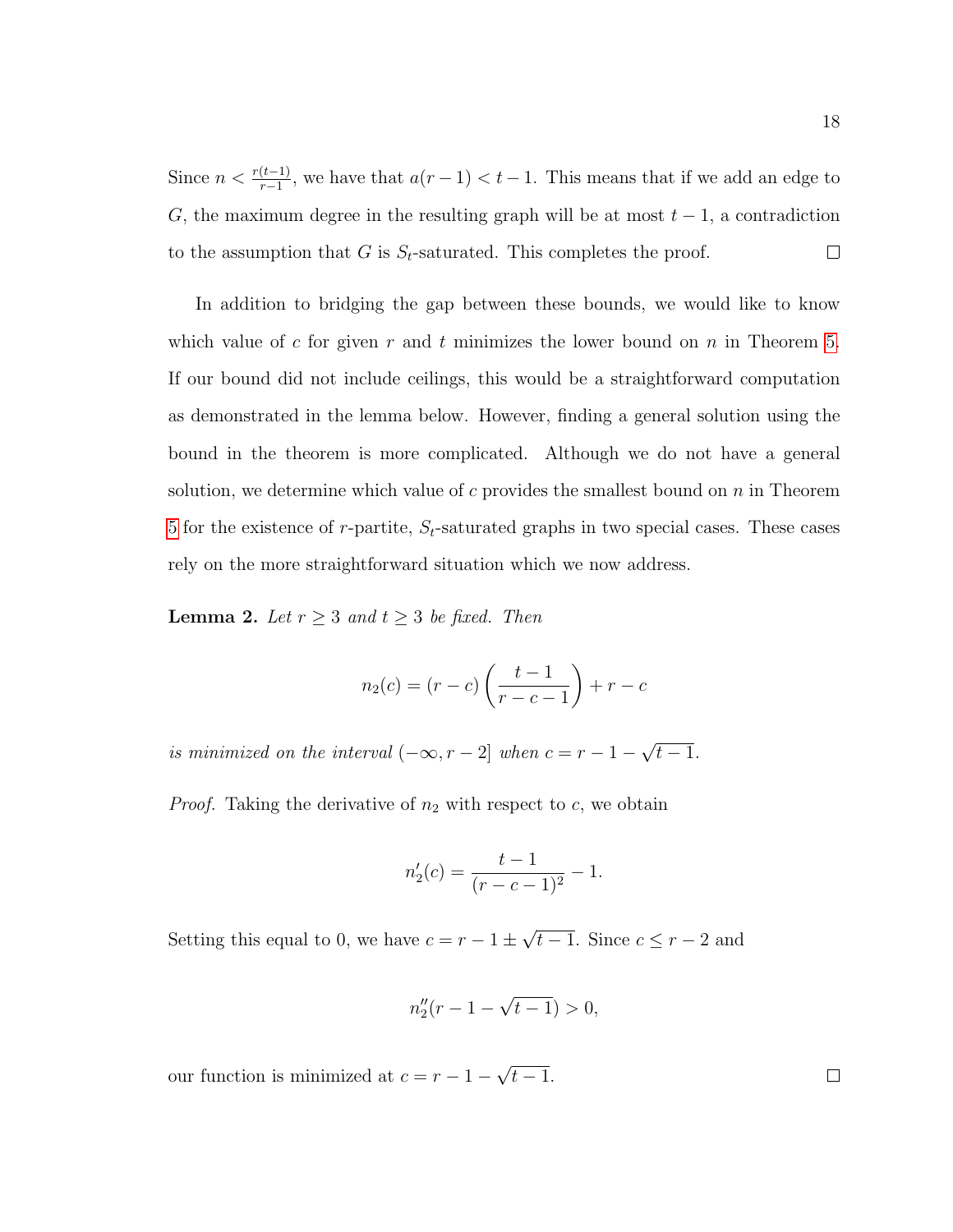<span id="page-27-0"></span>**Proposition 4.** For all  $r \geq 3$ , if  $t \leq (r-1)^2 + 1$  and  $t = k^2 + 1$  for some integer  $k, then r-1-$ √  $t-1$  is the minimizing c-value in Theorem [5.](#page-14-1) The corresponding lower bound on n is  $n \geq (k+1)^2 = t + 2\sqrt{t-1}$ .

Proof. Let

$$
n_1(c) = (r - c) \left[ \frac{t - 1}{r - c - 1} \right] + r - c
$$

and

$$
n_2(c) = (r - c) \left( \frac{t - 1}{r - c - 1} \right) + r - c.
$$

That is,  $n_1(c)$  provides the lower bounds on n for the  $(r - c)$ -partite construction √ in Theorem [5.](#page-14-1) By Lemma [2,](#page-26-0)  $n_2(c)$  is minimized when  $c = r - 1 \overline{t-1}$  on the interval  $[0, r - 2]$ . Since  $n_1(c) \geq n_2(c)$  for all c, it follows that  $n_1(c)$  is minimized √ √ √ at  $c = r - 1 \overline{t-1}$  if  $n_1(r-1-\$  $(t-1) = n_2(r-1 \overline{t-1}$ ). This is true precisely when  $t = k^2 + 1$  for some integer k. We finally note that in this setting  $\sqrt{t-1}$ ) =  $t + 2\sqrt{t-1}$ .  $n_1(r-1 \Box$ 

**Proposition 5.** For all  $r \geq 3$ , if  $t \geq (r-1)^2 + 1$  and  $r-1$  divides  $t-1$ , then 0 is the minimizing c-value in Theorem [5.](#page-14-1) The corresponding lower bound on n is  $n \geq r \left( \frac{t-1}{r-1} \right)$  $\frac{t-1}{r-1}\big) + r.$ 

*Proof.* Define  $n_1(c)$  and  $n_2(c)$  as in the previous proof. Since  $t \ge (r-1)^2 + 1$ , we have √ that  $r-1$  $t-1 \leq 0$ . Thus  $n_2(c)$  is increasing on the interval  $[0, r-2]$ . It follows that  $n_1(c)$  is minimized at  $c = 0$ , if  $n_1(0) = n_2(0)$ . This is true precisely when  $\frac{t-1}{r-1}$ is an integer. That is, when  $r - 1$  divides  $t - 1$ . We finally note that in this setting  $n_1(0) = r\left(\frac{t-1}{r-1}\right)$  $\frac{t-1}{r-1}$  + r.  $\Box$ 

Note that when  $t \leq (r-1)^2 + 1$ , Proposition [4](#page-27-0) shows that the minimizing c-value for Theorem [5](#page-14-1) is not always 0. That is, perhaps somewhat surprisingly, starting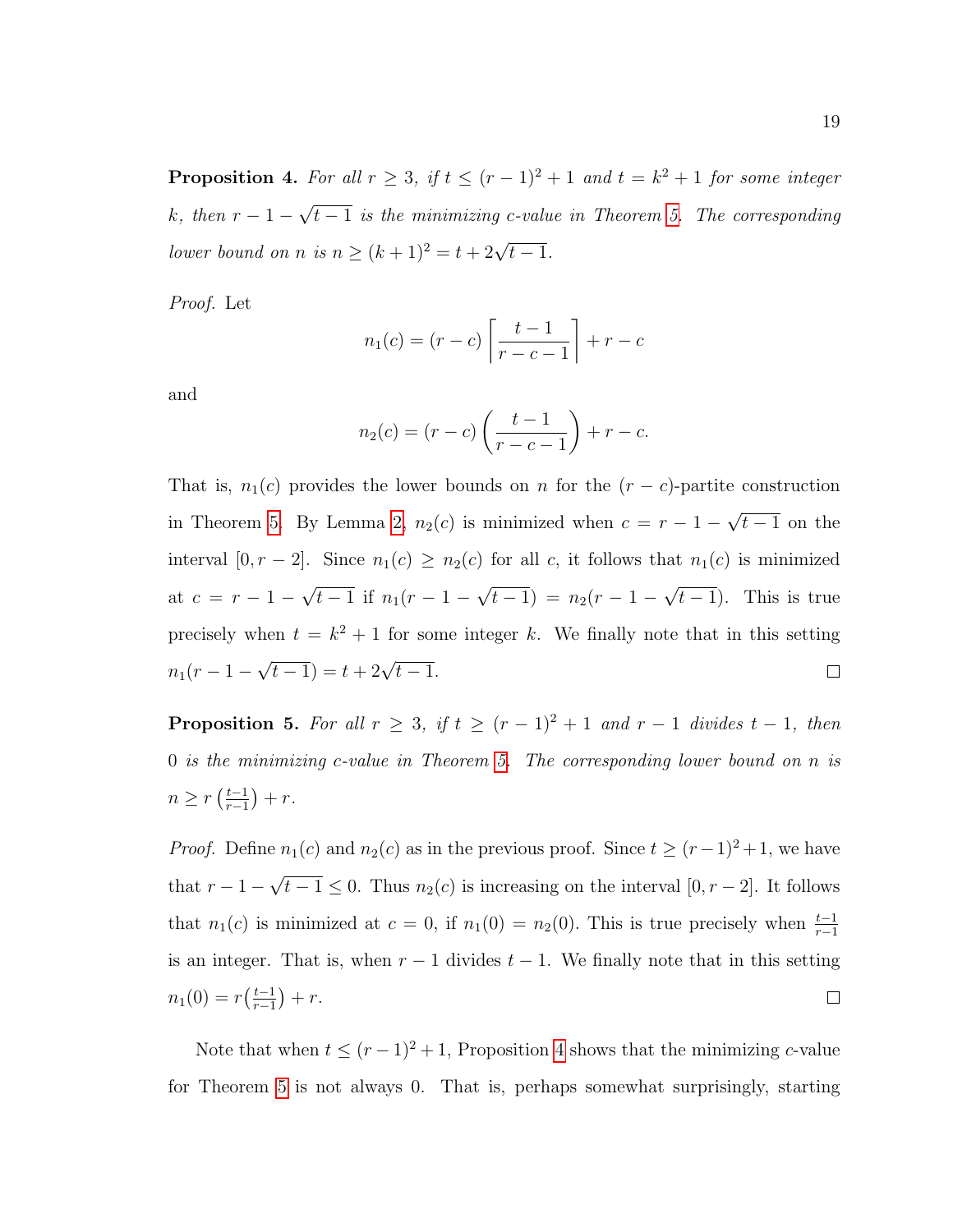with fewer parts than what we're permitted leads to a smaller lower bound on  $n$  for infinitely many choices of  $r$  and  $t$ .

In what remains of this section, we provide necessary conditions for the existence of  $S_t$ -saturated graphs on *n* vertices that are  $K_{r+1}$ -free. We are continuing to consider cliques on  $r + 1$  vertices rather than r for ease of comparison with our bounds on n that guaranteed the existence of  $S_t$ -saturated, r-partite graphs.

<span id="page-28-0"></span>**Lemma 3.** Let G be an  $S_t$ -saturated graph on n vertices with m vertices of degree less than  $t-1$  and no copy of  $K_{r+1}$ . Then

$$
n \geq \frac{r}{r-1} \left( \frac{t-1}{2} + \sqrt{\left(\frac{t-1}{2}\right)^2 - \frac{m(r-1)(t-m)}{r}} \right).
$$

*Proof.* Since G is  $K_{r+1}$ -free, we have by Turán's Theorem that

$$
e(G) \le \frac{r-1}{r} \cdot \frac{n^2}{2}.
$$

Using the structure of  $S_t$ -saturated graphs described in Lemma [1](#page-19-2) at the beginning of this section, we also have that

$$
e(G) \ge \frac{1}{2}(n-m)(t-1) + {m \choose 2}
$$

for some value of m, where m is the number of vertices of degree less than  $t - 1$ . These two bounds together provide the desired inequality.  $\Box$ 

Considering the case where  $t \geq 2r$ , we provide a general bound independent of the existence of  $S_t$ -saturated,  $K_r$ -free graphs with specific m. We also demonstrate when these bounds are at least  $t + 1$  since that is the trivial necessary condition for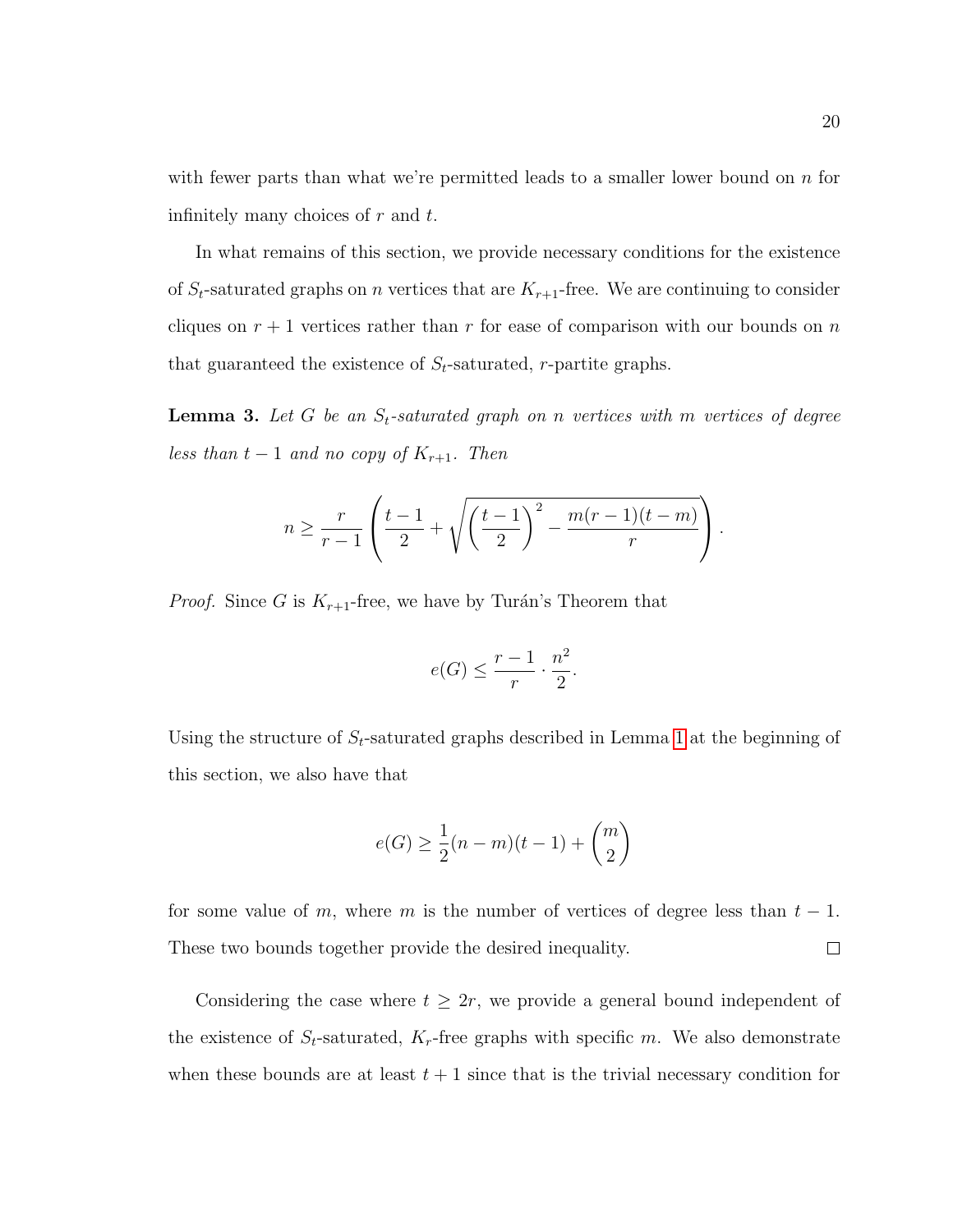the existence of an  $S_t$ -saturated graph, and we want to be sure that the bound we provide has value.

<span id="page-29-0"></span>**Proposition 6.** Let G be an  $S_t$ -saturated graph on n vertices with no copy of  $K_{r+1}$ where  $t \geq 2r$  and  $r \geq 2$ . Then

$$
n \geq \frac{r}{r-1} \left( \frac{t-1}{2} + \sqrt{\left(\frac{t-1}{2}\right)^2 - (r-1)(t-r)} \right).
$$

Furthermore, this bound is at least  $t + 1$  whenever  $t \ge r(r + 1) - 1$ .

*Proof.* We begin by noting that the bound in Lemma [3](#page-28-0) is minimized at  $m = r$ . This is because  $m \leq r$  by Lemma [1](#page-19-2) and because the bound in Lemma [3](#page-28-0) is decreasing in m for  $m < t/2$ . Plugging this value in for m yields the desired bound. Letting  $n(t)$  denote this bound, we observe that when  $t = r(r + 1) - 1$ , we have  $n(t) = r(r + 1) = t + 1$ . In addition,

$$
n'(t) = \frac{r}{r-1} \left( \frac{1}{2} + \frac{1}{2} \frac{t - 2r + 1}{\sqrt{\frac{1}{4}(t-1)^2 - (r-1)(t-r)}} \right) \ge \frac{r}{r-1} > 1
$$

for all  $t \geq 2r$ . By the racetrack principle,  $n(t) \geq t+1$  whenever  $t \geq r(r+1) - 1$  as desired.  $\Box$ 

Finally, we observe that the bound in Lemma [3](#page-28-0) is asymptotically equivalent to the bound in Proposition [3.](#page-24-0) That is, our lower bound on  $n$  needed for the existence of  $S_t$ -saturated, r-partite graphs cannot be lowered too much when we loosen our restriction to  $K_{r+1}$ -free graphs.

**Corollary 2.** Let r be fixed. If there exists an  $S_t$ -saturated graph on n vertices with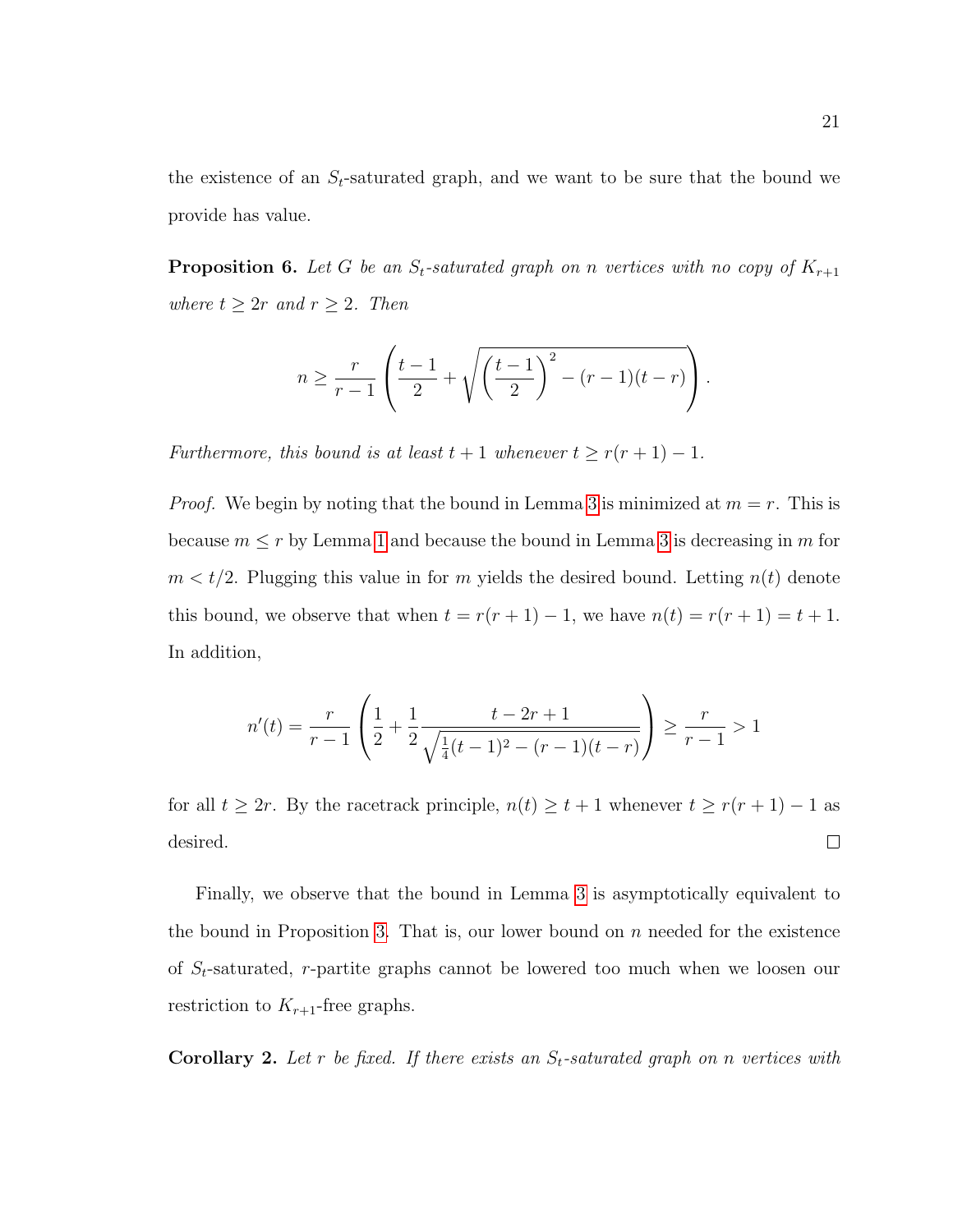no copy of  $K_{r+1}$  where  $t \geq 2r$  and  $r \geq 3$ , then

$$
n \ge \frac{r(t-1)}{r-1} - O_t(1).
$$

*Proof.* Note that the number of vertices, that is m, of degree less than  $t - 1$ , in a  $K_{r+1}$ -free graph is at most r since these vertices form a clique in  $S_t$ -saturated graphs by Lemma [1.](#page-19-2) In particular,  $m < \frac{t}{2}$ . By Proposition [6,](#page-29-0) the following holds as  $t \geq 2r$ .

$$
n \geq \frac{r}{r-1} \left( \frac{t-1}{2} + \sqrt{\left(\frac{t-1}{2}\right)^2 - \frac{m(r-1)(t-m)}{r}} \right)
$$
  
\n
$$
\geq \frac{r}{r-1} \left( \frac{t-1}{2} + \frac{t-1}{2} - \frac{m(r-1)t}{r(t-1)} \right)
$$
  
\n
$$
= \frac{r}{r-1} (t-1 - O_t(1))
$$
  
\n
$$
= \frac{r(t-1)}{r-1} - O_t(1).
$$

We end by noting that the second inequality above can be seen from the fact that  $\frac{3r}{2r+1}(2t-1) \leq t^2$  whenever  $t \geq 2r$ .  $\Box$ 

### <span id="page-30-0"></span>2.2 Counting Stars in Star-Saturated Graphs

#### <span id="page-30-1"></span>2.2.1 General results for stars in star-saturated graphs

We now turn to counting copies of stars  $S_r$  in  $S_t$ -saturated graphs. We write  $s_r(G)$ to denote the number of copies of  $S_r$  in a given graph G where  $S_r$  is the complete bipartite graph  $K_{1,r}$ . Note that if  $t \leq r$ , then  $\text{sat}_{S_r}(n, S_t) = 0$  trivially as an  $S_t$ saturated graph must be  $S_t$ -free. That is, any  $S_t$ -saturated graph has no vertex of degree at least  $t$ , and hence none of degree at least  $r$ . Our focus is therefore on the situation where  $t > r$ , and we will consider the cases where t is odd and even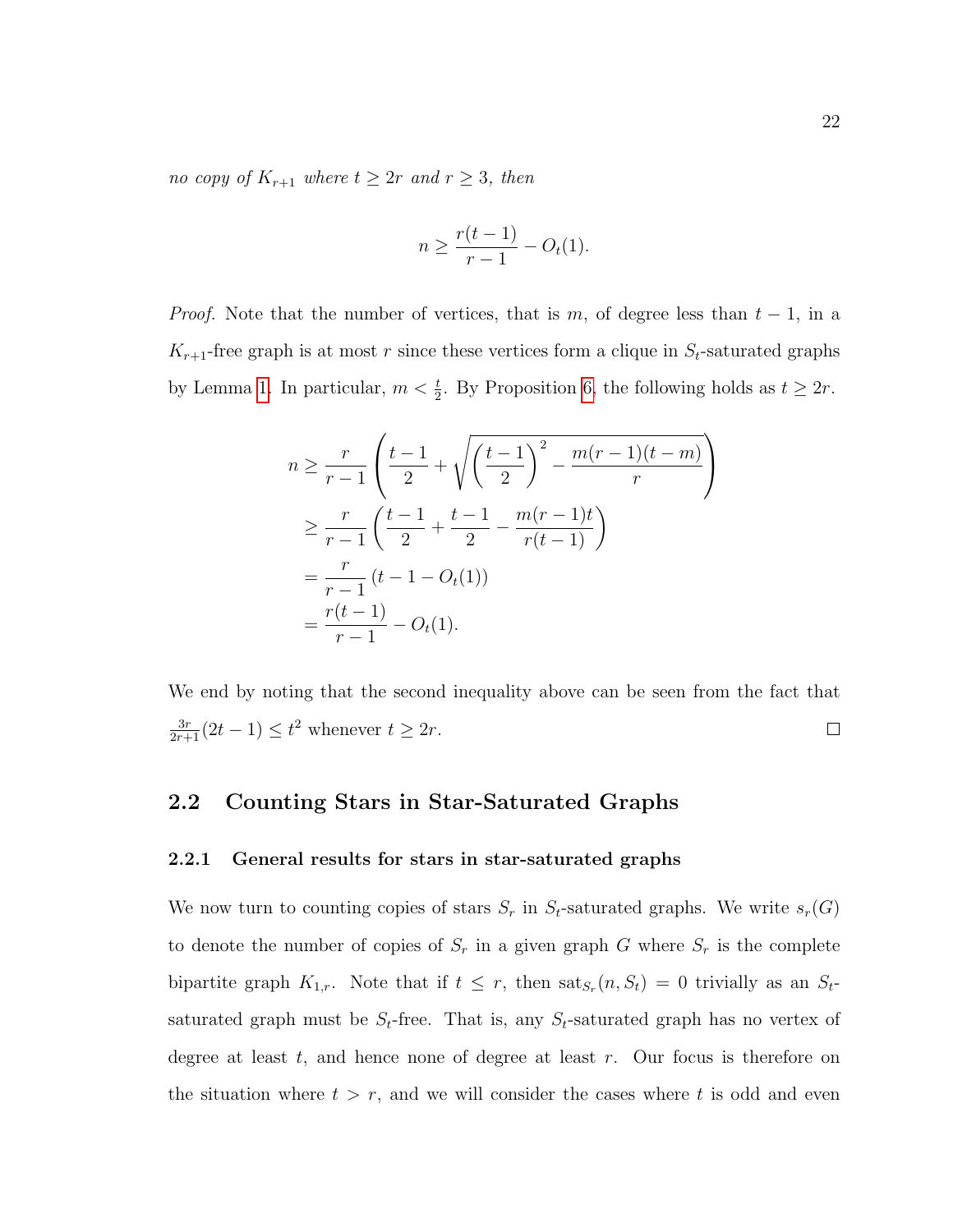separately. As in the previous section, we ignore the case where  $t = 1$  since the only  $S_1$ -saturated graph on *n* vertices is an independent set.

As was the case in the previous section, we will give a construction that is especially useful for us. In particular, this construction will provide us with a candidate for an  $S_t$ -saturated graph with  $\text{sat}_{S_r}(n, S_t)$  copies of  $S_r$ . We will build this graph in two steps.

First, given  $a < b$ , we let  $R_{a,b}$  denote a graph on b vertices that is as close to a-regular as possible. More specifically, when ab is even,  $R_{a,b}$  is an a-regular graph on b vertices. When ab is odd,  $R_{a,b}$  has one vertex of degree  $a-1$  and  $b-1$  vertices of degree a.

#### <span id="page-31-0"></span>**Lemma 4.** An  $R_{a,b}$  exists if and only if  $b \geq a+1$ .

*Proof.* It is well known that a-regular graphs exist on b vertices if and only if  $b \ge a+1$ and ab is even. That is, a regular  $R_{a,b}$  exists when ab is even. We now proceed to the irregular case. When  $b \ge a+1$  and ab is odd, we can obtain a graph on b vertices that is a-regular with the exception of one vertex of degree  $a - 1$  in the following manner. Label the vertices  $0, 1, \ldots, b-1$ . Add edges between vertices with labels i and j if and only if

$$
|i-j|\leq \frac{a-1}{2} \mod b.
$$

This gives us an  $(a-1)$ -regular graph. Finally for  $1 \leq i \leq \frac{b-1}{2}$  $\frac{-1}{2}$ , add an edge between the vertices labeled i and  $i + \frac{b-1}{2}$  mod b. We aren't reusing any edges at this point since  $b \ge a + 1$ , and the degree of every vertex increases by 1 when we add these edges, except for the vertex labeled 0. Its degree remains  $a - 1$ . Thus every vertex has degree a with the exception of one vertex, namely the one labeled 0, of degree  $a-1$ , and hence  $R_{a,b}$  exists. Necessity of the inequality  $b \ge a+1$  is clear because a graph can not have any vertex of degree a if there are fewer than  $a + 1$  vertices.  $\Box$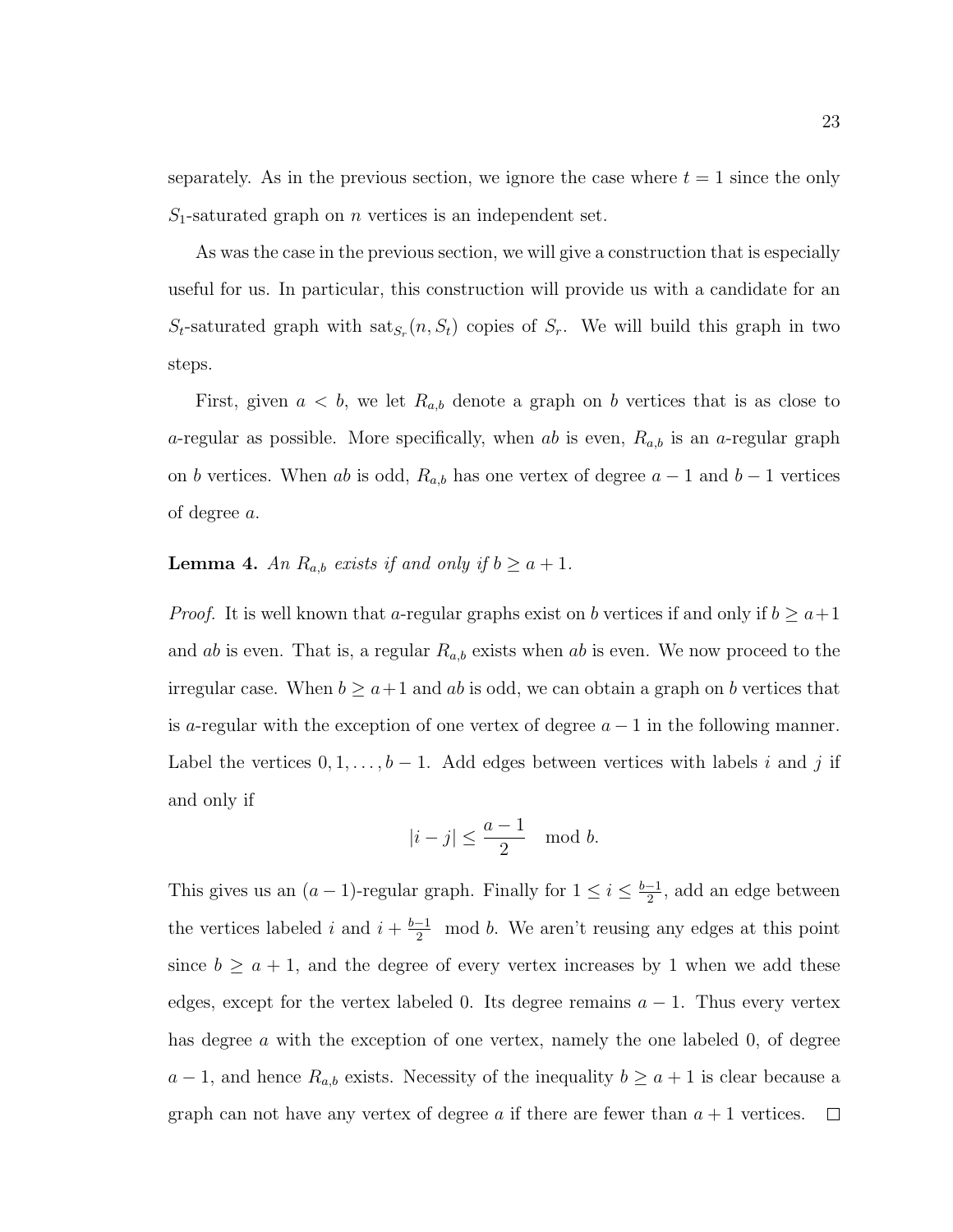Utilizing the regularity of  $R_{a,b}$ , or near regularity in the case where ab is odd, we define our candidate extremal graphs for  $\text{sat}_{S_r}(n, S_t)$ . They are essentially the disjoint union of a clique and a regular graph. To be precise, for  $m \leq t - 1$  we let

$$
KR_{t,n}(m) = \begin{cases} K_m \cup R_{t-1,n-m} & \text{if } (t-1)(n-m) \text{ is even} \\ K_m \cup R_{t-1,n-m} + e & \text{if } (t-1)(n-m) \text{ is odd,} \end{cases}
$$

where in the second case  $e$  is an edge between the vertex of degree  $t-2$  in  $R_{t-1,n-m}$  and an arbitrary vertex of the clique  $K_m$ . Note that  $KR_{t,n}(m)$  exists provided  $R_{t-1,n-m}$ exists, which by Lemma [4](#page-31-0) is the case precisely when  $n - m \geq t$ . Having constructed this graph  $KR_{t,n}(m)$ , we now immediately state and prove our theorem showing this graph does in fact minimize the number of copies of small stars  $S_r$  among  $S_t$ -saturated graphs on *n* vertices for some choice of  $m$ .

**Theorem [4.](#page-14-0)** For all  $n \geq 2t - 1$  with  $t \geq 2$  and  $r < t$ ,

$$
sat_{S_r}(n, S_t) = \min_{0 \le m \le t-1} s_r(\text{KR}_{t,n}(m)).
$$

Note also that

$$
s_r(\text{KR}_{t,n}(m)) = \begin{cases} m {m-1 \choose r} + (n-m) {t-1 \choose r} & \text{if } (t-1)(n-m) \text{ is even} \\ m {m-1 \choose r} + (n-m) {t-1 \choose r} + {m-1 \choose r-1} & \text{if } (t-1)(n-m) \text{ is odd.} \end{cases}
$$

*Proof.* We begin by considering the case where t is odd. By Lemma [1,](#page-19-2) if G is  $S_t$ saturated, then G contains a clique A containing all of the vertices with degree smaller than t – 1. Let A have size m, and let  $B = V(G) \setminus A$ . We have two cases to consider. If G has no edges between A and B, then G contains exactly  $m\binom{m-1}{r} + (n-m)\binom{t-1}{r}$  $\binom{-1}{r}$ copies of  $S_r$ . The first term counts stars centered in A, and the second term counts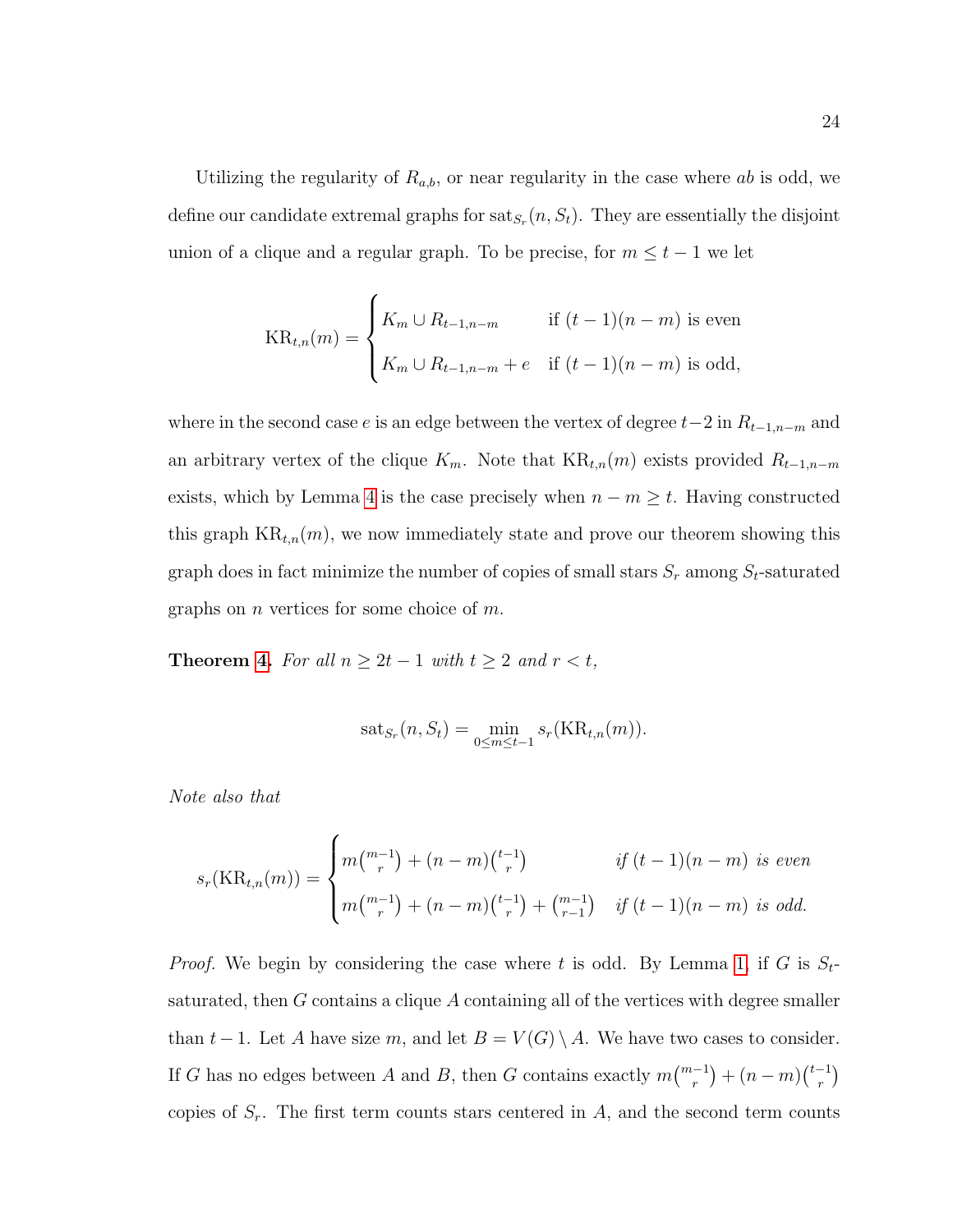stars centered in B. Since  $t-1$  is even, there exists a  $(t-1)$ -regular graph  $R_{t-1,n-m}$ on  $n - m$  vertices for all  $n - m \geq t$ . This inequality holds since we assume  $n \geq 2t - 1$ and  $m \leq t - 1$ . Thus an  $S_t$ -saturated graph with precisely the above count is given by  $KR_{t,n}(m)$ .

Now, if there exist vertices  $u \in A$  and  $v \in B$  such that u is adjacent to v, then our graph contains all of the previously counted stars, along with at least  $\binom{m-1}{r-1}$  stars centered at u containing the edge uv. This means than an  $S_t$ -saturated graph G with  $|A| = m$  and any such edge must have at least as many copies of  $S_r$  as  $KR_{t,n}(m)$ . Thus an  $S_t$ -saturated graph with minimum number of copies of  $S_r$  is given by some  $KR_{t,n}(m)$  for some  $m \leq t-1$ .

We now consider the case where t is even. For a given  $m \leq t - 1$ , if  $n - m$  is even, we can find a  $(t-1)$ -regular graph on  $n-m$  vertices, and the argument is the same as before. That is, among  $S_t$ -saturated graphs with m vertices of degree less than  $t-1$ , KR<sub>t,n</sub>(m) is a minimal example with respect to copies of  $S_r$ . When  $n-m$  is odd, we can construct a graph  $R_{t-1,n-m}$  on  $n-m$  vertices that is  $(t-1)$ -regular with the exception of one vertex v of degree  $t-2$ . Thus we can construct an  $S_t$ -saturated graph KR<sub>t,n</sub>(m) by taking the disjoint union of  $K_m$  with  $R_{t-1,n-m}$  and adding an edge from v to an arbitrary vertex in the clique  $K_m$ . Since every  $S_t$ -saturated graph with m vertices of degree less than  $t-1$  has at least  $m\binom{m-1}{r} + (n-m)\binom{t-1}{r}$  $r^{-1}$ ) many copies of  $S_r$  and there is no  $(t-1)$ -regular graph on  $n-m$  vertices, this adds the fewest possible copies of  $S_r$ . That is, we must have at least one edge between A and B, introducing  $\binom{m-1}{r-1}$  copies of  $S_r$ . Therefore the generalized saturation number  $\text{sat}_{S_r}(n, S_t)$  is obtained by minimizing  $s_r(\text{KR}_{t,n}(m))$  over all values of m between the  $\Box$ two scenarios.

We note that the above theorem does not hold when  $n < 2t - 1$ . This is because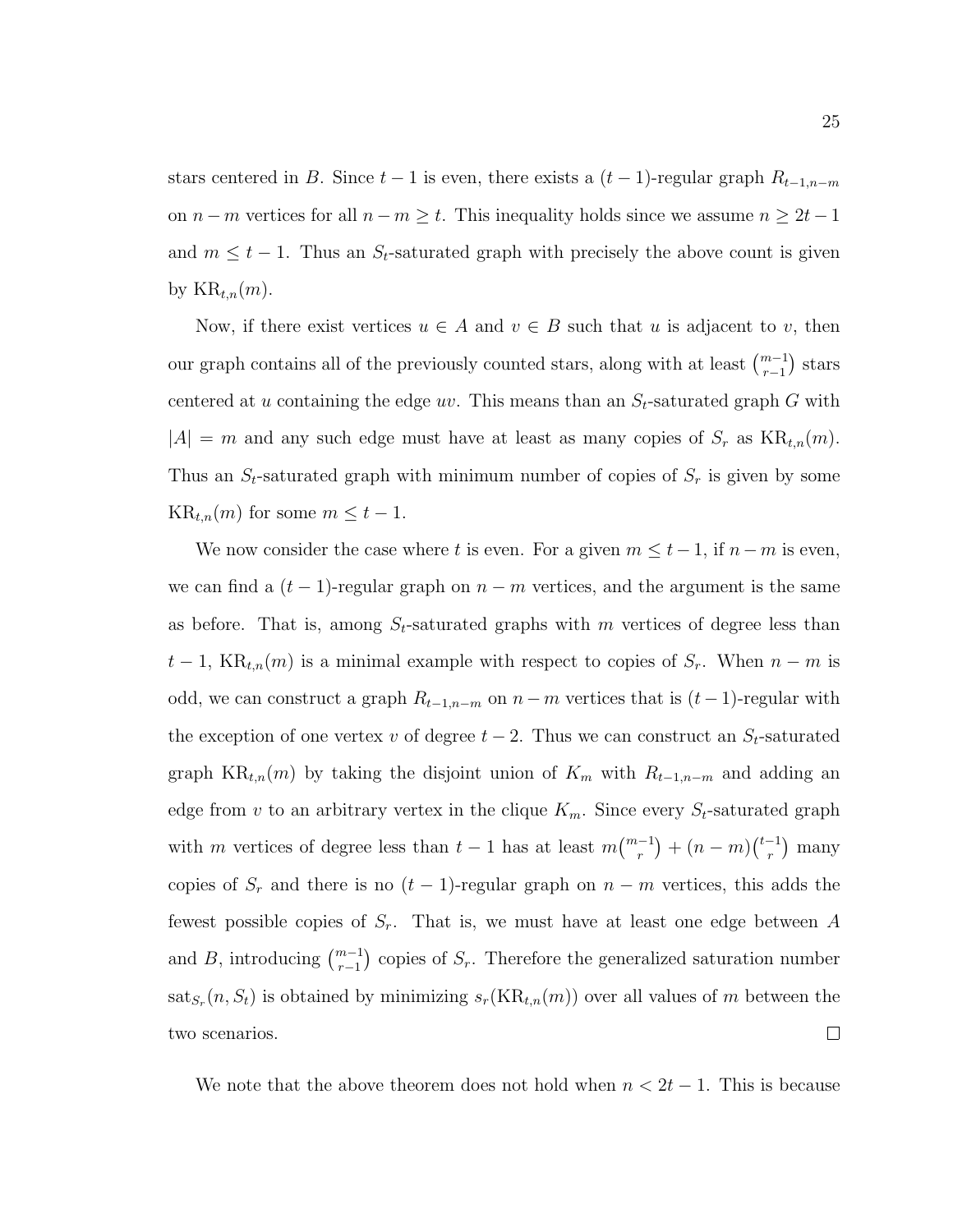it is possible for an  $S_t$ -saturated graph to have fewer than t vertices of degree  $t-1$ . This means we can't consider the disjoint union of a small clique and a  $(t-1)$ -regular graph. In this setting, it turns out than an optimal graph does not need to have that structure. For example, a quick check shows that the graph in Figure [2.2](#page-34-0) minimizes the number of copies of  $S_3$  among  $S_5$ -saturated graphs on 6 vertices and has only 4 vertices of degree 4.

<span id="page-34-0"></span>

Figure 2.2: An  $S_5$ -saturated graph that does not satisfy the criteria in Theorem [4](#page-14-0)

In light of the fact that Theorem [4](#page-14-0) is concerned with a minimum count over choices of m, we now introduce additional notation to more concisely discuss that optimal choice. Given  $n, r$ , and t with  $n \ge \max\{2t - 1, t + 1\}$ , we define

$$
m_0(n,r,t) := \underset{m}{\text{argmin}} \ s_r(\text{KR}_{t,n}(m)).
$$

That is,  $m_0(n, r, t)$  is the value of m for which  $KR_{t,n}(m)$  attains the generalized saturation number sat $s_r(n, S_t)$ . If the generalized saturation number is achieved for multiple values of  $m$ , we take the smallest one for definiteness. We shall see later in this section that there are instances where  $KR_{t,n}(m)$  is optimal for multiple choices of m. Our goal now is to identify the value of  $m_0(n, r, t)$  for given values of n, r, and t. Kaszonyi and Tuza [\[22\]](#page-118-4) showed that the number of edges in an  $S_t$ -saturated graph is minimized when  $m = \frac{t}{2}$  $\frac{t}{2}$  or  $\lfloor \frac{t+1}{2} \rfloor$  $\frac{+1}{2}$ , answering our question for  $r = 1$ . This solution does not hold for all  $r \geq 1$  though. Rather  $m_0(n, r, t)$  depends on both r and t. The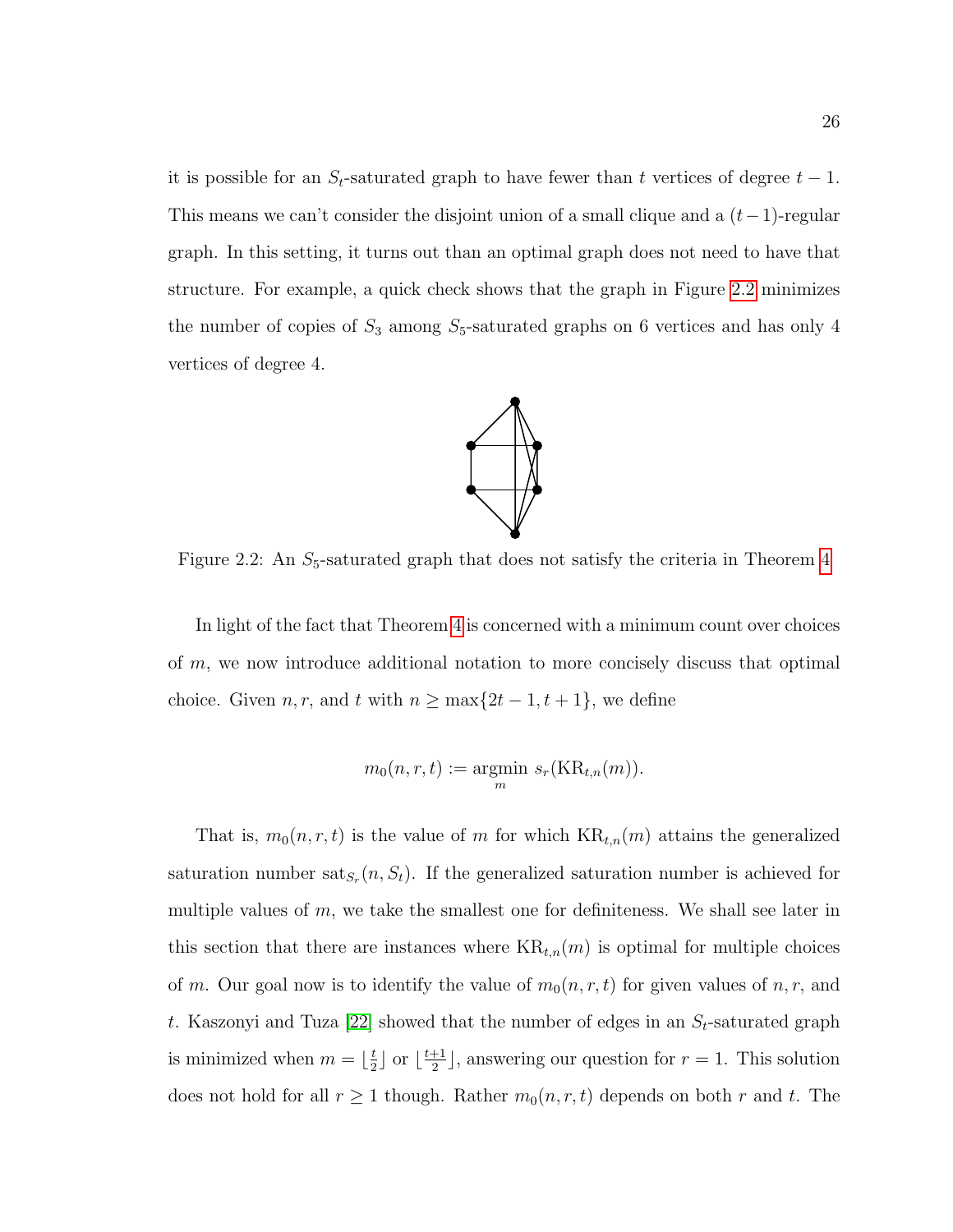value of n does not matter for  $n \geq 2t - 1$  when t is odd since we are simply getting more vertices of degree  $t - 1$  as we increase n. The particular value of n does matter when  $t + 1 \leq n < 2t - 1$  though. This is because there may not exist a  $(t-1)$ -regular graph on  $n - m$  as demonstrated by the example in Figure [2.2.](#page-34-0)

Although we are unable to provide a closed form for  $m_0(n, r, t)$  for arbitrary pairs of  $r$  and  $t$ , there is more we can say about the optimal choice, or in some cases, choices. We will focus on the case where t is odd since we are guaranteed that  $KR_{t,n}(m)$  is the disjoint union of  $K_m$  and a  $(t-1)$ -regular graph  $R_{t-1,n-m}$  We begin with the observation that

$$
\mathcal{D}(m) := s_r(\text{KR}_{t,n}(m+1)) - s_r(\text{KR}_{t,n}(m)) = (r+1) \binom{m}{r} - \binom{t-1}{r}.
$$
 (2.2)

That is,  $\mathcal{D}(m)$  denotes the change in the number of copies of  $S_r$  as we increase m, the number of vertices of degree less than  $t-1$ , by 1 from m to  $m+1$ . This is done by replacing  $K_m$  with  $K_{m+1}$  and  $R_{t-1,n-m}$  with  $R_{t-1,n-m-1}$ . Note that in this difference,  $(r+1)\binom{m}{r} = m\binom{m-1}{r-1} + \binom{m}{r}$  is the number of new stars centered in the clique  $K_{m+1}$ , and  $\binom{t-1}{r}$  $\binom{r}{r}$  is the number of stars that were lost from the  $(t-1)$ -regular portion. The following is an immediate consequence of this observation.

**Lemma 5.** If t is odd, then for all  $n \geq 2t - 1$  with  $t > r$ , we have  $m_0(n, r, t) \geq r$ . In particular,  $m_0(n, t - 1, t) = t - 1$ .

*Proof.* If  $m < r$ , then  $\binom{m}{r} = 0$  and so  $\mathcal{D}(m) < 0$ . That is,

$$
s_r(\text{KR}_{t,n}(m+1)) < s_r(\text{KR}_{t,n}(m))
$$

whenever  $m < r$ . Therefore the minimum must be attained when  $m \geq r$ . To prove the second statement, we observe that when  $r = t - 1$ , we have  $\mathcal{D}(t - 1) = t - 1 > 0$ .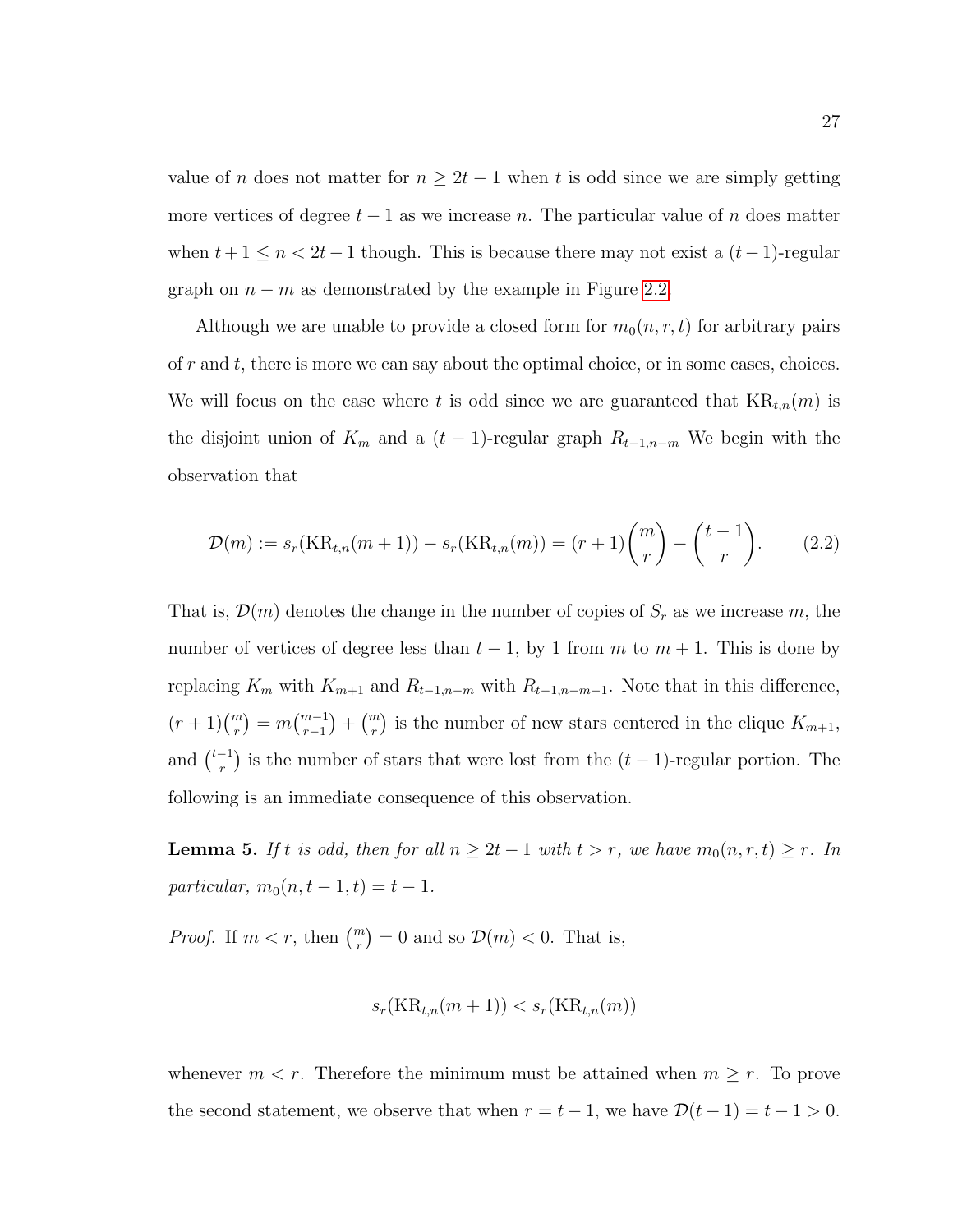Since  $D$  is an increasing function, it follows that  $m_0(n, t - 1, t) = t - 1$ .  $\Box$ 

For fixed t and r, we extend the definition of  $D$  in Equation [2.2](#page-35-0) to all real numbers as follows:

$$
\mathcal{D}(x) := (r+1)\binom{x}{r} - \binom{t-1}{r}.
$$

Now,  $\binom{x}{r}$  $\binom{x}{r}$  is convex and increasing in x for all  $x \geq r-1$ . It follows that those properties hold for  $\mathcal{D}(x)$  as well. Thus  $\mathcal{D}(x)$  has a unique root on the interval  $(r-1,\infty)$  as  $\mathcal{D}(r-1) = -\binom{t-1}{r}$  $r_r^{-1}$ ). Our next theorem takes advantage of this structure.

<span id="page-36-0"></span>**Theorem 9.** For fixed n, r, and t with  $n \geq 2t - 1$  and  $t > r$ , let  $\overline{x}$  denote the unique root of  $\mathcal{D}(x)$  in the interval  $(r-1,\infty)$ . Then

$$
m_0(n,r,t)=\lceil \overline{x} \rceil.
$$

Furthermore, when  $\overline{x} \notin \mathbb{Z}$ , this is the unique minimizing value of m in Theorem [4](#page-14-0). When  $\overline{x} \in \mathbb{Z}$ , both  $\overline{x}$  and  $\overline{x} + 1$  simultaneously minimize the number of copies of  $S_r$ among  $S_t$ -saturated graphs on n vertices.

*Proof.* As stated previously,  $\mathcal{D}(x)$  has a unique root  $\bar{x}$  and is increasing on the interval  $(r-1,\infty)$ . Let  $m \geq r$  be an integer. If  $m < \overline{x}$ , then  $\mathcal{D}(m) < 0$  and

$$
s_r(\text{KR}_{t,n}(m+1)) < s_r(\text{KR}_{t,n}(m)).
$$

If  $m > \overline{x}$ , then  $\mathcal{D}(m) > 0$  and

$$
s_r(\text{KR}_{t,n}(m+1)) > s_r(\text{KR}_{t,n}(m)).
$$

If  $\bar{x} \notin \mathbb{Z}$ , then it follows that  $s_r(KR_{t,n}(m))$  is minimized when m is the first integer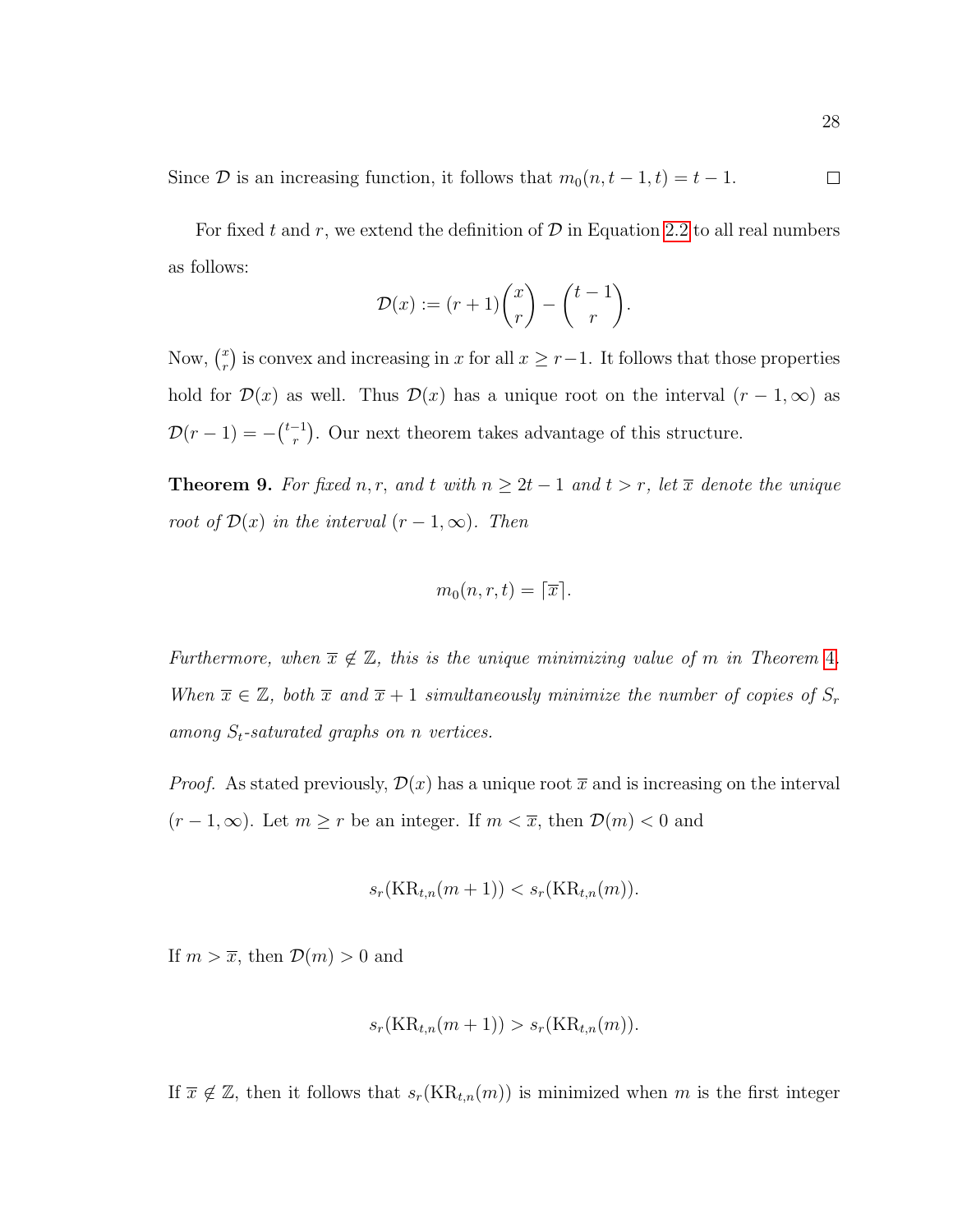larger than  $\bar{x}$ , namely  $[\bar{x}]$ , and this choice of m is unique.

On the other hand, if  $\overline{x} \in \mathbb{Z}$ , then  $\mathcal{D}(\overline{x}) = 0$  and

$$
s_r(\text{KR}_{t,n}(\overline{x}+1)) = s_r(\text{KR}_{t,n}(\overline{x})).
$$

Therefore  $s_r(KR_{t,n}(m))$  is minimized by  $\bar{x}$  and  $\bar{x} + 1$  simultaneously. These are the only optimal choices for m as  $\mathcal{D}(\bar{x} - 1) < 0$  and  $\mathcal{D}(\bar{x} + 1) > 0$ .  $\Box$ 

Before proceeding to asymptotic results, we conclude the discussion on general results for  $\text{sat}_{S_r}(n, S_t)$  by providing two lower bounds on the value of  $m_0(n, r, t)$  and giving a more precise answer for the case where  $r = 2$ . The second lower bound will be of additional interest in the following section on asymptotic results. Before stating these results, we prove a simple lemma regarding binomial coefficients.

<span id="page-37-0"></span>**Lemma 6.** If  $a \ge c \ge 2$  and  $b > 1$  where  $a, b \in \mathbb{R}$  and  $c \in \mathbb{Z}$ , then

$$
b^c \binom{\lfloor a/b \rfloor}{c} < \binom{a}{c}.
$$

*Proof.* Note that if  $\lfloor a/b \rfloor < c$ , then the inequality holds trivially as the left hand side of our inequality is equal to 0, and the right hand side is positive. Suppose then that  $\lfloor a/b \rfloor \geq c$ . Then we have the following

$$
b^{c}(\lfloor a/b \rfloor)_{c} = b^{c}(\lfloor a/b \rfloor)(\lfloor a/b \rfloor - 1) \cdots (\lfloor a/b \rfloor - (c - 1))
$$
  
 
$$
\leq a(a - b)(a - 2b) \cdots (a - b(c - 1))
$$

and

$$
(a)_c = a(a-1)(a-2)\cdots(a-(c-1)).
$$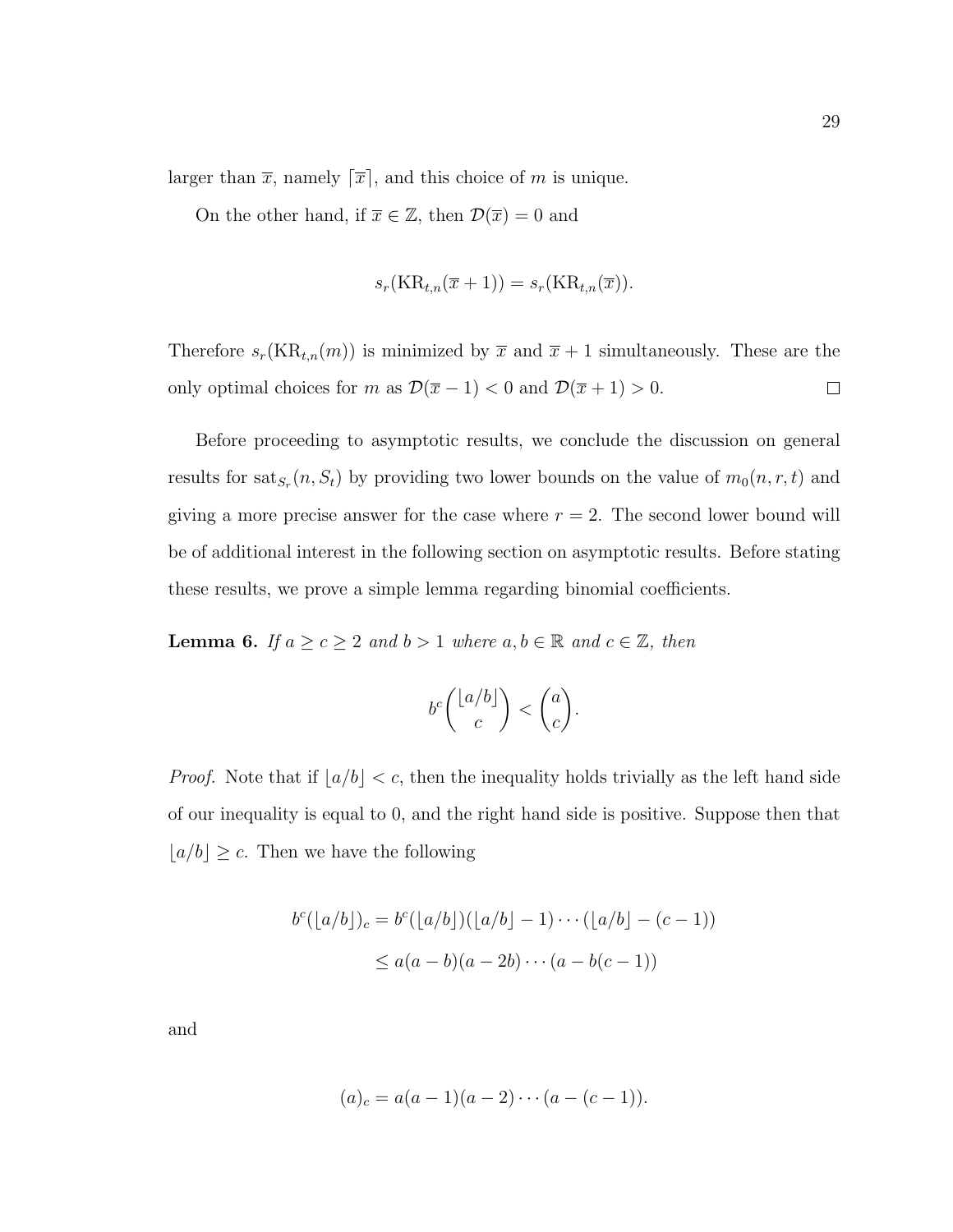With this lemma in hand, we are ready to state and prove our next lower bounds on the optimal choice for m in terms of minimizing copies of  $S_r$  among  $S_t$ -saturated graphs.

<span id="page-38-0"></span>Corollary 3. If  $t \geq 3$  is odd and  $r \geq 2$  with  $t > r$ , then for all  $n \geq 2t - 1$ , we have

$$
m_0(n,r,t) \ge \frac{t+1}{2}.
$$

*Proof.* Since  $r \geq 2$ , we know that  $2^r > r + 1$ . Let  $m \leq \frac{t-1}{2}$  $\frac{-1}{2}$  be an integer. Applying Lemma [6](#page-37-0) with  $a = t - 1$ ,  $b = 2$ , and  $c = r$ , we obtain the following

$$
(r+1)\binom{m}{r} < 2^r \binom{m}{r} \le 2^r \binom{\frac{t-1}{2}}{r} < \binom{t-1}{r}.
$$

Thus

$$
\mathcal{D}(m) = (r+1) \binom{m}{r} - \binom{t-1}{r} < 0.
$$

This means that  $\text{sat}_{S_r}(n, S_t)$  is not attained by  $\text{KR}_{t,n}(m)$ , and  $m_0(n, r, t) > \frac{t-1}{2}$  $\frac{-1}{2}$ .  $\Box$ 

Corollary 4. If  $t \geq 3$  is odd and  $r \geq 2$  with  $t > r$ , then for all  $n \geq 2t - 1$ , we have

$$
m_0(n,r,t) > \frac{t-1}{(r+1)^{1/r}}.
$$

Proof. Note that

$$
\mathcal{D}\left(\left\lfloor\frac{t-1}{(r+1)^{1/r}}\right\rfloor\right) = (r+1)\left(\left\lfloor\frac{t-1}{(r+1)^{1/r}}\right\rfloor\right) - \binom{t-1}{r}.
$$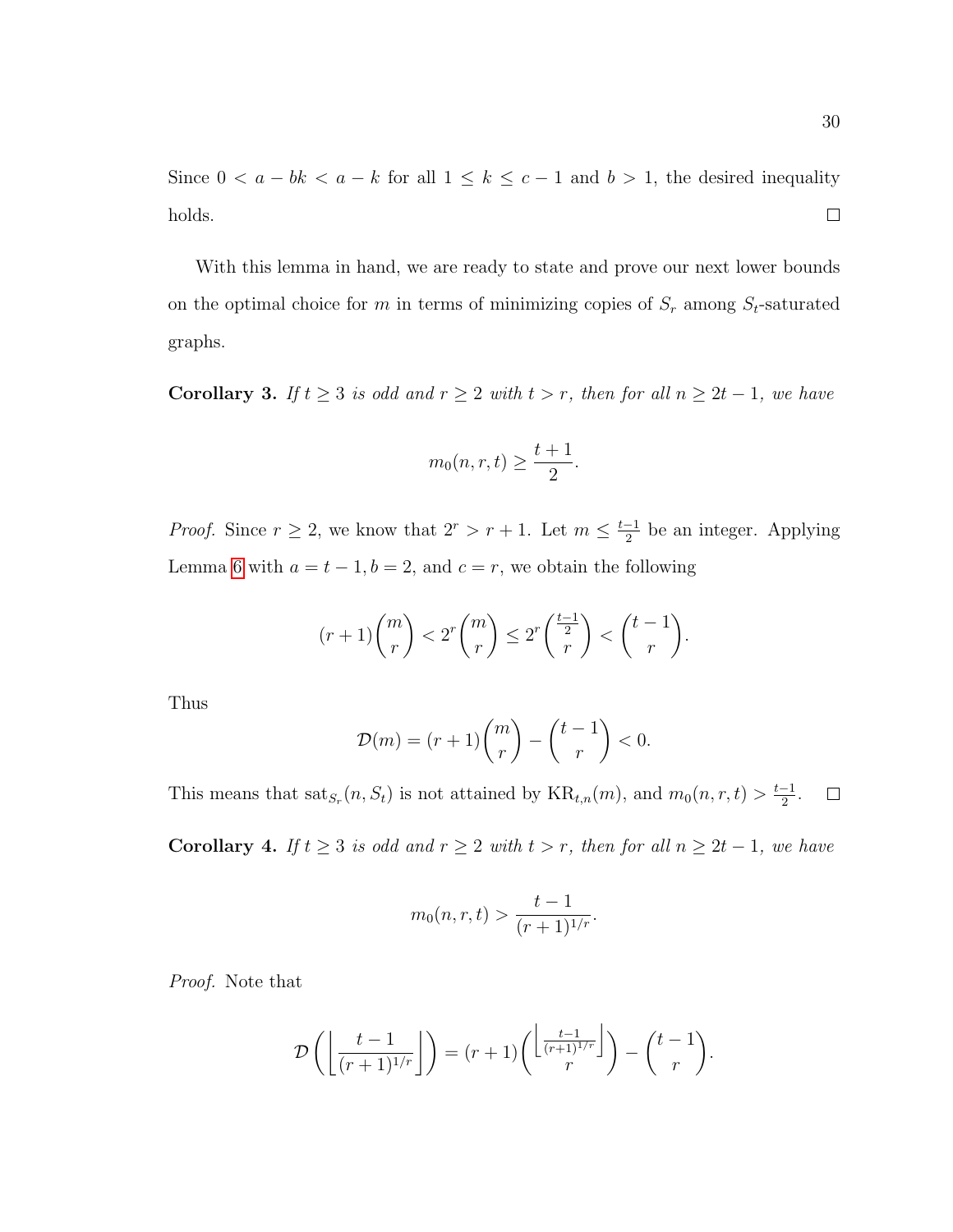Applying Lemma [6](#page-37-0) with  $a = t-1$ ,  $b = (r+1)^{1/r}$ , and  $c = r$ , we see that this quantity is strictly less than 0. Since  $\frac{t-1}{(r+1)^{1/r}}$  is not an integer for all  $r \geq 2$ , it must be the case that  $m_0(n, r, t) > \frac{t-1}{(r+1)^{1/r}}$ .  $\Box$ 

This is all we will say with regards to the value of  $m_0$  for arbitrary r and t. However, when  $r = 2$ , finding  $m_0(n, r, t)$  simply amounts to solving a quadratic equation and applying Theorem [9.](#page-36-0) The following is thus immediate.

<span id="page-39-0"></span>**Proposition 7.** For all  $t \geq 3$  and  $n \geq 2t - 1$ , the value of  $\overline{x}$  as in Theorem [9](#page-36-0) for  $r = 2$  is given by

$$
\overline{x} = \frac{1}{2} + \frac{1}{6}\sqrt{12t^2 - 36t + 33}.
$$

We can say a little more when  $r = 2$ .

**Proposition 8.** There are two optimal choices for m that simultaneously minimize the number of copies of  $S_2$  among  $S_t$ -saturated graphs if and only if t is given by the following where  $i \geq 0$  is some non-negative integer

$$
t(i) = \frac{1}{4} \left( (1 + \sqrt{3})(2 + \sqrt{3})^i - (\sqrt{3} - 1)(2 - \sqrt{3})^i - 2 \right) + 2.
$$

Proof. By Theorem [9](#page-36-0) and Proposition [7,](#page-39-0) there are two optimal choices for m precisely when  $m = \frac{1}{2} + \frac{1}{6}$ 6 √  $12t^2 - 36t + 33$  is an integer. This is the case when we can write √  $12t^2 - 36t + 33$  in the form  $6k + 3$  where k is an integer. Equivalently, we need  $(t-1)(t-2) = 3(k+1)k$ . Now, the second member of the Diophantine pair  $(x, y)$ that satisfies  $3(x^2+x) = y^2+y$  is given by  $y = y(i)$  where  $y(i)$  satisfies the recurrence (see OEIS sequence A001571 [\[32\]](#page-119-0))

$$
y(i) = 4y(i - 1) - y(i - 2) + 1
$$
 with  $y(0) = 0$  and  $y(1) = 2$ .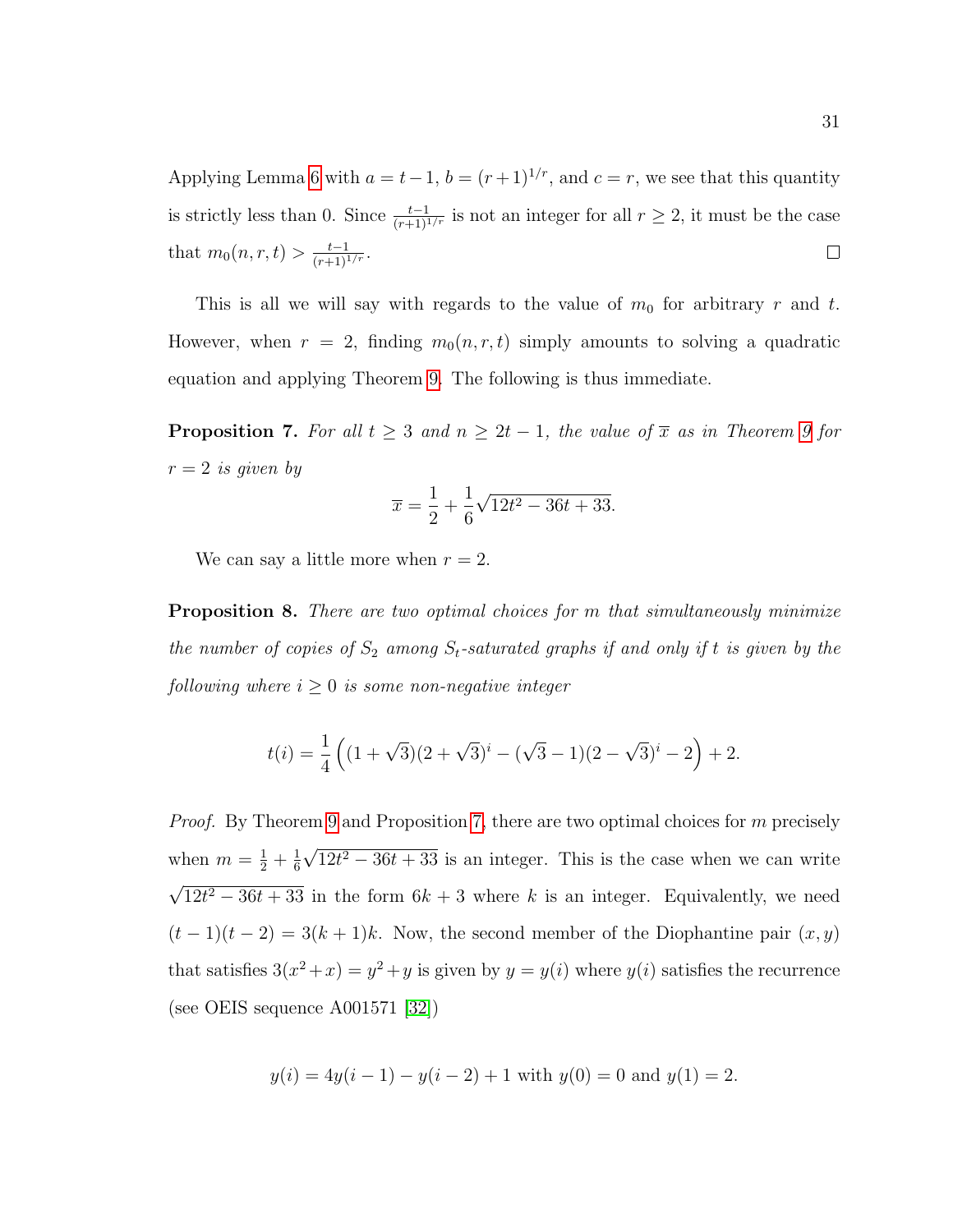Solving the linear recurrence, we find that

$$
y(i) = \frac{1}{4} \left( (1 + \sqrt{3})(2 + \sqrt{3})^{i} - (\sqrt{3} - 1)(2 - \sqrt{3})^{i} - 2 \right).
$$

Therefore, since we are interested in  $y = t - 2$ , we see that the values of t for which there are two optimal choices of m are given by  $t(i) = y(i) + 2$ .  $\Box$ 

### 2.2.2 Asymptotic results for stars in star-saturated graphs

In addition to general questions regarding the number of small stars in star-saturated graphs, we can address asymptotic questions. Here we focus on the case where  $t$  is odd and  $n \geq 2t - 1$  for convenience. As noted earlier, this setting guarantees that  $KR_{t,n}(m)$  exists as the disjoint union of a clique  $K_m$  and a  $(t-1)$ -regular graph on the remaining  $n - m$  vertices. Utilizing our general results from the previous section, we immediately proceed to our asymptotic results.

**Theorem 10.** Let  $r = o(r)$ √ t) with t odd and  $r \geq 2$ . Then for all  $n \geq 2t - 1$ , we have

$$
m_0(n,r,t) = (1 + o_t(1)) \frac{t-1}{(r+1)^{1/r}}.
$$

*Proof.* As in Theorem [9,](#page-36-0) we need to solve for the value of  $x$  such that

<span id="page-40-0"></span>
$$
(r+1)\binom{x}{r} = \binom{t-1}{r}.\tag{2.3}
$$

Let  $\bar{x}$  be the unique solution to Equation [2.3](#page-40-0) on the interval  $(r-1,\infty)$ . Observe that in order for this equality to hold,  $\bar{x}$  must be less than  $t - 1$ . By Corollary [3,](#page-38-0) we know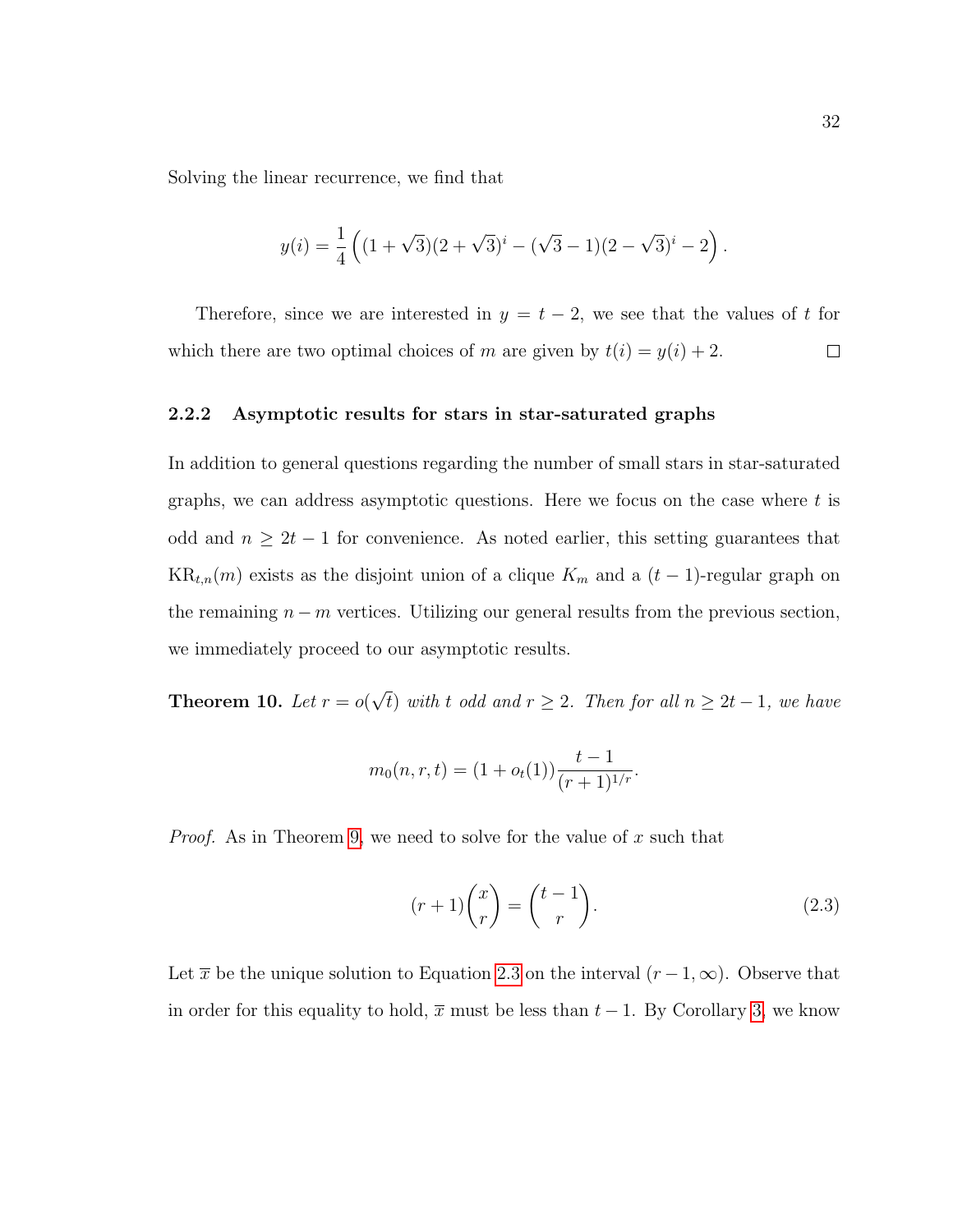that  $\bar{x} \geq \lfloor t/2 \rfloor$  and so  $\bar{x} = \Theta(t)$ . It is well known that when  $k = o(t)$ √  $\overline{n}),$ 

$$
\binom{n}{k} = (1 + o_n(1)) \frac{n^k}{k!}.
$$

Since  $r = o($ √  $\overline{t}$ ,  $\overline{x} = \Theta(t)$ , and  $n \geq 2t - 1$ , we can apply this to our equality and obtain the following.

$$
(r+1)(1+o_{\overline{x}}(1))\overline{x}^{r} = (1+o_{t}(1))(t-1)^{r}.
$$

Thus, since  $\overline{x} = \Theta(t)$ ,

$$
\overline{x} = (1 + o_t(1)) \frac{t - 1}{(r + 1)^{1/r}}.
$$

Applying Theorem [9](#page-36-0) gives us the desired result.

With slightly less precision than our previous theorem, we consider the more general case where  $r = o(t)$ . Before stating our theorem, we note the following useful result. A short proof can be found in [\[10\]](#page-117-0). See also [\[26\]](#page-118-0) for a discussion of the result.

<span id="page-41-0"></span>**Lemma 7.** If  $k = o(n)$ , then  $\log \binom{n}{k}$  ${k \choose k} = (1 + o_n(1))k \log \frac{n}{k}.$ 

We are now ready to state and prove our final result concerning  $\text{sat}_{S_r}(n, S_t)$ .

**Theorem 11.** Let  $r = o(t)$  with t odd and  $r \geq 2$ . Then for all  $n \geq 2t - 1$ , we have that

$$
m_0(n,r,t) = \left(\frac{t-1}{(r+1)^{1/r}}\right)^{1+o_t(1)}
$$

.

*Proof.* Let  $\bar{x}$  be the unique solution to Equation [2.3](#page-40-0) on the interval  $(r - 1, \infty)$ . As mentioned in the proof of the previous theorem,  $\bar{x} = \Theta(t)$ . We now take the logarithm

 $\Box$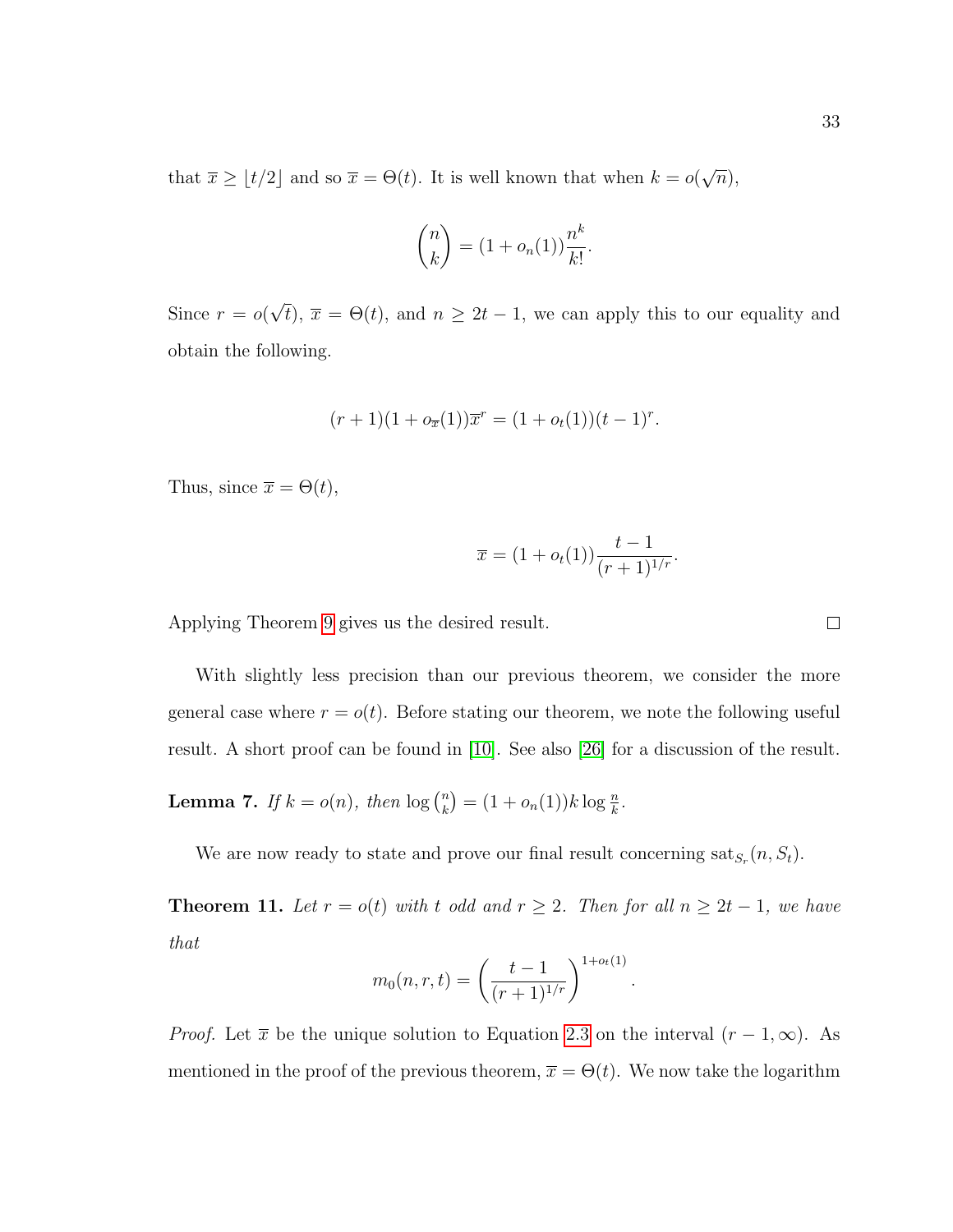$$
\log\left((r+1)\binom{\overline{x}}{r}\right) = \log\binom{t-1}{r}, \text{ so}
$$

$$
\log(r+1) + \log\binom{\overline{x}}{r} = \log\binom{t-1}{r}
$$

By Lemma [7,](#page-41-0)

$$
\log(r+1) + (1 + o_{\overline{x}}(1))r \log\left(\frac{\overline{x}}{r}\right) = (1 + o_t(1))r \log\left(\frac{t-1}{r}\right)
$$

Solving for  $\bar{x}$  in this equation and using the fact that  $\bar{x} = \Theta(t)$ , we get

$$
\overline{x} = \left(\frac{t-1}{(r+1)^{1/r}}\right)^{1+o_t(1)}
$$

.

By Theorem [9,](#page-36-0)  $m_0(n, r, t) = \lceil \overline{x} \rceil$ , and the result follows.

This concludes our section concerning  $\text{sat}_{S_r}(n, S_t)$ , although determining the exact value of  $m_0$  for arbitrary r and t is still very much of interest, even in the case where  $n \geq 2t - 1$  and t is odd.

# <span id="page-42-0"></span>2.3 Counting Stars in Clique-Saturated Graphs

Having considered the minimum number of cliques of a given size in star-saturated graphs and counting stars in star-saturated graphs, we move to counting stars in clique-saturated graphs. Clique-saturated graphs have been of interest since the proof of Turán's Theorem, which established the maximum number of edges among cliquesaturated graphs. From the other end, Theorem [1](#page-11-0) gives the minimum number of edges among clique-saturated graphs. This gives us the exact value of  $\text{sat}_{S_1}(n, K_t)$ since  $S_1$  is simply an edge. As we noted in Chapter 1, the split graph  $K_{t-2} + \overline{K}_{n-t+2}$ 

 $\Box$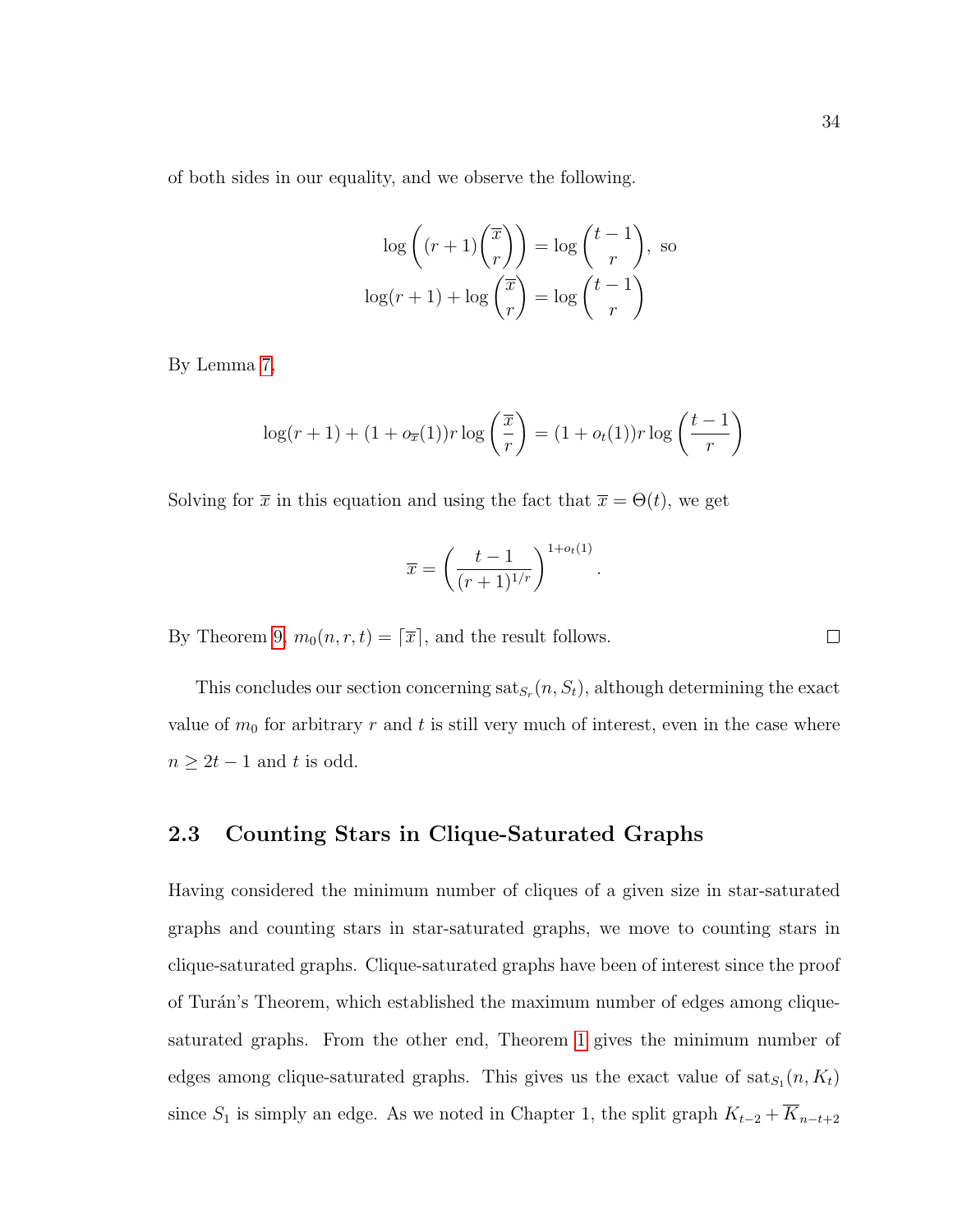attains the minimum edge count for Theorem [1.](#page-11-0) For  $n$  sufficiently large, Chakraborti and Loh showed that this graph is the unique  $K_t$ -saturated graph minimizing the number of copies of  $K_r$  for all  $r < t$ , as well as the number of copies of  $C_r$  [\[8\]](#page-116-0).

We will show in this section that the split graph is far from optimal when we want to minimize stars  $S_r$  for  $r \geq 3$ ; however, it is a good place to start. In particular, it gives us the following upper bound

$$
sat_{S_r}(n, K_t) \le s_r(K_{t-2} + \overline{K}_{n-t+2}) = (n-t+2) {t-2 \choose r} + (t-2) {n-1 \choose r}.
$$

Here the first term counts stars centered in the independent set  $\overline{K}_{n-t+2}$  and the second counts stars centered in the clique  $K_{t-2}$ . Our first result in this section shows that this count is asymptotically best for  $r = 2$  when  $t \geq 3$ . Using terminology introduced by Erdős and Rényi, we will refer to copies of  $S_2$  as cherries [\[12\]](#page-117-1). We now prove Theorem [3](#page-13-0)

**Theorem [3.](#page-13-0)** For all  $n \ge t \ge 3$ ,

$$
sat_{S_2}(n, K_t) = \frac{t-2}{2}n^2 + O(n^{3/2}).
$$

Proof. Note that, since

$$
sat_{S_2}(n, K_t) \leq s_2(K_{t-2} + \overline{K}_{n-t+2}) = (n-t+2) {t-2 \choose r} + (t-2) {n-1 \choose r},
$$

we have the desired upper bound on our generalized saturation number. it remains to be shown that we can not achieve a lower count asymptotically. To this end, let G be a  $K_t$ -saturated graph on n vertices with m edges, and suppose that G has  $\text{sat}_{S_2}(n, K_t)$ copies of  $S_2$ . We begin by noting two lower bounds on the number of cherries in a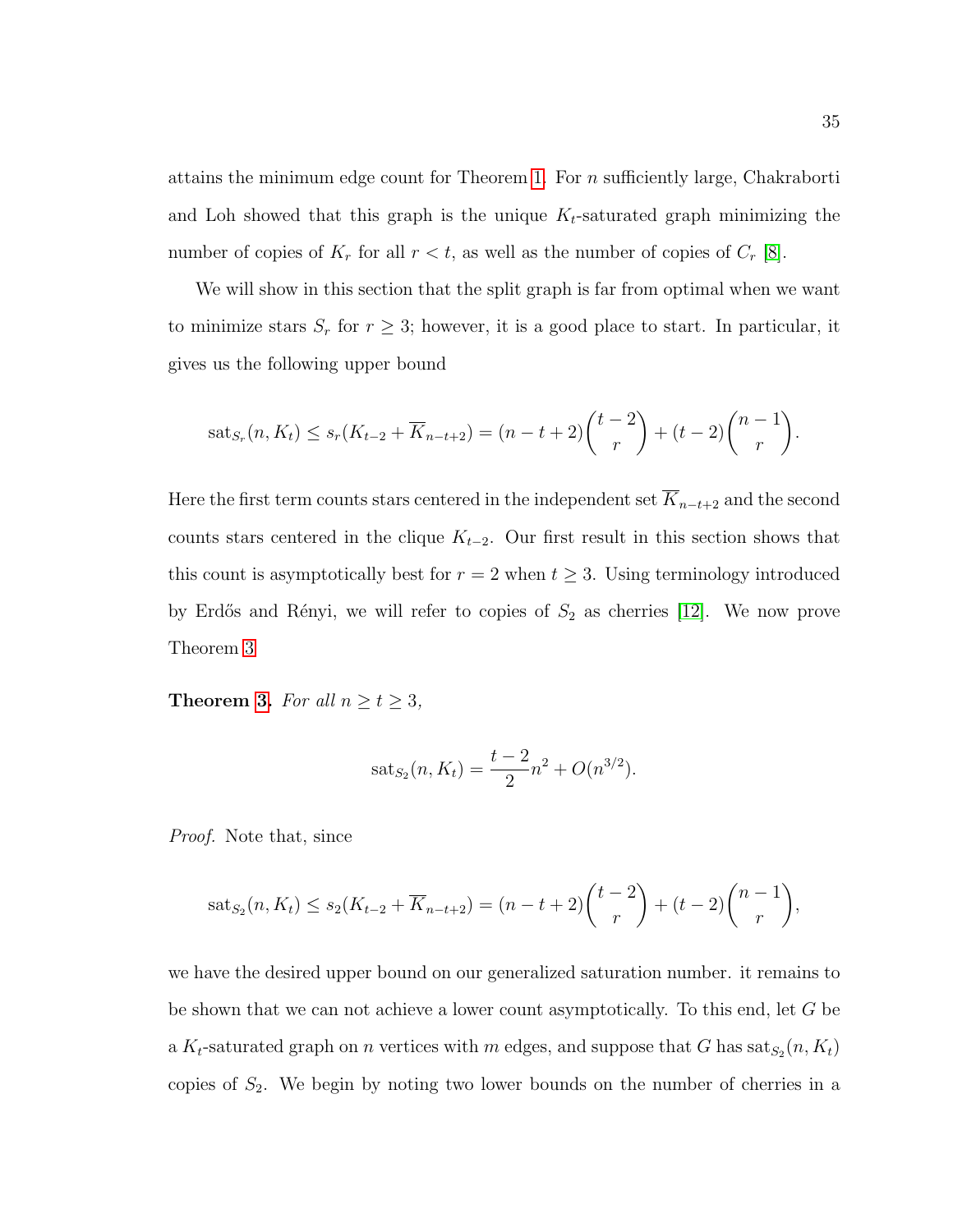$K_t$ -saturated graph on *n* vertices. First, since G is  $K_t$ -saturated, the addition of any missing edge must create a copy of  $K_t$  using that new edge. Thus every pair of nonadjacent vertices must have at least  $t - 2$  common neighbors, giving us  $t - 2$  cherries with the non-adjacent pair as the endpoints. This gives us the bound

$$
s_2(G) \ge (t-2) \left[ \binom{n}{2} - m \right].
$$

For our second bound, we note that we can also count cherries by pulling pairs of vertices from a given vertex's neighborhood. That is,

$$
s_2(G) = \sum_{v \in V(G)} \binom{d(v)}{2}
$$

$$
= \sum_{v \in V(G)} \frac{d(v)^2}{2} - m
$$

$$
= \frac{n}{2} \left( \frac{1}{n} \sum_{v \in V(G)} d_i^2 \right) - m
$$

$$
\geq \frac{n}{2} \left( \frac{1}{n} \sum_{v \in V(G)} d_i \right)^2 - m
$$

$$
= 2m^2/n - m.
$$

The last inequality in this string uses Cauchy's inequality. We now have a lower bound on the number of cherries that is increasing in m and another bound that is decreasing in m. Since both bounds must be satisfied, it suffices to determine the value of  $m$  for which these bounds agree. This occurs when

$$
m = \frac{1}{8} \left[ 2 - 2(t - 2)n + \sqrt{4(t - 2)^2 n^2 - 8(t - 2)n + 4 + 16(t - 2)(n^3 - n^2)} \right].
$$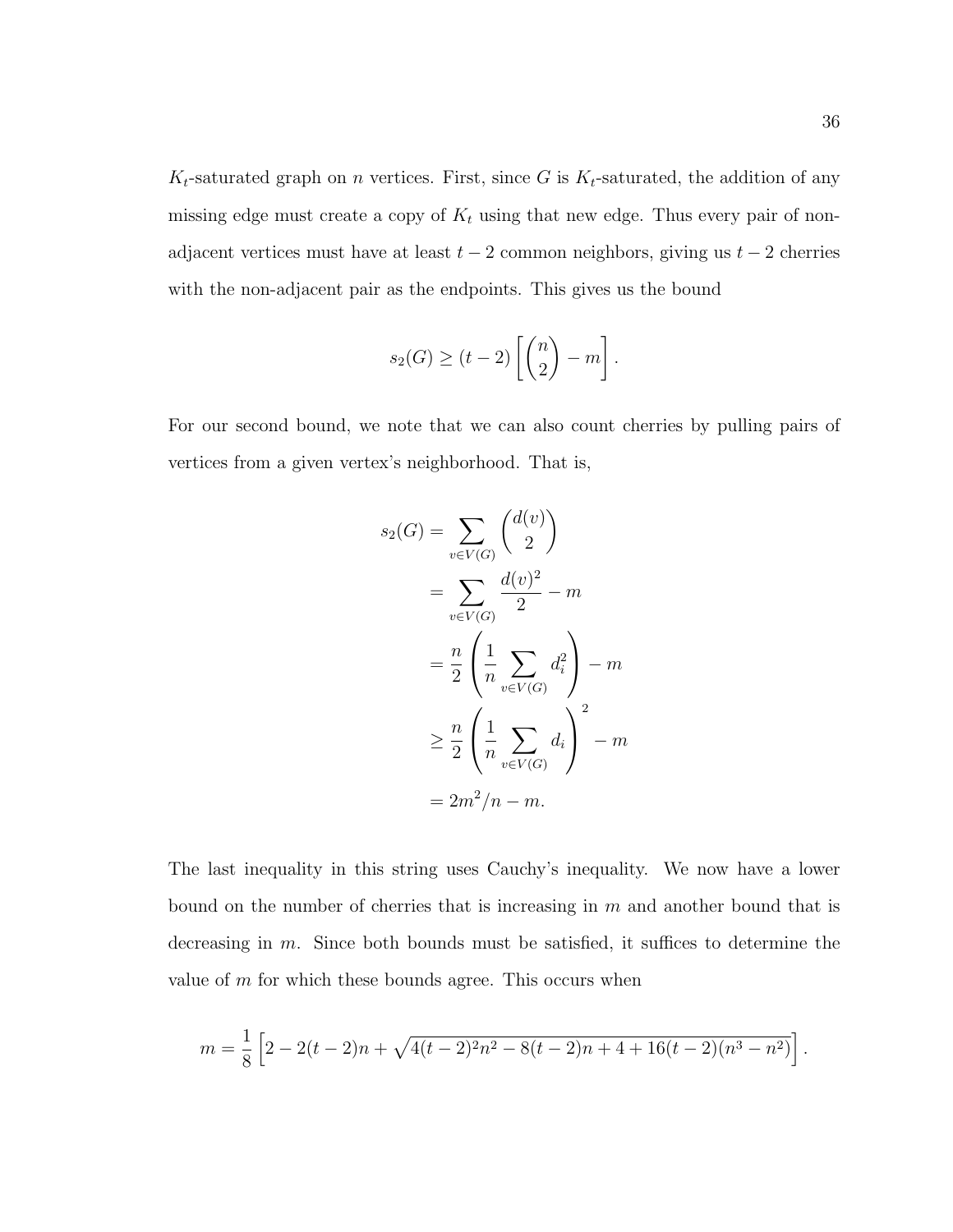Evaluating our lower bounds at this choice of m, we see that  $s_2(G) = \frac{t-2}{2}n^2 + O(n^{3/2})$ as desired.  $\Box$ 

It turns out that for  $t \geq 4$ , the split graph is not only asymptotically tight, but it is in fact the unique extremal graph minimizing the number of cherries among  $K_t$ -saturated graphs. This was recently proved by Ergemlidze, Methuku, Tait, and Timmons [\[14\]](#page-117-2). Now, in the situation where  $t = 3$ , the optimal number of edges with regards to the two bounds in the previous proof is  $m = \frac{n}{2}$ 2 √  $n-1$ . Such a graph is ( √  $n-1$ )-regular and has the property that every pair of non-adjacent vertices has a unique common neighbor. The graph with this property is the Moore graph of diameter 2 and girth 5, where the girth of a graph is the length of its smallest cycle.

**Definition 3.** A **Moore graph** is a d-regular graph of diameter  $k$  with

$$
1 + d \sum_{i=0}^{k-1} (d-1)^i
$$

vertices. Equivalently, it is a graph of diameter k and girth  $2k + 1$ .

That is, a Moore graph has the largest possible number of vertices among d-regular graphs with diameter k. The fact that this is the maximum number of vertices in such a graph can be seen by counting the number of vertices a given distance from a vertex v. In particular, there are d vertices distance 1 from v and at most  $d(d-1)$ vertices distance 2 from v. This is obtained when the vertices with distance 2 from v have unique neighbors in  $N(v)$ . Similarly, there are at most  $d(d-1)^{i-1}$  vertices at distance *i* from *v*.

In the case where  $k = 2$ , we see that the number of vertices is  $n = d^2 + 1$ . That is,  $d =$ √  $n-1$ , as in the situation previously described. Furthermore, these graphs are strongly regular since every pair of non-adjacent vertices have the same number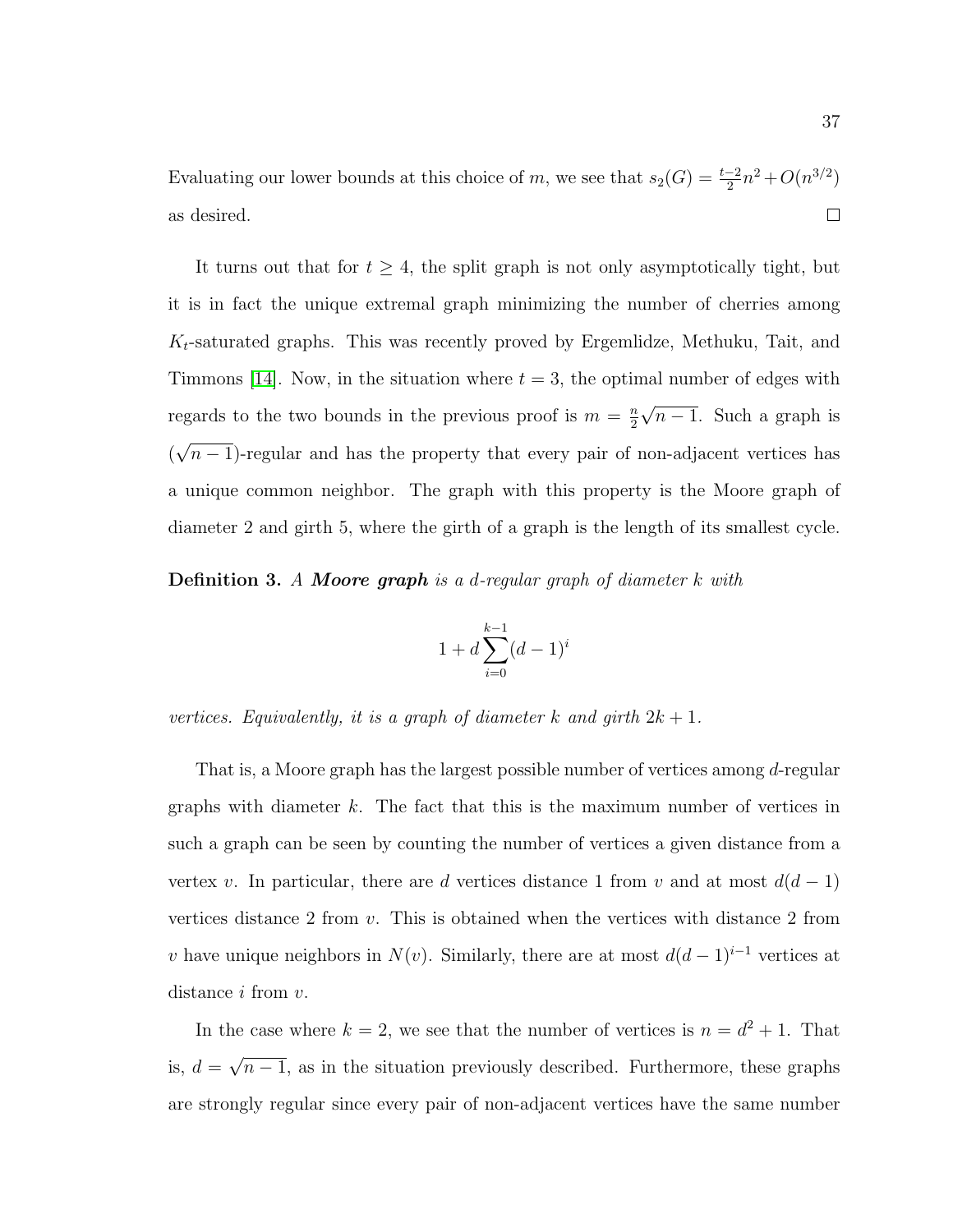<span id="page-46-0"></span>

Figure 2.3: Hoffman-Singleton graph

of common neighbors, namely 1, and every pair of adjacent vertices have the same number of common neighbors, namely 0. The first of these gives the bijection between non-edges and cherries, and the second is a consequence of being triangle-free.

It is known that such Moore graphs exist on 5, 10, and 50 vertices, as well as possibly 3250 vertices [\[20\]](#page-118-1). The three known graphs are  $C_5$ , the Petersen graph  $P$ , and the Hoffman-Singleton graph. The last of these is a 7-regular graph on 50 vertices pictured in Figure [2.3.](#page-46-0) We will now discuss in more detail the connection between Moore graphs and the problem of determining the value of  $\text{sat}_{S_2}(n, K_3)$ .

#### 2.3.1 Cherries in Triangle-Saturated Graphs

As we just mentioned, Moore graphs of diameter 2 and girth 5, when they exist, minimize the number of cherries among  $K_3$ -saturated graphs. In particular, they contain fewer copies of  $S_2$  than the split graph, which, in the case of  $K_3$ -saturated graphs, is itself a large star. Since there are few enough graphs on a small number of vertices, a quick check shows that for  $n \in \{3, 4, 6, 7, 8, 9\}$ , the  $K_3$ -saturated graph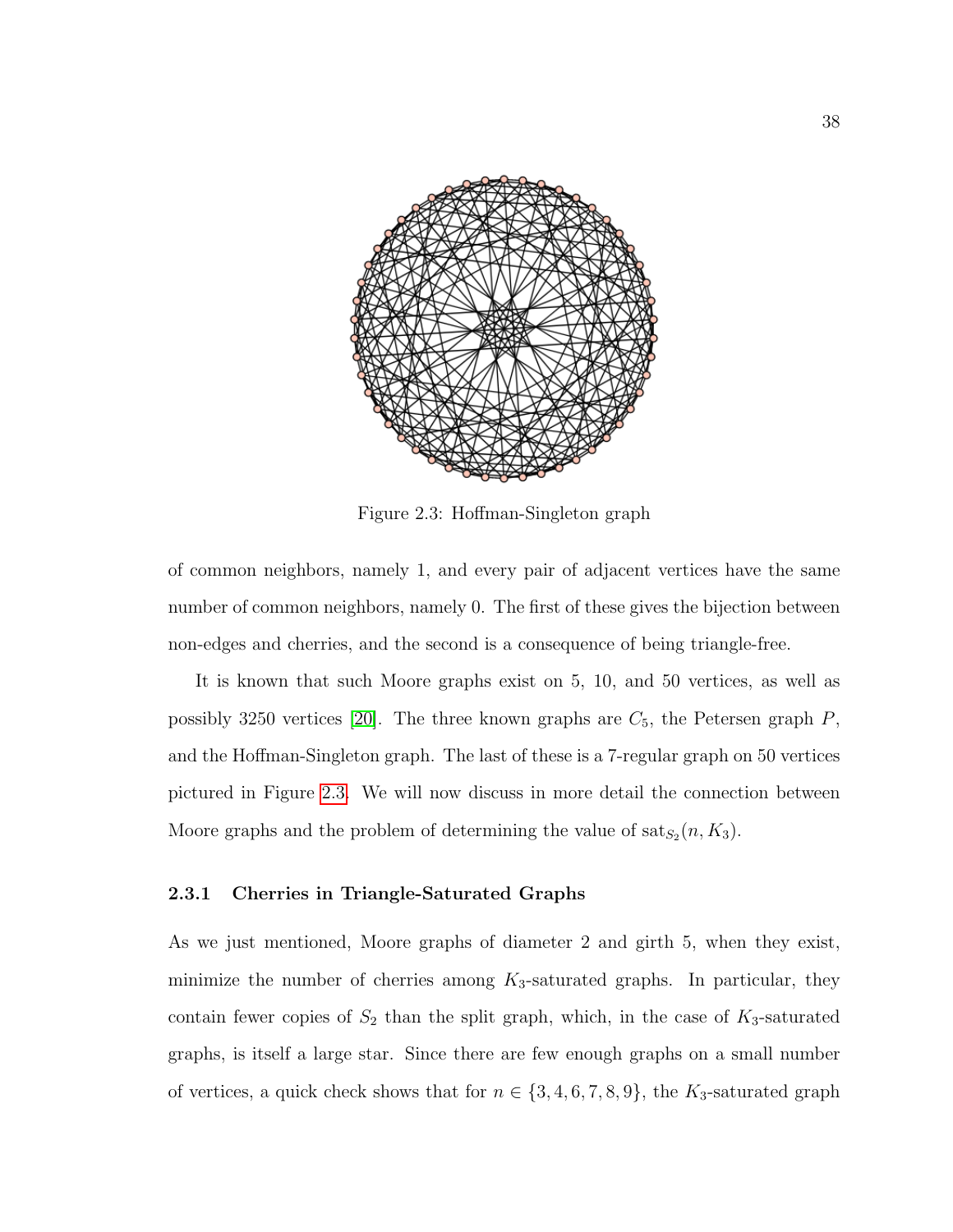on *n* vertices with the minimum number of cherries is that large star  $K_{1,n-1}$ , or  $S_{n-1}$ . With the exception of  $n = 6$ , this is the unique extremal graph. This leads to the following question.

**Question 1.** For what values of  $n$ , is

$$
s_2(K_{1,n-1}) = \text{sat}_{S_2}(n, K_3)?
$$

To better understand what is necessary for a  $K_3$ -saturated graph to contain fewer cherries than  $K_{1,n-1}$ , we can consider bounds on the number of edges m that such a graph can contain. In Figure [2.4,](#page-48-0) we present constraints on such a graph using the lower bounds from Theorem [3.](#page-13-0) The upper bound on the number of edges to allow for a graph to have fewer than  $\binom{n-1}{2}$  $\binom{-1}{2}$  cherries is provided by Proposition [9.](#page-47-0) Whether there exists a graph on n vertices in this window for given values of n is another matter. Connected to our earlier remarks, there exists a graph at the intersection of the red and blue curves precisely when there exists a Moore graph of diameter 2 on  $n$ vertices. More generally, a graph that falls on the blue curve must be regular, and a graph that falls on the red line must have a bijection between non-edges and cherries.

We now state an upper and lower bound on the number of edges for us to consider, the former being necessary to beat the split graph.

<span id="page-47-0"></span>**Proposition 9.** Let G be a  $K_3$ -saturated graph on n vertices and m edges such that  $s_2(G) < s_2(K_{1,n-1})$ . Then

$$
m<\frac{n}{4}+\frac{1}{4}\sqrt{4n^3-11n^2+8n}.
$$

*Proof.* The second bound in our proof of Theorem [3](#page-13-0) states that  $s_2(G) \geq 2m^2/n - m$ . Setting  $s_2(G) < \binom{n-1}{2}$  $\binom{-1}{2}$ , the number of cherries in  $K_{1,n-1}$ , and solving for m yields the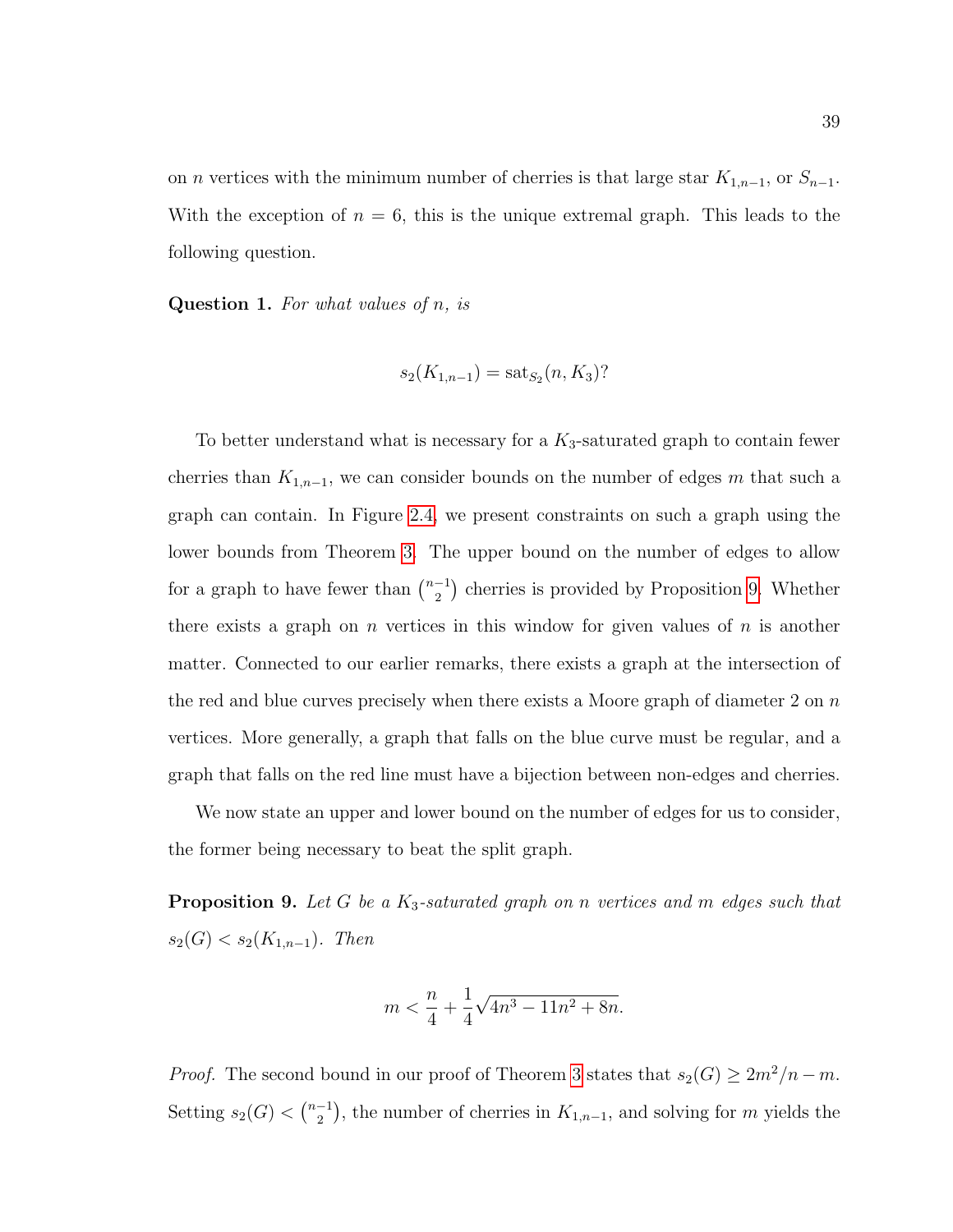<span id="page-48-0"></span>

Figure 2.4: Window of interest where a graph on  $m$  edges contains fewer cherries than  $K_{1,n-1}$ 

desired inequality.

<span id="page-48-2"></span>**Proposition 10.** Let G be a  $K_3$ -saturated graph on n vertices and m edges with maximum degree  $\Delta$ . Then

$$
m \ge \frac{(n-1)^2}{2\Delta} + \frac{1}{2}\Delta.
$$

*Proof.* Let  $\Delta$  and  $\delta$  denote the maximum and minimum degrees of G respectively. Setting  $k = 3$  in Theorem 4 of [\[2\]](#page-116-1), we obtain the inequality

<span id="page-48-1"></span>
$$
\delta \Delta \ge n - 1 \tag{2.4}
$$

For our graph to have the smallest degree sum possible, we want  $n-1$  vertices of

 $\Box$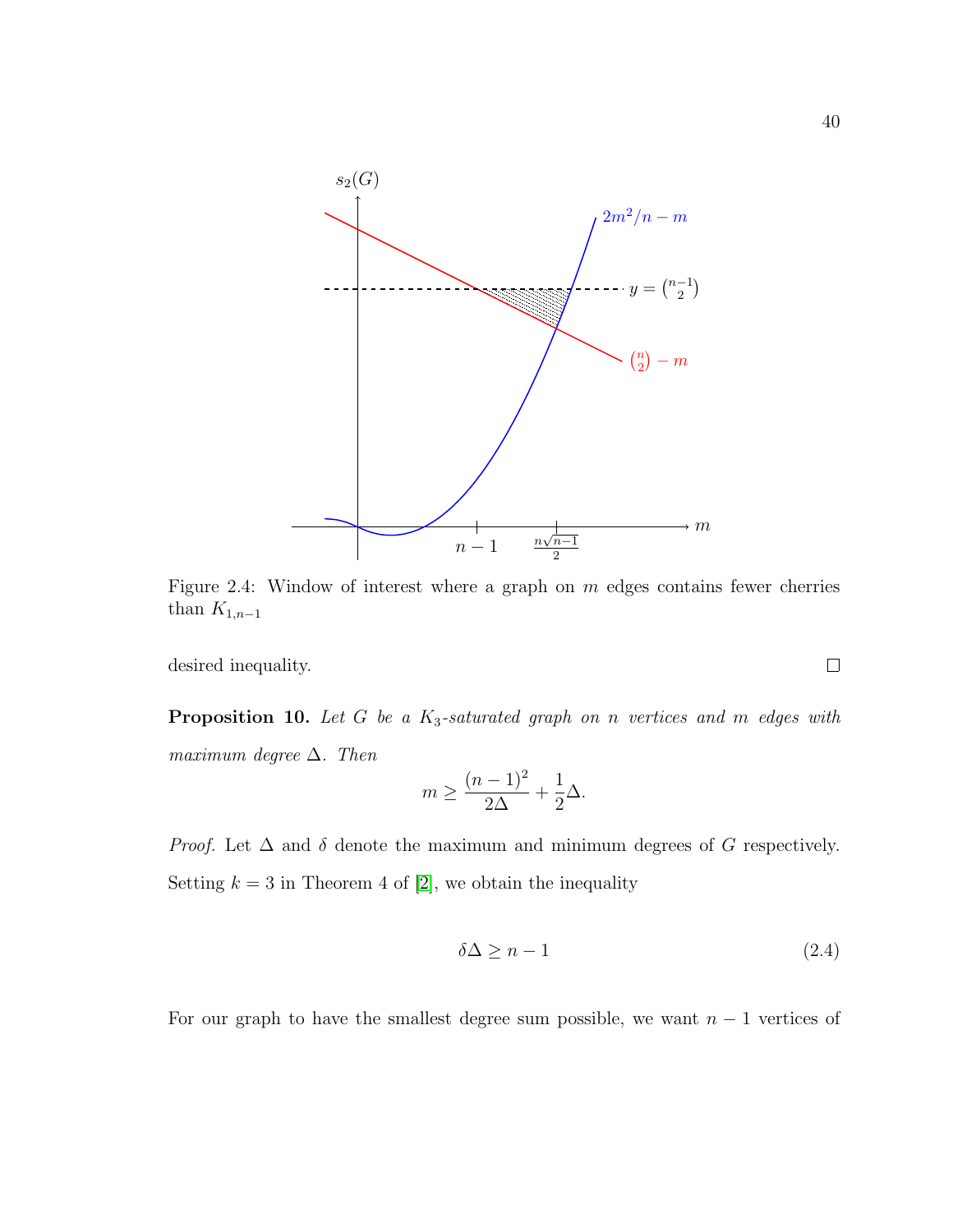degree  $\delta$  and a single vertex of degree  $\Delta$ . Thus

$$
2m = \sum_{v \in G} d(v) \ge (n-1)\delta + \Delta \ge \frac{(n-1)^2}{\Delta} + \Delta.
$$

We note that Inequality [2.4](#page-48-1) in our previous proof presents a very powerful observation of Alon, Erdős, Holzmann, and Krivelevich concerning clique-saturated graphs in general. This observation that a small minimum degree forces a clique-saturated graph to have a large maximum degree will show up again in the conclusion of Section [2.3.](#page-42-0)

We now return our attention to Moore graphs and what makes them so special. As stately previously, these graphs satisfy the two lower bounds on the cherry count in the proof of Proposition [3](#page-13-0) since they are regular and have the property that every non-edge corresponds to a unique cherry. To help describe how close a graph is to having this property, we introduce the following notation and definition.

**Definition 4.** Let  $x, y \in V(G)$  with x not adjacent to y. Let  $c(xy)$  denote the number of cherries with x and y as endpoints. We say that the non-edge xy is a **flaw of order** i if  $c(xy) = i$  with  $i \geq 2$ .

With this terminology, we are ready to state a lower bound on the number of cherries in a  $K_3$ -saturated graph in terms of its edges and flaws.

**Proposition 11.** Let G be a  $K_3$ -saturated graph on n vertices and m edges. If G contains a flaw of order i, then

$$
s_2(G) \geq {n \choose 2} - m + (i - 1) + {i \choose 2}.
$$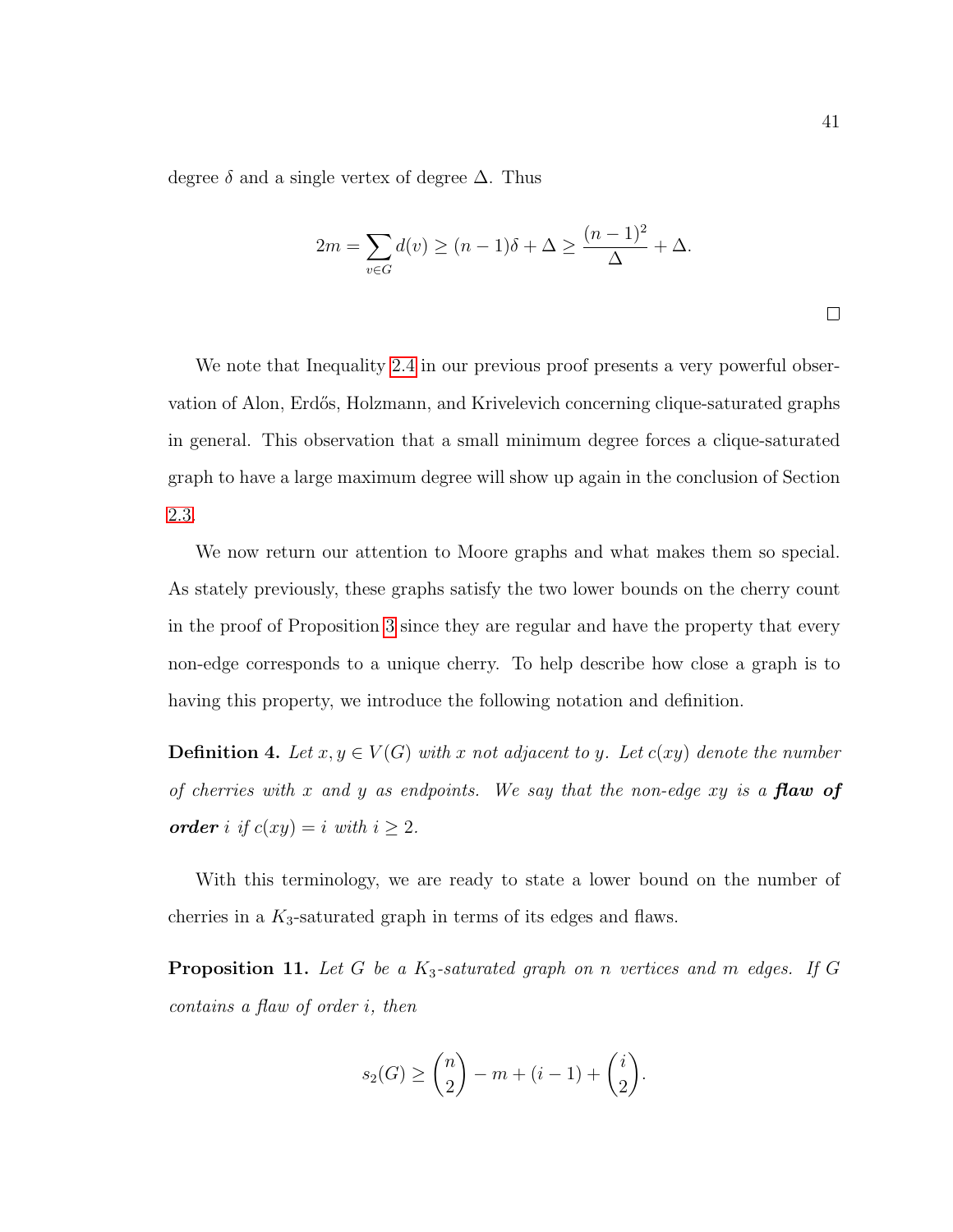*Proof.* We begin by noting that there is an injection from the set of non-edges to cherries since G is  $K_3$ -saturated. That is,

$$
s_2(G) \ge \binom{n}{2} - m.
$$

We will now count cherries not included in this injection. To this end, let  $xy$  be a non-edge in G such that  $c(xy) = i \geq 2$ . That is, xy is a flaw of order i, and only one of the cherries involving  $xy$  has been accounted for in our initial count. Now, since G is  $K_3$ -free by assumption,  $N(x) \cap N(y)$  must be an independent set. Furthermore,  $c(uv) \geq 2$  for every pair  $u, v \in N(x) \cap N(y)$  since  $\{x, u, v\}$  and  $\{y, u, v\}$  each induce a copy of  $S_2$ . Thus G has at least  $\binom{i}{2}$  $i<sub>2</sub>$ ) flaws of order 2, separate from the non-edge  $xy$ . For each of these flaws, only one cherry could have been included in the original count. Therefore we can guarantee that

$$
s_2(G) \ge \binom{n}{2} - m + (i - 1) + \binom{i}{2}
$$

as desired.

This tells us that having a single large flaw guarantees many flaws in our graph, pushing us further from the ideal situation presented by the Moore graph. In hopes of staying closer to to a Moore graph, it is natural to consider a construction for graphs that begins with a Moore graph. In particular, we shall consider blow-ups of a Moore graph.

**Definition 5.** A **blow-up**  $B$  of a graph  $G$  is obtained by replacing one or more vertices of G with independent sets. We refer to vertices in an independent set that replaced a vertex v as **clones** of v. A pair of vertices  $x, y$  are adjacent in B if they were adjacent in  $G$ , if x is a clone of a vertex adjacent to y in  $G$ , or if x and y are

 $\Box$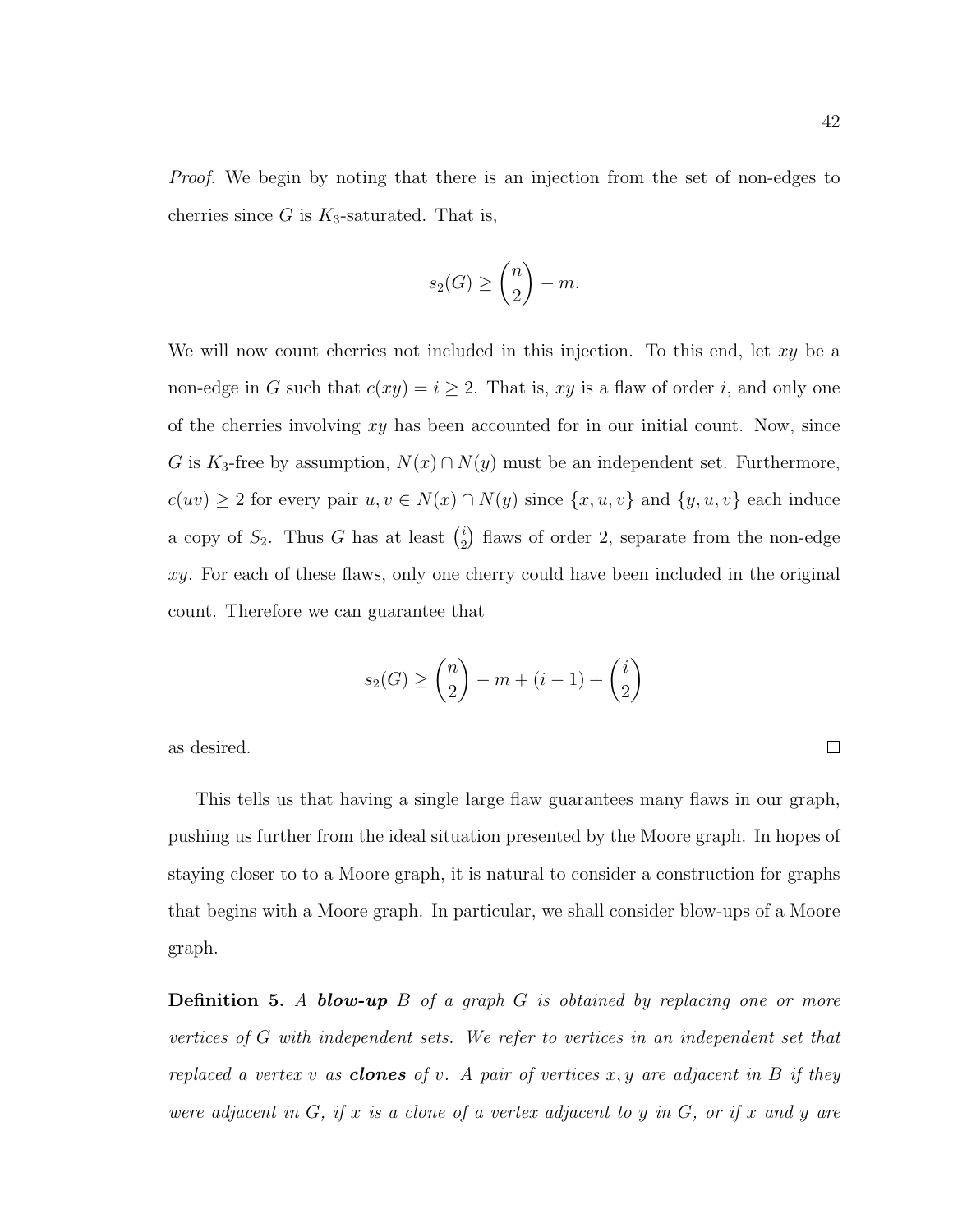<span id="page-51-0"></span>

| $\, n$         | Cherries | Extremal Graph(s) | <b>Notes</b>                                                     |
|----------------|----------|-------------------|------------------------------------------------------------------|
| 3              |          | $K_{1,2}$         | $K_{1,2}$ is the only $K_3$ -saturated graph on 3 vertices       |
| $\overline{4}$ | З        | $K_{1,3}$         | Only options are $C_4$ and $K_{1,3}$                             |
| $\overline{5}$ | 5        | $C_5$             | Only options are $K_{1,4}$ , $K_{2,3}$ , and $C_5$               |
| 6              | 10       | $C_5^{\star}$     | Only options are $K_{1,5}$ , $K_{2,4}$ , $K_{3,3}$ , and $C_5^*$ |
|                |          | $K_{1,5}$         |                                                                  |
| $\overline{7}$ | 15       | $K_{1,6}$         | There are 6 candidate graphs                                     |
| 8              | 21       | $K_{1,7}$         | Verified with Sage                                               |
| 9              | 28       | $K_{1,8}$         | Verified with Sage                                               |
| 10             | 30       | $\,P$             | The Petersen graph $P$ is a Moore graph                          |

 $n \mid$  Cherries | Extremal Graph(s) | Notes

Table 2.1:  $K_3$ -saturated graphs on n vertices minimizing the cherry count



Figure 2.5:  $K_3$ -saturated graphs on 3 vertices with the minimum number of cherries

clones of vertices which were adjacent in G.

The size of the independent sets that replace vertices in G are not required to be the same size. Note that any blow-up of a Moore graph is  $K_3$ -saturated. In particular, adding an edge between vertices that are clones of the same vertex will create a triangle involving those two vertices and any common neighbor. Any other added edges will create the same triangles that they would have in the original Moore graph. At this point, we remind the reader of our remark that  $K_{1,5}$  was not the unique  $K_3$ -saturated graph on 6 vertices with the minimum number of cherries. The other graph with the same cherry count, 10, is given by the single vertex blow-up of  $C_5$ , the smallest Moore graph of diameter 2. Call this graph  $C_5^{\star}$ . See Table [2.1](#page-51-0) for a summary of the optimal graphs on up to 10 vertices.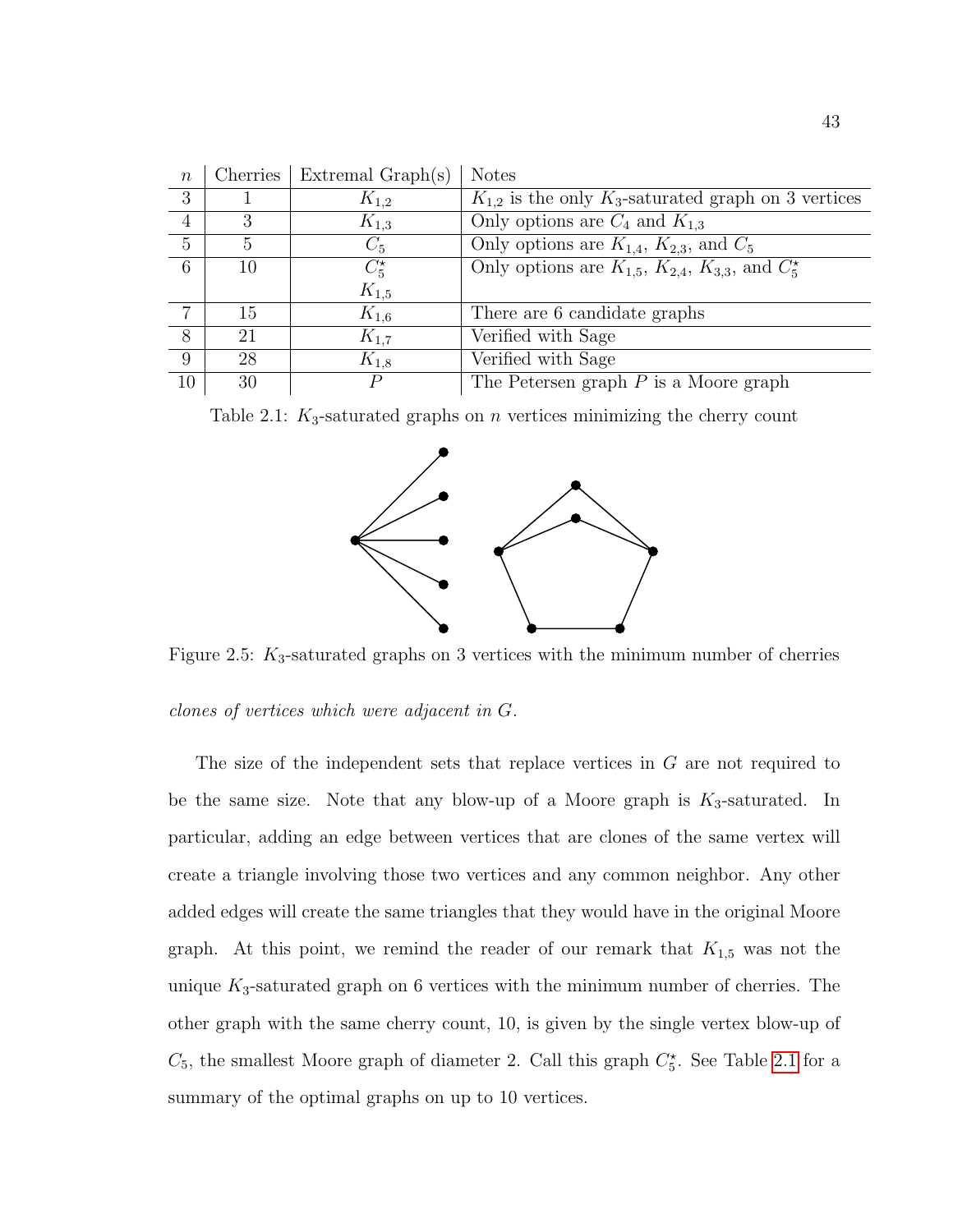In the case of  $C_5^*$ , we see that cloning a single vertex in  $C_5$  results in an optimal configuration; however, a 7-vertex blow-up of  $C_5$ , whether that means cloning two vertices once or a single vertex twice, results in a  $K_3$ -saturated graph with more cherries that  $K_{1,6}$ . As we move to larger Moore graphs, there is a little more wiggle room. We make this clear with the following pair of results. We write  $\alpha(G)$  to denote the size of the largest independent set in G.

**Proposition 12.** Let M be a Moore graph with diameter 2 on n vertices. Let  $M_k$ be a graph on  $n + k$  vertices obtained by cloning k vertices (possibly with repetition) of M, and let  $\alpha = \alpha(M)$ . Then for all  $k \leq \alpha$ ,  $s_2(M_k)$  is minimized when the cloned vertices form an independent set  $\mathcal I$  of size k. Furthermore,  $s_2(M_k)$  is independent of the choice of  $\mathcal I$ .

*Proof.* Let  $M_k$  be obtained from M by cloning k vertices, possibly with repetitions, where  $k \leq \alpha$ . Since M is strongly regular,  $s_2(M_1)$  is independent of the cloned vertex. Let  $k \geq 2$  and let  $M_k$  be obtained from an optimal choice of  $M_{k-1}$  by cloning a vertex  $v$ . Call the new vertex  $v'$ . Let  $a$  denote the number of times vertices in  $N_M(v)$  have been cloned already. Similarly, let b denote the number of times vertices in  $V(M) - N_M[v]$  have been cloned, and let c denote the number of times that v has already been cloned. By these definitions,  $a + b + c = k - 1$ . We now count the number of cherries that are created by the addition of  $v'$ . There are

$$
\binom{\sqrt{n-1}+a}{2}
$$

copies centered at v' since the degree of v was  $\sqrt{n-1} + a$  in  $M_{k-1}$ . The number of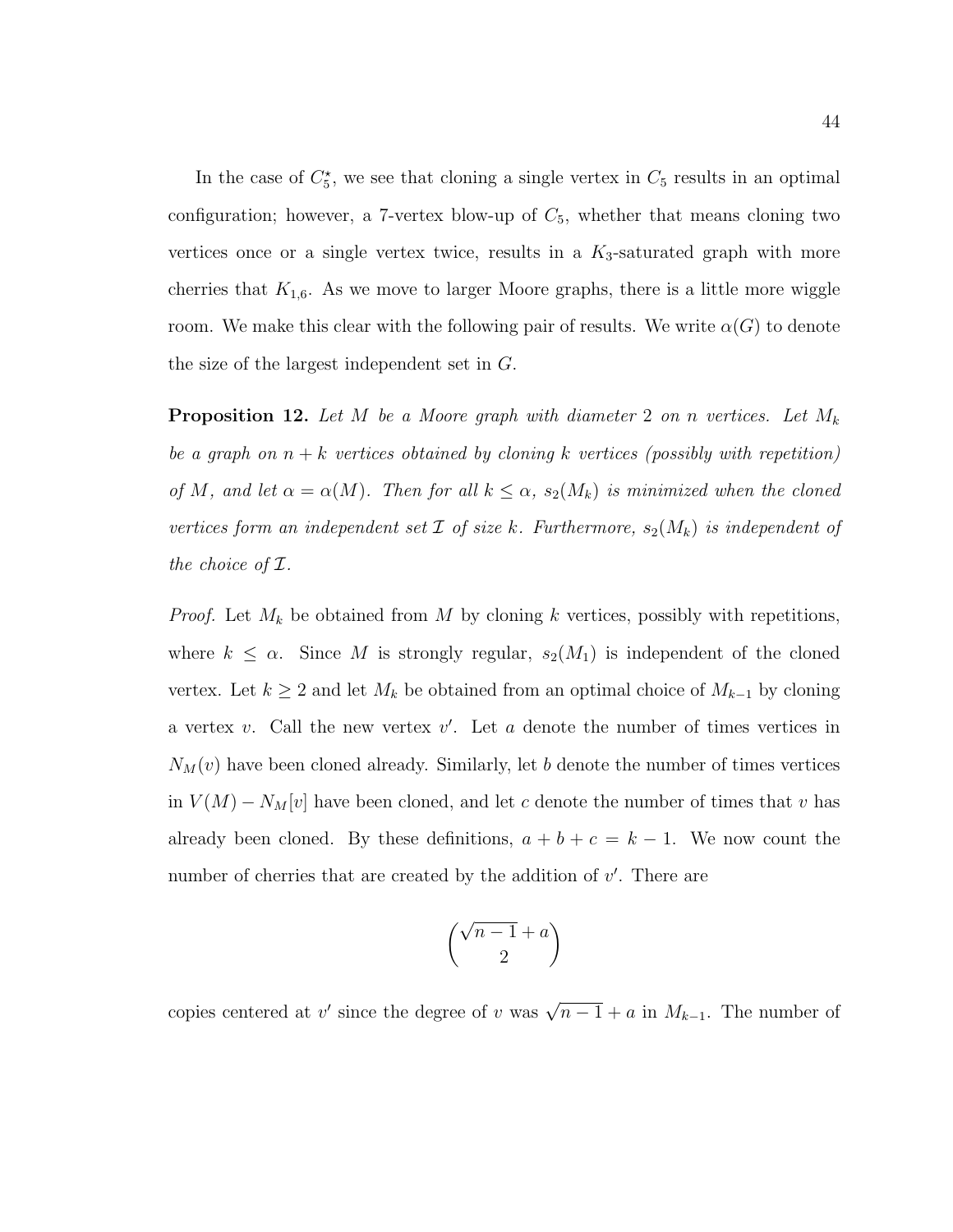cherries that use  $v'$  as a leaf is

<span id="page-53-0"></span>
$$
\sum_{u \sim v} d_{M_{k-1}}(u) \ge (\sqrt{n-1} + a)(\sqrt{n-1} + c) + b.
$$
 (2.5)

Equality holds when there is a unique vertex in  $N_{M_{k-1}}(v)$  that is adjacent to each of the cloned vertices from  $V(M) - N_M[v]$ . That is, when there is a unique cherry involving v and each of the clones of vertices in  $V(M) - N_M[v]$ . Observing that Inequality [2.5](#page-53-0) holds with equality and is minimized when  $a = c = 0$ , we obtain the desired result. That is, the number of cherries is minimized when  $v'$  is not adjacent to any of the previously added vertices. By induction  $M_{k-1}$  is obtained by cloning an independent set, and hence so is  $M_k$ . Since the cherry counts obtained by adding v' only depend on it being non-adjacent to the other clones, it follows that  $s_2(M_k)$  is independent of the independent set cloned.  $\Box$ 

This proposition tells us that the optimal way of cloning vertices in a Moore graph to minimize the number of cherries is to clone the vertices of an independent set once. We are now interested in determining how large of an independent set we can blow up in a Moore graph to be obtain a graph on  $n$  vertices that contains fewer cherries than  $K_{1,n-1}$ . Our next proposition resolves this question.

**Proposition 13.** Let M be a d-regular Moore graph with diameter 2. Let  $M_k$  be a graph on  $d^2 + 1 + k$  vertices obtained by cloning an independent set of size  $k \leq \alpha$  in M. Then  $s_2(M_k) \leq s_2(K_{1,d^2+k})$  if and only if  $k \leq d-1$ . Equality holds only when  $k = d - 1.$ 

*Proof.* We first observe that  $\alpha \geq d$  since the neighborhood of any vertex in a  $K_3$ saturated graph must be an independent set. We now note that M contains  $(d^2+1)\binom{d}{2}$  $\binom{d}{2}$ cherries. Construct  $M_k$  by cloning an independent set  $\mathcal I$  of size k. Call the set of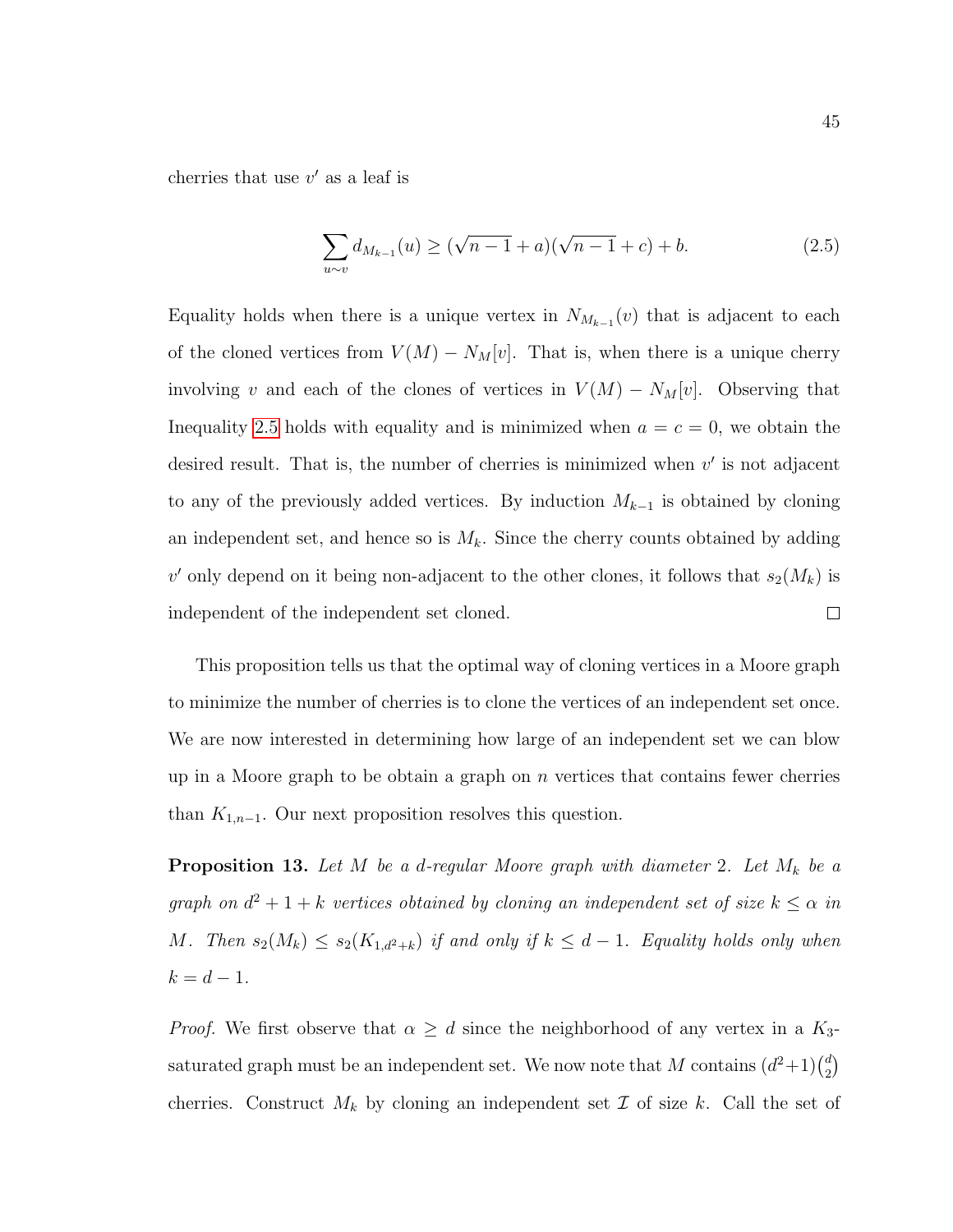newly added vertices  $\mathcal{I}'$ . Since all of the cloned vertices belong to an independent set, we gain  $k\binom{d}{2}$  $\binom{d}{2}$  cherries centered in  $\mathcal{I}'$ . Since each pair of non-adjacent vertices in M has a unique common neighbor, there are  $\binom{k}{2}$  $\binom{k}{2}$  cherries whose ends are both in  $\mathcal{I}'$ . The number of cherries with exactly one end in  $\mathcal{I}'$  is  $d^2k$  since we have k choices for the vertex in  $\mathcal{I}'$ , d choices for its neighbor, and d choices for the second leaf using neighbors from the original vertices of M. Altogether, we have

$$
s_2(M_k) = (d^2 + 1 + k) \binom{d}{2} + d^2k + \binom{k}{2}.
$$

Setting  $s_2(M_k) \leq s_2(K_{1,d^2+k})$ , we obtain  $k \leq d-1$  as desired. We now observe that

$$
s_2(M_{d-1}) = s_2(K_{1,d^2+d-1}).
$$

Lastly, we note that

$$
s_2(M_k) - s_2(M_{k-1}) = d^2 + k > d^2 + k - 1 = s_2(K_{1,d^2+k}) - s_2(K_{1,d^2+k-1}),
$$

and therefore  $s_2(M_k) < s_2(K_{1,d^2+k})$  whenever  $k < d-1$ .

We note that when  $M$  is the Hoffman-Singleton graph, this proposition tells us that we can clone the vertices of an independent set of up to 5 vertices and still contain fewer copies of  $S_2$  than a large star  $K_{1,n-1}$ . There is a tie if we clone an independent set of size 6. Although we do not know if there exists a Moore graph with diameter 2 on 3250 vertices, this result tells us that if such a graph exists, then we can clone the vertices of an independent set of up to 55 vertices and still contain fewer cherries than the star on as many vertices.

Perhaps the main takeaway from these results is that there exist  $K_3$ -saturated

 $\Box$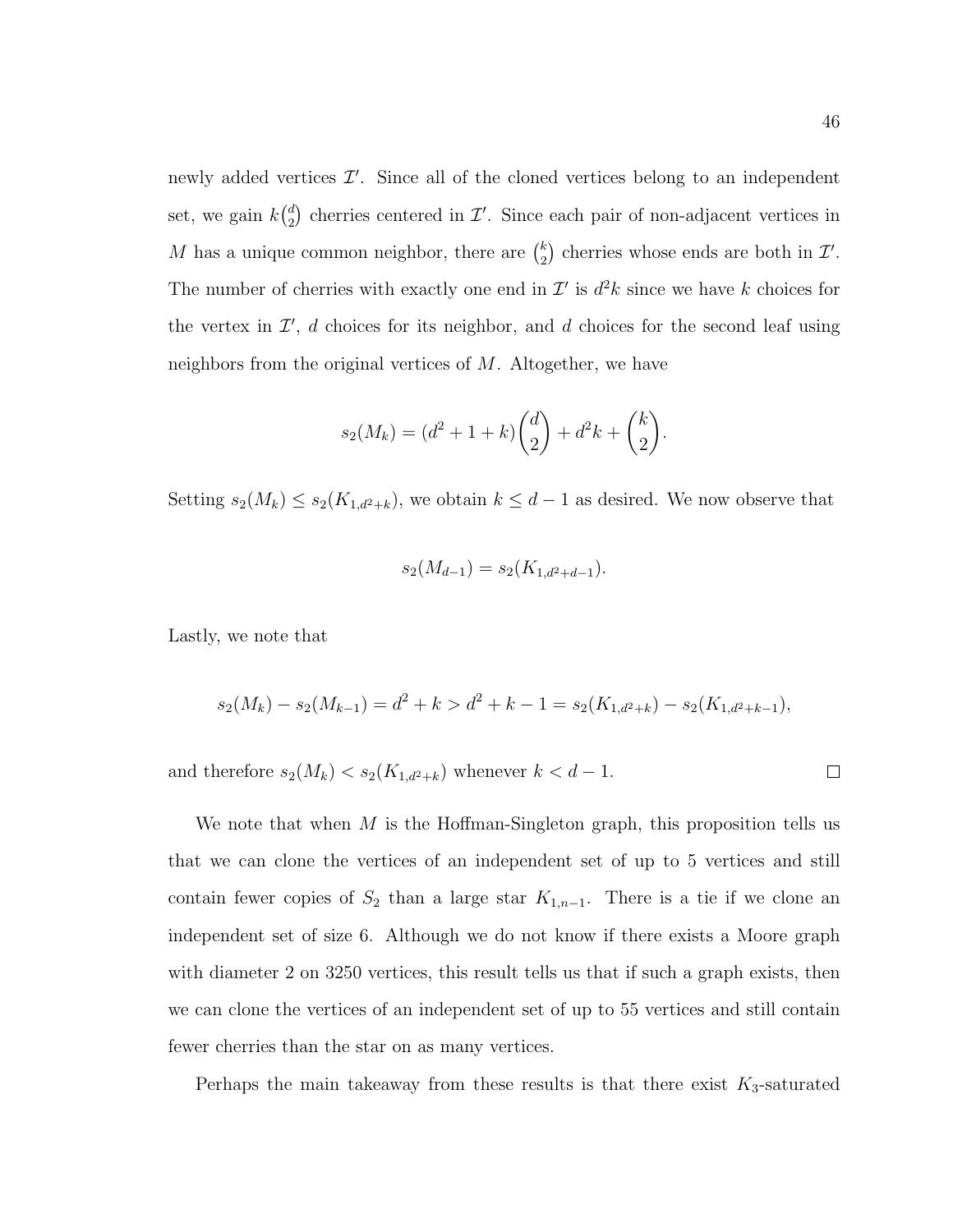<span id="page-55-0"></span>

Figure 2.6:  $K_3$ -saturated graphs with defect 2

graphs G on n vertices which are not Moore graphs such that  $s_2(G) < s_2(K_{1,n-1})$ . We mentioned earlier that Moore graphs have the largest possible number of vertices among  $d$ -regular graphs of diameter  $k$ . We are only concerned with the case where  $k = 2$ , and since we are interested in values of n for which Moore graphs don't exist, it is of interest to consider graphs with almost as many vertices as possible given the constraints just mentioned. We will say that a graph with maximum degree d and diameter 2 has *defect*  $\delta$  if it has  $d^2 + 1 - \delta$  vertices. That is, it has  $\delta$  fewer vertices than the maximum.

It turns out that you can't be too close to a Moore graph in this regard. For example, Erdős, Fajtlowicz, and Hoffman proved that the cycle  $C_4$  is the only  $K_3$ saturated graph with maximum degree d on  $d^2$  vertices [\[13\]](#page-117-3). Thus we can't find a  $K_3$ -saturated graph with defect 1 on more than 4 vertices. Their proof, perhaps unsurprisingly considering standard proofs regarding Moore graphs, relies on an analysis of the eigenvalues of the adjacent matrix of a potential graph. They do however provide graphs with defect 2. See Figure [2.6.](#page-55-0) For additional results concerning graphs of diameter 2 and defect 2, see [\[9,](#page-116-2) [29,](#page-118-2) [30\]](#page-119-1)

We end our discussions related to Moore graphs, defects, and cherries by proving the following results. We pay special attention to the presence of cycles on 4 vertices and the role that they play in counting cherries.

**Proposition 14.** If G is a d-regular,  $K_3$ -saturated graph on n vertices such that every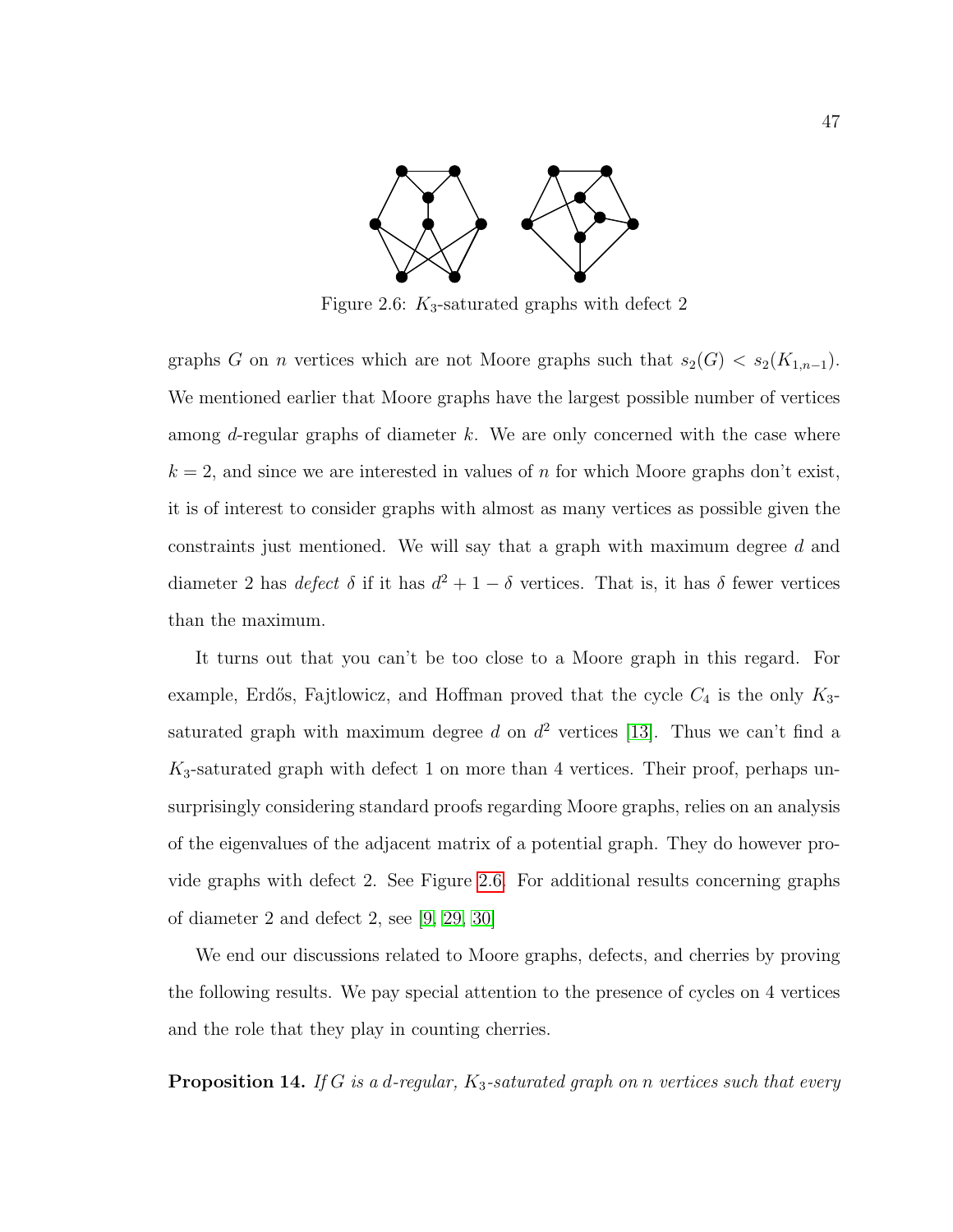vertex is contained in a unique copy of  $C_4$ , then  $G \cong C_4$ .

*Proof.* Since G is d-regular, it has  $\frac{nd}{2}$  edges and  $\binom{n}{2}$  $\binom{n}{2} - \frac{nd}{2}$  $\frac{ad}{2}$  non-edges. Since every vertex is contained in exactly one copy of  $C_4$ , there are  $\frac{n}{2}$  flaws of order 2 and none of higher order. That is, the remaining  $\binom{n}{2}$  $\binom{n}{2} - \frac{nd}{2} - \frac{n}{2}$  $\frac{n}{2}$  non-edges give rise to unique cherries. Therefore

$$
n\binom{d}{2} = s_2(G) = \frac{n}{2} + \binom{n}{2} - \frac{nd}{2}.
$$

This holds only when  $n = d^2$ . Since  $K_3$ -saturated graphs have diameter 2, it follows from the aforementioned result of Erdős, Fajtlowicz, and Hoffman in [\[13\]](#page-117-3) that  $G ≅$  $C_4$ .  $\Box$ 

**Proposition 15.** Suppose G has diameter 2, maximum degree d, and defect  $\delta$ . Then the following hold.

- 1. G is regular or  $\delta \geq d$ .
- 2. If G is K<sub>3</sub>-free and  $\delta < d$ , then every vertex of G is contained in at least one copy of  $C_4$ .

*Proof.* Let G be a graph with diameter 2, maximum degree d, and defect  $\delta$ . If G is not regular, then there exists a vertex of degrees less than  $d-1$ . Considering the vertices by their distance from said vertex, we have that

$$
n \le 1 + (d - 1) + (d - 1)^2 = d^2 + 1 - d.
$$

This is less than  $d^2 + 1 - \delta$  if  $d > \delta$ . Since G has defect  $\delta$ , it follows that  $\delta \geq d$ .

Now, suppose G is  $K_3$ -free and has defect  $\delta < d$ . Since  $\delta < d$ , G is d-regular. If a vertex  $v$  is in no copy of  $C_4$ , then by considering its neighbors and those at distance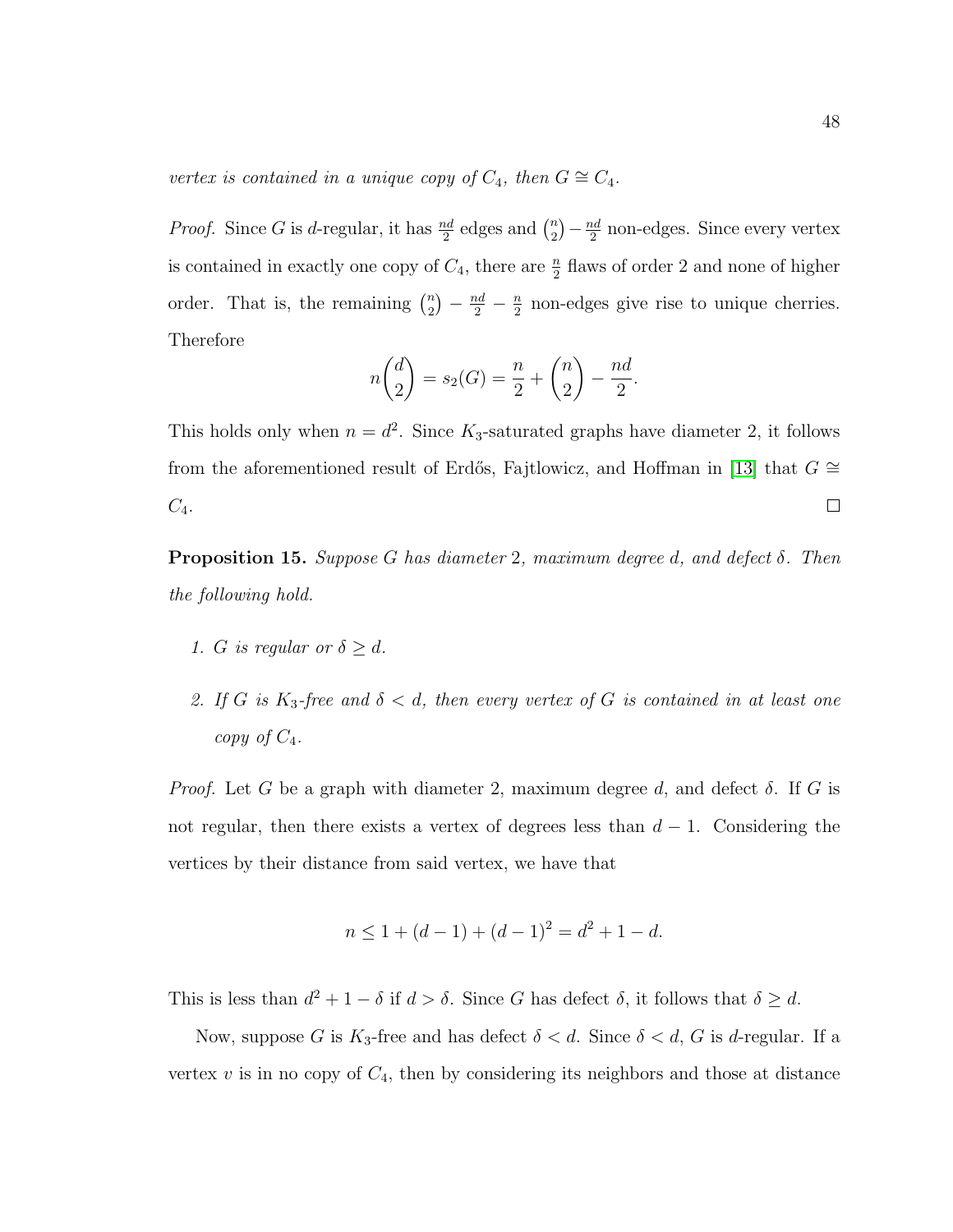2, we have  $n \geq 1 + d + d(d-1) = d^2 + 1$ , a contradiction. Therefore every every vertex must be contained in a copy of  $C_4$ .  $\Box$ 

**Proposition 16.** If G has diameter 2 and has  $d^2 + 1 - \delta$  vertices with maximum degree d and minimum degree  $\ell$ , then

$$
\ell \ge d - \frac{\delta}{d}.
$$

Equivalently,

$$
\delta \ge d^2 - d\ell = d(d - \ell).
$$

*Proof.* If G has minimum degree  $\ell$  and maximum degree d, then

$$
n \le 1 + \ell + \ell(d-1) = \ell d + 1.
$$

Since  $n = d^2 + 1 - \delta$ , we have  $d^2 + 1 - \delta \leq \ell d + 1$ . Rearranging gives the desired inequalities.  $\Box$ 

**Proposition 17.** Suppose G is d-regular with diameter 2 and  $n = d^2 + 1 - \delta$  vertices such that some vertex is contained in exactly  $\rho$  copies of  $C_4$ . Then  $\delta \geq \rho$  with equality when  $G$  is  $K_3$ -free.

*Proof.* Let  $v \in G$  be a vertex contained in  $\rho$  copies of  $C_4$ . Since v is in  $\rho$  copies of  $C_4$ , there exist exactly  $\rho$  vertices in  $N_2(v)$  with two edges to vertices in  $N(v)$ . Every other vertex in  $N_2(v)$  must have one such edge. Since G is d-regular and there are  $\rho$  pairs of vertices in  $N(v)$  with a common neighbor in  $N_2(v)$  vertices are adjacent to two vertices in  $N(v)$ ,  $|N(v)| = d$  and  $|N_2(v)| \leq d(d-1) - \rho$ . Adding the vertices based on their distance from v, we obtain  $n \leq d^2 + 1 - \rho$ . If G is  $K_3$ -free, then  $N(v)$  is an independent set, and these inequalities are equalities, and the proof is complete.  $\Box$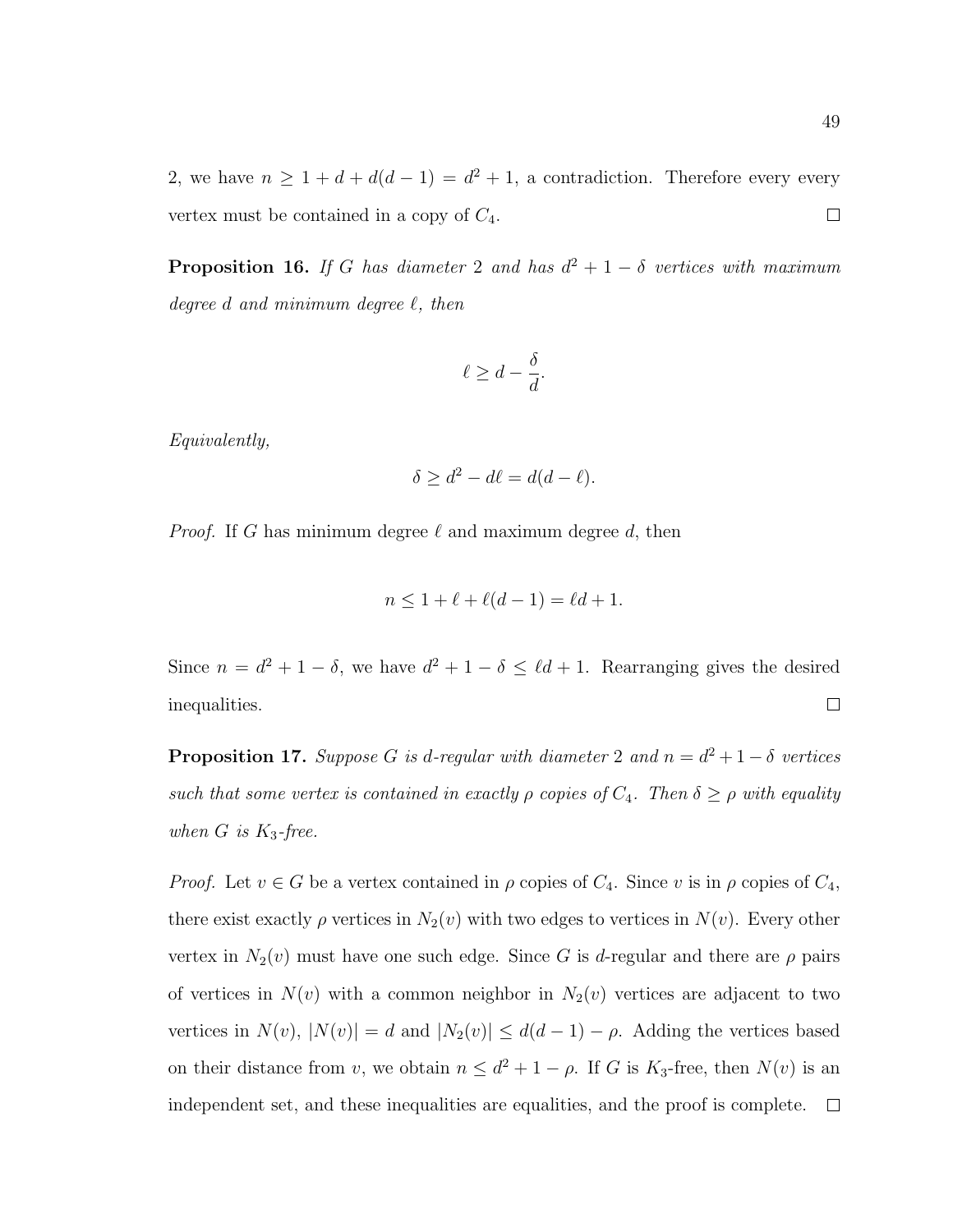Note that although copies of  $C_4$  can overlap in different ways, it does not matter. Finally, we state one last result that connects to our mission of finding graphs with fewer cherries than a large star.

**Proposition 18.** Let G be a d-regular graph on  $d^2 + 1 - \delta$  vertices with diameter 2. Then  $s_2(G) < s_2(K_{1,d^2-\delta})$  if and only if  $\delta \leq d-2$ .

Proof. Note the following.

$$
s_2(G) = (d^2 + 1 - \delta) {d \choose 2}
$$
 and  $s_2(K_{1,d^2-\delta}) = {d^2 - \delta \choose 2}$ .

Thus

$$
s_2(K_{1,d^2-\delta}) - s_2(G) = \frac{1}{2} \left( \delta^3 + \delta(1 - d - d^2) + d^3 - 2d^2 + d \right).
$$

Setting this equal to 0, we have that

$$
\delta = \frac{1}{2} \left( d^2 + d - 1 \pm \sqrt{d^4 - 2d^3 + 7d^2 - 6d + 1} \right).
$$

Call these roots  $\delta_+$  and  $\delta_-$ . We now note that  $d^2 < \delta_+$  and  $d-2 < \delta_- < d-1$ . We end by observing that when  $\delta = d - 2$ , we have

$$
s_2(G) = (d^2 - d + 3) {d \choose 2} = \frac{1}{2}(d^2 - d + 3)(d^2 - d) = \frac{1}{2}(d^4 - 2d^3 + 4d^2 - 3d)
$$
  

$$
s_2(K_{1,d^2-\delta}) = {d^2 - d + 2 \choose 2} = \frac{1}{2}(d^2 - d + 2)(d^2 - d + 1) = \frac{1}{2}(d^4 - 2d^3 + 4d^2 - 3d + 2).
$$

That is, the d-regular graph has fewer copies of  $S_2$  than the star for  $\delta = d - 2$  and therefore also for all  $\delta \leq d-2$ . Similarly, the star contains fewer copies of  $S_2$  for  $\delta = d$  and hence all  $\delta \geq d - 1$ .  $\Box$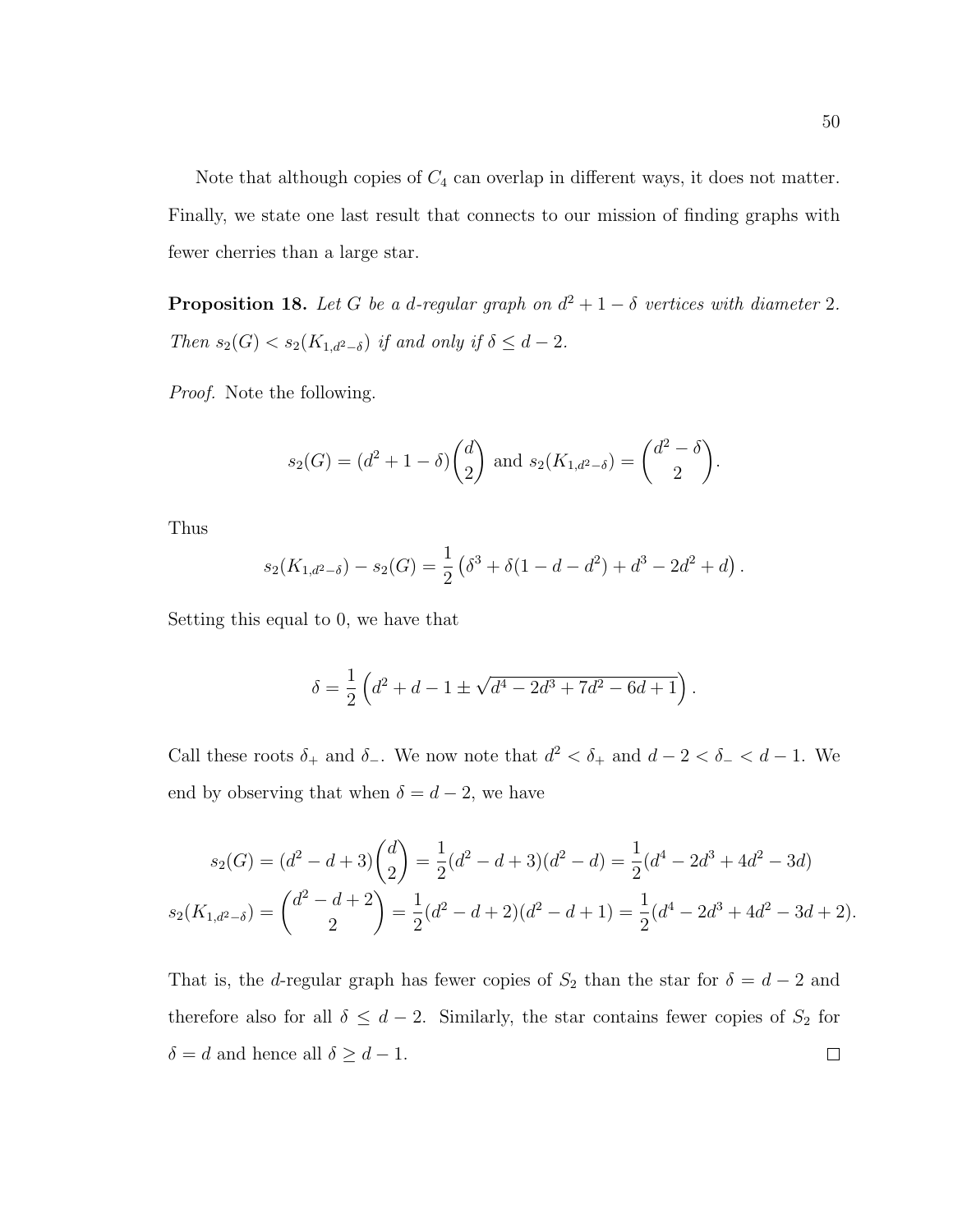#### 2.3.2 Counting Larger Stars in Clique-Saturated Graphs

We end our section on  $\text{sat}_{S_r}(n, K_t)$  by considering the number of copies of  $S_r$  in  $K_t$ saturated graphs for  $r \geq 3$ . We begin this task with a pair of results proved by Alon, Erdős, Holzman, and Krivelevich in [\[2\]](#page-116-1), the first of which appeared in less general form in the proof of Proposition [10.](#page-48-2) We provide a short proof due to its simplicity and the insight it provides for  $K_t$ -saturated graphs.

**Lemma 8** (Alon et al., 1996). Let G be a  $K_t$ -saturated graph on n vertices with  $\delta(G) = \delta$  and  $\Delta(G) = \Delta$ . Then

$$
\delta \ge \frac{(t-2)(n-1)}{\Delta + t - 3}.
$$

*Proof.* Let v be a vertex of degree  $\delta$  in G and let  $A = N(v)$  and  $B = V(G) \setminus N[v]$ . Since G is  $K_t$ -saturated,  $|N(v) \cap N(u)| \ge t-2$  for all  $u \in B$ . Also, every vertex in A has at most  $\Delta - 1$  neighbors in B. Thus

$$
(t-2)(n-\delta-1) \le e(A,B) \le \delta(\Delta - 1)
$$

where  $e(A, B)$  is the number of edges uv where  $u \in A$  and  $v \in B$ . Rearranging yields the desired inequality.  $\Box$ 

An immediate consequence of this result is that  $\Delta(G) = \Omega(n^{1/2})$  when G is  $K_t$ saturated. We now briefly describe a construction provided by the same authors that produces a  $K_t$ -saturated graph with  $\Delta(G) = \Theta(n^{1/2})$ . We build the vertex set as follows.

1. Begin with a projective plane  $P$  of order  $q$  where  $q$  is a power of a prime and  $q \ge t - 1$   $(q \ge 3$  for  $t = 3)$ .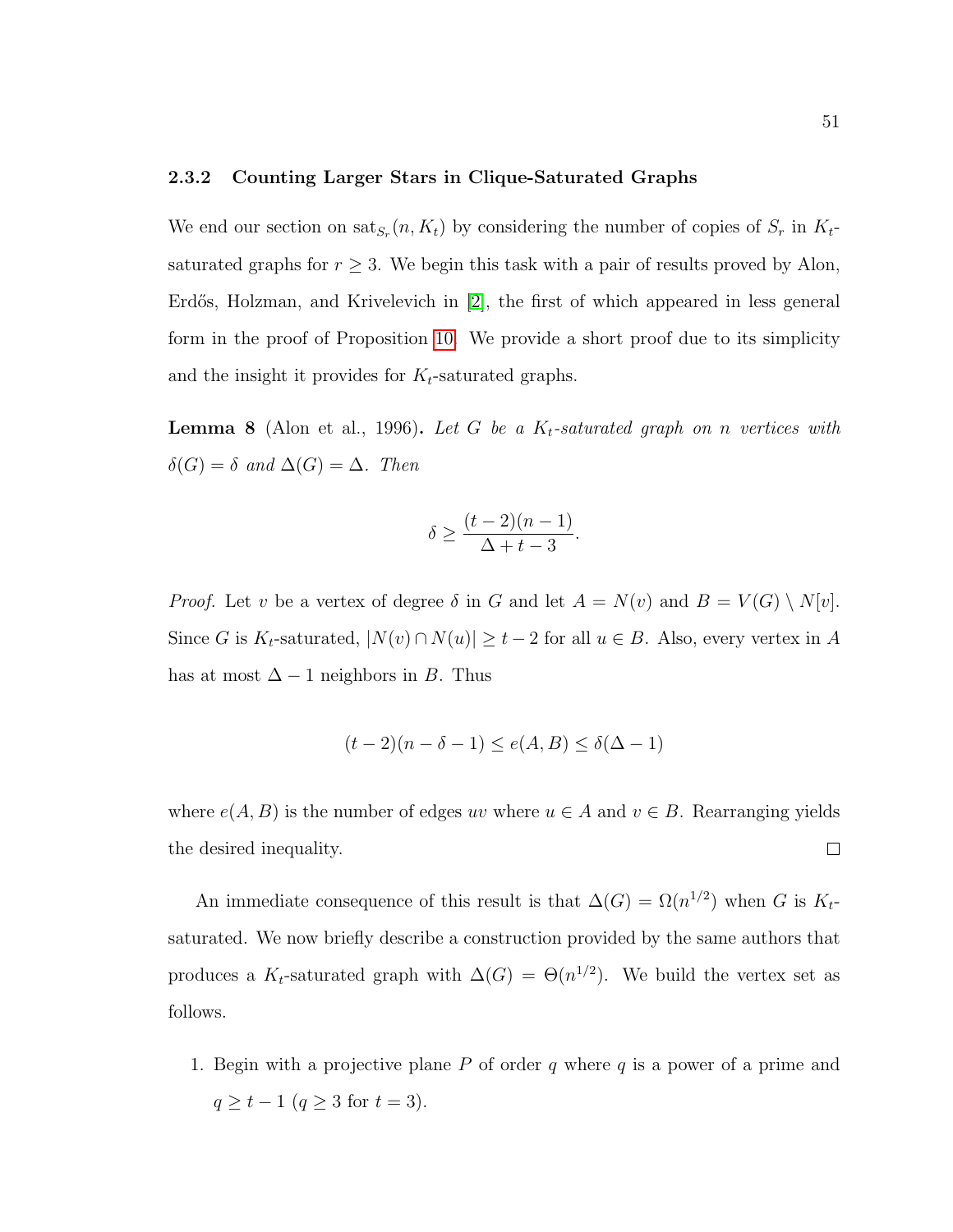- 2. Label the points and lines of P. In particular, we label the points  $p_0, \ldots, p_{q^2+q}$ and the lines  $\ell_0, \ldots, \ell_{q^2+q}$  in such a way that  $p_{q^2+q} \in \ell_i$  for all  $0 \leq i \leq q$  and  $p_{iq+j} \in \ell_i$  for all  $0 \leq i \leq q$  and  $0 \leq j \leq q-1$ .
- 3. Remove the point  $p_{q^2+q}$  and the  $q+1$  lines it is contained in to obtain a truncated projective plane  $P'$ .
- 4. Make  $t 2$  copies of  $P'$ .
- 5. Blow up each point into  $t-1$  vertices of the form  $(i, j, \tau, s)$  where i is the level, j is the position,  $\tau$  is the type, and s is the copy of P'. The type refers to which of the  $t-1$  vertices we are considering from the blow-up of a given point. We call this vertex set  $V_0$ .
- 6. Introduce  $q^2$  independent sets  $V_1, \ldots, V_{q^2}$  of size about

$$
\left\lfloor \frac{1}{q^2} [n - (q^2 + q)(t - 1)(t - 2)] \right\rfloor.
$$

This gives us our vertex set. We define the graph's adjacency rules as follows.

- 1. If  $u \in V_0$  and  $v \in V_k$  for some  $k \neq 0$ , then u is adjacent to v if and only if the point from which u originated belongs to the line  $\ell_k$ .
- 2. For  $u, v \in V_0$ , say  $u = (i, j, \tau, s)$  and  $v = (i', j', \tau', s')$ :
	- a) If  $i = i'$ , then u is adjacent to v if and only if the following conditions hold: i.  $\tau \neq \tau'$ ii.  $j \neq j'$  or  $s \neq s'$
	- b) If  $i < i'$ , then u is adjacent to v if and only if the following conditions hold:

i. 
$$
s' = s + 1
$$
 in  $\mathbb{Z}_{t-2}$  and  $j' = j + \alpha$  in  $\mathbb{Z}_q$  where  $\alpha \in \{1, \ldots, q-1\}$ .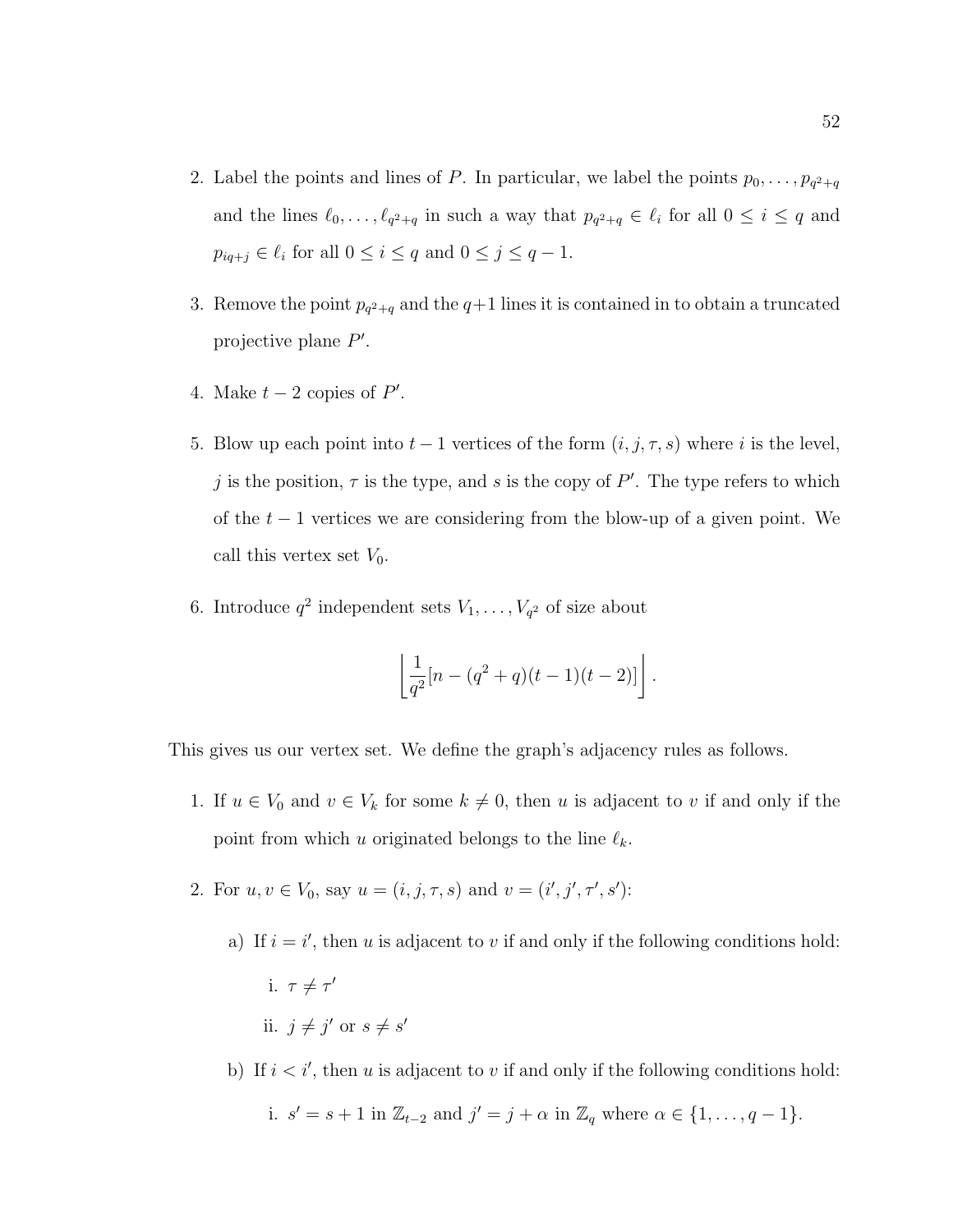We now state their theorem, the proof of which amounts to showing that the graph described by the above construction is in fact  $K_t$ -saturated and has the appropriate maximum degree.

<span id="page-61-0"></span>**Theorem 12** (Alon et al., 1996). For every  $t \geq 3$ , there exists a  $K_t$ -saturated graph G on n vertices with

$$
\Delta(G) \le \left(\frac{(t-2)(2t-3)+1}{\sqrt{(t-1)(t-2)+1}}+o(1)\right)\sqrt{n}.
$$

The following is immediate.

Corollary 5. For every  $t \geq 3$  and  $r \geq 3$ ,

$$
sat_{S_r}(n, K_t) = O(n^{r/2+1}).
$$

*Proof.* Let  $G$  be the graph given by Theorem [12.](#page-61-0) By the same theorem,  $G$  has maximum degree  $\Delta = O(n^{1/2})$ . Since

$$
s_r(G) = \sum_{v \in G} \binom{d(v)}{r} \le n \binom{\Delta}{r},
$$

we have the desired upper bound on  $\text{sat}_{S_r}(n, K_t)$ .

Our upper bound on  $\text{sat}_{S_r}(n, K_t)$  for  $r \geq 3$  and  $t \geq 3$  comes from the very clever construction of a graph. To find a lower bound, one needs to say something about the general structure of  $K_t$ -saturated graphs and their degrees. Ergemlidze, Methuku, Tait, and Timmons, did this, proving that the upper bound of the previous theorem is of the correct order of  $n$  [\[14\]](#page-117-2). We now state their result.

 $\Box$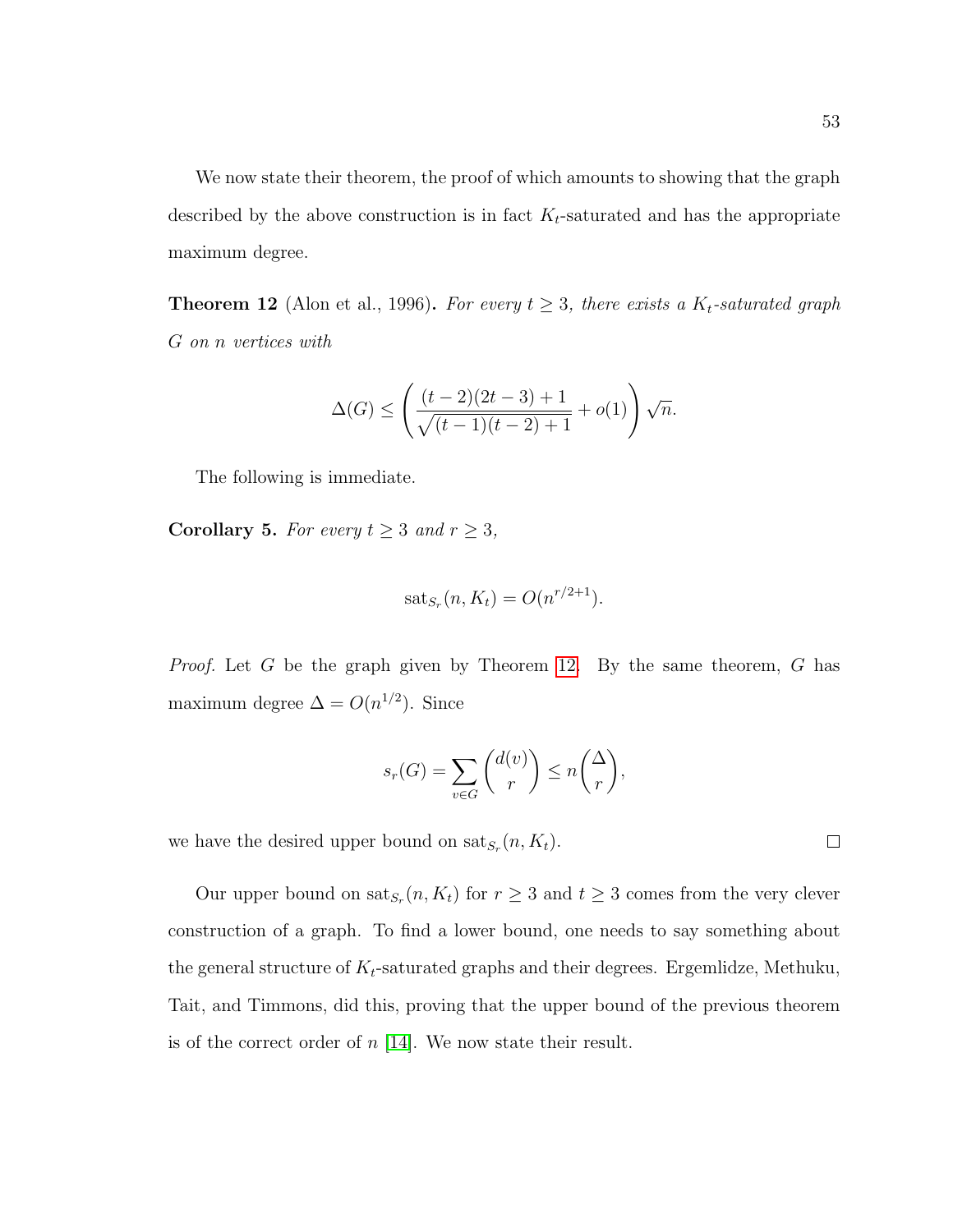**Theorem 13** (Ergemlidze et al., 2021). For integers  $n \ge t \ge 3$  and  $r \ge 3$ ,

$$
sat_{S_r}(n, K_t) = \Theta(n^{r/2+1})
$$

<span id="page-62-0"></span>We end Section [2.3](#page-42-0) by demonstrating that the split graph  $K_{t-2} + \overline{K}_{n-t+2}$  not only fails to minimize stars among all  $K_t$ -saturated graphs for  $r \geq 3$  and  $t \geq 3$ ; it is still not optimal for minimizing stars when considering families of  $K_t$ -saturated graphs with linear maximum degree. The graph in Figure [2.7](#page-62-0) will be the starting point for our construction.



Figure 2.7:  $K_4$ -saturated graph  $G_{4,9}$  on 9 vertices

**Proposition 19.** Let  $t \geq 4$  and  $r \geq 3$ . There exists a sequence  $(G_{t,n})$  of  $K_t$ -saturated graphs on n vertices with  $\Delta(G_{t,n}) = \Theta(n)$  and a constant  $n_{r,t}$  such that

$$
s_r(G_{t,n}) < s_r(K_{t-2} + \overline{K}_{n-t+2})
$$

for all  $n \geq n_{r,t}$ .

*Proof.* Consider the graph  $G_{4,9}$  in Figure [2.7.](#page-62-0) We obtain  $G_{4,n}$  for  $n > 9$  by blowing up vertices  $A, C, E$  into independent sets of size as equal as possible. For  $t > 4$ , we define  $G_{t,n}$  to be  $G_{4,n-t+4} + K_{t-4}$ . That is, we take the disjoint union of  $G_{4,n-t+4}$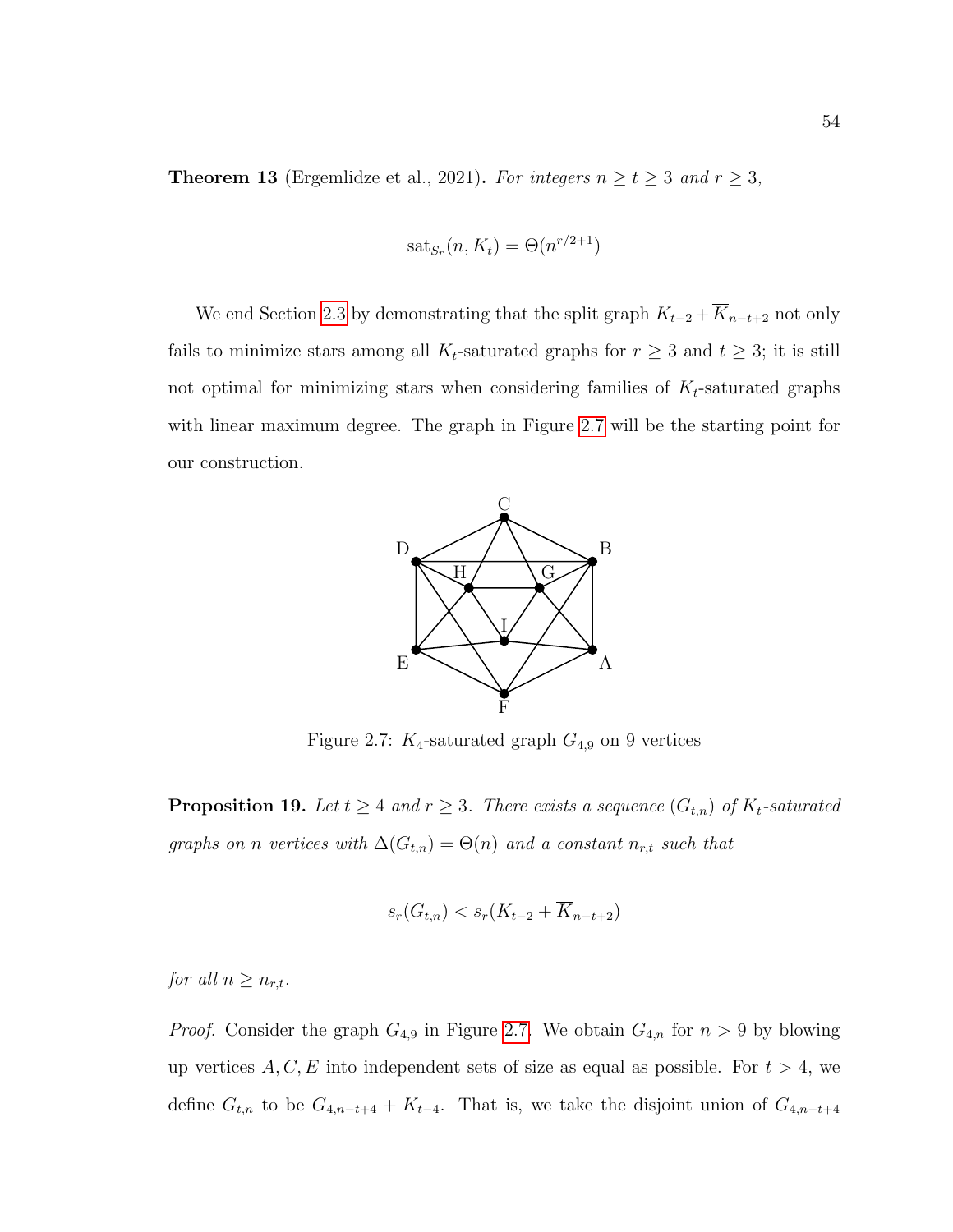and  $K_{t-4}$  and add all possible edges between the two sets of vertices. Since  $G_{4,n-t+4}$ is K<sub>4</sub>-saturated, joining  $t - 4$  universal vertices, i.e. vertices adjacent to all other vertices, results in a  $K_t$ -saturated graph. Given r and t, we can find a constant  $n_{r,t}$ such that  $s_r(G_{t,n}) < s_r(K_{t-2} + \overline{K}_{n-t+2})$  for all  $n \geq n_{r,t}$ . Since  $G_{t,n}$  is obtained by blowing up three vertices into independent sets of size as equal as possible, there are three cases to consider. We address one of those cases in detail now and omit the details for the other two cases.

We start by proving that  $s_r(G(4, n)) < s_r(K_2 + \overline{K}_{n-2})$  for all  $n \ge 9$  and  $3 \le r \le$  $n-1$  in the case where  $n = 3k + 6$ . To this end, we observe that

$$
s_3(K_2 + \overline{K}_{n-2}) = 2\binom{3k+5}{3} + (3k+4)\binom{2}{3} = 9k^3 + 36k^2 + 47k + 20
$$

and

$$
s_3(G_{4,n}) = 3k\binom{4}{3} + 6\binom{2k+3}{3} = 8k^3 + 24k^2 + 34k + 6.
$$

Thus  $s_3(G_{4,n}) < s_3(K_2 + \overline{K}_{n-2})$  for all  $k \ge 1$ . Similarly, an explicit count shows that  $s_4(G_{4,n}) < s_4(K_2 + \overline{K}_{n-2})$  and  $s_5(G_{4,n}) < s_5(K_2 + \overline{K}_{n-2})$ . For  $r \ge 5$ , our counts are simplified as the vertices of small degree contribute no copies of  $S_r$ . Now, when  $2k + 3 < r < 3k + 6$ , the desired inequality is immediate as our star's degree exceeds the maximum degree of  $G_{4,n}$ . That is,  $s_r(G_{4,n}) = 0$  for  $r \ge 2k+4$ . Assume then that  $r \leq 2k + 3$ . We now observe the following for  $r \geq 6$ .

$$
s_{r-1}(K_2 + \overline{K}_{n-2}) - s_{r-1}(G_{4,n}) = 2\binom{3k+5}{r-1} - 6\binom{2k+3}{r-1}
$$
  
=  $2\binom{3k+5}{r} \cdot \frac{r}{3k+6-r} - 6\binom{2k+3}{r} \cdot \frac{r}{2k+4-r}$   
=  $\frac{r}{3k+6-r} \left[ s_r(K_2 + \overline{K}_{n-2}) - s_r(G_{4,n}) \cdot \frac{3k+6-r}{2k+4-r} \right]$   
<  $\frac{r}{3k+6-r} \left[ s_r(K_2 + \overline{K}_{n-2}) - s_r(G_{4,n}) \right]$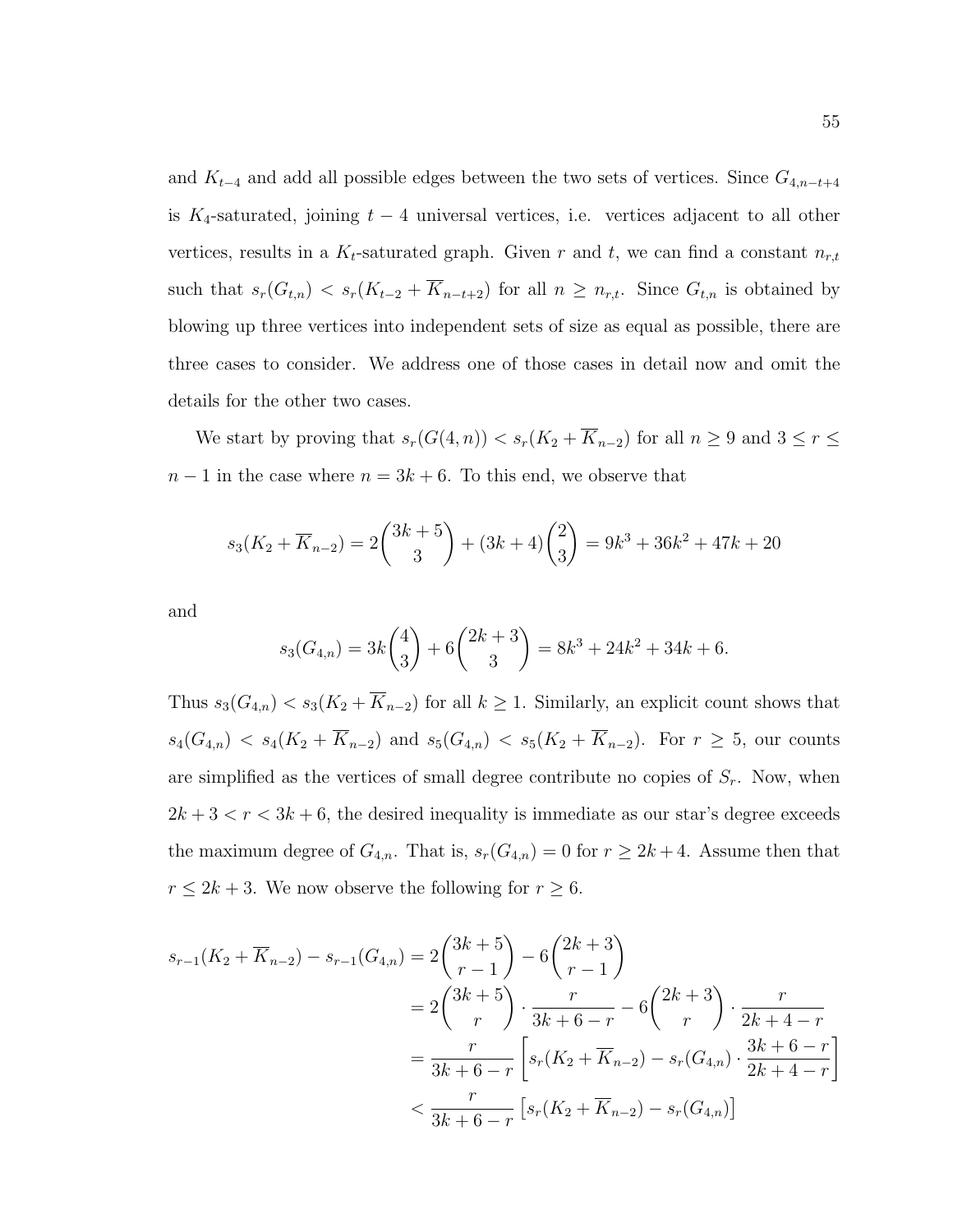The inequality at the end holds since  $r \leq 2k + 3$ . By induction, we have that  $s_{r-1}(K_2 + \overline{K}_{n-2}) - s_{r-1}(G_{4,n}) > 0$ . This, along with the string of inequalities above, gives us the desired result.

We now proceed to the more general case concerning  $G_{t,n}$  for all  $t \geq 4$  where  $n = 3k + t + 2$ . We observe that

$$
s_r(G_{t,n}) = (t-4)\binom{3k+t+1}{r} + 6\binom{2k+t-1}{r} + 3k\binom{t}{r}
$$

and

$$
s_r(K_{t-2} + \overline{K}_{n-t+2}) = (t-2)\binom{3k+t+1}{r} + (3k+4)\binom{t-2}{r}.
$$

We proceed by induction on  $r$  and  $t$ . We have already shown that the desired inequality holds for all  $r \geq 3$  when  $t = 4$ . We next show that the inequality holds in our case for all  $t \geq 4$  when  $r = 3$  and  $n \geq \frac{11+3\sqrt{33}}{2}$  $\frac{3\sqrt{33}}{2}t+2$ . Substituting  $r=3$  in the above equations, we see that

$$
s_3(K_{t-2} + \overline{K}_{n-t+2}) - s_r(G_{t,n}) = k^3 - 3k^2(t-8) + k(-6t^2 + 36t - 35) + 6t - 10.
$$

Rearranging and setting  $k = ct$  where  $c > 0$  is a constant, we obtain

$$
t^3(c^3 - 3c^2 - 6c) + t^2(24c^2 + 36c) + t(6 - 35c) - 10.
$$

We want this difference to be positive. Note that

$$
t^2(24c^2 + 36c) + t(6 - 35c) - 10 > 0
$$

for any choice of  $c$  and  $t$ . Thus we are guaranteed a positive difference whenever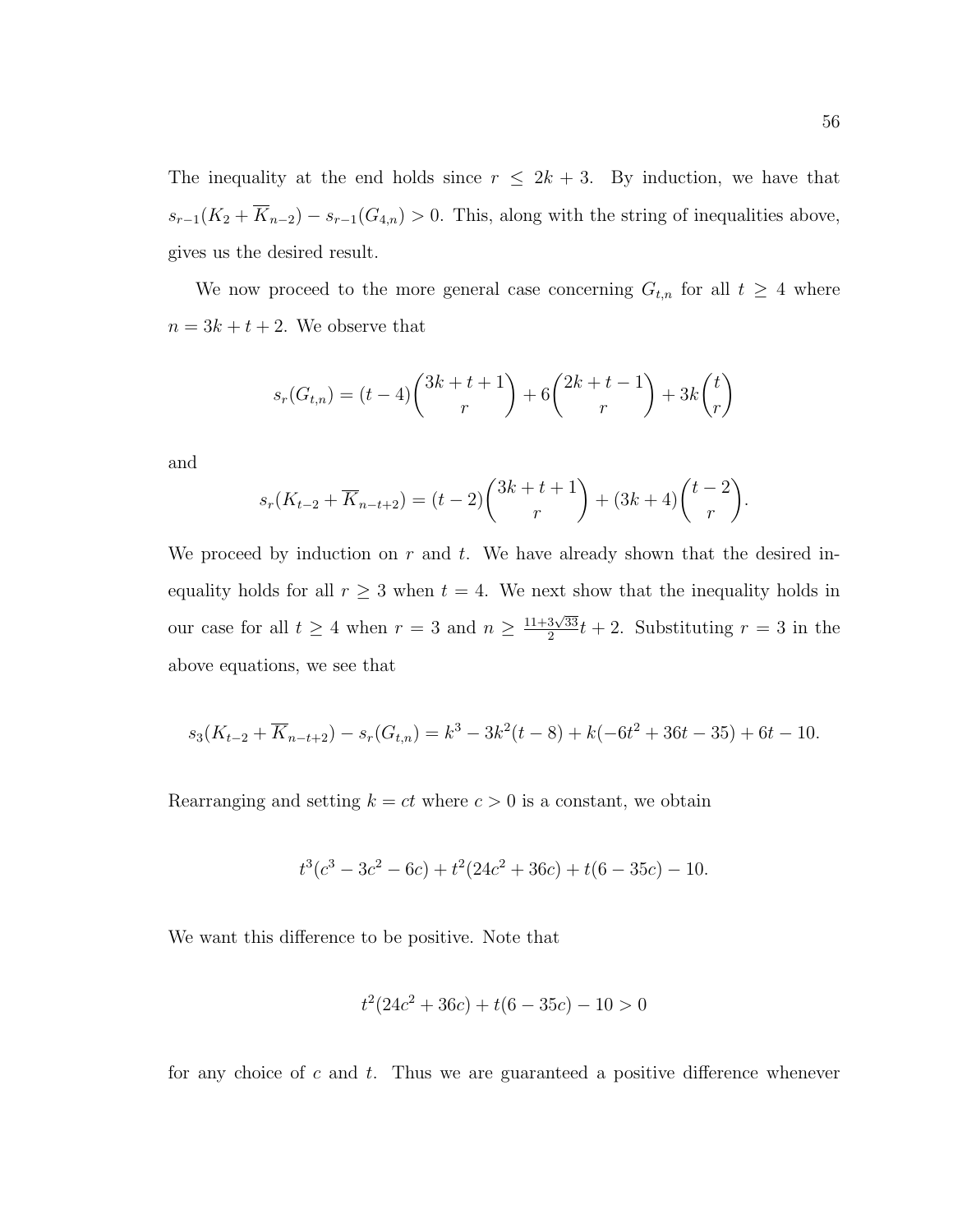$c^3 - 3c^2 - 6c \geq 0$ . This happens when  $c \geq \frac{3+\sqrt{33}}{2}$  $\frac{\sqrt{33}}{2}$ . That is, when

$$
n = 3k + t + 2 \ge \frac{11 + 3\sqrt{33}}{2}t + 2.
$$

We now let  $r \geq 4$ . Since  $G_{t,n}$  and  $K_{t-2} + \overline{K}_{n-t+2}$  both have universal vertices, it is useful to look at how an individual vertex impacts our counts for stars. In particular, notice the following.

$$
s_r(G_{t,n}) = s_r(G_{t-1,n-1}) + s_{r-1}(G_{t-1,n-1}) + {n-1 \choose r}
$$
  

$$
s_r(K_{t-2} + \overline{K}_{n-t+2}) = s_r(K_{t-3} + \overline{K}_{n-t+2}) + s_{r-1}(K_{t-3} + \overline{K}_{n-t+2}) + {n-1 \choose r}.
$$

By induction,  $s_r(G_{t-1,n-1}) < s_r(K_{t-3} + \overline{K}_{n-t+2})$  and  $s_{r-1}(G_{t-1,n-1}) < s_{r-1}(K_{t-3} +$  $\overline{K}_{n-t+2}$ ). This along with the previous relationships completes our proof.  $\Box$ 

### 2.4 Counting Paths in Clique-Saturated Graphs

Although most of our attention with regards to generalized saturation numbers  $\text{sat}_H(n, F)$ is directed to stars and cliques, we are interested in other choices of  $H$  and  $F$  as well. In particular, we are interested in the broader topic of saturation involving trees and cliques. Stars are a very simple tree structure to work with, which is part of why they were a great starting point for us. Paths are another important tree, especially since they are on the opposite end from stars in terms of trees with the largest (or smallest) maximum degrees and diameters. We will let  $P_{r+1}$  denote a path on  $r+1$  vertices. As was the case with stars, clarifying this notation is important since different authors use different conventions. Before stating our first result concerning the number of paths of fixed size in clique-saturated graphs, we state a closely connected result of Kritschgau, Methuku, Tait, and Timmons [\[23\]](#page-118-3) concerning cycles.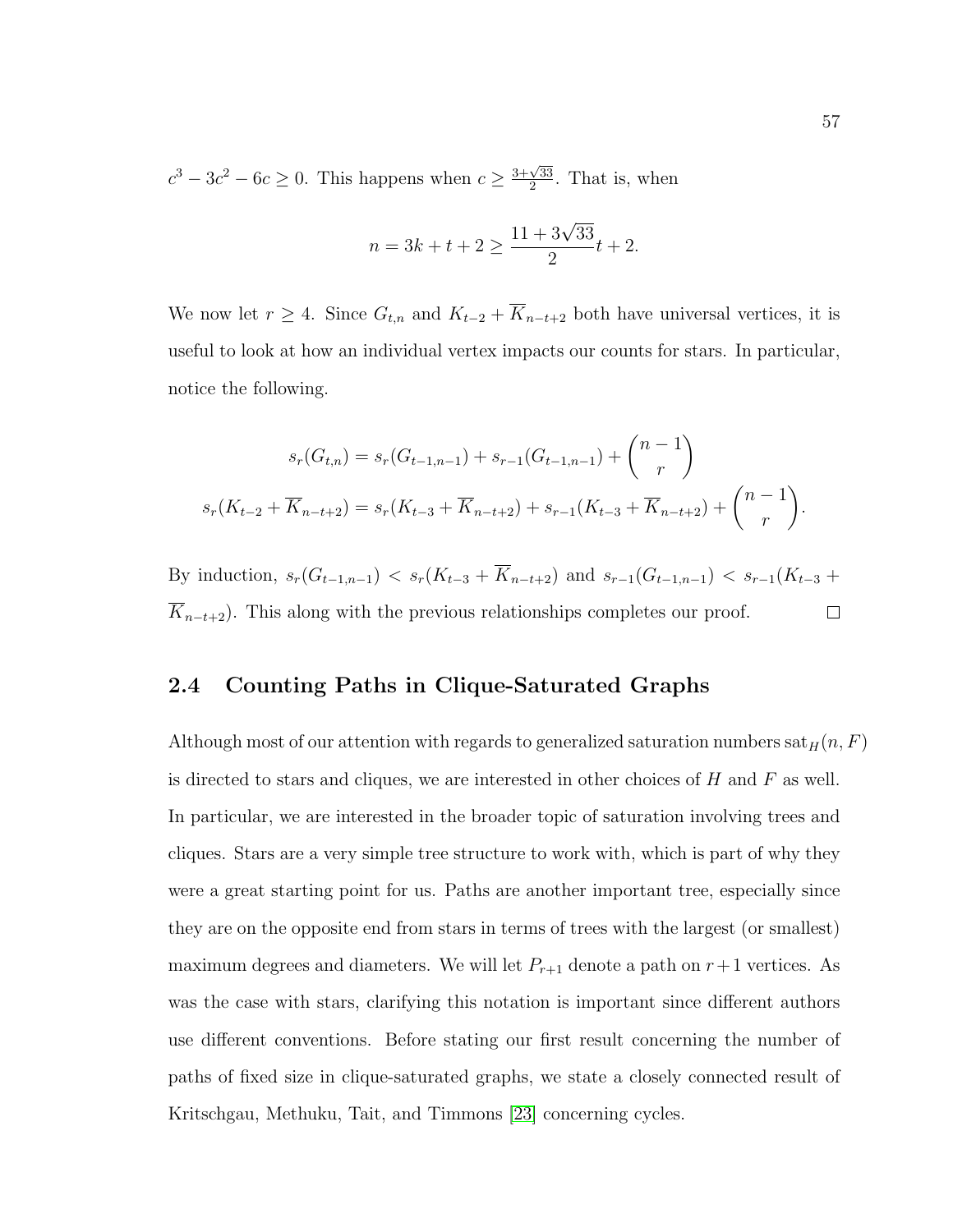**Proposition 20** (Kritschgau et al., 2020). For  $t \geq 5$  and  $r \leq 2t - 4$ ,

$$
sat_{C_r}(n, K_t) = \Theta(n^{\lfloor r/2 \rfloor}).
$$

Since a path can be obtained from a cycle by deleting a single edge, it is not surprising that this result is useful when it comes to counting paths in clique-saturated graphs. Moreover, a slight refinement of this theorem's proof, along with a similar argument used by Chakraborti and Loh [\[8\]](#page-116-0), leads us to the following result regarding the order of  $n$  when counting paths in clique-saturated graphs.

Theorem 14. For  $t \geq 4$  and  $r \leq 2t - 3$ ,

$$
\mathrm{sat}_{P_{r+1}}(n, K_t) = \Theta(n^{\left\lceil \frac{r+1}{2} \right\rceil}).
$$

If  $r \geq 2t - 2$ , the split graph is  $P_{r+1}$ -free.

*Proof.* We begin by showing that the generalized saturation number is  $O(n^{\lceil \frac{r+1}{2} \rceil})$ . We do so by considering the split graph  $K_{t-2} + \overline{K}_{n-t+2}$ . We can construct a path on  $r + 1$ vertices in this graph by using at most  $\lceil \frac{r+1}{2} \rceil$  $\frac{+1}{2}$  vertices from the independent set. The remaining vertices must come from the clique of order  $t - 2$ . Thus the number of copies of  $P_{r+1}$  in  $K_{t-2} + \overline{K}_{n-t+2}$  is

$$
\frac{1}{2}(n-t+2)_{\lceil \frac{r+1}{2} \rceil}(t-2)_{\lfloor \frac{r+1}{2} \rfloor}+o(n^{\lceil \frac{r+1}{2} \rceil}).
$$

Our first term is obtained by choosing and ordering  $\lceil \frac{r+1}{2} \rceil$  $\frac{+1}{2}$  vertices from the independent set and  $\frac{r+1}{2}$  $\frac{+1}{2}$  vertices from the clique. We multiply by  $\frac{1}{2}$  so that we don't count paths of the form  $v_1v_2 \ldots v_{\lceil \frac{r+1}{2} \rceil}$  and  $v_{\lceil \frac{r+1}{2} \rceil} \ldots v_2v_1$  separately. The  $o(n^{\lceil \frac{r+1}{2} \rceil})$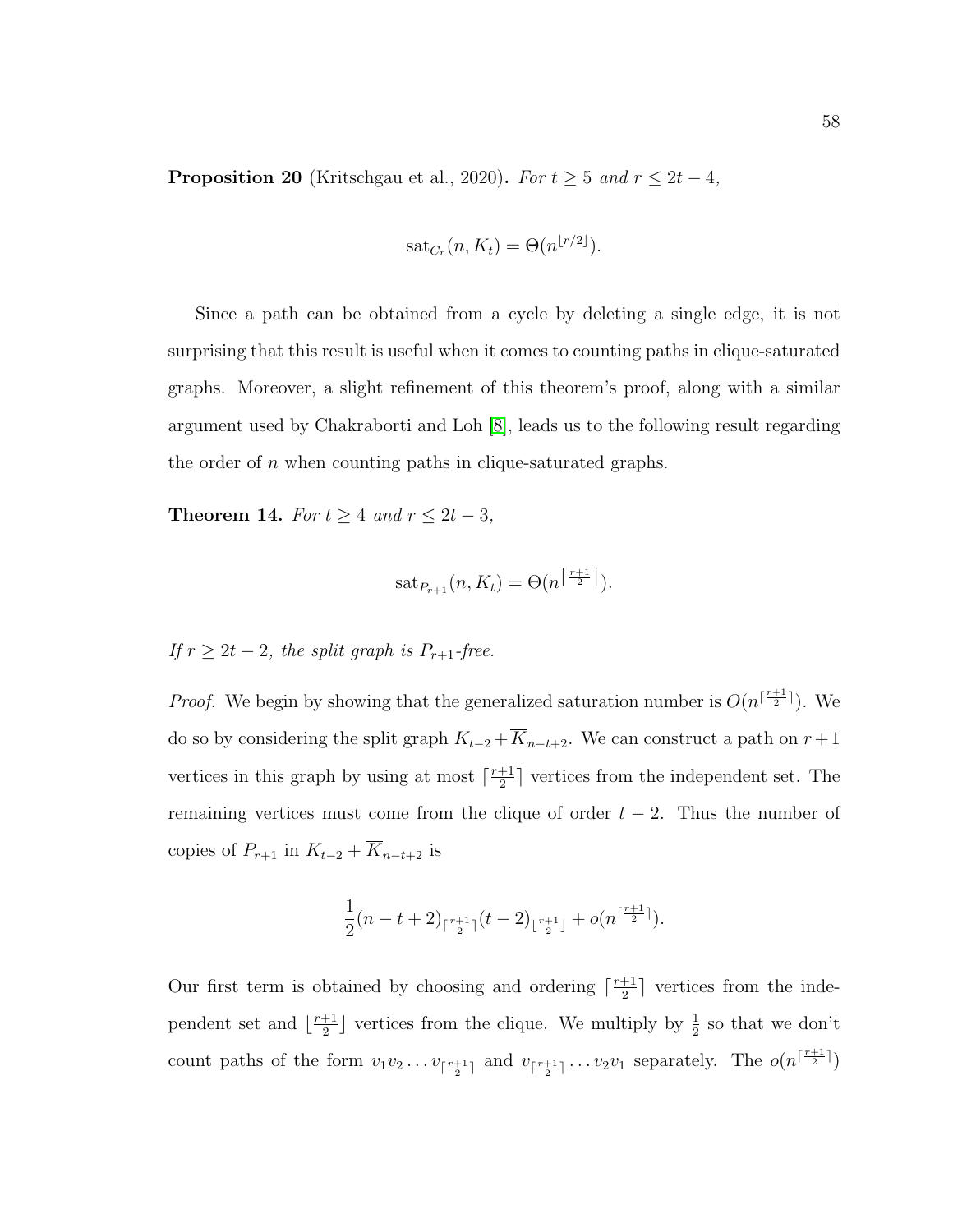term accounts for any paths using fewer than k elements in the independent set. This gives us the appropriate upper bound.

For the lower bound, let G be a  $K_t$ -saturated graph on n vertices, and let I be an independent set of order  $\lceil \frac{r+1}{2} \rceil$  $\frac{+1}{2}$  in *G*. There are  $\lceil \frac{r+1}{2} \rceil$  $\frac{+1}{2}$ ! ways to order the elements of *I*. Enumerate the elements  $v_1, v_2, \ldots, v_{\lceil \frac{r+1}{2} \rceil}$ . For each ordering we will give a lower bound on the number of copies of  $P_{r+1}$  containing it. For all  $1 \leq i \leq$  $\lceil \frac{r+1}{2} \rceil$  $\frac{+1}{2}$ ] – 1, let  $V_i$  be a set of vertices such that  $V_i \subseteq N(v_i) \cap N(v_{i+1})$  and the subgraph induced by  $V_i$  is a copy of  $K_{t-2}$ . Such copies exist since  $v_i, v_{i+1} \in I$  which is an independent set, and G is  $K_t$ -saturated. That is, they must have a copy of  $K_{t-2}$  in their common neighborhood. Since each  $V_i$  has  $t-2$  elements, we can pick distinct  $u_i \in V_i$  such that  $v_1 u_1 v_2 \cdots v_{\lceil \frac{r+1}{2} \rceil-1} u_{\lceil \frac{r+1}{2} \rceil-1} v_{\lceil \frac{r+1}{2} \rceil}$  is a path in G. This gives us at least  $\frac{1}{2} \lceil \frac{r+1}{2} \rceil$  $\frac{+1}{2}$ ]! $(t-2)$ <sub>[ $\frac{r+1}{2}$ ]</sub> copies of  $P_{r+1}$  involving every element of *I*. The factor of  $\frac{1}{2}$ accounts for the double-counting of paths being read from left-to-right and right-to-left. Chakraborti and Loh showed in [\[8\]](#page-116-0) that any  $K_t$ -saturated graph contains  $\Theta(n^k)$ independent sets of order k for any given k. This gives us the corresponding lower bound, and we have that  $\text{sat}_{P_{r+1}}(n, K_t) = \Theta(n^{\lceil \frac{r+1}{2} \rceil})$  as desired.

For the second statement in the theorem, we note that when  $r \geq 2t - 2$ , as is true in general, a copy of  $P_{r+1}$  in  $K_{t-2} + \overline{K}_{n-t+2}$  must use at least  $\lfloor \frac{r+1}{2} \rfloor$  $\frac{+1}{2}$  vertices from the clique  $K_{t-2}$ . Thus

$$
2t - 2 = 2(t - 2) + 2 \ge 2\left\lfloor \frac{r + 1}{2} \right\rfloor + 2 > r,
$$

a contradiction. Therefore  $K_{t-2} + \overline{K}_{n-t+2}$  is  $P_{r+1}$ -free.

Although we know the correct degree of n in  $\text{sat}_{P_{r+1}}(n, K_t)$ , we would still like to know its asymptotic value. Furthermore, Chakraborti and Loh  $[8]$  showed that for n sufficiently large in terms of  $r$  and  $t$ , the split graph minimizes the number of copies

 $\Box$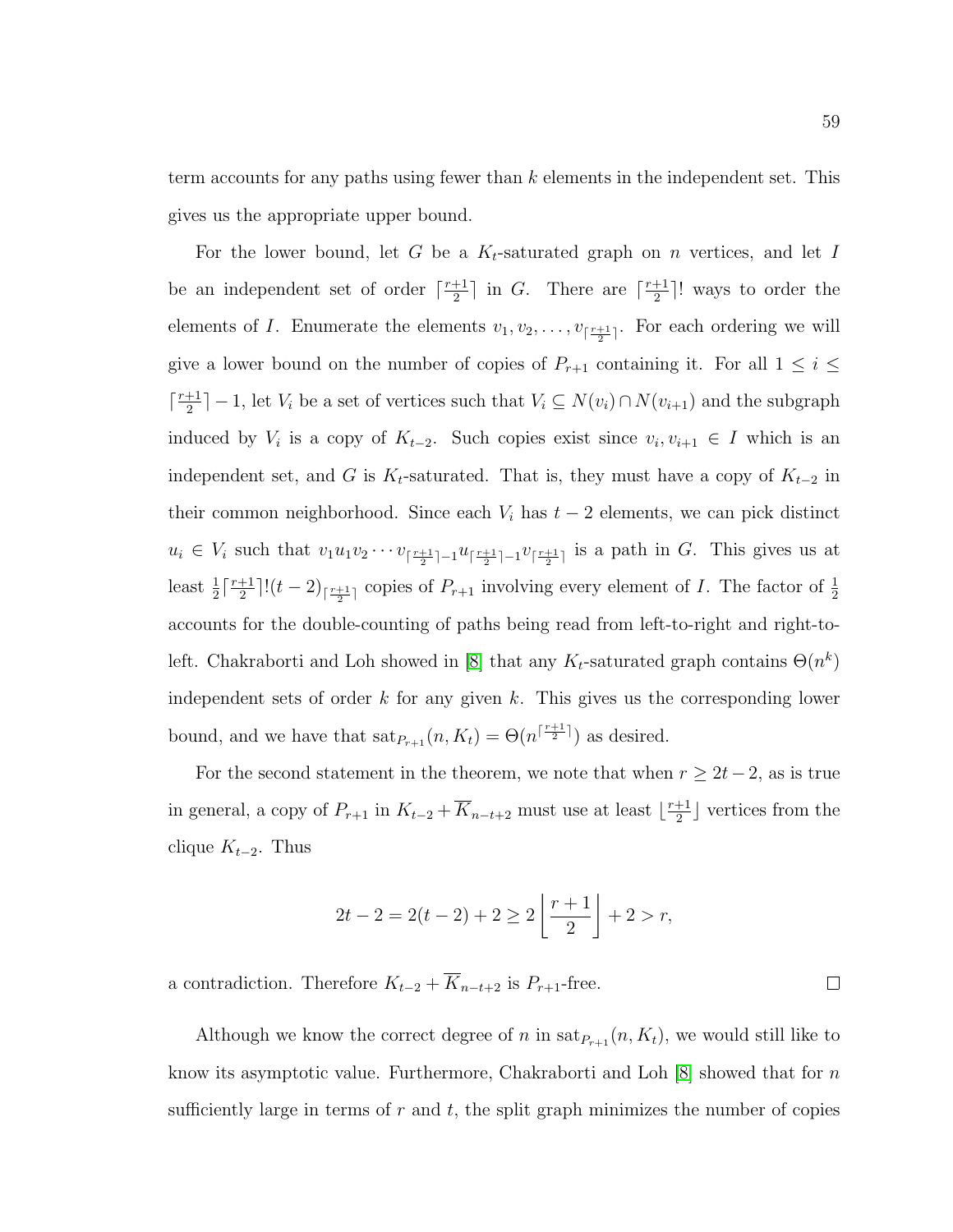<span id="page-68-0"></span>

Figure 2.8:  $P_6$ -saturated graph on 10 vertices and a  $P_7$ -saturated graph on 14 vertices

of  $C_r$  in  $K_t$ -saturated graphs. This suggests the following question which is still open.

**Question 2.** For n sufficiently large, is the number of copies of  $P_{r+1}$  in  $K_t$ -saturated graphs is minimized by  $K_{t-2} + \overline{K}_{n-t+2}$ ?

Having briefly considered the counting of paths in clique-saturated graphs, we end this section by commenting on a solution to the problem of counting cliques in pathsaturated graphs. It turns out that for  $n$  sufficiently large, we can find path-saturated graphs which are trees. Since this immediately resolves our problem, we will describe this useful construction of Kaszonyi and Tuza [\[22\]](#page-118-4).

When t is odd, consider a rooted tree with  $\lfloor \frac{t+1}{2} \rfloor$  $\frac{+1}{2}$  levels in which every vertex, except those at highest and lowest levels, have exactly two neighbors in the level below. We require the vertex in the highest level, the root, to have degree at least 3. The longest path in such a graph has t vertices, and a quick check reveals that the graph is in fact  $P_{t+1}$ -saturated. When t is even, we take two copies of such a graph and add an edge between the vertices at the highest level. We still require the vertices at the highest level to have degree at least 3, but we only require two neighbors in the level below. The resulting graph is  $P_{t+1}$ -saturated. A couple of examples are given in Figure [2.8](#page-68-0) and will be important in Chapter 3 when discussing rooted and double-rooted trees.

We now state our proposition which follows immediately from the existence of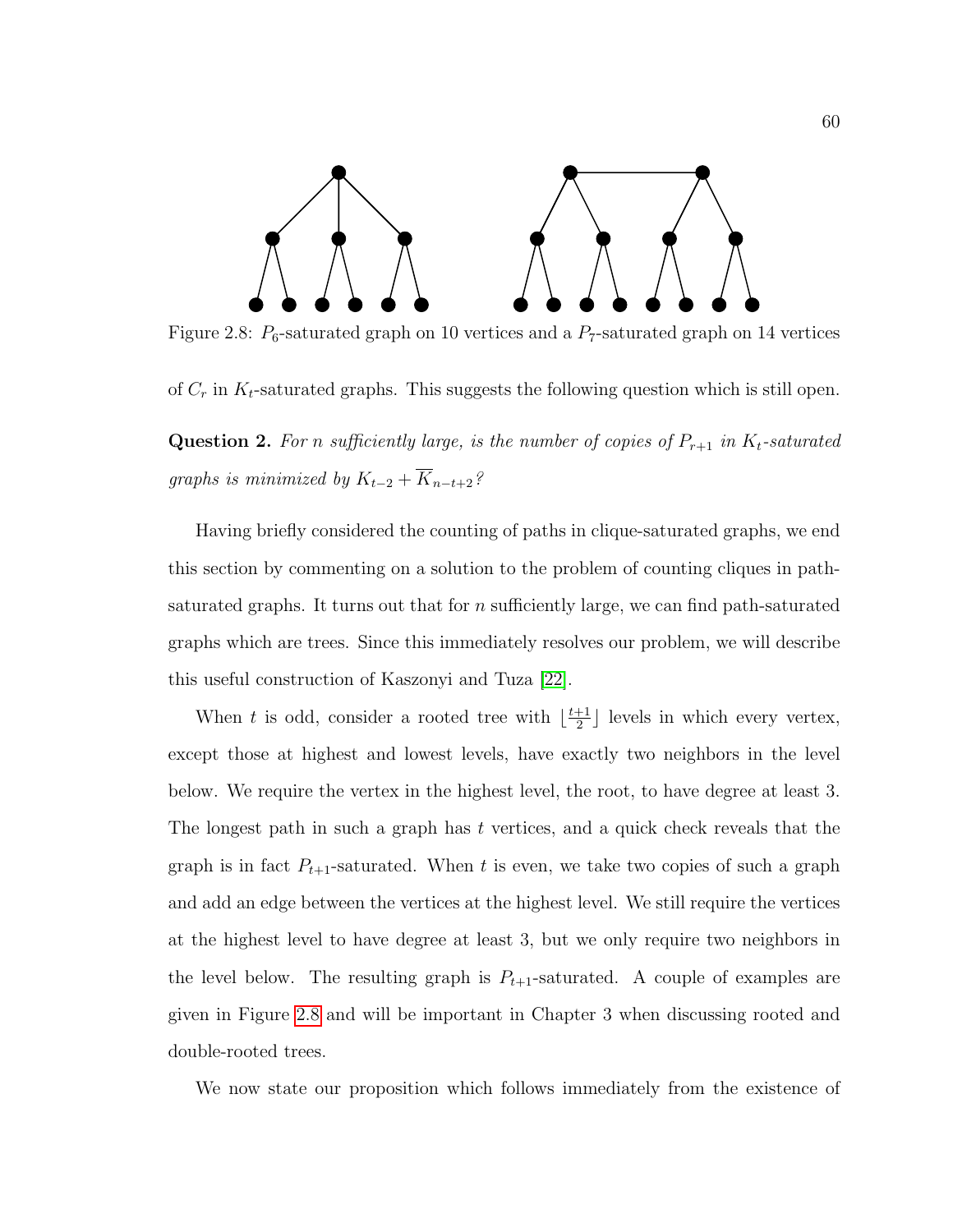$P_{t+1}$ -saturated graphs provided by the discussed construction from [\[22\]](#page-118-4).

**Proposition 21.** If  $t \geq 3$  is odd, then  $\text{sat}_{K_r}(n, P_{t+1}) = 0$  for all  $n \geq 3 \cdot 2^{\frac{t+1}{2}-1} - 2$ and all  $r \geq 3$ . If  $t \geq 4$  is even, then  $\text{sat}_{K_r}(n, P_{t+1}) = 0$  for all  $n \geq 2^{\frac{t}{2}+1} - 2$  and all  $r \geq 3$ .

# 2.5 General Cases

We now reach the end of our chapter on generalized saturated problems; that is, determining the minimum number of copies of  $H$  in  $F$ -saturated graphs. To conclude this discussion, we consider the more general questions of counting trees in cliquesaturated graphs and of counting cliques in tree-saturated graphs for arbitrary trees. Some results for the traditional saturation problem, i.e. counting edges, on trees were proved by Kaszonyi and Tuza [\[22\]](#page-118-4). Many additional results on this subject are due to Faudree, Faudree, Gold, and Jacobson [\[16\]](#page-117-4). Here we prove some initial results regarding the generalized saturation problem for trees and cliques. We let  $n_T(G)$ denote the number of copies of a tree  $T$  in  $G$ .

**Proposition 22.** Let T be a tree on  $r \leq 2t - 4$  vertices. For n sufficiently large, there exists a  $K_t$ -saturated graph G on n vertices with minimum degree  $\delta$  such that  $n_t(G) > 0$  provided  $\delta \in \{t - 2, t - 1\}$  or  $\delta \geq 2t - 5$ .

*Proof.* Our aim is to show that for any given tree T and  $K_t$ -saturated graph G, these minimum degree restrictions guarantee at least one copy of  $T$  in  $G$ . Kritschgau et al. [\[23\]](#page-118-3) demonstrated the exact structure of  $K_t$ -saturated graphs with minimum degree  $t - 2$  and  $t - 1$ . In particular, when  $\delta = t - 2$ , G is isomorphic to the split graph  $K_{t-2} + \overline{K}_{n-t+2}$ . When  $\delta = t - 1$ , G is isomorphic to  $(K_{t-1} - e) + \overline{K}_{n-t+1}$ or  $W_t(m_1, 1, m_3, m_4, 1)$  for some  $m_1 + m_3 + m_4 = n - t + 1$ . Here *e* is any edge in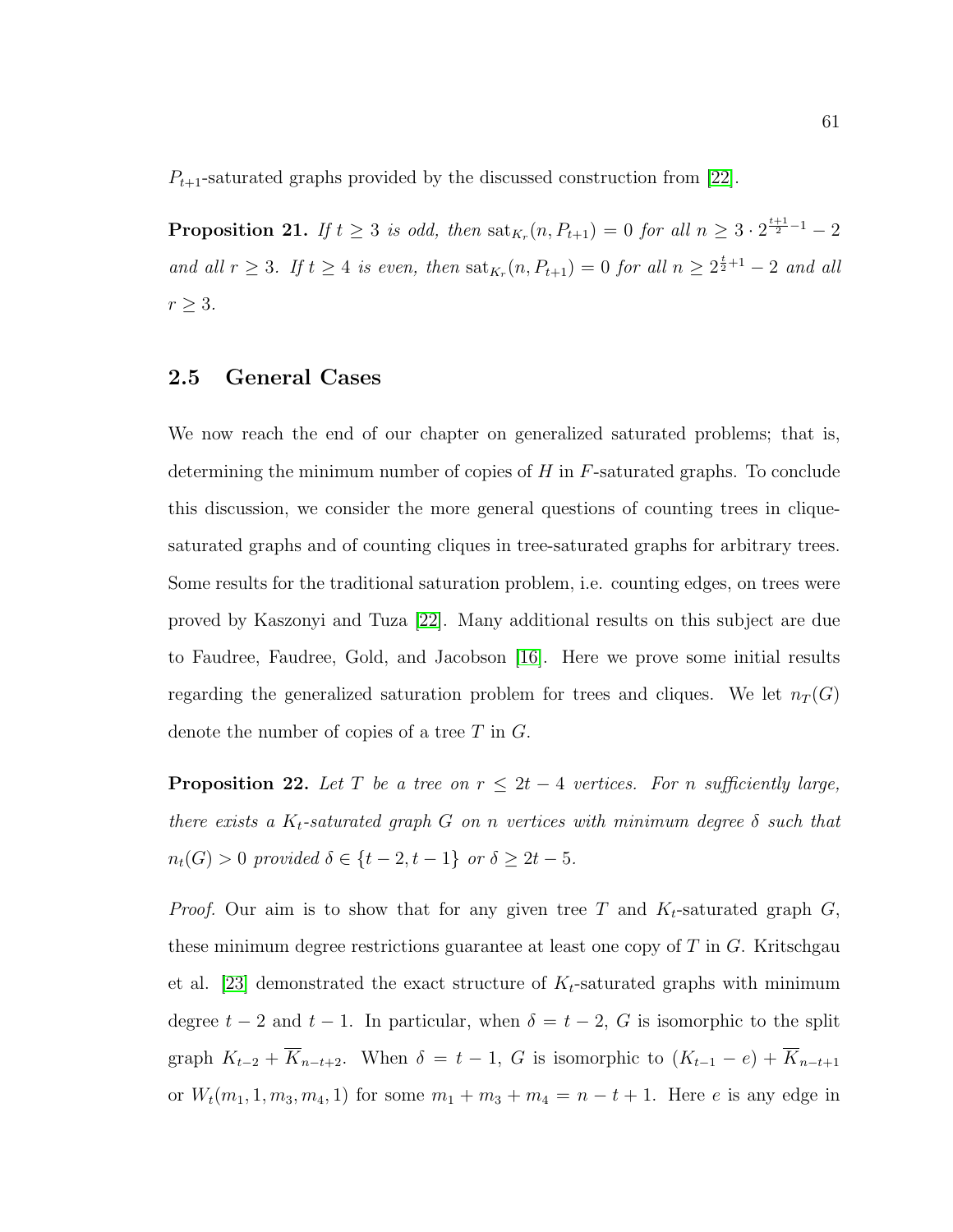<span id="page-70-0"></span>

Figure 2.9:  $K_6$ -saturated graph  $W_6(m_1, 1, m_3, m_4, 1)$ 

 $K_{t-1}$ , and  $W_t(m_1, m_2, m_3, m_4, m_5)$  is the graph obtained by taking a wheel with five vertices on the outer cycle and replacing the central vertex with a clique of size  $t - 3$ and each vertex  $v_i$  of the outer cycle with an independent set of size  $m_i$ . Two vertices are adjacent in  $W_t(m_1, m_2, m_3, m_4, m_5)$  if and only if they replaced adjacent vertices in the original wheel. See Figure [2.9](#page-70-0) for an example with independent sets of size  $m_1$ ,  $m_2$ , and  $m_3$  labeled with these sizes.

We now note that each of the above graphs contains a complete bipartite graph  $K_{t-2,m}$  for some m where the m vertices are taken from a large independent set of G. Since  $T$  is a tree, it is bipartite, and we can partition the vertices into two sets, one of which has size at most  $t - 2$ . For  $m \ge r - t + 2$ , we have that T is a subgraph of  $K_{t-2,m}$ , which in turn is a subgraph of our  $K_t$ -saturated graph. For *n* sufficiently large, our necessary condition on *n* is satisfied, and  $n_T(G) > 0$ .

Lastly, for the case where  $\delta \geq 2t-5$ , we note the well known result that if a graph has minimum degree at least  $\delta$ , then it must contain any tree on  $\delta + 1$  vertices.  $\Box$ 

Mimicking a technique of Kaszonyi and Tuza in [\[22\]](#page-118-4), we provide a lower bound on r for which  $\text{sat}_{K_r}(n, F) = 0$  for a t-vertex graph F in terms of its independence number. To this end, let  $u(F) = t - \alpha(F) - 1$  where  $\alpha$  is the independence number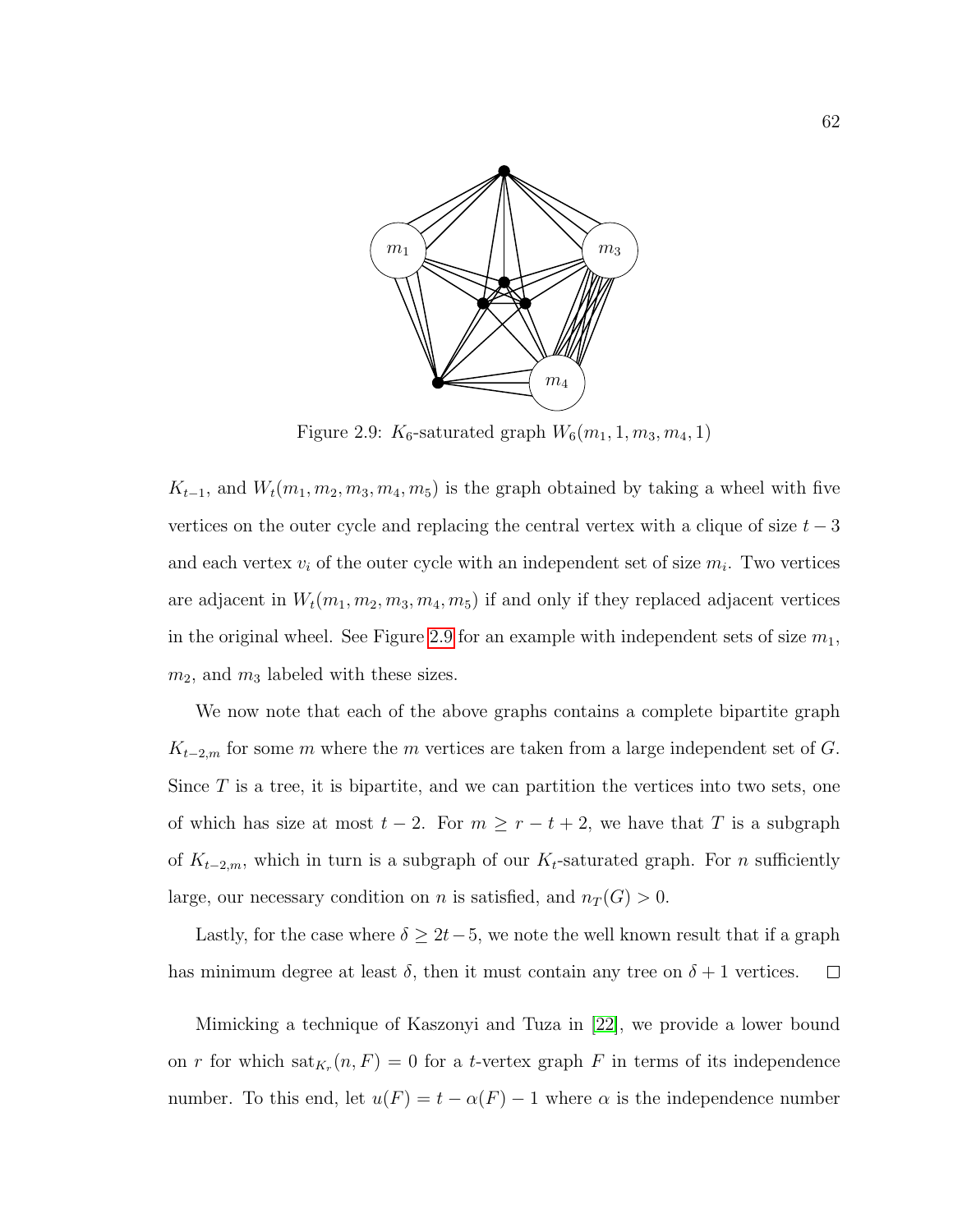of  $F$ . Let  $d$  be the minimum number of edges in a subgraph of  $G$  induced by an independent set S of size  $\alpha$  and one other vertex v. Note that the graph induced by v and S is the star  $S_d$  and some number of isolated vertices. It is trivially true that an F-saturated graph can not contain any copy of  $K_t$  since F has t vertices. The following proposition shows that we can find F-saturated graphs whose largest cliques are significantly smaller. Before proving our result, we state a key lemma of Kaszonyi and Tuza [\[22\]](#page-118-4). Here we say that a graph G is F-saturated for a family  $\mathcal F$ of forbidden subgraphs  $F_1, \ldots, F_k$  if G contains no  $F_i$  but the addition of any missing edge creates at least one copy of some  $F_i$ .

**Lemma 9** (Kaszonyi and Tuza, 1986). Let  $\mathcal{F}' = \{F_i \setminus \{x\} : x \in V(F_i), F_i \in \mathcal{F}\}\$ and suppose that some vertex  $x \in V(G)$  has degree  $d(x) = n - 1$ . Then G is F-saturated if and only if  $G \setminus \{x\}$  is  $\mathcal{F}'$ -saturated.

We note that this notion of saturation in which a new edge creates a subgraph from some list of forbidden subgraphs is of further interest in its own right, and there are generalized saturation questions one could ask, but we will not go down that path here. Instead we will state our last result for this section, utilizing this notion and the previously stated lemma.

**Proposition 23.** Let F be a graph on t vertices. For n sufficiently large,  $\text{sat}_{K_r}(n, F) =$ 0 for all  $r \ge t - \alpha + d$ .

*Proof.* As defined above, we let  $u = t - \alpha(F) - 1$ . Suppose G is F-saturated with u vertices of degree  $n - 1$ . Pick u such vertices and remove them one by one. Setting  $\mathcal{F} = \{F\}$ , we have that G is F-saturated since G is F-saturated. After repeated application of our most recent lemma, we obtain a graph  $G'$  that is  $\mathcal{F}'$ -saturated where  $S_d \in \mathcal{F}'$ . Thus the maximum degree of G' is  $d-1$  and  $\omega(G') \leq d$  where  $\omega$  is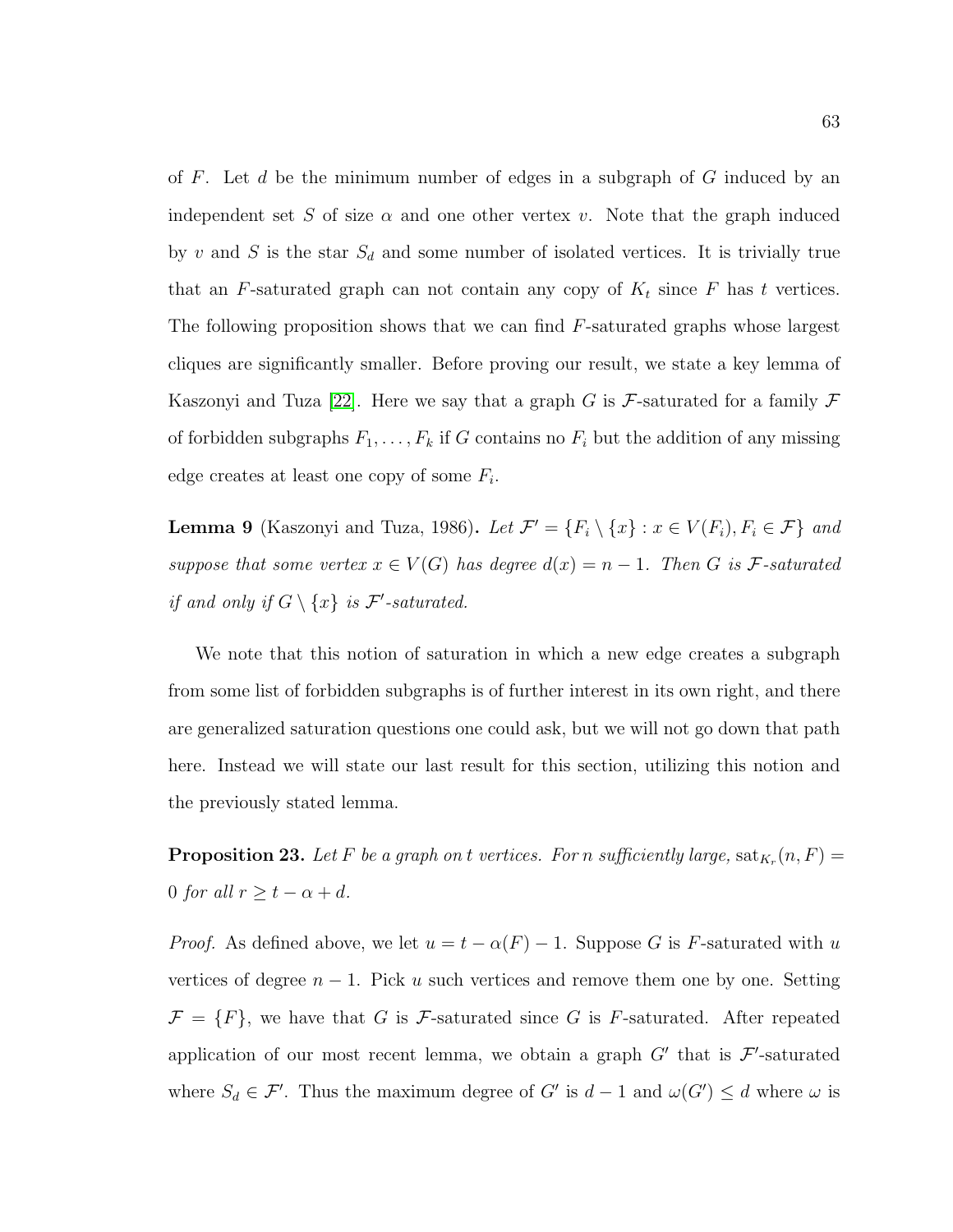the clique number of G. Hence the largest clique in G has size at most  $t - \alpha + d - 1$ . Therefore G is  $K_{t-\alpha+d}$ -free and consequently  $\text{sat}_{K_r}(n, F) = 0$  for all  $r \ge t-\alpha+d$ .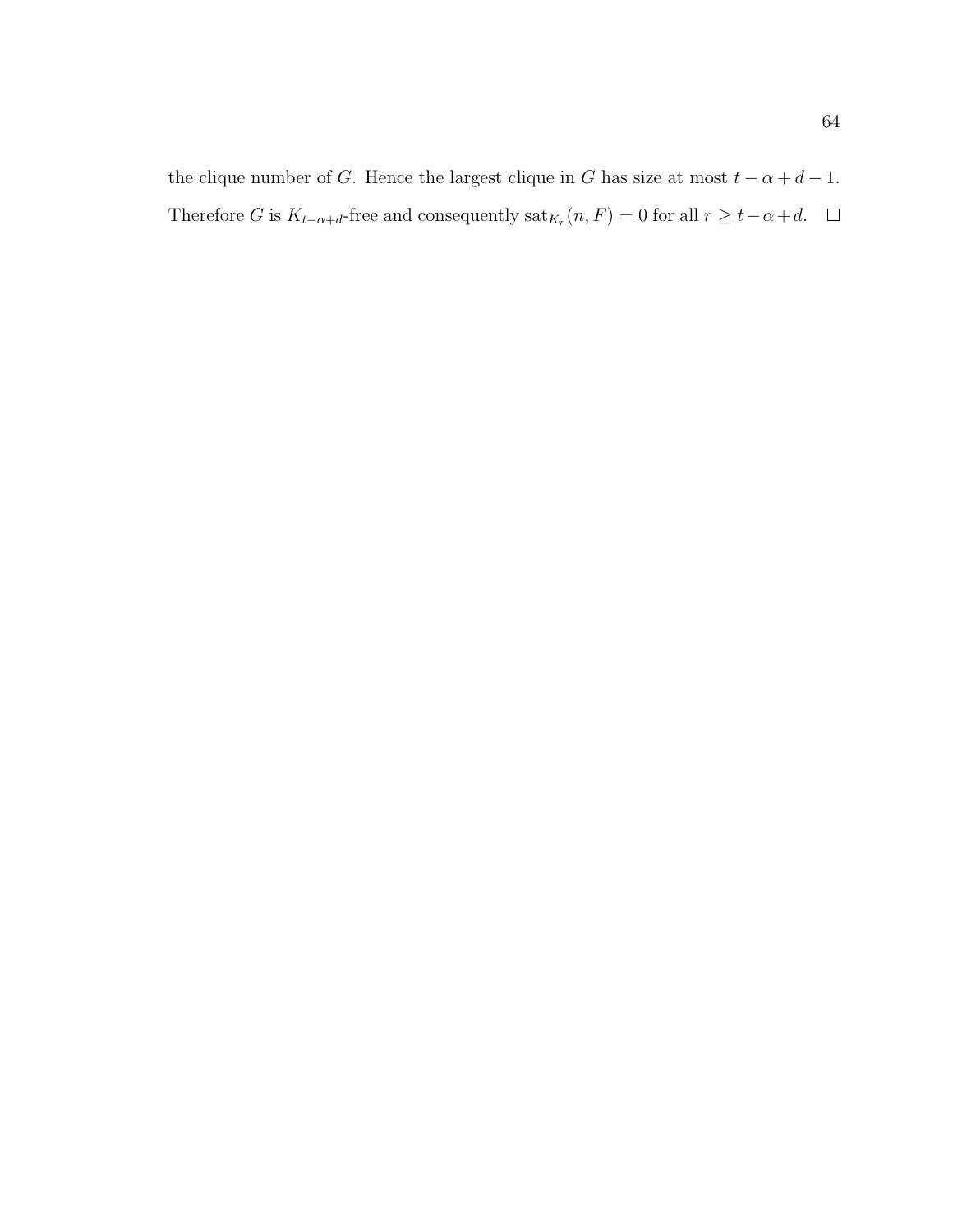### Chapter 3

# Tree-saturating Graphs

In this chapter we will continue in the realm of graph saturation. Although the primary question considered here is inspired by the ideas of the preceding chapter, we will not be counting subgraphs. On the contrary, we will be focused solely on the existence of graphs satisfying particular criteria, and we will begin by discussing the reasoning that led to this line of investigation.

Based on the results in Chapter 2 for stars and paths, along with the fact that among all trees  $T$ , the star  $S_t$  has the largest saturation number [\[22\]](#page-118-0), one may suspect that for any tree T there exist triangle-free graphs on n vertices for n sufficiently large that are T-saturated. In other words, is

$$
\mathrm{sat}_{K_3}(n,T)=0
$$

for all trees T? A quick check shows that this is true for any tree T on  $t \leq 6$  vertices. However, the graph  $T^*$  in Figure [3.1](#page-74-0) shows that this does not hold for all trees. This statement is formalized in our first proposition of the chapter.

**Proposition 24.** There does not exist a  $K_3$ -free graph that is  $T^*$ -saturated.

*Proof.* Suppose G is a  $T^*$ -saturated graph that is  $K_3$ -free. Since  $T^*$  has 7 vertices,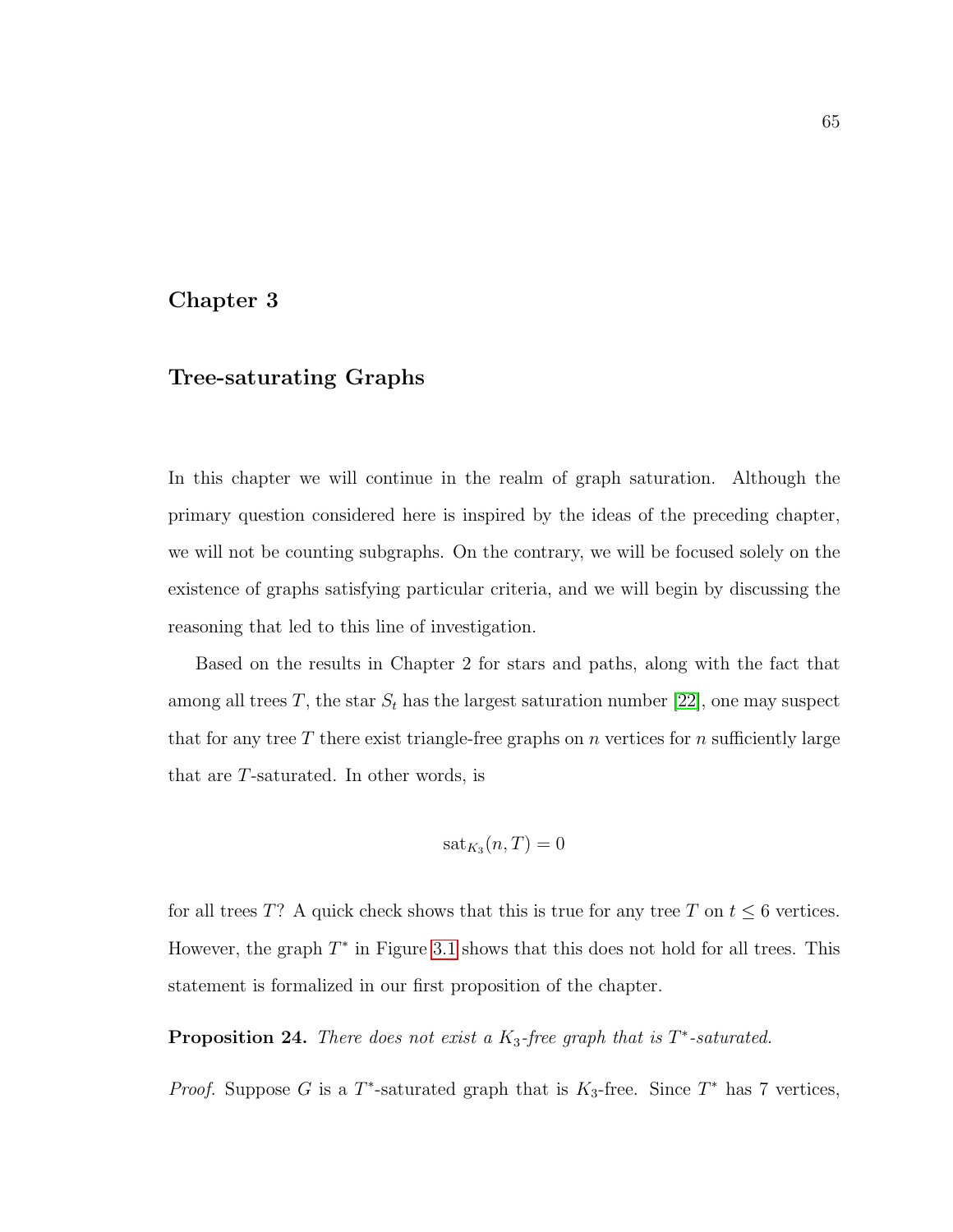

<span id="page-74-0"></span>Figure 3.1: Graph  $T^*$  for which no  $K_3$ -free,  $T^*$ -saturated graph exists

 $G$  must have at least 7 vertices as well. Since  $G$  is  $K_3$ -free, the neighborhood of any vertex must be an independent set. We now consider the possible degrees of vertices in G. If G has a vertex  $v$  of degree 2, then adding the missing edge between its neighbors x and y must create a copy of  $T^*$ . In particular, this copy must use the added edge  $xy$ . There are two cases to consider here. Either the added edge is incident to the degree 3 vertex in the new copy of  $T^*$ , or it is incident to a degree 1 vertex in the created copy of  $T^*$ . If the former case, suppose x is that vertex of degree 3 in our copy of  $T^*$ . Then we can replace the edge  $xy$  and the second edge incident to y in  $T^*$  with the edges xv and vy, resulting in a copy of  $T^*$  that was already in  $G$ , a contradiction to the assumption that the graph is  $T^*$ -free. In the latter case, if y is the vertex of degree 1 in our copy of  $T^*$ , then we simply replace xy with xv in our copy of  $T^*$ , arriving at the same contradiction. Namely, the edges used in our copy of  $T^*$  were already in  $G$ , but  $G$  is  $T^*$ -free. Thus  $G$  has no vertex of degree 2.

Now, the maximum degree of G must be at least 3. Otherwise our graph is a matching along with some isolated vertices, but such a graph is not  $T^*$ -saturated. We will only focus on a component containing a vertex of degree at least 3 as any edge added within that component must create  $T^*$ . Let v be a vertex of degree at least 3 in G. If v has three neighbors  $a, b, c$  of degree at least 3, then their neighborhoods must be precisely v and two other common vertices x and y. Otherwise G already contains  $T^*$  using v as the vertex of degree 3 in our copy of  $T^*$ . We also know that there must be another vertex u in this component of G that does not belong to  $\{v, a, b, c, x, y\}$ . This is because the graph induced by this vertex set has missing edges and not enough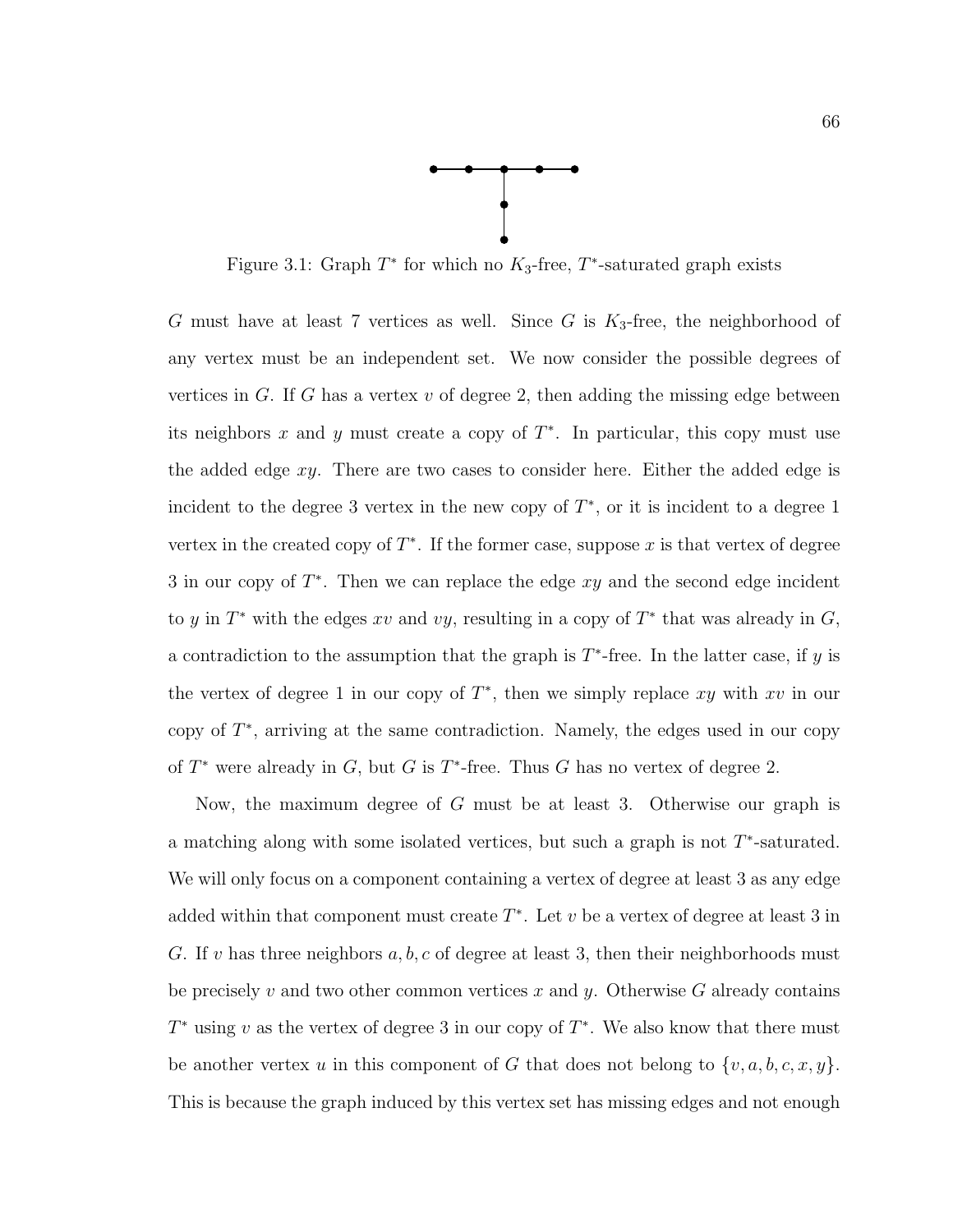

<span id="page-75-0"></span>Figure 3.2: Example of a cycle with pendants. The dotted edge does not induce  $T^*$ when added.

vertices to create a copy of  $T^*$ . A quick check shows that no matter which vertex we join  $u$  to, we must already have a copy of  $T^*$  once again contradicting the condition that  $G$  is  $T^*$ -saturated.

We also note that if  $v$  has a unique neighbor of degree at least 3, then adding an edge between two of its neighbors of degree 1 will not create a copy of  $T^*$  because the use of this new edge requires  $v$  to play the role of the degree-3 vertex in  $T^*$ , but  $v$  originally has only 1 neighbor of degree greater than 1. Therefore every vertex of degree at least 3 is adjacent to at least one vertex of degree 1 and exactly two vertices of degree at least 3. Therefore  $G$  is isomorphic to a cycle whose vertices each have at least one pendant, a neighbor of degree 1. However, these graphs are not T<sup>\*</sup>-saturated. This can be seen by adding an edge between a vertex on the cycle and a pendant of a neighboring vertex as in Figure [3.2.](#page-75-0) This contradicts the only remaining case. Therefore no  $K_3$ -free graph G exists that is  $T^*$ -saturated.  $\Box$ 

The existence of graphs  $H$  for which there do not exist  $H$ -saturated graphs with certain properties, leads us to the following new definition.

**Definition 6.** Given a graph H, the set  $SAT(n, H)$  is the set of all H-saturated graphs on n vertices. We say that H is tree-saturating if there exists a tree in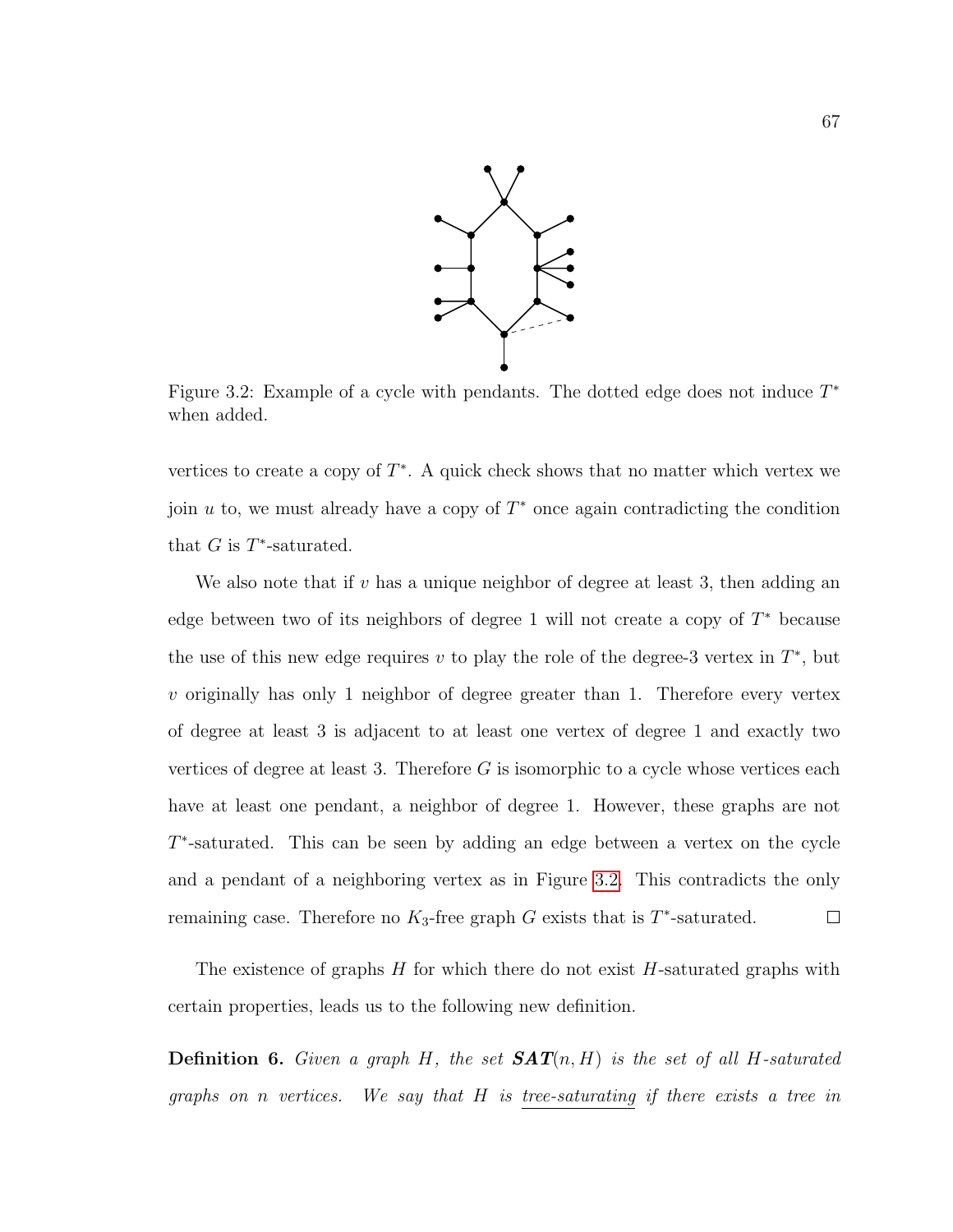### $SAT(n, H)$  for n sufficiently large.

Our motivating result above shows that there do not exist  $T^*$ -saturated graphs which are  $K_3$ -free. Consequently,  $T^*$  is not tree-saturating. Our hope is to completely characterize which connected graphs are tree-saturating. We do this fully when  $H$  is a spider or not a tree. We provide some necessary conditions for when  $H$  is a tree as well as some constructions for large classes of other trees including caterpillars.

Since we will dedicate our attention to trees, it is especially important to agree on some terminology. We will say that a tree is *rooted* if there is a designated vertex  $v$  that we call the root. This is beneficial as we can analyze the distance of a vertex from the root and whether a path beginning at a vertex moves towards or away from v. Given two vertices x and y, if there exists a path from x to v such that y is an internal vertex on that path, we say that y is an *ancestor* of x and that x is a descendant of y. Furthermore, if x is adjacent to y, then we say that y is the parent of x and that x is a *child* of y.

## 3.1 Tree-Saturating Spiders

A spider is a tree with a unique vertex of degree at least 3. That is, the graph consists of a star with a unique path beginning at each endpoint. Such graphs are called spiders because we can view these paths as legs stemming out from that single vertex of larger degree. In this section, we completely characterize the spiders  $S$  that are tree-saturating. We already know that there exist saturated trees with respect to paths [\[22\]](#page-118-0) but none for stars with at least three edges. The latter half of this statement is a consequence of Lemma [1](#page-19-0) and the requirement that vertices of small degree form a clique. In particular, you can have at most one vertex of degree 1 in  $S_t$ -saturated graphs with  $t \geq 3$ , and trees need leaves. Thus our only concern is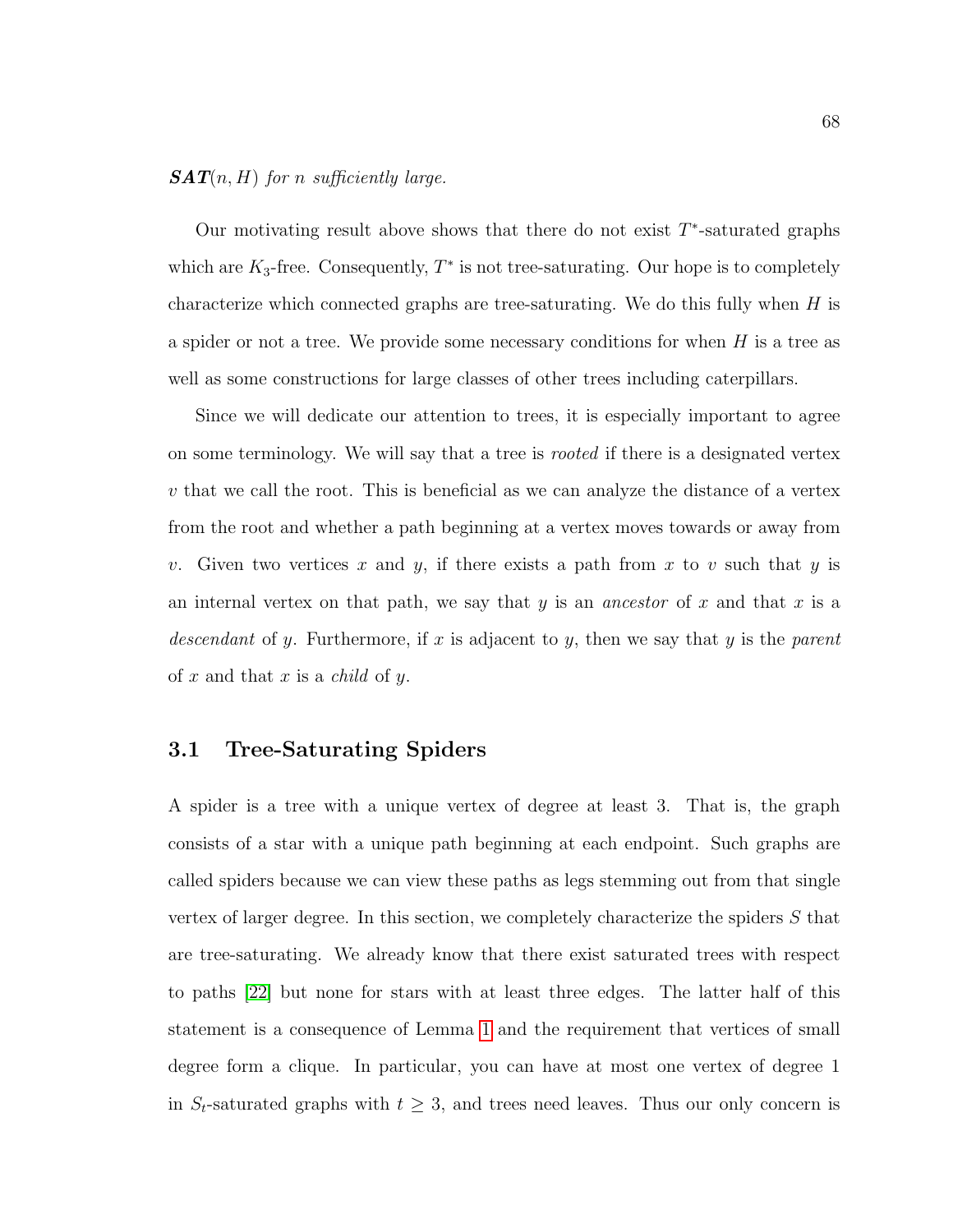

Figure 3.3:  $(1, 2, 2)$  spider S with a tree that is S-saturated

spiders with  $\ell \geq 3$  legs and longest leg  $c \geq 2$ .

Note that we can describe a spider by a weakly increasing integer sequence. For example,  $(3, 4, 4, 6)$  corresponds to a spider with 4 legs whose lengths are 3, 4, 4, and 6 respectively. Here the length of a leg is the number of edges on the path from the center vertex to the leaf. The special case where the sequence is all ones corresponds to stars. For another example,  $(1, 2, 2)$  is a spider with legs of length 1, 2, and 2. This spider is tree-saturating as demonstrated by the picture below. Note that we can blow up the leaves in the graph on the right to obtain stars of arbitrarily large size and preserve the property of being S-saturated for this spider S. This specific example will be of interest later on.

We now define several classes of spiders, after which we state our main result of the chapter.

**Definition 7.** Let S be a spider with  $\ell$  legs and longest leg which has length c.

- 1. We say that S is **Type 1** if S has a unique longest leg.
- 2. We say that S is **Type 2** if S has exactly two legs of length c, and the next longest is smaller than  $c - 1$ .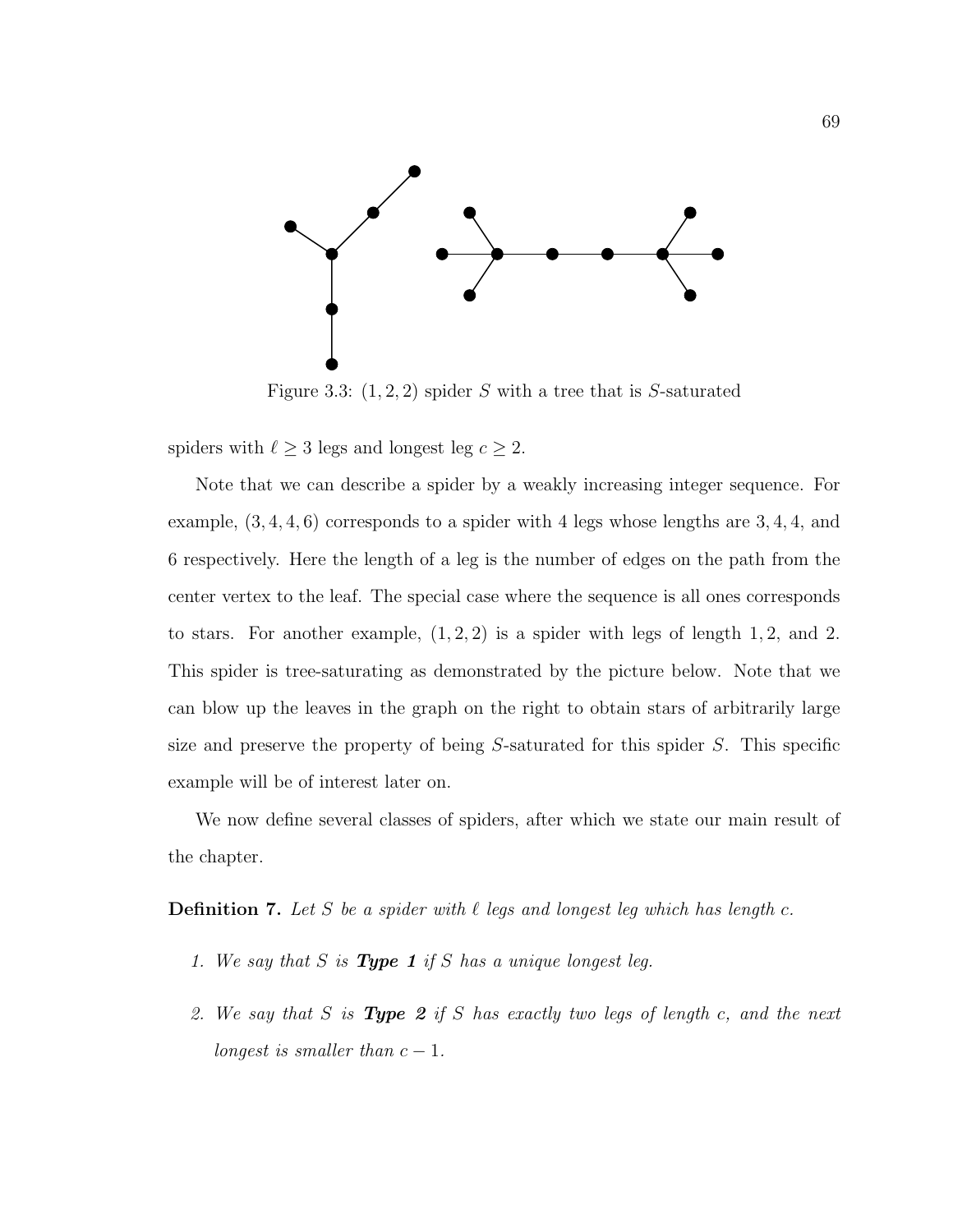- 3. We say that S is **Type 2'** if  $\ell \geq 4$ , S has exactly two legs of length c, and the next longest is exactly  $c-1$ .
- 4. We say that S is **Type 3** if  $\ell \geq 3$  and S has at least three legs of length c.

<span id="page-78-0"></span>**Theorem 15.** Let S be a spider with  $\ell$  legs and longest leg length c. S is treesaturating if and only if S is Type 1, Type 2, Type 2', or the  $(1, 2, 2)$ -spider.

Having already commented on the  $(1, 2, 2)$ -spider, we proceed with a set of lemmas that address the different types of spiders and whether or not they are tree-saturating.

**Lemma 10.** Let S be a Type 1 spider. That is, S has  $\ell$  legs and a unique longest leg which has c edges. Then for n sufficiently large, there exists an n-vertex tree that is S-saturated.

Proof. Let b be the second longest length of a leg in S. We will consider two cases. Suppose  $b + c$  is odd. We will build a rooted tree T, beginning with a vertex v. Let v have at least  $\ell + 1$  children, and let  $u \in V(T)$  be another vertex. If the shortest path between u and v has fewer than  $\frac{b+c-1}{2}$  edges, then  $d(u) \geq \ell$ . If the shortest path has  $\frac{b+c-1}{2}$  edges, then u is a leaf. This graph T is a tree and is S-saturated. In particular, T is S-free as the longest path in T has  $b + c$  vertices, while S has a path of length  $b + c + 1$ . However, a quick check shows that the addition of any missing edge, whether within one of the  $\ell+1$  branches or between two, creates a leg of length at least c centered at a vertex with  $\ell-1$  additional legs of length b.

Otherwise  $b+c$  is even. In this case, we take two copies of the previously described graph T with longest paths from the root vertices having  $\frac{b+c}{2} - 1$  edges. Finally, we add an edge between the roots of the two trees to complete the construction of T'. As in the previous case,  $T'$  has a longest path on  $b + c$  vertices and can not contain S. The addition of any missing edge induces a copy of S as desired.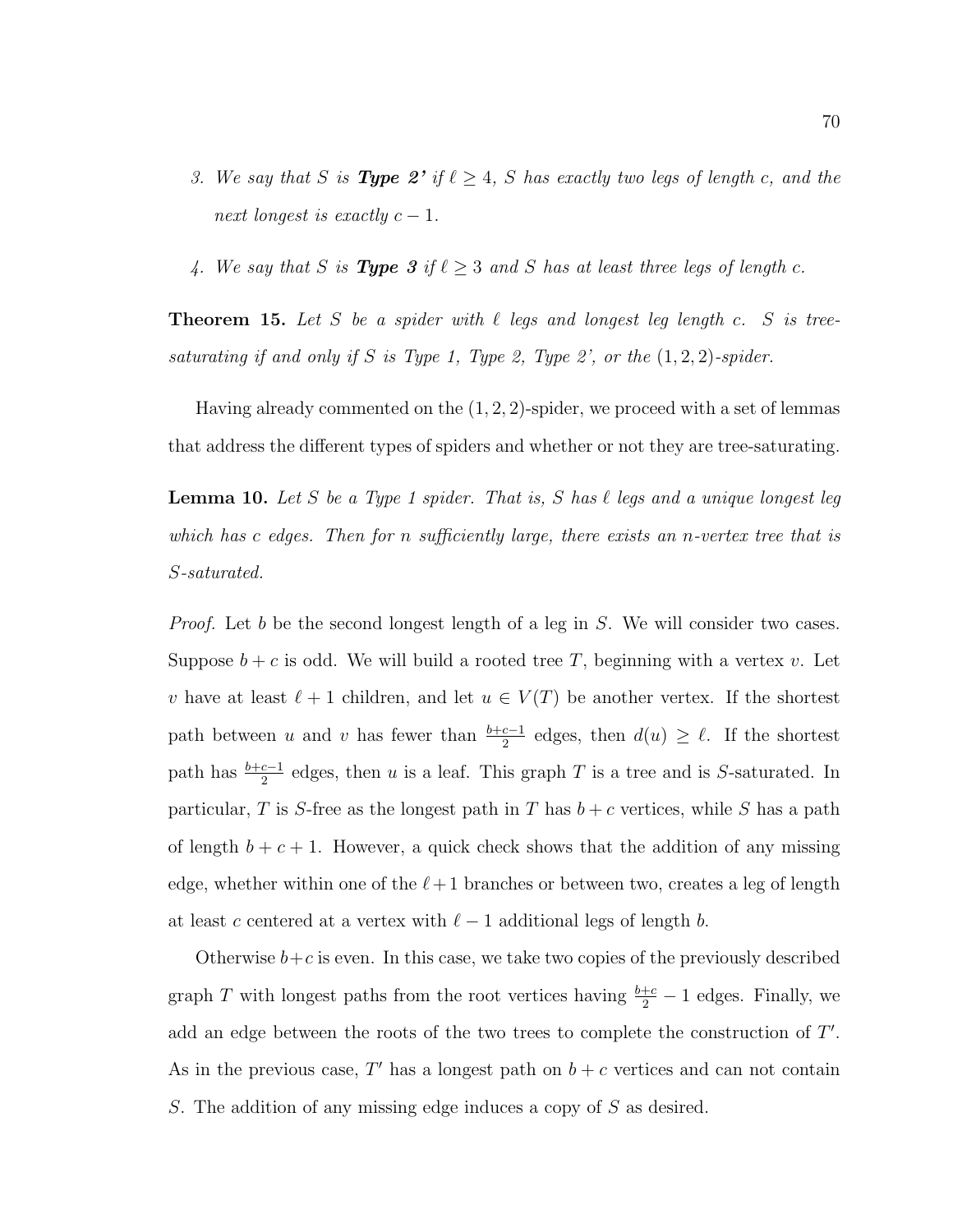<span id="page-79-0"></span>

Figure 3.4: T as described in the previous proof where  $b + c$  is odd; a quasi-uniform rooted tree of depth  $\frac{b+c-1}{2}$  and degree 3

In either case, we have constructed a tree that is S-saturated. Noting that any leaf in our graph can be blown up into an independent set of arbitrarily large size,  $\Box$ the proof is complete.

Note that since the vertices at the second lowest level, i.e. vertices adjacent to leaves, have a lower bound on their degree, this construction provides S-saturated graphs on  $n$  vertices for all  $n$  sufficiently large.

We now continue with the spiders  $S$  that are Type 2 and Type 2'. The  $S$ -saturated graphs used in each situation will be very similar to the ones used in the previous proof with some minor structural differences.

**Lemma 11.** Let S be a Type 2 spider. That is, S has  $\ell$  legs, exactly two of longest length c, and the next longest is smaller than  $c - 1$ . Then for n sufficiently large, there exists an n-vertex tree that is S-saturated.

*Proof.* As in the proof of the previous lemma, we will build a rooted tree  $T$  starting with two adjacent root vertices u and v. Let u and v each have at least  $\ell$  children.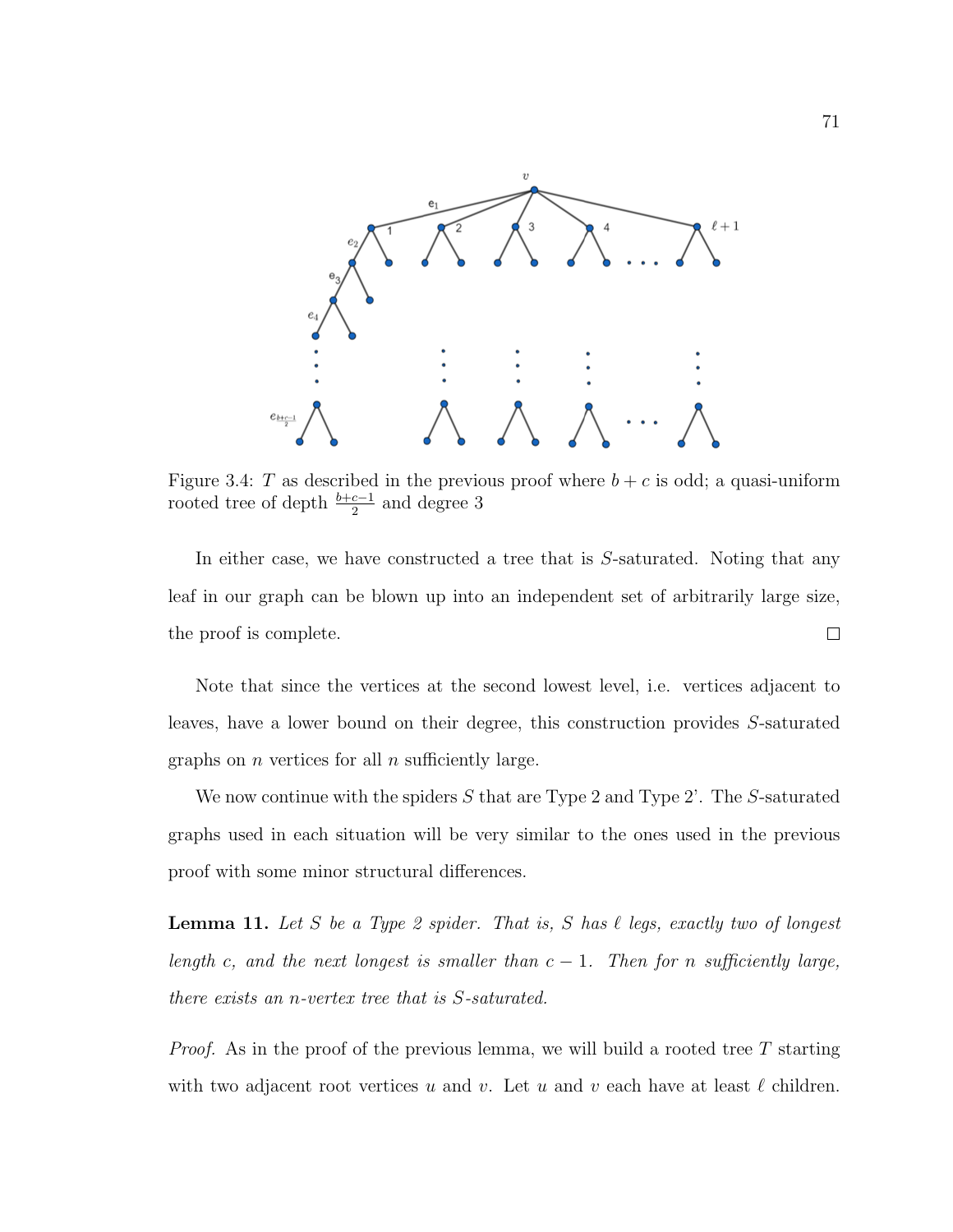Let  $w \in T$  be another vertex. If the shortest path from w to u or v has fewer than c−1 edges, then  $d(w) \geq \ell$ . That is, w has at least  $\ell-1$  children. If the shortest path has exactly  $c - 1$  edges, then we make w a leaf. The graph T is a tree and is S-free since there is no path on  $2c$  edges.

We now show that  $T$  is  $S$ -saturated by considering the missing edges. Adding an edge within the side hanging from  $u$  induces a copy of  $S$  rooted at  $u$ . Likewise for  $v$ . Adding an edge between the two sides creates a copy rooted at  $u$  and a copy at  $v$ . If we add an edge between v and u' where  $u' \in N(u)$ , we obtain a copy of S rooted at u' since we have legs of length c beginning with the edges  $u'u$  and  $u'v$ , and the graph has enough depth for the remaining legs. Finally, if we add an edge between a descendent  $w'$  of  $u'$  and  $v$ , we obtain a copy rooted at  $v$ . One long leg, that is of length  $c$ , uses  $u$  and one of its legs that does not contain  $u'$ , and the other long leg goes up from  $w'$  to  $u'$  and back down as far as needed. The remaining legs are in the v side of the graph.

We end by noting that any leaf can be blown up into a larger independent to generate S-saturated graphs on more vertices.  $\Box$ 

**Lemma 12.** Let S be a Type 2' spider. That is, S has  $\ell \geq 4$  legs, exactly two of longest length c, and the next longest has length exactly  $c-1$ . Then for n sufficiently large, there exists a tree  $T$  such that  $T$  is  $S$ -saturated.

*Proof.* Continuing the trend, we construct a tree T rooted at a vertex  $v$  of degree  $\ell-1$ . For any vertex  $u \neq v$ , we have  $d(u) \geq \ell+1$  for any u whose shortest path to v has at most  $c - 1$  edges. If there are c edges, then u is a leaf. From this construction T is a tree that is S-saturated. In particular, adding an edge between  $v$  and any non-neighbor creates a copy rooted at  $v$ . A quick check shows that any other added edge creates a copy rooted at u for some neighbor  $u$  of  $v$ .  $\Box$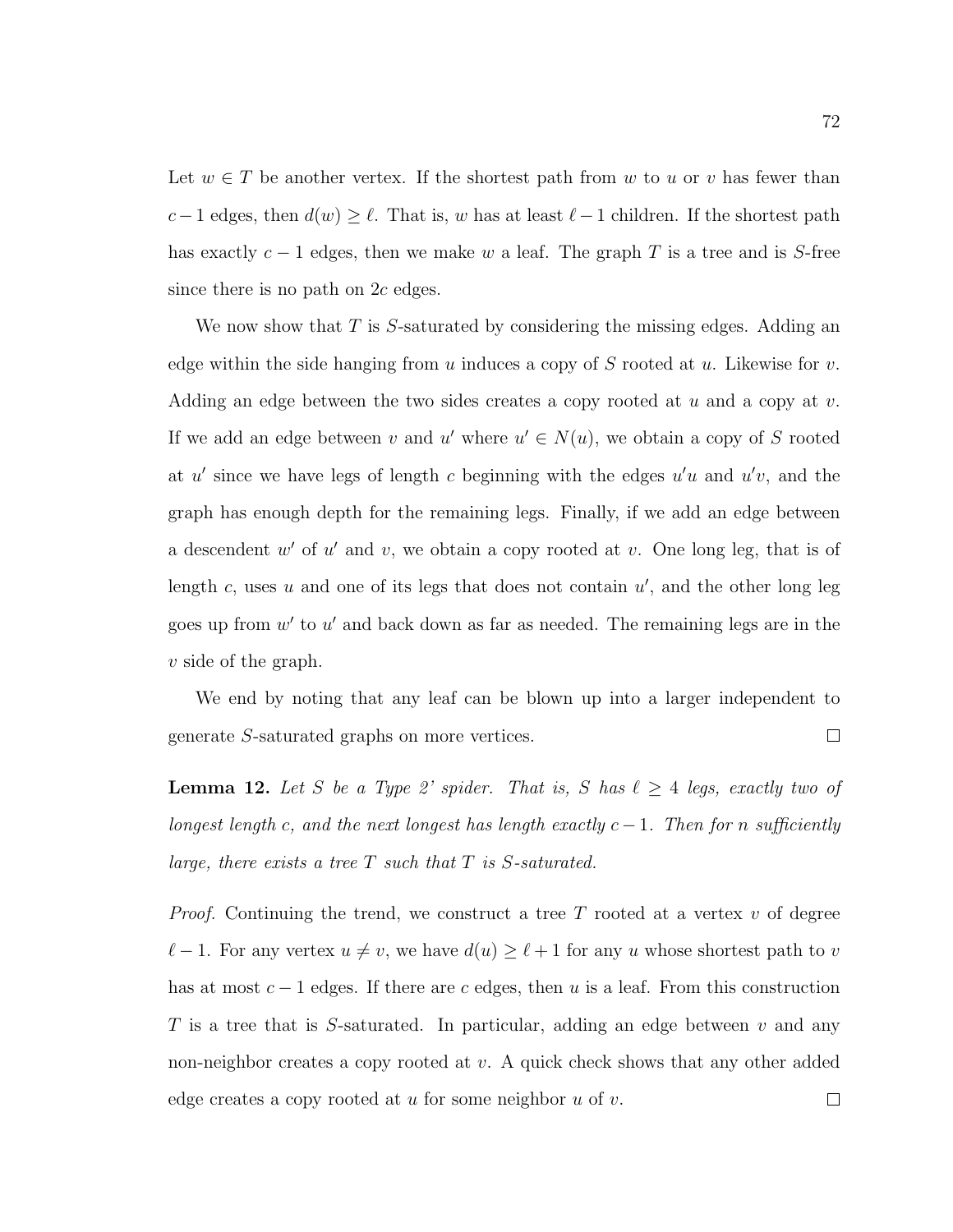Note that when  $\ell = 3$ , this construction forces v to have degree 2. We will show shortly that this does not result in an S-saturated graph when S has longest leg of length  $c \geq 3$ .

We now prove that these are the only spiders  $S$  for which an  $S$ -saturated tree  $T$ exists. To assist with this, we prove the following very useful and general lemma about graph saturation. While this result may be known, we include it for completeness.

<span id="page-81-0"></span>**Lemma 13.** Suppose  $G$  is an  $F$ -saturated graph and  $F'$  is a subgraph of  $F$ . Then  $G$ is  $F'$ -saturated or contains a copy of  $F'$ .

*Proof.* Let G be an F-saturated graph, and suppose that G contains no copy of  $F'$ where  $F'$  is a subgraph of F. Since G is F-saturated, the addition of any missing edge will create a copy of  $F$ . Since  $F'$  is a subgraph of  $F$ , we must have created a copy of  $F'$  by adding this arbitrary missing edge. Since we must create  $F'$  by adding any missing edge, and  $G$  contained no copy of  $F'$  to begin with, we have by definition that  $G$  is  $F'$ -saturated.  $\Box$ 

We now prove a result concerning triangle-free graphs that are S-saturated for certain spiders S. The same result holds true for trees since they are triangle-free.

<span id="page-81-1"></span>**Lemma 14.** If G is a triangle-free graph that is S-saturated for a spider S with  $\ell \geq 3$ legs, none of which has length 1, then G has no vertices of degree 2.

Proof. Let G be a triangle-free S-saturated graph for some spider S with no legs of length 1, and suppose that a vertex  $v \in V(G)$  have degree 2. Let x, y be the neighbors of v in G. Since G is triangle-free, we have that x is not adjacent to y. Since G is S-saturated, adding the edge  $xy$  must create a copy of S. Since S has at least 3 legs, v can not be the root of this copy of S. Now, we can view the copy of S as having directed edges from the root towards the leaves at the end of each leg. Without loss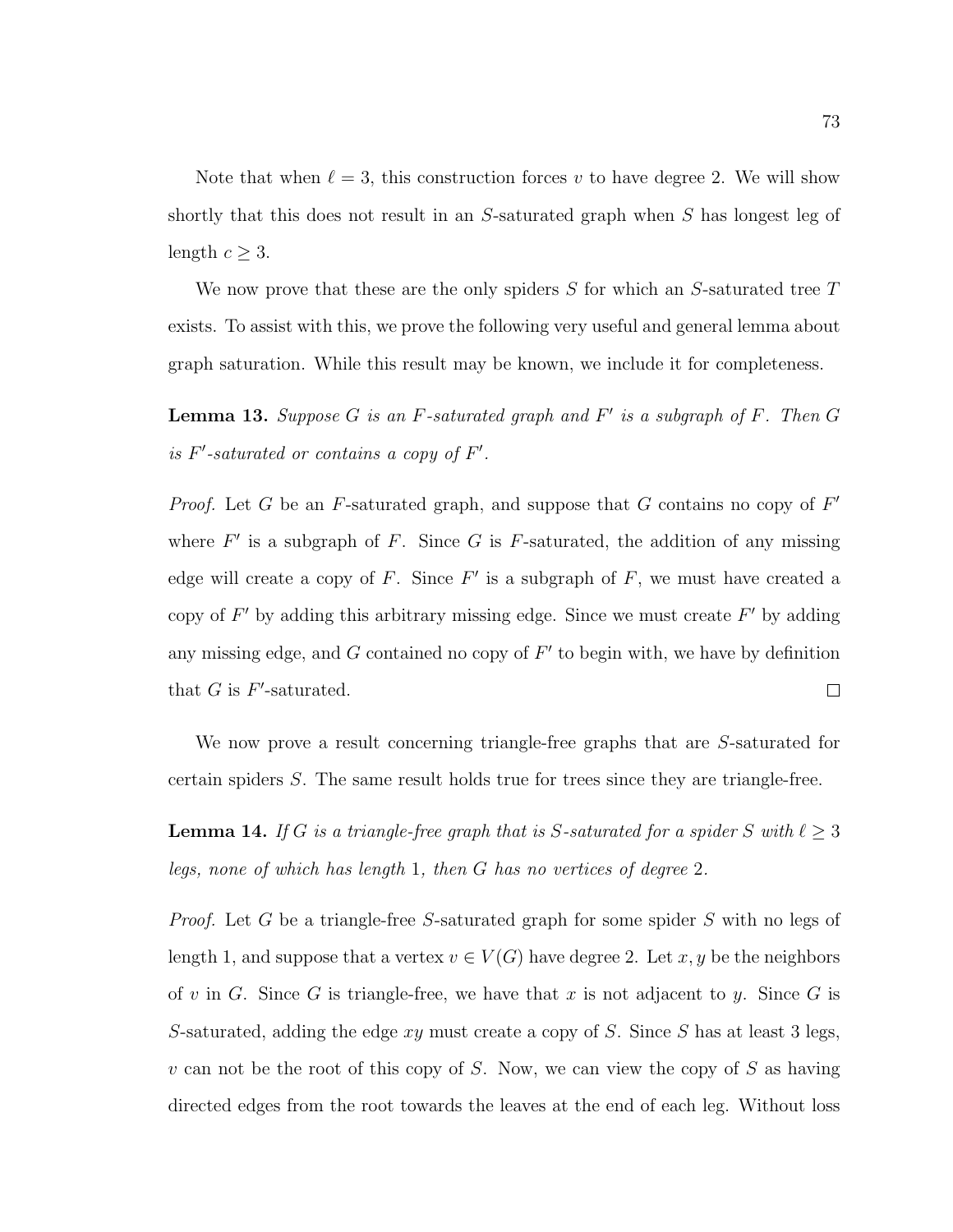of generality, edge  $xy$  is directed from  $x$  to  $y$ . Then we have a directed path starting at y that ends somewhere in  $G$  that corresponds to a leaf in  $S$ . Since  $S$  has no legs of length 1 and a unique vertex of degree greater than 1, we are not using the edge  $xv$  in this copy of S, even if S is rooted at x. Replacing the edge  $xy$  and the final directed edge on the leg that uses  $xy$  with directed edges  $xv$  and  $vy$ , we obtain a copy of S that does not use the added edge. That is, our copy of S was already in  $G$  to begin with. This contradicts the fact that  $G$  was  $S$ -saturated. Therefore no vertex in G can have degree exactly 2.  $\Box$ 

We now address the remaining possible spiders: spiders with at least three legs of longest length c for any  $\ell$  legs, and 3-legged spiders of the form  $(c-1, c, c)$ .

**Lemma 15.** Let S be a Type 3 spider. That is, S has  $\ell$  legs and at least 3 legs are of longest length  $c$ . Then there is no tree  $T$  that is  $S$ -saturated.

*Proof.* We will perform induction on c. Note that when  $c = 1$ , the statement is true because there are no star-saturated trees for  $\ell \geq 3$ . Now assume  $c \geq 2$  and that such a tree  $T$  exists. Let  $S'$  be the Type 3 spider obtained from  $S$  by cutting all legs of length c down by 1. By induction,  $T$  is not  $S'$ -saturated. It follows by Lemma [13](#page-81-0) that  $T$  must contain  $S'$  as a subgraph.

Let  $v$  be the root of some copy of  $S'$ . Now, adding an edge to our graph can create at most one new leg of length at least  $c$  for a spider in  $T$  rooted at any given vertex since that leg must use the new edge. Since  $S$  has at least 3 legs of length  $c$ , the root of any created copy of S must have already had at least two legs of length at least c. At most one of these legs can include  $v$ . Since T is connected and acyclic, this means that there must be a leg of length at least c independent of v. Thus v has at least one leg of length at least c rooted to it.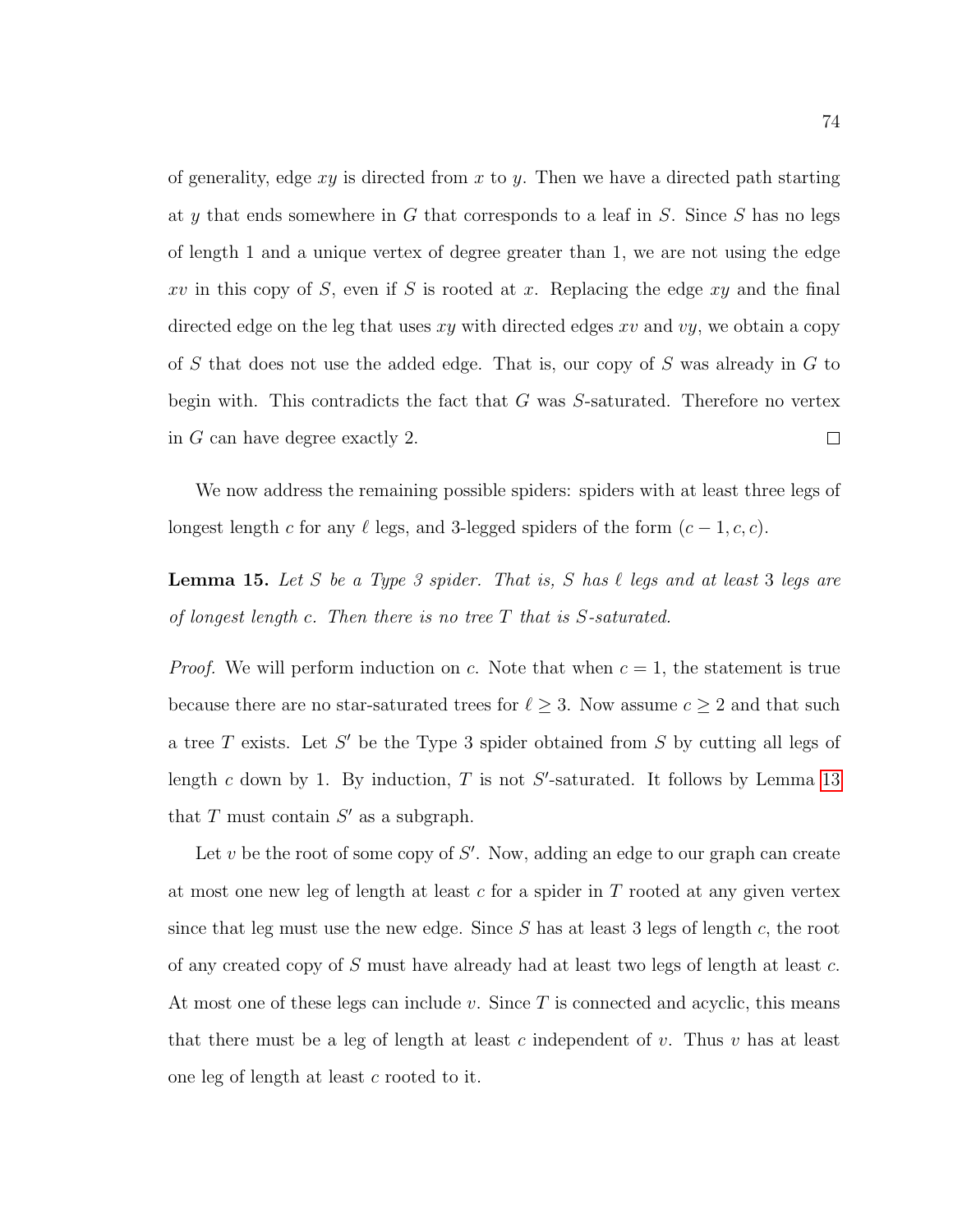Let  $v'$  be a vertex adjacent to  $v$  on a longest leg rooted at  $v$ , and let  $P$  denote the set of vertices  $v''$  such that  $d(v', v'') < d(v, v'')$ ; that is, the set of vertices which are closer to v' than v. Note that  $v' \in P$  as  $d(v', v') = 0$ . We have two cases to consider. First, suppose there exist  $x, y \in P$  with greatest depth relative to v such that  $x, y \in N(u)$  for some  $u \in P$ .

Add the edge  $xy$ . This creates a copy of S rooted at some vertex  $r$  in P where  $r$ belongs to the unique path between x and v. See Figure [3.5.](#page-84-0) This is because x and y have distance at least c from  $v$ , and we must use the newly added edge in the created copy of S. The leg using  $xy$  has length at most c. But there can be only one leg using edges between r and v. Thus there must be another leg of length c going down from the root r. But the greatest depth relative to the root r is  $c - 1$ , a contradiction. Therefore  $xy$  does not induce a copy of  $S$ , and  $T$  is not  $S$ -saturated.

Otherwise any vertex  $x$  in  $P$  with greatest depth relative to  $v$  is adjacent to a vertex u of degree 2. Let w be the unique other neighbor. Add the edge  $wx$ . Unless, S has a longest leg of length c and at least two legs of length 1, then this edge can not help create a copy of S rooted at  $w$  since the edge can not contribute to a leg that was not already present. That is, the edges wu and ux could be used in place of wx and xu. Thus our copy of S is rooted at some vertex  $r$  in P that is above w. However, the added edge still can not contribute to a leg of S for the same reason. To complete the proof, we note that the remaining case of a spider centered at  $w$  with longest leg of length 2 and at least two legs of length 1 requires  $w$  to have another neighbor of degree 2. Adding an edge between leafs adjacent to the degree 2 neighbors of  $w$  does  $\Box$ not induce a copy of S.

We end with the final special spider to consider.

**Lemma 16.** Let S be the  $(c-1, c, c)$  spider for some  $c \geq 3$ . There is no tree T such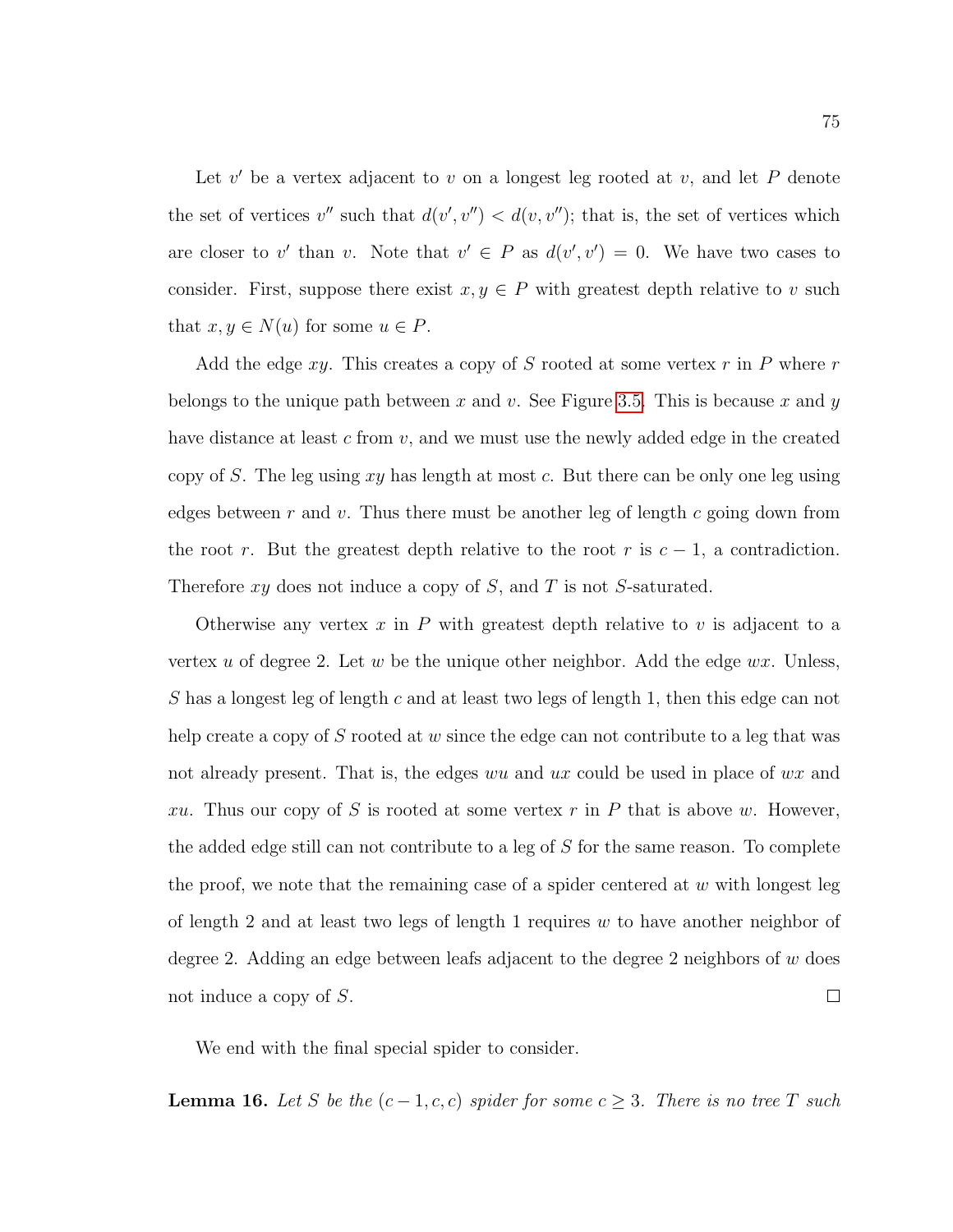<span id="page-84-0"></span>

Figure 3.5: Sample  $T$  from previous proof with vertices on  $P$ 

#### that T is S-saturated.

*Proof.* Suppose such a tree T exists. By the previous lemma, along with Lemma [13,](#page-81-0) T is not S'-saturated where  $S' = (c - 1, c - 1, c - 1)$  and therefore must contain S' as a subgraph. Let  $v$  be the root vertex in a copy of  $S'$ . As in the previous proof, there must be at least one leg of length at least c rooted at  $v$ . Since a second such leg would give us a copy of  $S$ , this is the only such leg. If the greatest depth relative to v is exactly c, then we add the edge xy where  $x, y \in N(v)$ , x is in the leg of length c, and y is in a shorter leg. This edge does not create a copy of  $S$ , meaning that  $T$  is not S-saturated.

So assume that the long leg has length at least  $c+1$ , again letting x be the neighbor of v in this leg. As with the previous proof, we consider two cases. Since  $T$  can not have any vertices of degree 2 by Lemma [14](#page-81-1) as S has no leg of length 1, x has at least 2 children.

One is on a longest leg rooted at  $v$ , but the other belongs to a path of length at most  $c-1$  rooted at v. Otherwise, we already have a copy of S rooted at x. Call the children u and w respectively. We now add the edge uw. This can't induce a copy of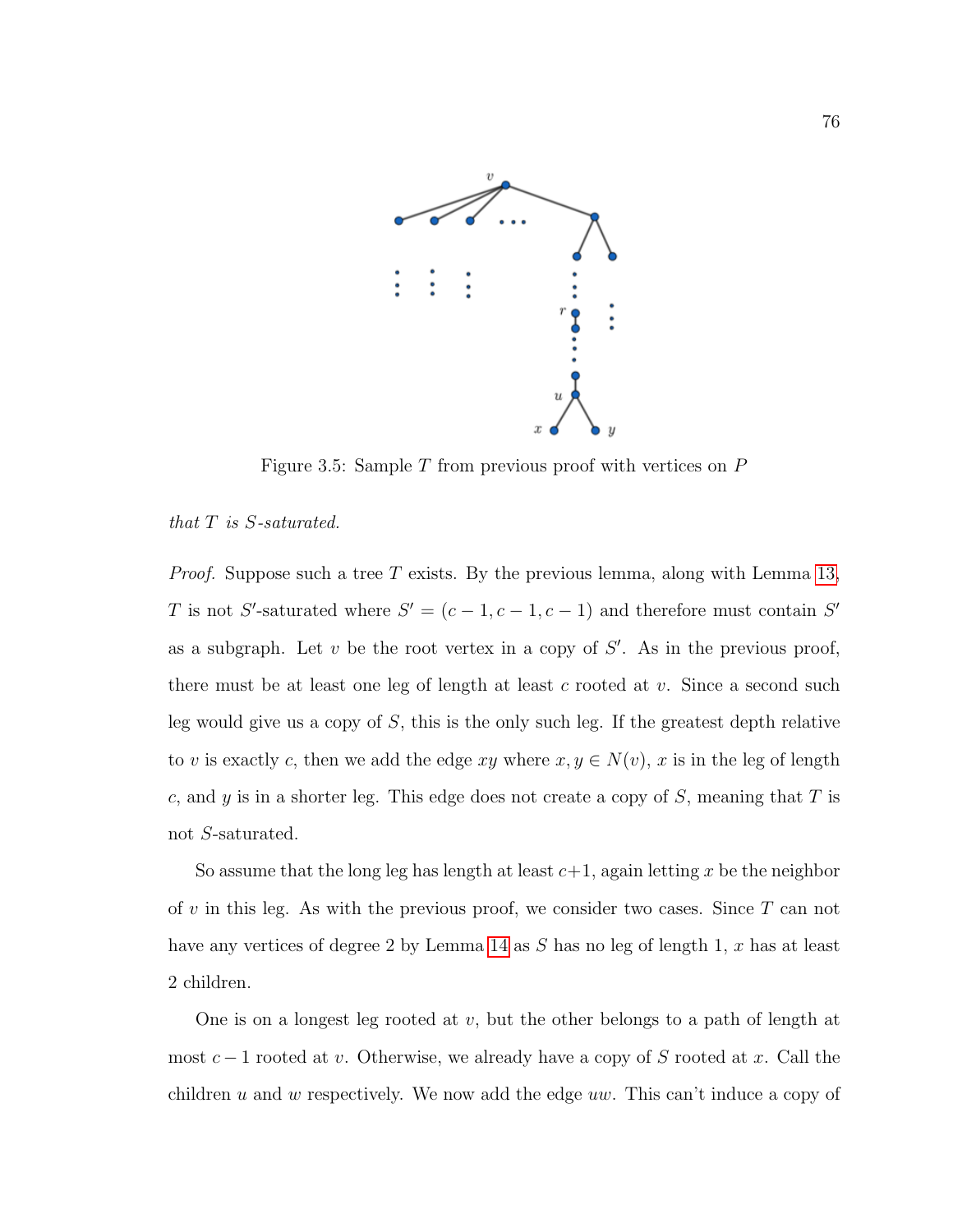S rooted at v because there is already a leg of length c using u that is rooted at v. But it also can't induce one at or below u because only one leg can go up from such a vertex, and using v along with any other leg of length  $c - 1$  gives us that long leg. That is, the new edge can't help. Therefore either T already had a copy of S or the  $\Box$ new edge doesn't create a new copy. In either case  $T$  is not S-saturated.

With all of these lemmas in hand, our main theorem falls into place.

**Theorem [15.](#page-78-0)** Let S be a spider with  $\ell$  legs and longest leg length c. S is treesaturating if and only if S is Type 1, Type 2, Type 2', or the  $(1, 2, 2)$ -spider.

Proof. The result follows immediately from the preceding lemmas.  $\Box$ 

# 3.2 Arbitrary Tree-Saturating Trees

We move briefly into full generality and will return later to specific classes of trees.

**Proposition 25.** Let T be an arbitrary tree. If there exists a tree that is T-saturated, then one of the following holds:

- (a) T has a leaf that is adjacent to a vertex of degree 2, or
- (b) (i) T has vertices u, v, x, y such that  $d(u) = d(v) = d(x) = d(y) = 2$  and  ${u, v, x, y}$  forms a path of length 4, and
	- (ii) T has a vertex w with at least two leaf neighbors and no pair of disjoint paths on at least 4 vertices with w as an endpoint.

*Proof.* Let  $T'$  be a tree that is T-saturated, and suppose that  $T$  has no leaf that is adjacent to a vertex of degree 2. Since  $T'$  is T-saturated, joining any two leaves in  $T'$  must induce a copy of T that uses the new edge. If  $x, y$  are leaves with a common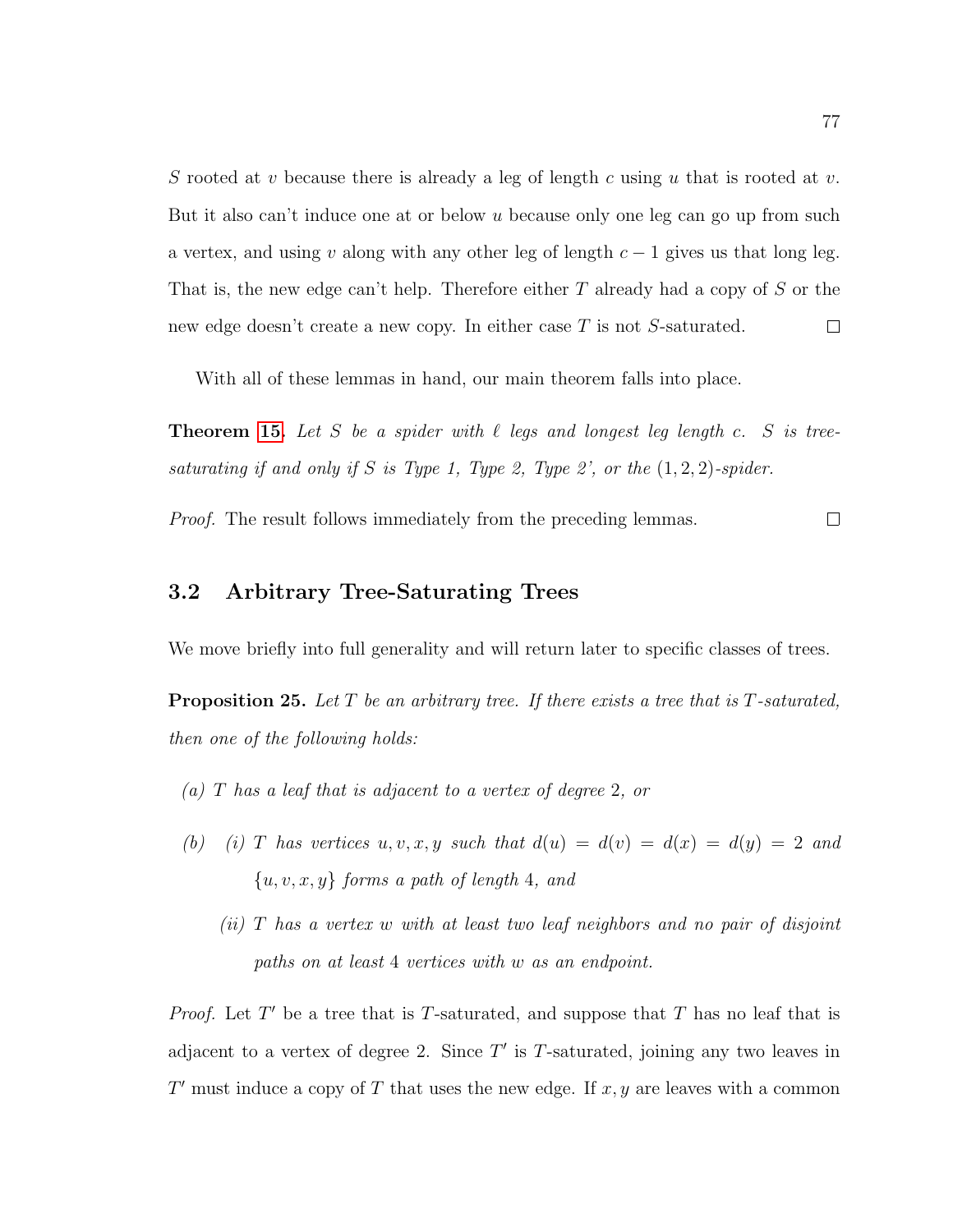neighbor, then the edge  $xy$  can only be used to connect a leaf of  $T$  with a vertex of degree 2. Since  $T$  has no such vertices, every leaf in  $T'$  is adjacent to a vertex of degree 2.

Let  $v$  and  $x$  be leaves in  $T'$  with degree-2 neighbors  $u$  and  $y$  respectively. Adding the edge  $vx$  must induce a copy of T. By assumption, T has no leaf adjacent to a vertex of degree 2. Hence  $T$  must also contain edges uv and  $xy$ , along with the unique additional edges incident to u and y. Thus  $u, v, x, y$  have degree 2 in T and satisfy the desired adjacencies. That is, they form a path of length 4 in T and condition  $(b_i)$ holds.

In addition, if we let  $v'$  be an arbitrary vertex of  $T'$  and  $u'$  be a vertex of greatest distance from  $v'$  in  $T'$ , we can force condition  $(b_{ii})$  by considering the neighbors of  $u'$ . In particular,  $u'$  must be a leaf that is adjacent to a degree 2 vertex  $x'$  with another neighbor w. Add edge  $wu'$ . Since this must create a copy of T and T has no leaf adjacent to a degree 2 vertex, the copy of T must use edges  $wu'$  and  $wx'$ . If it only needed one of them, then the graph would have already contained a copy of T.

This gives us a vertex  $w$  with at least two leaf neighbors. Since  $u'$  is as far away from  $v'$  as possible, we can not find a path on 4 vertices with  $w$  as endpoint that is disjoint from the unique path whose first edge is in the direction of  $v'$ . That is, in our copy of  $T$ , the vertex  $w$  has two leaf neighbors and at most one path of at least 4 vertices with w as a endpoint.  $\Box$ 

We now briefly define a pair of graphs about which we have an immediate corollary. The double star  $D_{r,k}$  is obtained by adding an edge between the central vertices of stars  $S_r$  and  $S_k$ . The  $(r, k)$ -banana tree is obtained from r copies of  $S_k$  by adding an edge from a leaf of each copy of  $S_k$  to an additional vertex. See Figure [3.6.](#page-87-0) The following is immediate.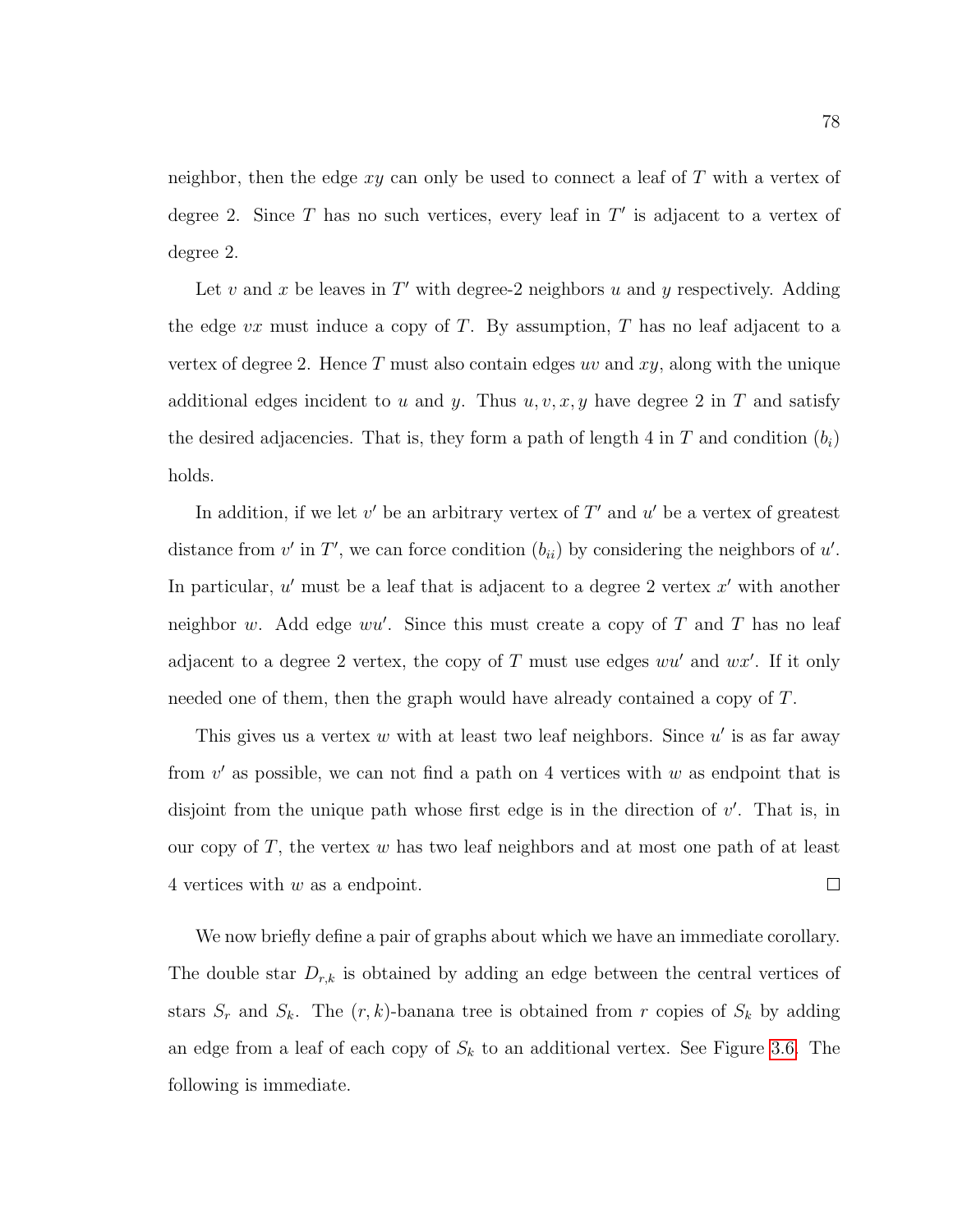<span id="page-87-0"></span>

<span id="page-87-1"></span>Figure 3.6: Double star  $D_{5,5}$  (left) and  $(3,4)$ -banana tree (right)



Figure 3.7: Non-spider that is tree-saturating

**Corollary 6.** Double stars  $D_{r,k}$  with  $r, k \geq 2$  and  $(r, k)$ -banana trees with  $r \geq 2$  and  $k \geq 3$  are not tree-saturating.

Our proposition gives us some restrictions on the possible trees that can be treesaturating. If we look at small graphs (up to 7 vertices), the only tree-saturating graphs are all spiders. However, it turns out that there are tree-saturating trees which are not spiders once we look at larger numbers of vertices. Using Sage, we found two such trees on 8 vertices, one of which is pictured in Figure [3.7.](#page-87-1) The code used can be found at the following link [https://cocalc.com/share/public\\_paths/](https://cocalc.com/share/public_paths/1ceae877274bbe6854d388524947034f85ac426c) [1ceae877274bbe6854d388524947034f85ac426c](https://cocalc.com/share/public_paths/1ceae877274bbe6854d388524947034f85ac426c).

This actually gives us a way to find tree-saturating non-spiders for all  $n \geq 8$  by cloning the leaves which are adjacent to vertices of degree 3 as many times as we want. We can exhibit a saturated tree by taking a root vertex of degree at least 4 whose children all have degree at least 3. Non-neighbors of the root are leaves. We can make the non-leaves have arbitrarily high degree to account for the generalization to larger values of n. Moving forward, we are interested in developing a stronger picture of which trees are tree-saturating, and we will do so by beginning with caterpillars.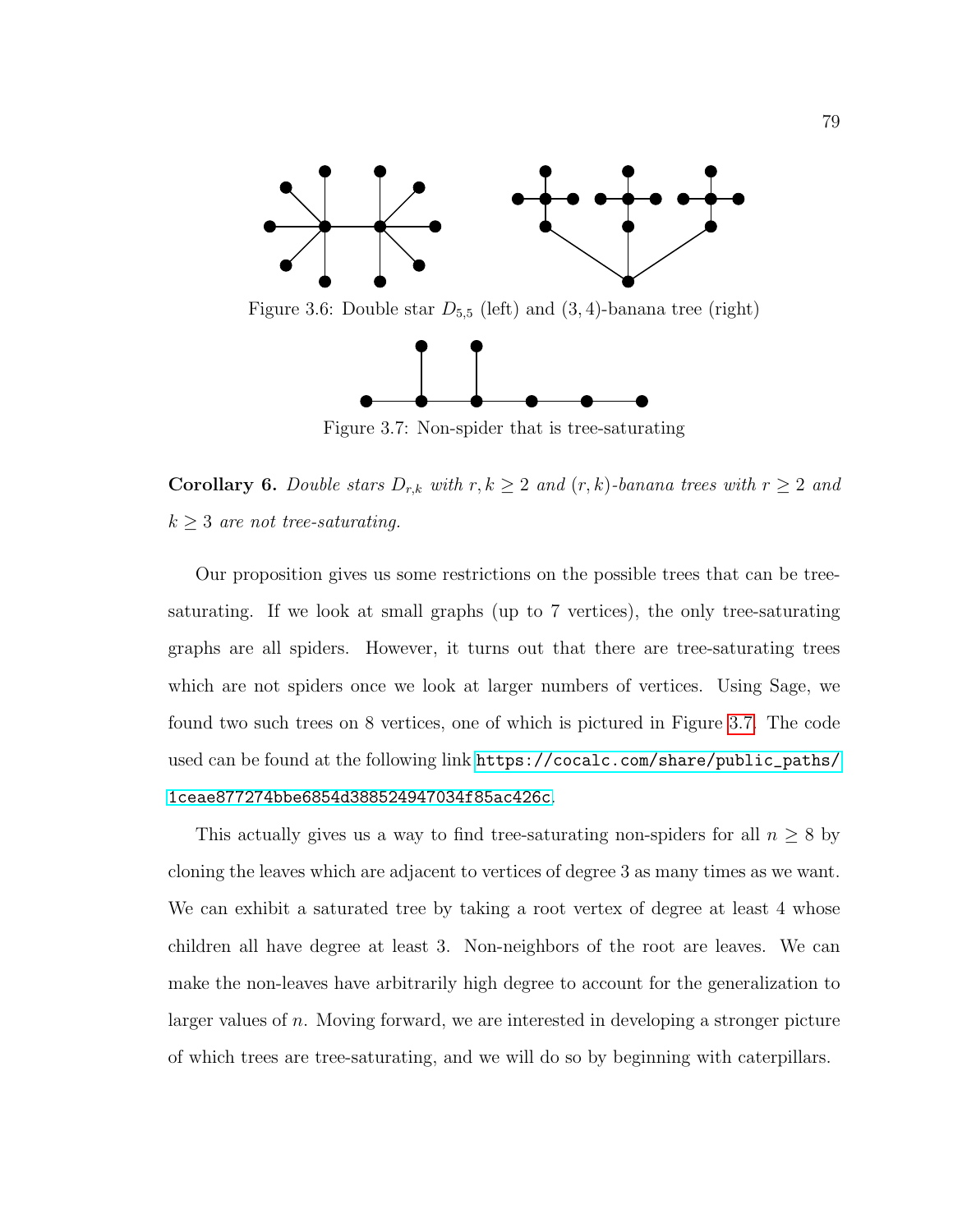### 3.3 Tree-Saturating Caterpillars

Spiders are built from a star by building a path off of each leaf. Caterpillars, on the other hand, are obtained from a path by replacing interior vertices with stars  $S_t$  with  $t \geq 2$ . We focus on caterpillars using a different approach than what we used when analyzing spiders. In particular, we will start with some tree  $T$  as our host graph and provide some conditions for which caterpillars  $C$  it is the case that  $T$  is  $C$ -saturated. To aid with our approach and to more easily describe our host trees, we introduce some terminology, formalizing a description of the host graphs from our discussion of spiders.

**Definition 8.** A quasi-uniform rooted tree  $T$  of depth  $k$  and degree d is a tree with a designated root vertex v of degree at least 3 such that  $d(w, v) = k - 1$  for all leaves w and for which any vertex that is not a leaf has degree at least d. Similarly, a quasi-uniform double-rooted tree  $T'$  of depth  $k'$  and degree  $d'$  is a tree with a pair of adjacent root vertices u and v of degree at least 3 such that  $min{d(w, u), d(w, v)}$  =  $k'-1$  for all leaves w and for which any vertex that is not a leaf has degree at least d.

Note that we will refer to a vertex's distance from the nearest root as its depth, or level. Given a quasi-uniform rooted (or double-rooted) tree of depth  $k$ , we will characterize the caterpillars with maximum path on  $2k$  and  $2k + 1$  vertices that saturate those trees. For an example of a quasi-uniform rooted tree, see Figure [3.4](#page-79-0) or the the figures in the following proof. We will begin with the even case.

**Proposition 26.** Let C be a caterpillar with maximum path having  $2k$  vertices with  $k \geq 3$  and maximum degree  $\Delta$ . For n sufficiently large, there exists a tree T on n vertices such that  $T$  is  $C$ -saturated if the following both hold:

(a) C has a degree 2 vertex that is 1 edge away from an end of a maximum path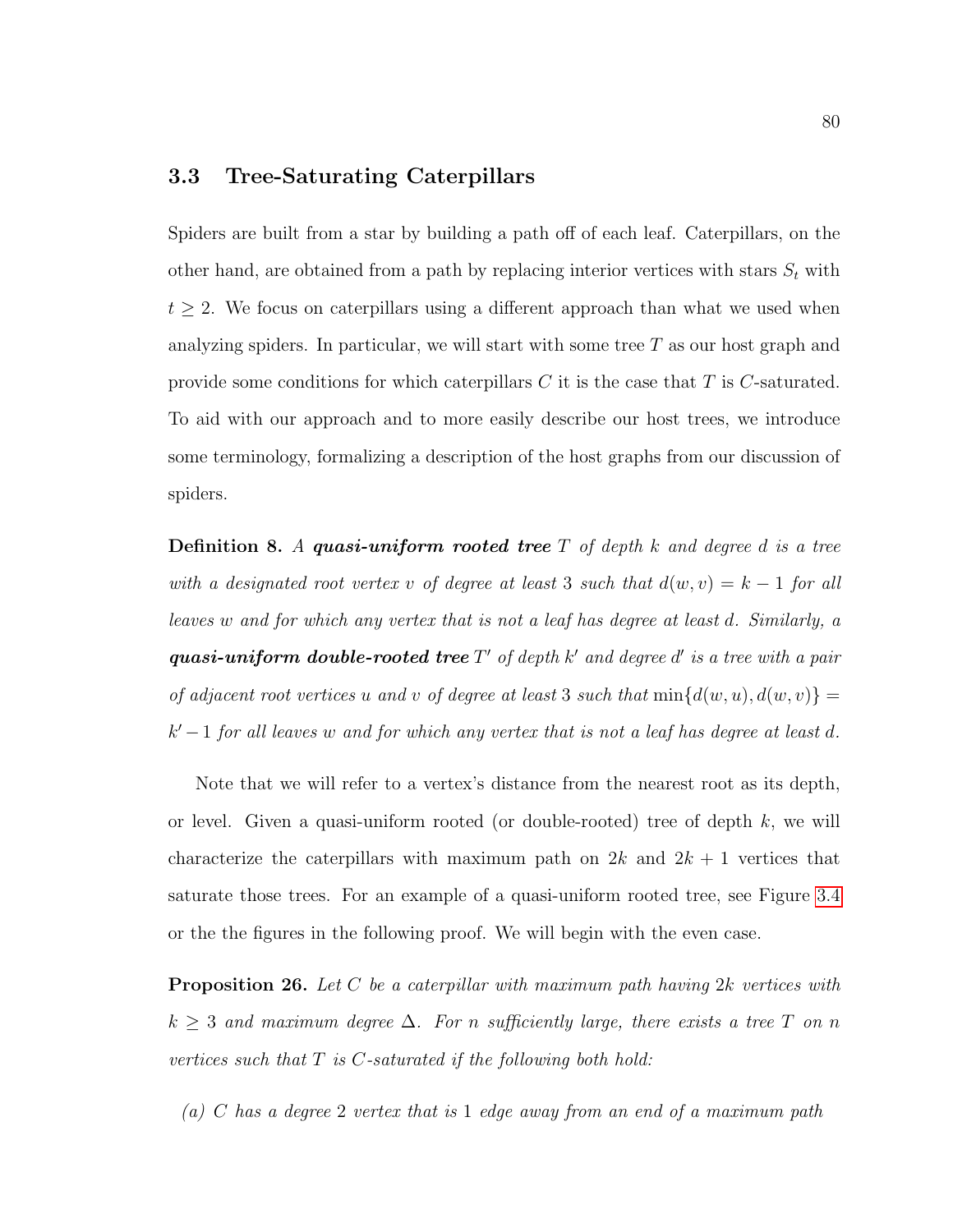(b) C has a degree 2 vertex that is  $k - d - 1 + i$  edges from some end of a maximum path for some  $0 \le i \le k - d - 3$  for all  $0 \le d \le k - 3$ .

*Proof.* Let T' be a quasi-uniform rooted tree with depth k and degree  $\Delta$ . We will show that the two conditions above are both necessary and sufficient for  $T'$  to be C-saturated. Consequently, we will have shown them to be sufficient conditions for a caterpillar  $C$  to be tree-saturating. We begin by noting that the addition of any missing edge between two internal vertices of  $T'$  will induce any caterpillar with maximum path having  $2k$  vertices. This is because the edge creates such a path without using any leaves of  $T'$  internally and our degrees are sufficiently large.

Joining sibling leaves forces condition (a). That is, if  $T'$  is  $C$ -saturated, then  $C$ must have a degree 2 vertex that is adjacent to the end of a maximum path in C. Now, if we join a leaf  $w$  to any other vertex  $w'$  that is not an ancestor of  $w$ , then  $w$  is a degree 2 vertex in our copy of C that can be treated as being adjacent to an end of  $C$  with  $w'$  being the corresponding end. No additional restrictions are forced on us from what we have already stated. This is because remaining vertices in the created path have sufficiently large degrees.

The only other type of edge we can add is between  $w$  and an ancestor  $u$  of  $w$ . Suppose that u is at level d for some  $0 \leq d \leq k-3$ . Here v is the unique vertex at level 0. See Figure [3.8.](#page-90-0) Adding such an edge induces a copy of C with at least  $k-d-1$  vertices below level d after using the edge uw. This is because the maximum path has 2k vertices, k of which are from a leaf in a different branch up to v, d to reach u, and the additional 1 for vertex w itself. Similarly, C uses at most  $2k - 2d - 4$ vertices below level d after edge uw. This is done by going up from w to level  $d+1$ and back down to a leaf in the same main branch. Since we induce a copy of  $C$  by the addition of any missing edge, one of these situations must yield a copy of  $C$  with  $w$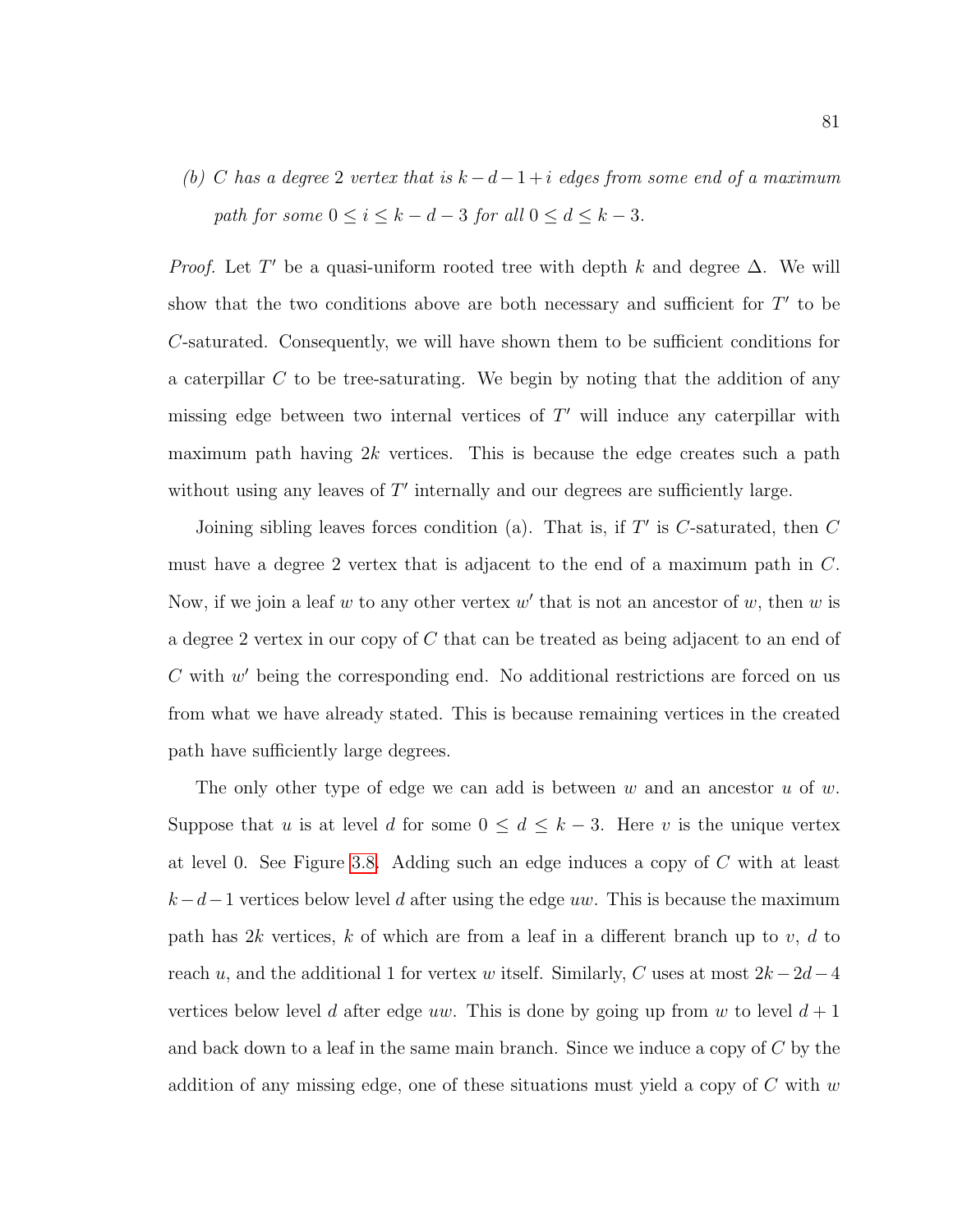<span id="page-90-0"></span>

Figure 3.8: The two extreme cases in red for an edge between  $u$  and  $w$  in  $T'$ 

serving as a vertex of degree 2 that is  $k-d-1+i$  edges from some end of a maximum path in C for some  $0 \le i \le k - d - 3$  for all  $0 \le d \le k - 3$ . Figure [3.8](#page-90-0) illustrates what the maximum path looks like in each case. We have now shown that condition (b) is necessary. Since these conditions on  $C$  result in  $T'$  being  $C$ -saturated and since we can clone leaves in  $T'$  to obtain larger  $C$ -saturated trees, the proof is complete.  $\Box$ 

We immediately proceed to the corresponding result concerning a caterpillar whose maximum path has an odd number of vertices. The conditions are identical, but the key construction in our proof is different.

**Proposition 27.** Let C be a caterpillar with maximum path having  $2k + 1$  vertices with  $k \geq 3$  and maximum degree  $\Delta$ . For n sufficiently large, there exists a tree T on n vertices such that  $T$  is  $C$ -saturated if the following hold:

- 1. C has a degree 2 vertex that is 1 edge away from an end of a maximum path,
- 2. C has a degree 2 vertex that is  $k d 1 + i$  edges from some end of a maximum path for some  $0 \le i \le k - d - 3$  for all  $0 \le d \le k - 3$ ,

*Proof.* Let  $T''$  be a quasi-uniform double-rooted tree with maximum depth  $k-1$  from its roots v and u and with degree  $\Delta$ . The only new edge of interest to consider is between u and a leaf w that is in a branch below v as all others have been accounted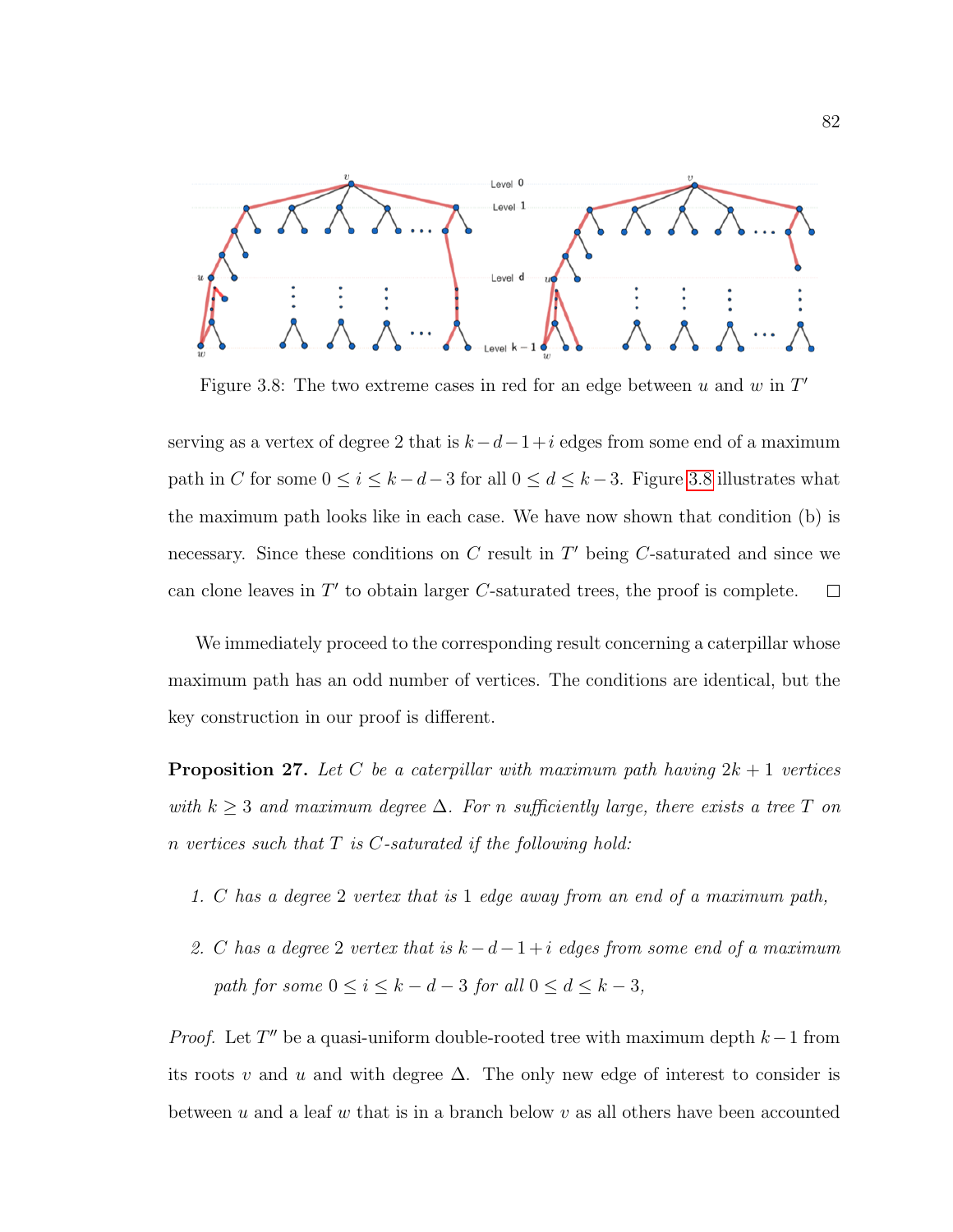for in the previous proof. There must be at least 1 vertex below  $u$  that is used in an induced copy of  $C$ . This situation can arise by starting at a leaf in a branch of  $v$ that does not contain  $w$  and tracing all the way through to uw. On the other hand, there can be at most  $k - 1$  vertices used below u since that is the maximum depth. Thus C must have a degree 2 vertex that is j edges from some end of a maximum path for some  $2 \leq j \leq k$ . Here the role of the degree 2 vertex is played by w. This requirement along with those from the previous proposition provide necessary and sufficient conditions for  $T''$  to be C-saturated where C has the appropriate diameter. This uses the fact that aside from vertex  $w$ , every vertex that we travel through in our path on  $2k + 1$  vertices has as large of degree as we want.  $\Box$ 

We now consider caterpillars that don't saturate a quasi-uniform rooted tree or a quasi-uniform double-rooted tree for any choice of depth or degrees. In an attempt to show that caterpillars which don't saturate such graphs are in fact not tree-saturating, we prove the following lemma.

<span id="page-91-0"></span>**Lemma 17.** Every tree contains a pair of leaves  $u, v$  with at most one vertex of degree at least 3 on the unique path from u to v.

*Proof.* Let T be a tree with vertices  $u_1, \ldots, u_r$  of degree at least 3. Construct an auxiliary graph  $T^*$  with vertex set  $\{u_1, \ldots, u_r\}$ . A vertex  $u_i$  is adjacent to  $u_j$  in  $T^*$ if and only if there is no vertex of degree at least 3 on the unique path from  $u_i$  to  $u_j$ in T. Since T was a tree, so is  $T^*$ . In particular, it is connected and acyclic. Let  $u_s$ be a leaf in  $T^*$ . Then  $u_s$  is a vertex of degree at least 3 in T with a unique vertex of minimum distance in  $\{u_1, \ldots, u_r\} \setminus \{u_s\}$ , namely its neighbor in  $T^*$ . Thus there are at least two maximal paths beginning at  $u_s$  with no internal vertices of degree at least 3. Let u and v be the ends of these two paths that are distinct from  $u_s$ . Then  $u<sub>s</sub>$  is the unique vertex of degree at least 3 on the path from u to v in T.  $\Box$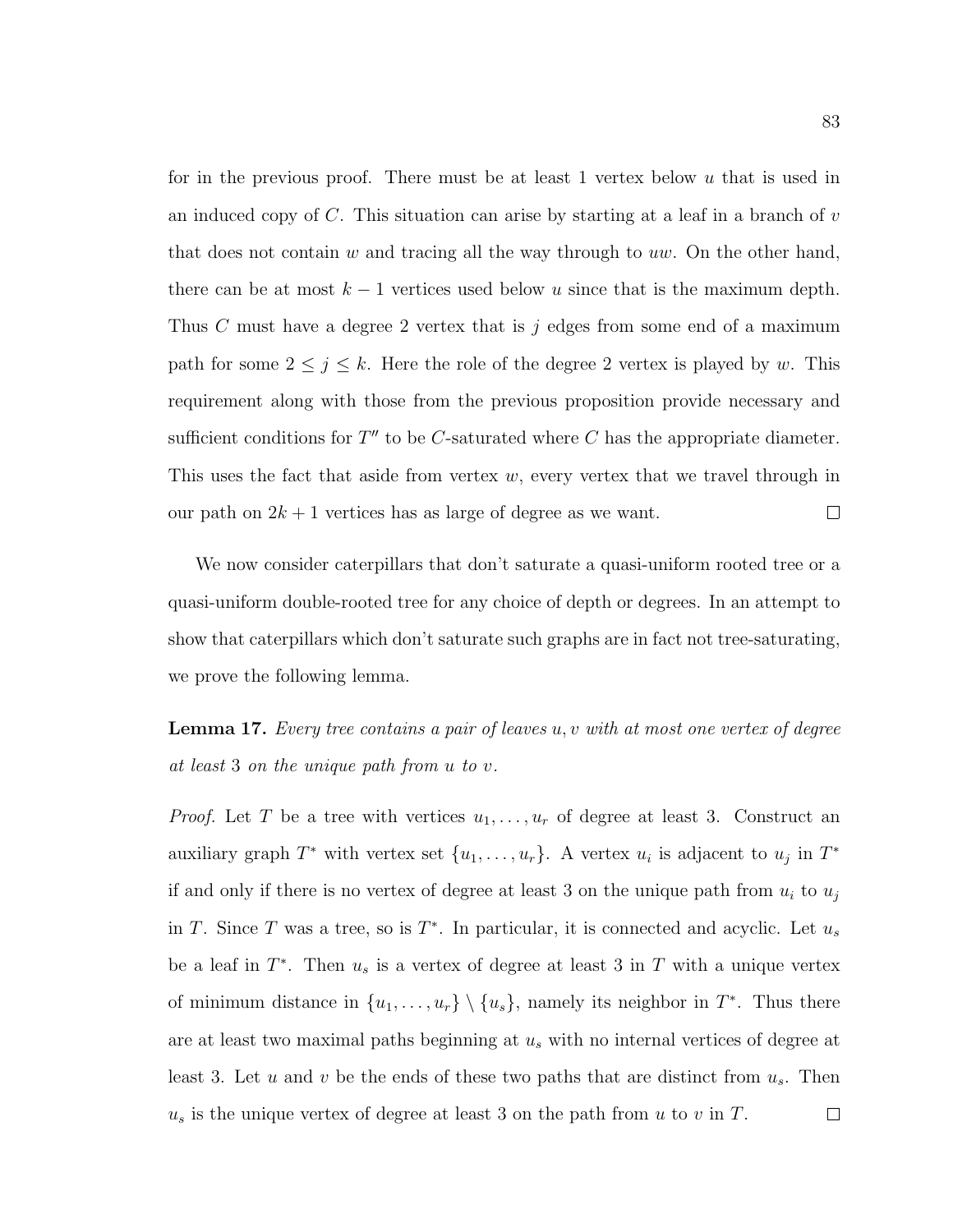

<span id="page-92-0"></span>Figure 3.9: Tree-saturating graph  $T$  on 9 vertices that is neither a spider nor a caterpillar

With this lemma, we now prove that the first of our conditions for a caterpillar to be tree-saturating via a quasi-uniform rooted (or double-rooted) tree is in fact necessary for a caterpillar to be tree-saturating in general.

**Proposition 28.** Suppose C is a caterpillar that is tree-saturating. Then at least one end of a maximum path in  $C$  is adjacent to a vertex of degree 2.

*Proof.* Let C be a caterpillar that is tree-saturating, and let T be a tree that is  $C$ -saturated. By Lemma [17,](#page-91-0) there exist leaves u and v in T with at most one vertex w of degree at least 3 on the unique path connecting them. Add the edge uv to  $T$ . Since T is C-saturated, this must create a copy of C using the edge  $uv$ .

Let P be a maximum path in C. This necessarily uses the edge  $uv$  since the edge must be used in C and the degree of u and v is 2 in  $T + uv$ . One end of P must lie on the path from v to w in T or the path from u to w in T. Without loss of generality, it is the latter. Note that this vertex could be  $u$  itself. Call this vertex  $u'$ . Observe that  $u'$  is a leaf in C since it is an endpoint of P. Furthermore, the neighbor of  $u'$  in P has degree 2 in  $T + uv$ . Hence it must have degree 2 in C.  $\Box$ 

We note at this point that spiders and caterpillars are not the only trees which are potentially tree-saturating. For example, the graph  $T$  in Figure [3.9](#page-92-0) is tree-saturating. In particular, a quasi-uniform rooted tree of depth 3. which is  $P_6$ -saturated, is also T-saturated.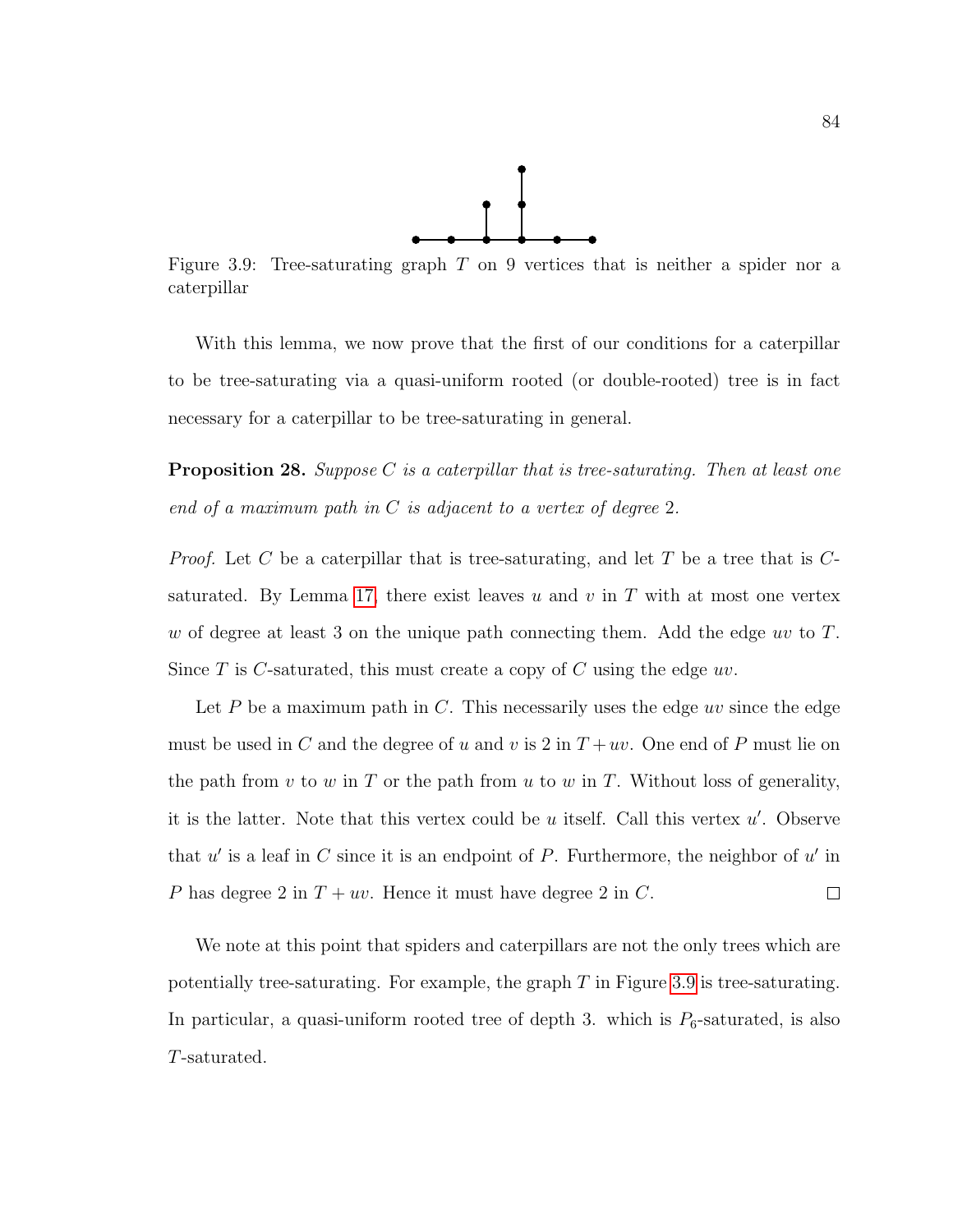### 3.4 Tree-Saturating Non-Trees

We end this chapter by briefly addressing graphs that are not trees in our context as well as some different directions that can be taken.

**Lemma 18.** Suppose F is not a tree. If F contains a cycle with at least 4 vertices, then F is not tree-saturating.

*Proof.* Let  $F$  be a graph with a cycle on at least 4 vertices, and suppose there exists a tree T that is F-saturated. If T has leaves  $x, y$  that are adjacent to a common vertex, then adding the edge  $xy$  can not induce a cycle with more than 3 vertices. If no such pair exists, then T has a degree 2 vertex u that is adjacent to a leaf  $v$  and some other vertex w. Adding the edge vw can only create a cycle with 3 vertices, giving us our desired contradiction.  $\Box$ 

The same argument shows that if  $F$  is not a tree but is tree-saturating, then  $F$  can have at most one cycle of length 3 and no other cycles. This restrictive detail leads us to the following classification of tree-saturating graphs which are not themselves trees.

**Proposition 29.** The only connected graphs F that are not trees but are tree-saturating are stars with a single added edge.

Proof. We begin by noting that a star with a single added edge is tree-saturating by taking a star with at least as many vertices. The previous lemma and remark show that if  $F$  is tree-saturating, it must have only one cycle, and it must be of length 3.

If  $F$  is not a star with an added edge, then a star is not  $F$ -saturated. Thus an  $F$ -saturated tree must have a pair of leaves  $x, y$  that are separated by at least 3 edges. Thus adding the edge  $xy$  can not induce a copy of  $K_3$  and hence no copy of  $F$ .  $\Box$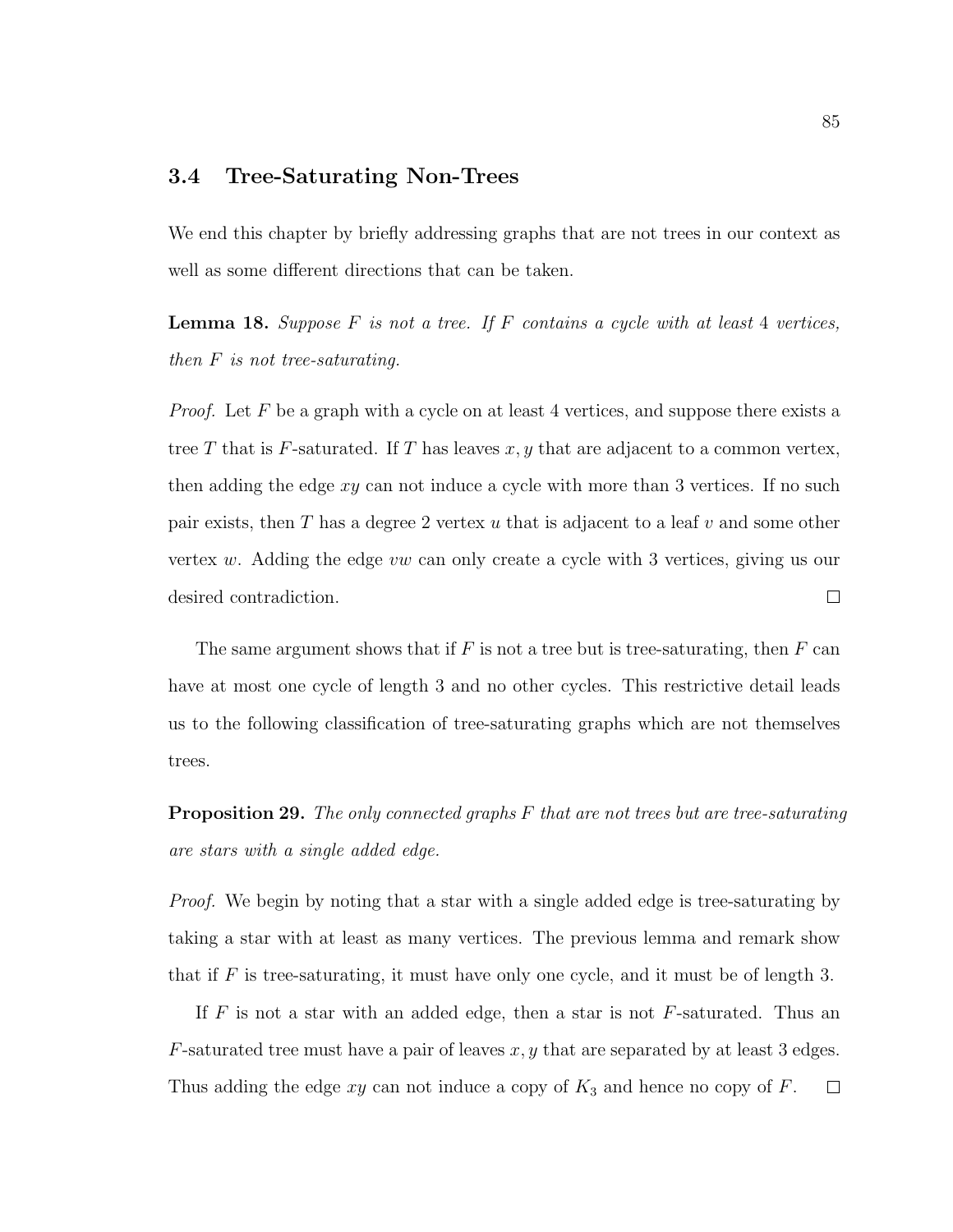We end this section with our lone result in which we consider tree-saturating graphs which are not connected.

**Proposition 30.** Suppose  $F$  is tree-saturating and has multiple components. Then F is a forest.

*Proof.* Let T be an F-saturated tree on n vertices where F has  $k \geq 2$  components. As previously argued,  $F$  can have at most one cycle and such a cycle must be  $K_3$ . However, this requires that the addition of any missing edge in  $T$  must create a copy of  $K_3$ . That is, the diameter of T must be 2, and T must be the star  $K_{1,n-1}$ . But the only graphs H for which  $K_{1,n-1}$  is H-saturated are stars with an added edge. This contradicts the assumption that F has  $k \geq 2$  components. Therefore F must have no cycles and is a forest.  $\Box$ 

## 3.5 Other Questions

In the first section of this chapter, we defined tree-saturating graphs. In a similar vein, for a collection  $\mathscr H$  of graphs, we can say that a graph F is  $\mathscr H$ -saturating if there exists a graph  $H \in \mathcal{H}$  on n vertices for n sufficiently large such that H is F-saturated. The study of  $\mathscr{H}$ -saturating graph may be of interest when  $\mathscr{H}$  is the collection of triangle-free graphs, as hinted at in the motivation for this perspective on saturation, or r-partite graphs. In particular, our example in Figure [3.1](#page-74-0) is not only not treesaturating, but is not triangle-free-saturating and therefore not bipartite-saturating. On the flip side of this, every graph that we have shown to be tree-saturating is also bipartite-saturating and therefore triangle-free-saturating.

We end our pursuits regarding this topic with the following initial result concerning bipartite-saturating graphs.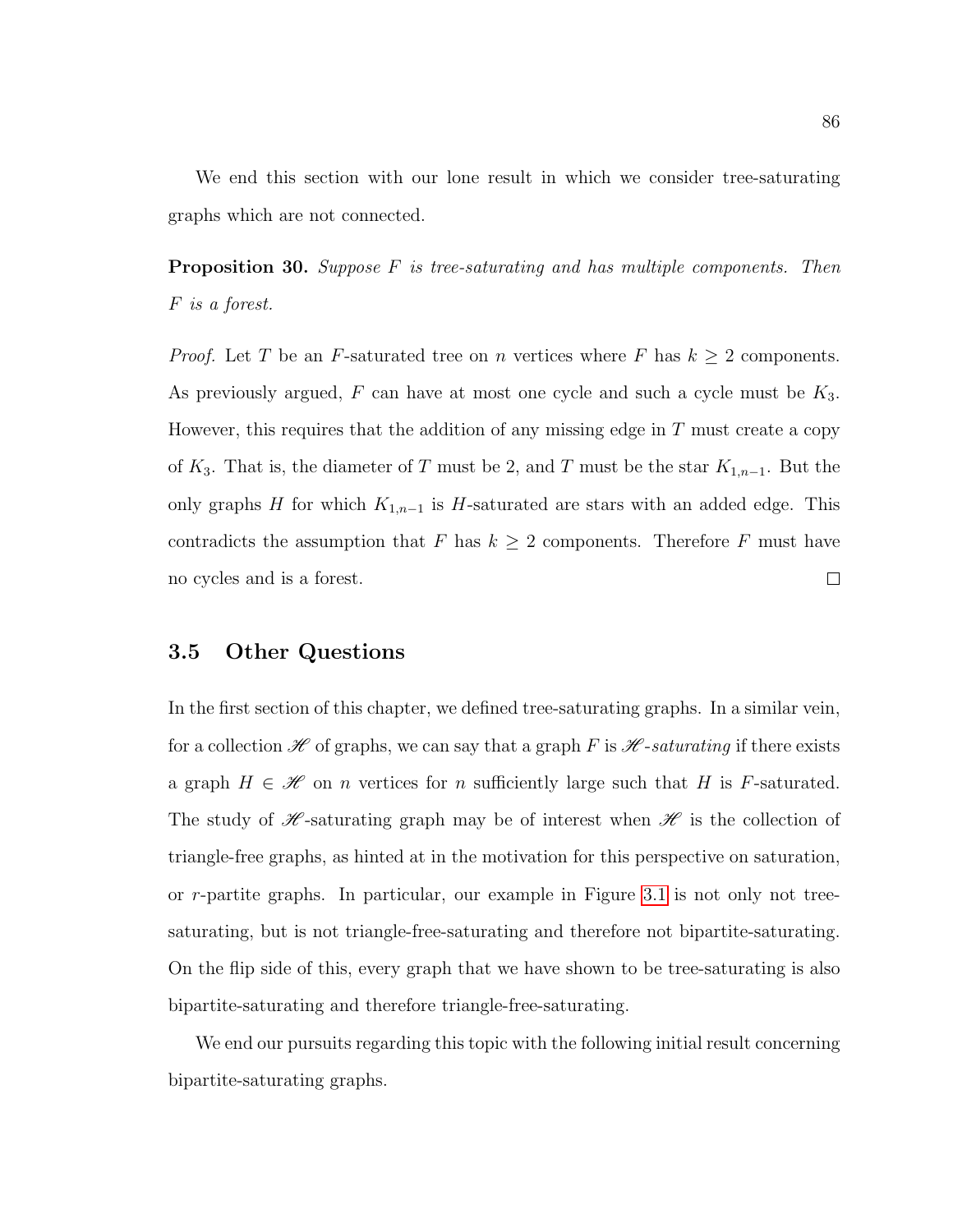Proposition 31. Suppose H is not a bipartite graph. H is bipartite-saturating if and only if there exists an edge  $e \in E(H)$  such that e belongs to every odd cycle in H.

*Proof.* We first note that for n sufficiently large, the graph  $K_{\lfloor n/2 \rfloor, \lceil n/2 \rceil}$  is H-saturated provided there exists an edge  $e$  that is used in every odd cycle of  $H$ . This is because the deletion of  $e$  in  $H$  destroys all odd cycles, resulting in a bipartite graph. Provided *n* is large enough, this bipartite graph is a subgraph of  $K_{\lfloor n/2 \rfloor, \lceil n/2 \rceil}$ .

Now, if  $H$  does not have an edge that is involved in every odd cycle, then for every edge  $e \in E(H)$ , there exists an odd cycle C such that  $e \notin C$ . Suppose a bipartite graph  $G$  is  $H$ -saturated. Add an edge  $e'$  to  $G$ . Since  $G$  is bipartite and originally has no odd cycles, e' must belong to an odd cycle in the created copy of H. However, e' can not not belong to every odd cycle in  $H$ . Either one of the odd cycles is missing, or G already had one. Either way, we have a contradiction. $\Box$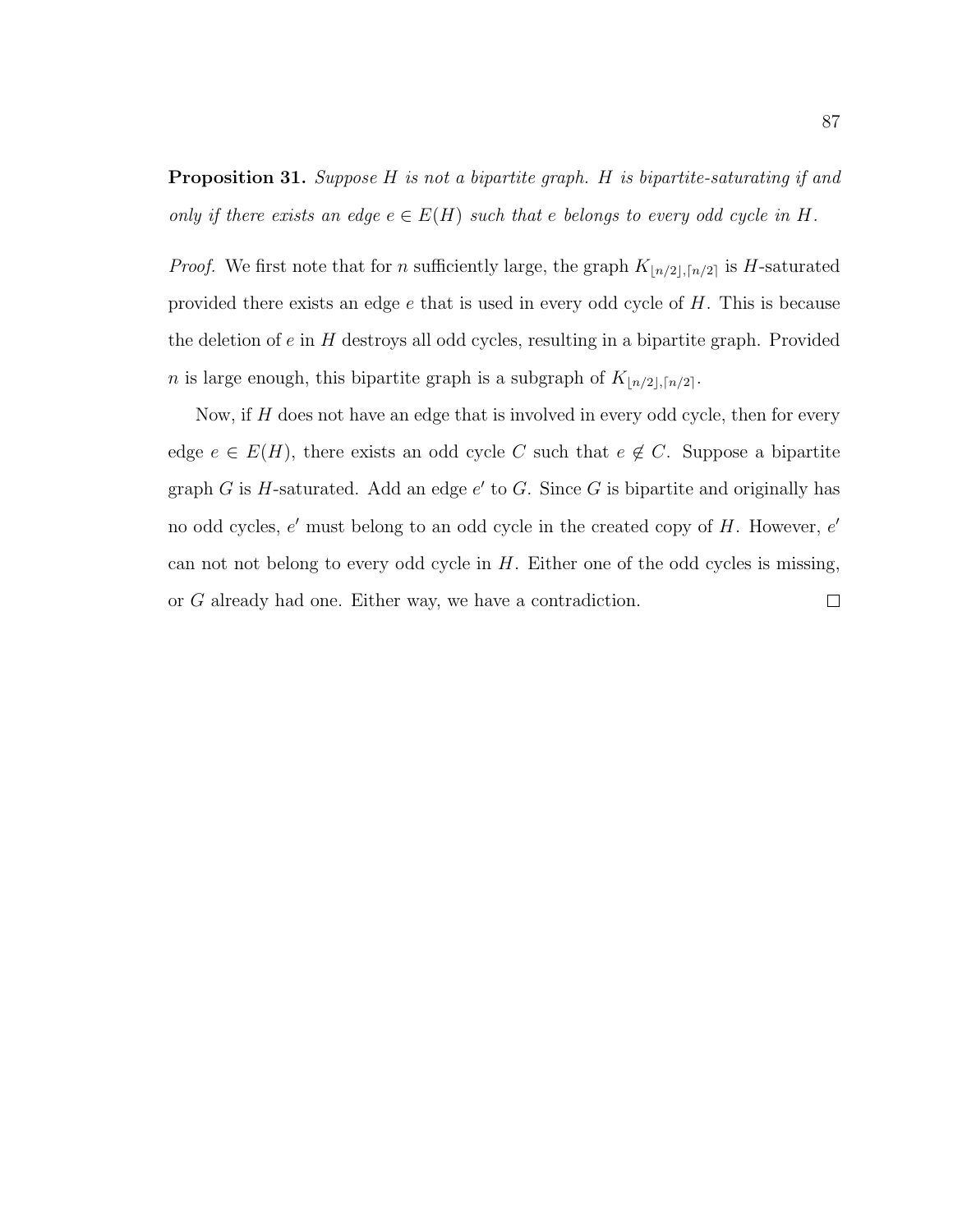## Chapter 4

# H-Covered Graphs

In this chapter, we return to counting substructures in various graphs, but we direct our attention specifically to counting independent sets, collections of vertices with no edges between any pairs of vertices. We also leave the domain of graph saturation and turn our attention to  $H$ -covered graphs. Recall that we say a graph  $G$  is  $H$ -covered if every vertex of  $G$  is contained in at least one copy of  $H$ . In order to maximize independent sets, we want to build  $H$ -covered graphs efficiently in the sense that they are fairly sparse. However, as noted in the introduction, maximizing independent sets of size at least 3 may require a different structure than what maximizes independent sets of size 2 among  $H$ -covered graphs for a given choice of  $H$ . Throughout we will write  $i_t(G)$  to denote the number of independent sets of size t in G.

# 4.1 Independent Sets in Star-Covered Graphs

To begin our journey in this direction, we state a powerful result due to Gan, Loh, and Sudakov that will in many cases answer our question [\[19\]](#page-117-0).

**Theorem 16** (Gan, Loh, and Sudakov, 2013). Let  $\delta \leq n/2$ . For every  $t \geq 3$ , every n-vertex graph G with minimum degree at least  $\delta$  satisfies  $i_t(G) \leq i_t(K_{\delta,n-\delta})$ , and when  $t \leq \delta$ ,  $K_{\delta,n-\delta}$  is the unique extremal graph.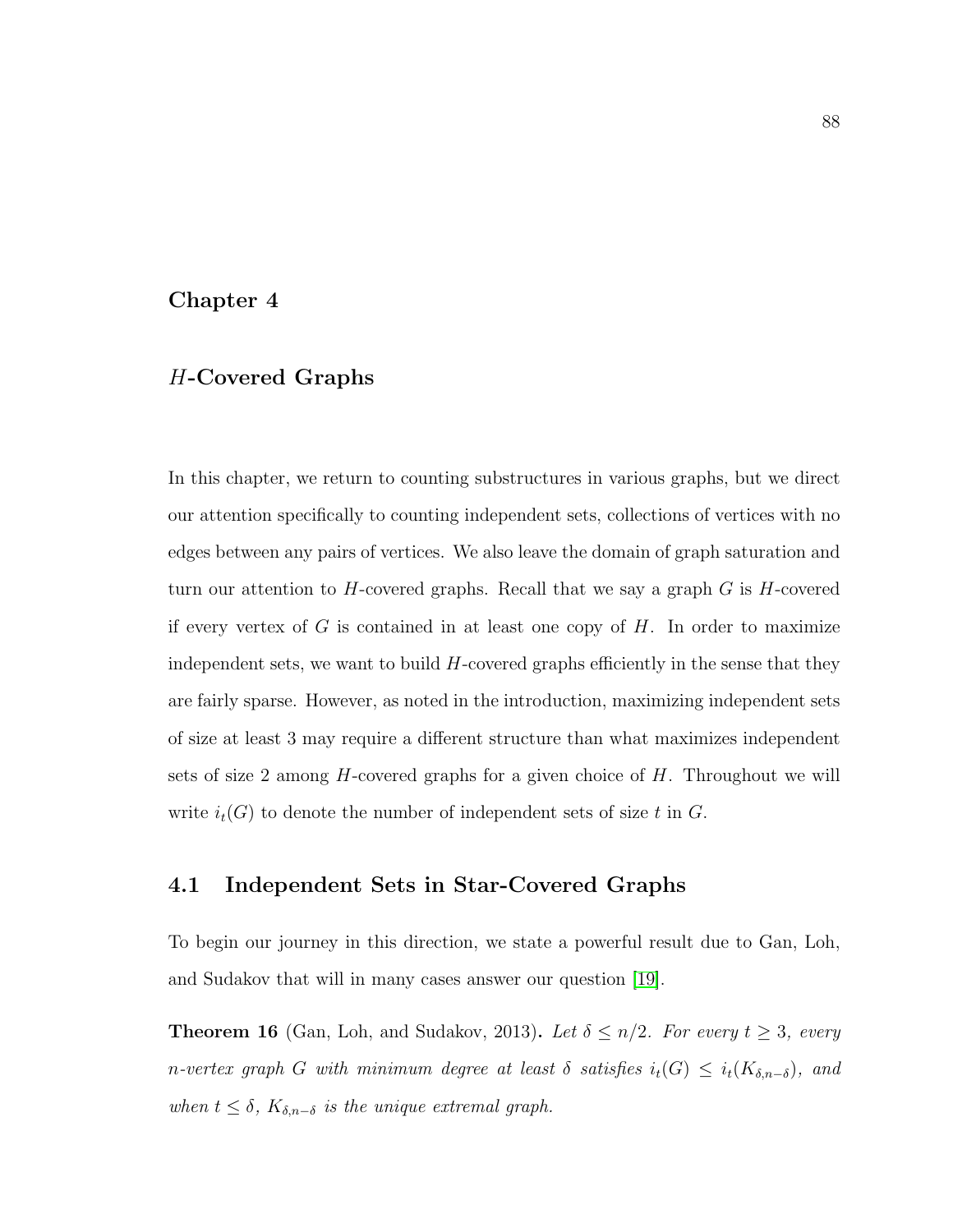Since the case where  $\delta = 1$  will be of special importance to us, we note that this case was proved earlier by Galvin in [\[18\]](#page-117-1). In particular, the following is an immediate consequence of this special case.

<span id="page-97-0"></span>Corollary 7. Fix n, d, and t with  $n \geq 4$ ,  $1 \leq d \leq n-1$ , and  $3 \leq t \leq n-1$ . If G is an n-vertex  $K_{1,d}$ -covered graph, then  $i_t(G) \leq i_t(K_{1,n-1})$  with equality if and only if  $G \cong K_{1,n-1}.$ 

*Proof.* Let G be a  $K_{1,d}$ -covered graph on n vertices. This means that every vertex in G is contained in a copy of  $K_{1,d}$ . Since the minimum degree of  $K_{1,d}$  is 1, G has minimum degree at least 1. Setting  $\delta = 1$  in the previous theorem implies that  $i_t(G) < i_t(K_{1,n-1})$  whenever  $G \not\cong K_{1,n-1}$ . Since  $K_{1,n-1}$  is  $K_{1,d}$ -covered for all  $n > d$ , this upper bound is best possible amongst  $K_{1,d}$ -covered graphs.  $\Box$ 

While we generally focus on independent sets of size  $t \geq 3$ , we state the following result to illustrated the the difference between minimizing independent sets of size 2 and of size at least 3. Recall that for graphs  $G_1$  and  $G_2$ , we write  $G_1 \cup G_2$  to denote the disjoint union of  $G_1$  and  $G_2$ . Given an integer k, we write  $kG_1$  to denote the union of k disjoint copies of  $G_1$ .

**Proposition 32.** Let G be a  $K_{1,d}$ -covered graph on  $n = q(d+1) + r$  vertices where  $q \geq 0$  and  $d+1 \leq r \leq 2d+1$ . Then

$$
i_2(G) \le i_2(qK_{1,d} \cup K_{1,r-1}) = \binom{n}{2} - n + q + 1.
$$

The maximum value is attained by G precisely when G is a forest with  $q + 1$  components, each of which is  $K_{1,d}$ -covered. The extremal graph is unique only when  $r \in \{d+1, d+2\}.$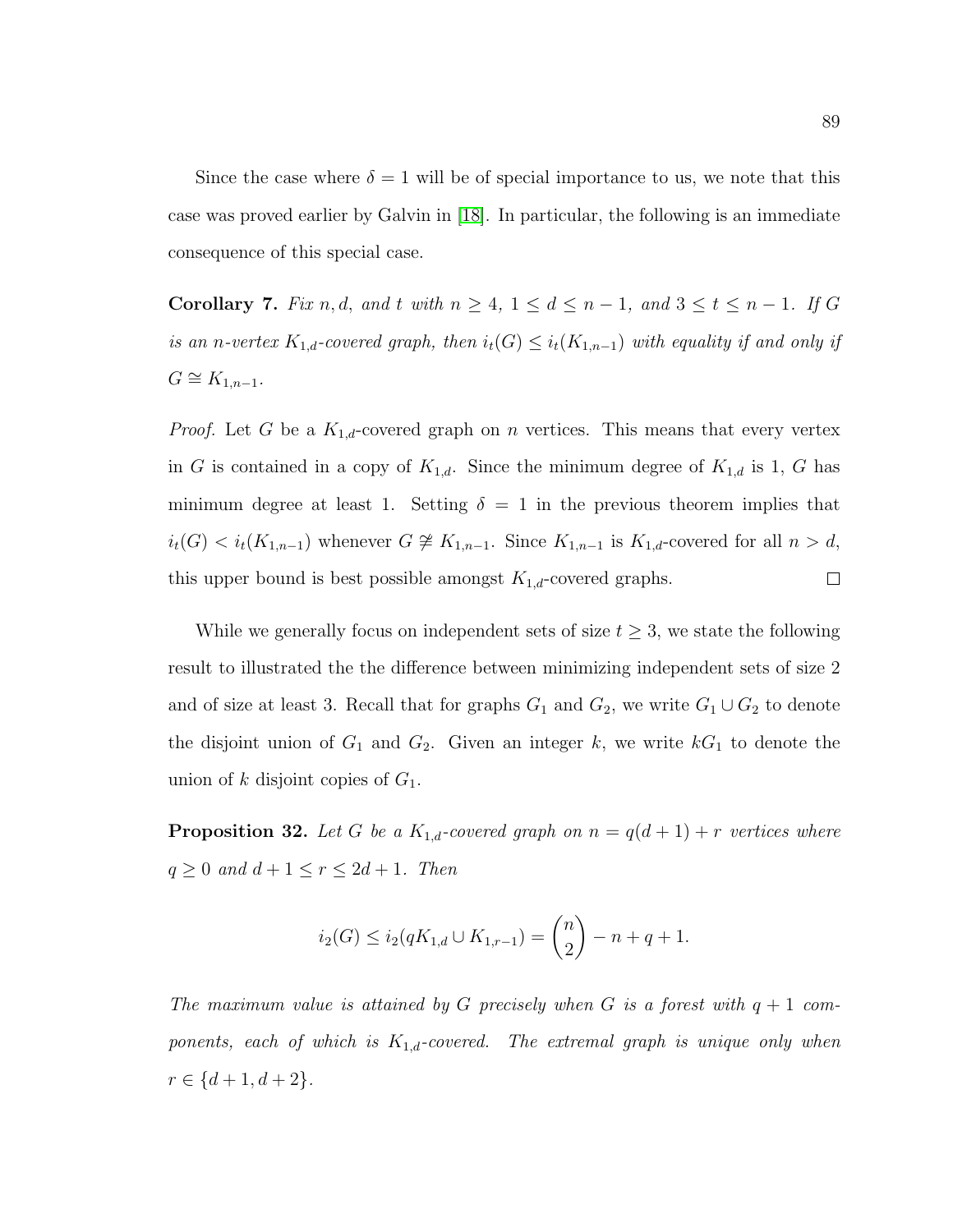<span id="page-98-0"></span>

Figure 4.1: All graphs on 3 vertices up to isomorphism

*Proof.* Suppose G is  $K_{1,d}$ -covered and maximizes  $i_2(G)$ . Suppose further that G has k components  $G_1, \ldots, G_k$ . Each component must contain a copy of  $K_{1,d}$  and hence at least  $d+1$  vertices. The number of edges in  $G_i$  is at least  $n_i-1$  where  $G_i$  has  $n_i$  vertices for all  $1 \leq i \leq k$ . Since G is edge-minimal, each  $G_i$  has exactly  $n_i - 1$ edges and must be a tree. Note that this is in fact possible by considering the case where  $G_i \cong K_{1,n_i-1}$  since  $n_i \geq d+1$ . Thus G is a forest and contains  $n-k$  edges. This is minimized when the number of components k is as large as possible. Since  $G$ is edge-minimal and each component has order at least  $d + 1$ , we have that k must be  $q + 1$  and  $i_2(G) = i_2(qK_{1,d} \cup K_{1,r-1})$ . Uniqueness of G when  $r \in \{d+1, d+2\}$ is immediate since every component must have  $d+1$  vertices, with one exception of size  $d + 2$  when  $r = d + 2$ . If  $r > d + 2$ , we can distribute the surplus vertices to any of the  $G_i$  as we see fit.  $\Box$ 

It is worth noting that this minimum number of edges agrees with the number given by the integer program of Chakraborti and Loh in [\[7\]](#page-116-0).

# 4.2 H-Covered Graphs for Small H

We now turn out attention to some small choices of  $H$ , from which we will attempt to generalize some results. In particular, we shall consider graphs on 3 and 4 vertices. Since our graphs may be disconnected, we distinguish them by the color of their vertices in Figure [4.1.](#page-98-0)

We simply remark that an independent set on n vertices is  $3K_1$ -covered and trivially maximizes independent sets of all sizes. Very similarly, the disjoint union of an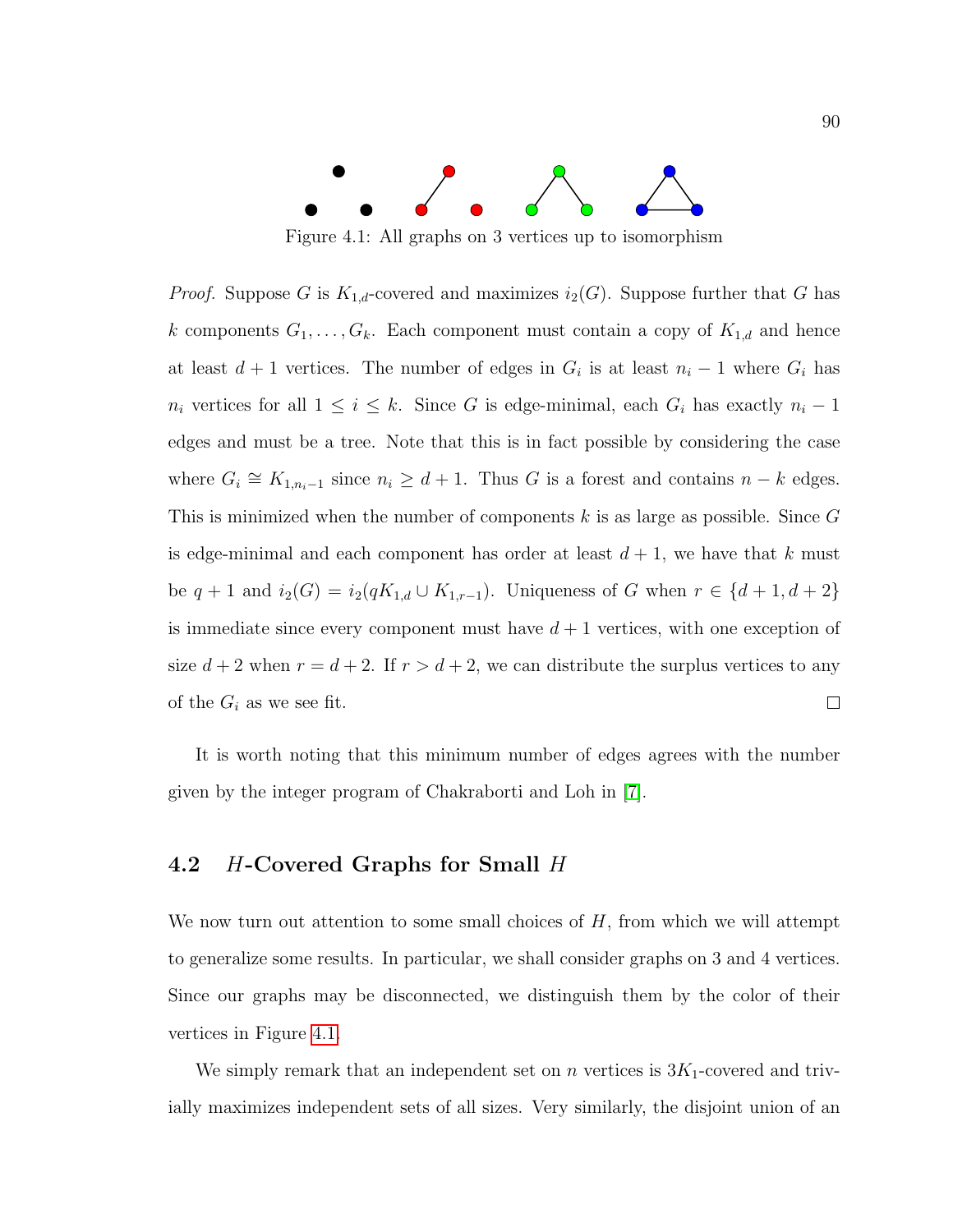edge and an independent set on  $n-2$  vertices maximizes independent sets of all sizes among  $(K_2 \cup K_1)$ -covered graphs. The optimal graph for  $K_{1,2}$  is given by Corollary [7.](#page-97-0) Unfortunately,  $K_{2,n-2}$  is not  $K_3$ -covered, so we are unable to use the theorem of Gan, Loh, and Sudakov to resolve this last graph on 3 vertices immediately. However, it turns out that the addition of a single edge to that graph does the trick. Without considering this isolate case first, we immediately state a recent result which gives the maximum independent set counts for all  $t \geq 3$  among clique-covered graphs [\[34\]](#page-119-0).

**Theorem 17** (Wang, Hou, Liu, and Ma, 2020). For any positive integers,  $r, t, n$  with  $t \geq 3$  and  $n \geq r$ , every  $K_r$ -covered graph G on n vertices satisfies  $i_t(G) \leq {n-r+1 \choose t}$  $\binom{r+1}{t},$ and when  $n \geq r + t - 1$ ,  $K_{r-1} + \overline{K}_{n-r+1}$  is the unique extremal graph.

Moving to graphs on 4 vertices, we have 11 choices of  $H$  to consider. Corollary [7](#page-97-0) and the theorem of Wang, Hou, Liu, and Ma handle four of these graphs, namely the star  $K_{1,3}$ , the cycle  $C_4$ , the clique  $K_4$ , and  $K_4 \setminus e$  for any edge e. We note that the extremal graph for  $K_4 \backslash e$  is the same as that of  $K_3$  since  $K_4 \backslash e$  is itself  $K_3$ -covered and the optimal  $K_3$ -covered graph is also  $(K_4 \setminus e)$ -covered. The clique  $K_4$  is accounted for with regards to independent sets of size at least 4.Four of the other graphs contain a vertex of degree 0, and the following Lemma addresses these and any other choices of H that include an isolated vertex.

<span id="page-99-0"></span>**Proposition 33.** Suppose G is an H-covered graph on n vertices where  $H = L \cup K_1$ for some graph L on  $n_1$  vertices. Then for all  $t \geq 2$ ,

$$
i_t(G) \leq i_t(L \cup (n - n_1)K_1).
$$

*Proof.* Let G be an H-covered graph on n vertices. Then it must contain H and hence  $L$  as a subgraph. No independent set in  $G$  can use a pair of vertices that are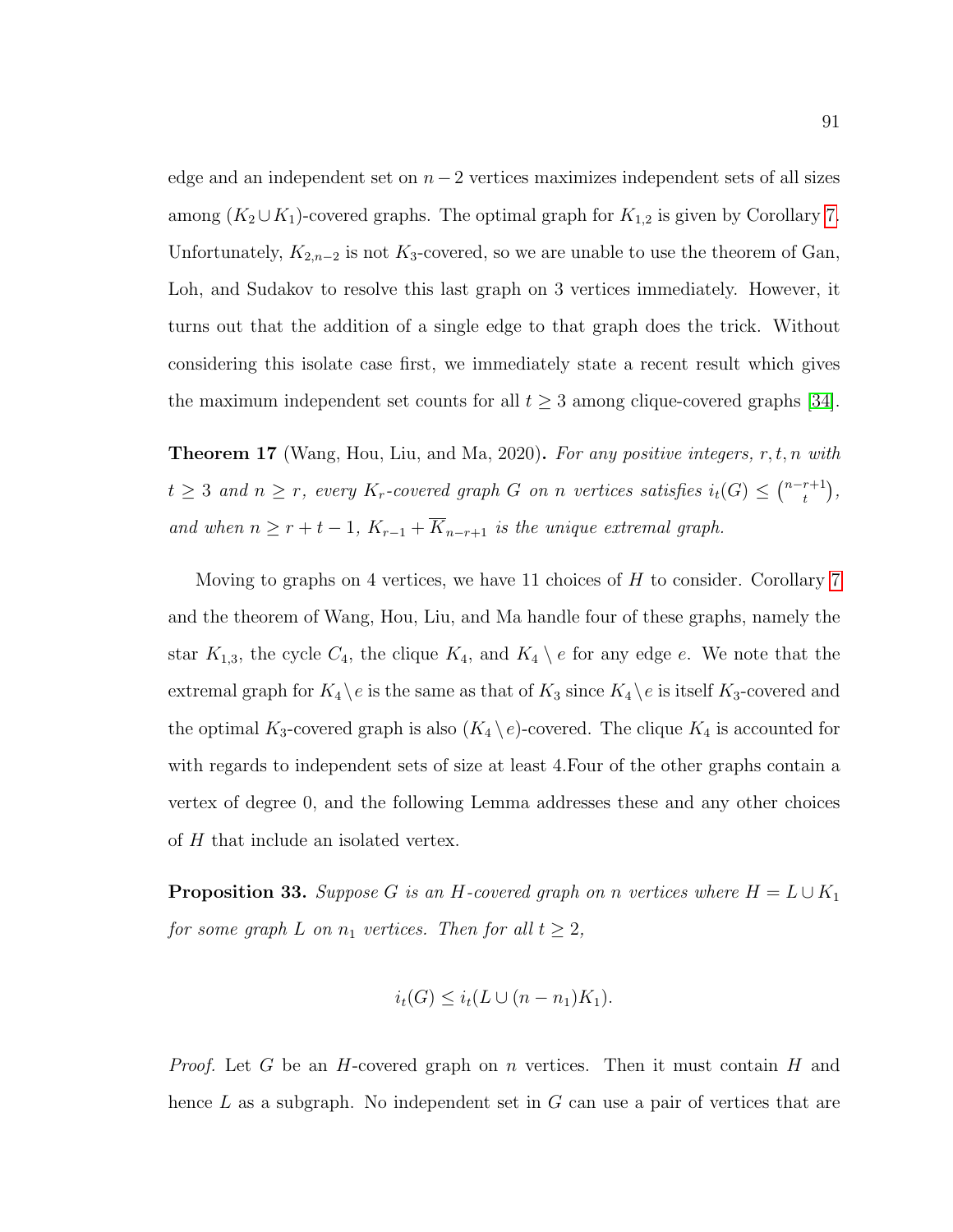

<span id="page-100-0"></span>Figure 4.2: Graphs on 4 vertices for which Proposition [33](#page-99-0) and Corollary [7](#page-97-0) do not apply

adjacent in this copy of L. We now note that  $L \cup (n - n_1)K_1$  is in fact H-saturated. Note that any set of t vertices in  $L \cup (n - n_1)K_1$  that does not use a pair of adjacent vertices in the designated copy of L is in fact an independent set. Therefore  $i_t(G)$  is maximized by this graph for all  $t \geq 2$ .  $\Box$ 

This leaves three graphs on 4 vertices for our consideration, and we display them in Figure [4.2,](#page-100-0) again coloring vertices to distinguish one graph from another. We begin with the rightmost graph in Figure [4.2,](#page-100-0) the one with blue vertices; that is,  $K_{1,3} + e$ where e is an edge between any pair of vertices of degree 1 in  $K_{1,3}$ .

**Proposition 34.** Suppose G is a  $(K_{1,3} + e)$ -covered graph on n vertices. Then for all  $t \geq 3$ ,

$$
i_t(G) \le i_t(K_{1,n-1} + e')
$$

where e' is an edge between any pair of vertices of degree 1 in  $K_{1,n-1}$ .

*Proof.* Let G be a  $(K_{1,3} + e)$ -covered graph on n vertices. Then every vertex of G must be contained in a copy of  $K_{1,3} + e$ , but in particular G must contain a copy of  $K_{1,3} + e$  as a subgraph. In this copy, label the vertices such that the vertex of degree 1 within this subgraph is v, the vertex of degree 3 is  $u$ , and the remaining vertices are x and y. Consider an independent set I of size  $t \geq 3$  in G. I contains at most 2 vertices from the initial copy of  $K_{1,3} + e$ . In particular, the options for  $I \cap \{u, v, x, y\}$ are the following:

$$
\varnothing, \{v\}, \{u\}, \{x\}, \{y\}, \{v.x\}, \{v, y\}.
$$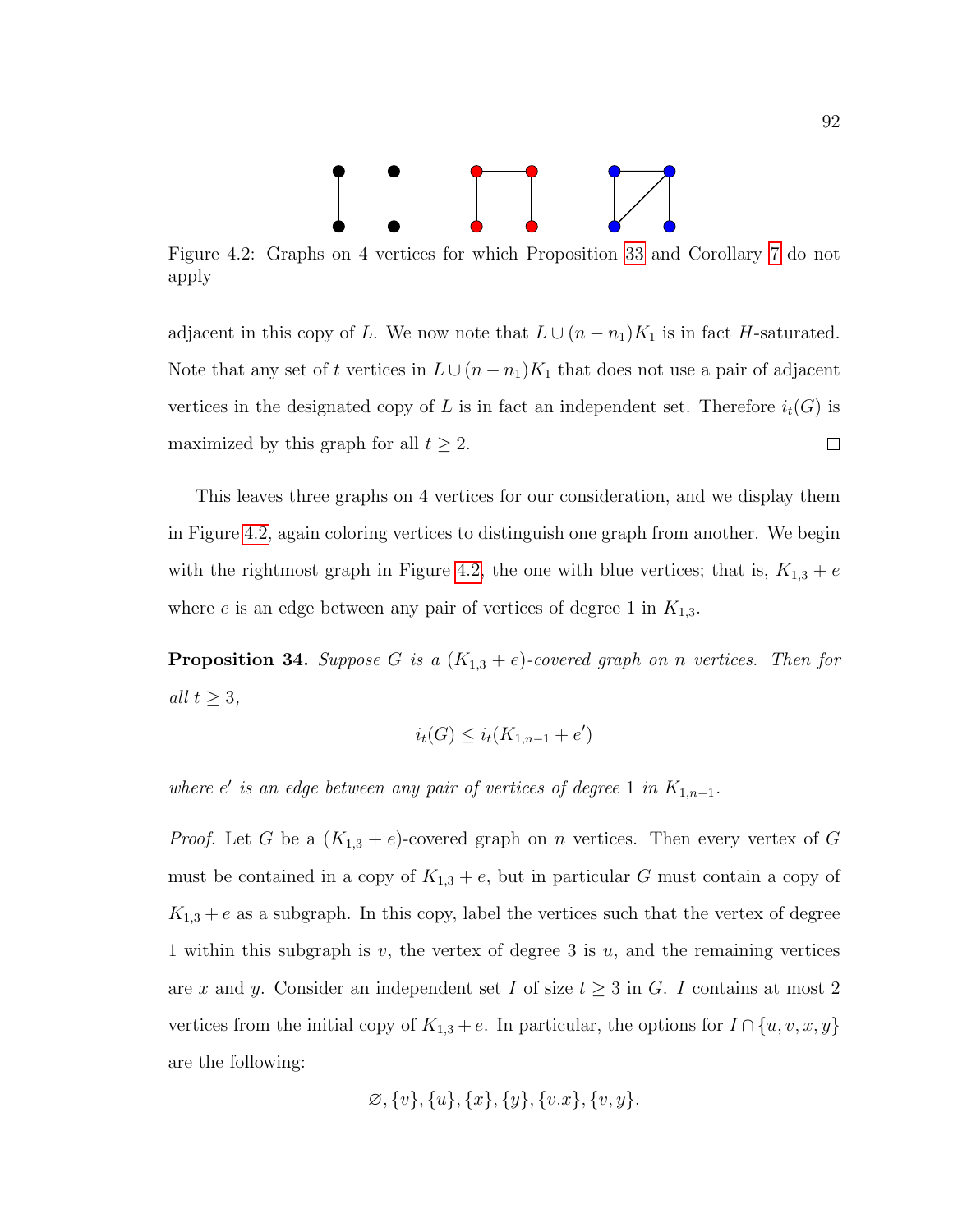Now, consider another vertex  $w \in V(G)$  that is not adjacent to u. We will count independent sets of size t in G that include w. Since  $d(w) \geq 1$ , w must have a neighbor in  $\{v, u, x, y\}$  or  $V(G) \setminus \{v, u, x, y, w\}$ . In the latter case, there are at most  $\binom{n-6}{1}$  $_{t-1}^{n-6}$ ) independent sets of size t using w and no vertex from  $\{v, u, x, y\}$ , 4 $\binom{n-6}{t-2}$  $_{t-2}^{n-6}$ ) using w and one of those vertices, and  $2\binom{n-6}{t-3}$  $_{t-3}^{n-6}$ ) using w and two of them.

If, on the other hand, w has a neighbor in  $\{v, u, x, y\}$ , then there are at most  $\binom{n-5}{1}$  $t_{t-1}^{(n-5)}$  independent sets of size t using w and no vertex from  $\{v, u, x, y\}$ ,  $3\binom{n-5}{t-2}$  $_{t-2}^{n-5}$ ) using w and one of those vertices, and  $2\binom{n-5}{t-3}$  $_{t-3}^{n-5}$ ) using w and two of them. Since this bound is greater and holds with equality when  $N(w) = \{u\}$ , it follows that  $i_t(G)$  is maximized when  $G \cong K_{1,n-1} + e$ .  $\Box$ 

We now proceed to the remaining choices of  $H$  on 4 vertices, a path on 4 vertices and the disjoint union of two edges. Rather than proving results about these graphs in isolation, we will address their generalizations: paths and a disjoint union of edges.

## 4.3 Independent Sets in Path-Covered Graphs

Recall that we write  $P_k$  to denote a path on k vertices. Bearing in mind that the star maximizes independent set of all sizes  $t \geq 3$ , it is reasonable to begin our investigation of path-covered graphs by considering one with as large of a star as possible as a subgraph. In Chapter 3 we considered a class of graphs that lends itself very nicely for this purpose: the spider. In particular, consider the  $(1, \ldots, 1, k-2)$  spider. This spider has  $n - k + 1$  legs of length 1 and a single leg of length  $k - 2$ . By considering the path from any leaf on a leg of length 1 to the leaf on the leg of length  $k - 2$ , we can see that this spider is in fact  $P_k$ -covered. We will now show that this graph does in fact maximize the number of independent sets of size t for all  $t \geq 3$ . Although we prove this for all  $k \geq 4$ , we prove the smallest case first as the proof strategy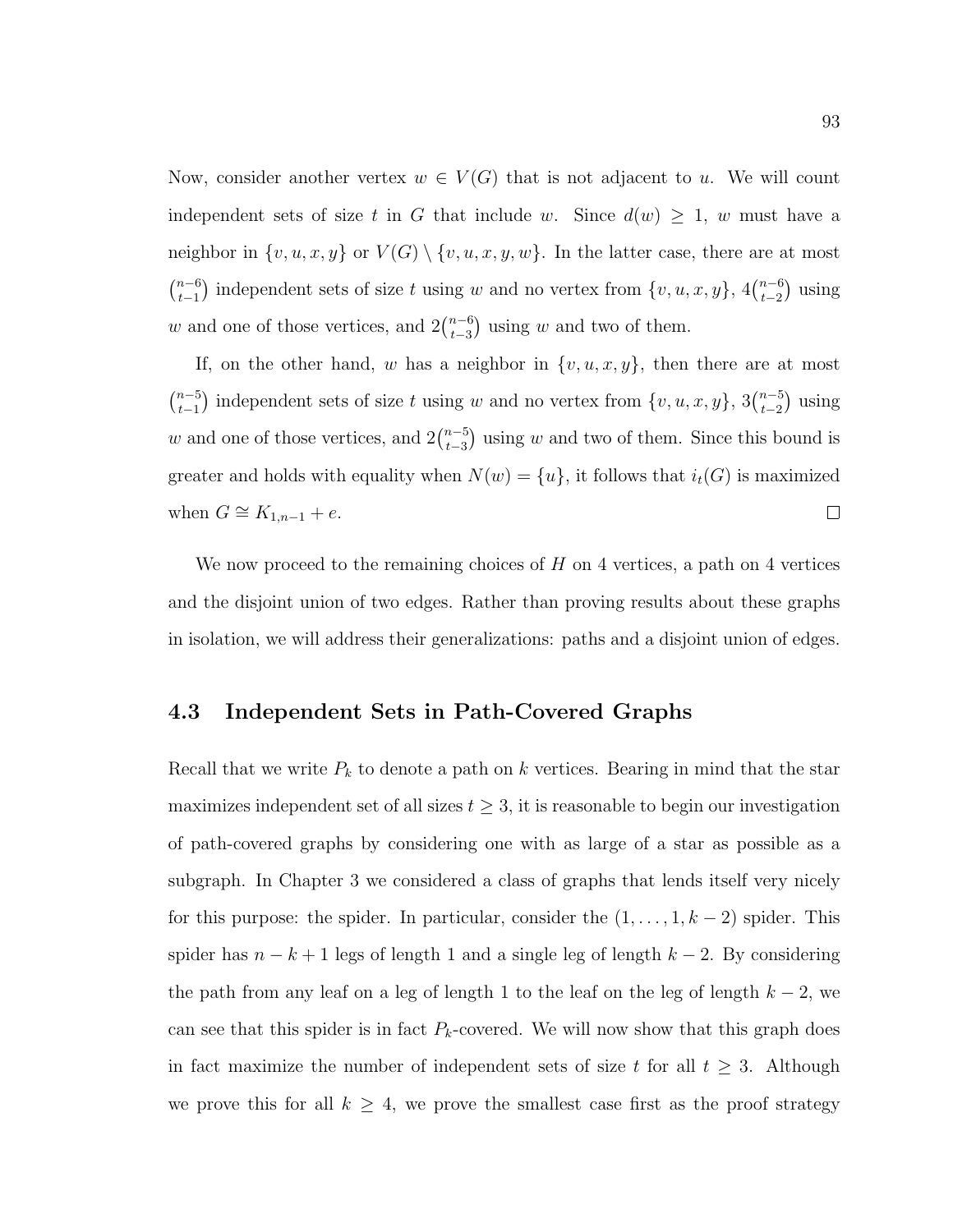motivates and provides an introduction to what will be used in the general case.

**Proposition 35.** Let G be a  $P_4$ -covered graph on n vertices and let S be the  $(1, \ldots, 1, 2)$ spider with  $n-3$  legs of length 1. Then for all  $t \geq 3$ ,

$$
i_t(G) \leq i_t(S).
$$

*Proof.* Since G is  $P_4$ -covered, there exists a copy of  $P_4$  in G with ordered vertices  $v_1, v_2, v_3, v_4$ . Let w be another vertex in G. As in the previous section, we will consider the independent sets that contain w.

There are three cases to consider. Begin by supposing that  $N(w) \cap \{v_1, v_2, v_3, v_4\} =$  $\varnothing$ . Then G contains at most  $\binom{n-6}{t-1}$  $_{t-1}^{n-6}$ ) independent sets of size t using w and no vertex from that set, at most  $4\binom{n-6}{t-2}$  $t_{t-2}^{(n-6)}$  using w and one of those vertices, and at most  $3\binom{n-6}{t-3}$  $_{t-3}^{n-6}$ using w and any of the non-adjacent pairs in the set  $\{v_1, v_2, v_3, v_4\}$ . Using Pascal's identity, we find that the number of independent sets using  $G$  is at most

$$
\binom{n-6}{t-1} + 4\binom{n-6}{t-2} + 3\binom{n-6}{t-3} = \binom{n-4}{t-1} + 2\binom{n-5}{t-2}.
$$

For our second case, suppose  $w$  is adjacent to neither  $v_2$  nor  $v_3$  but at least one of  $v_1$  or  $v_4$ . Then G contains at most  $\binom{n-5}{t-1}$  $_{t-1}^{n-5}$ ) independent sets of size t using w and none of the  $v_i$ , at most  $3\binom{n-5}{t-2}$  $\binom{n-5}{t-2}$  using w and one of the  $v_i$ , and at most  $\binom{n-5}{t-3}$  $_{t-3}^{n-5}$ ) using a pair of vertices from that set. Again, we can rewrite our sum using Pascal's identity to obtain an upper bound of

$$
\binom{n-5}{t-1} + 3\binom{n-5}{t-2} + \binom{n-5}{t-3} = \binom{n-3}{t-1} + \binom{n-5}{t-2}.
$$

Lastly, we consider the case where w is adjacent to at least one of  $v_2$  or  $v_3$ .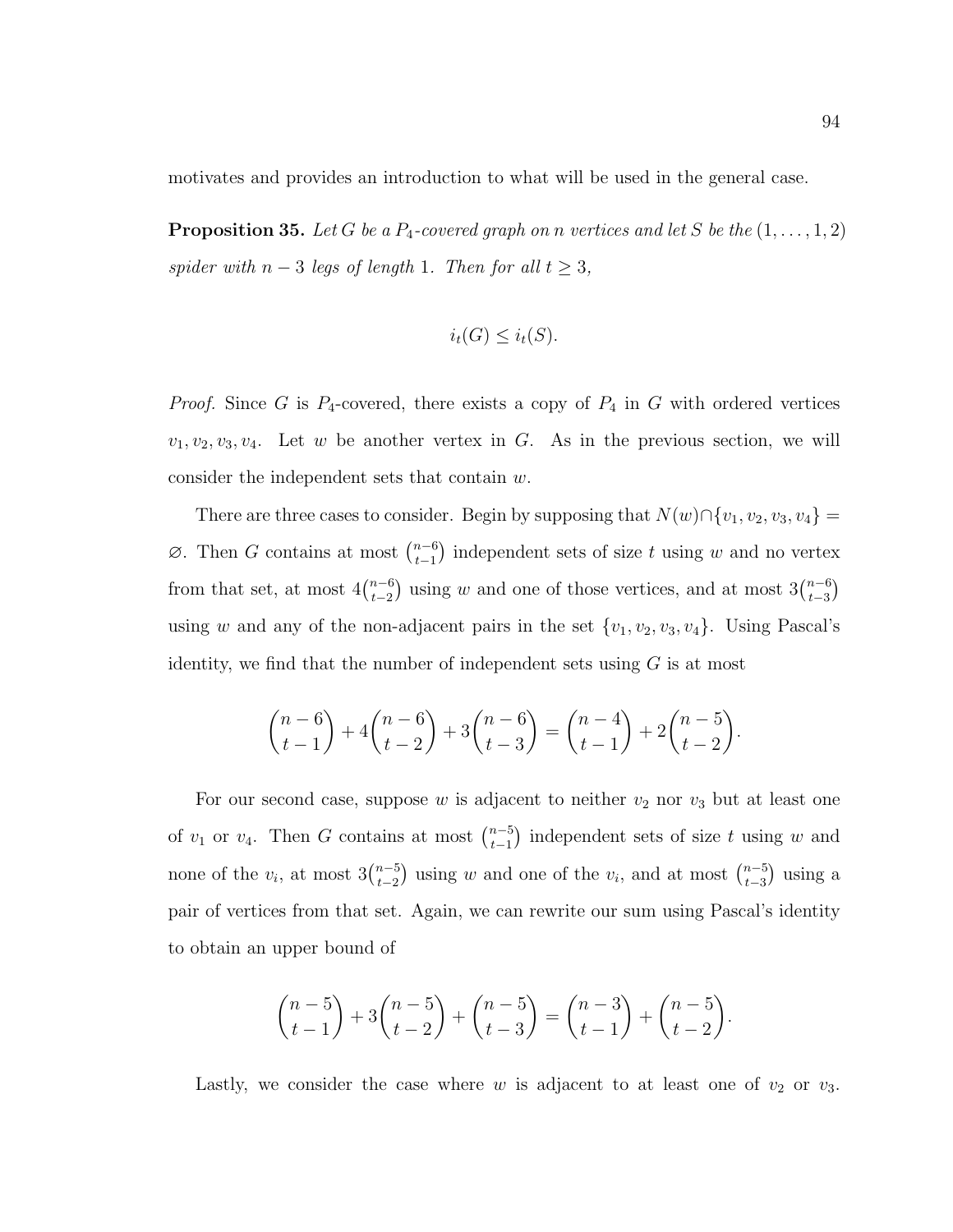Without loss of generality, assume  $w$  is adjacent to  $v_3$ . Then  $G$  contains at most  $\binom{n-3}{1}$  $\binom{n-3}{t-1}$  independent sets of size t using w but not  $v_2$  and at most  $\binom{n-4}{t-2}$  $_{t-2}^{n-4}$ ) using w and  $v_2$ . Thus G has at most

$$
\binom{n-3}{t-1} + \binom{n-4}{t-2}
$$

independent sets of size t using w. Note that this bound is met with equality for every vertex  $w \notin \{v_1, v_2, v_3, v_4\}$  in S. Furthermore, this is the largest bound provided by the three cases. Therefore  $i_t(G)$  is maximized for all  $t \geq 3$  when  $G \cong S$ .  $\Box$ 

In order to extend this to arbitrary paths, we state the following well-known and prove a lemma of our own.

<span id="page-103-0"></span>**Lemma 19.** [Hopkins and Staton, 1984] Let  $k \ge 1$  and  $0 \le t \le k + 1$ . Then

$$
i_t(P_k) = \binom{k+1-t}{t}.
$$

<span id="page-103-1"></span>**Lemma 20.** For all  $t \geq 1$  and for positive integers a and b,

$$
i_t(P_a \cup P_b) \leq i_t(P_{a+b-1} \cup K_1).
$$

*Proof.* Let  $t \geq 3$  be fixed. Label the vertices of  $P_a \cup P_b$  as  $v_1, \ldots, v_a, v_{a+1}, \ldots, v_{a+b}$ where  $\{v_1, \ldots, v_a\}$  is the vertex set of  $P_a$  and  $\{v_{a+1}, \ldots, v_{a+b}\}$  is the vertex set of  $P_b$ , each with vertices labeled in the order of the vertices on the respective paths. Label the vertices of  $P_{a+b-1} \cup K_1$  as  $u_1, \ldots, u_{a+b}$  where  $\{u_1, \ldots, u_{a+b-1}\}$  is the vertex of set of  $P_{a+b-1}$  and  $u_{a+b}$  is the vertex for our isolated vertex.

We prove our inequality by exhibiting an injection  $f$  from the collection of independent sets of size t in  $P_a \cup P_b$  to the collection of independent sets of size t in  $P_{a+b-1}\cup K_1$ . To this end, let  $\mathcal I$  be an independent set in  $P_a\cup P_b$ . If  $|\mathcal I\cap \{v_a,v_{a+1}\}| \leq 1$ ,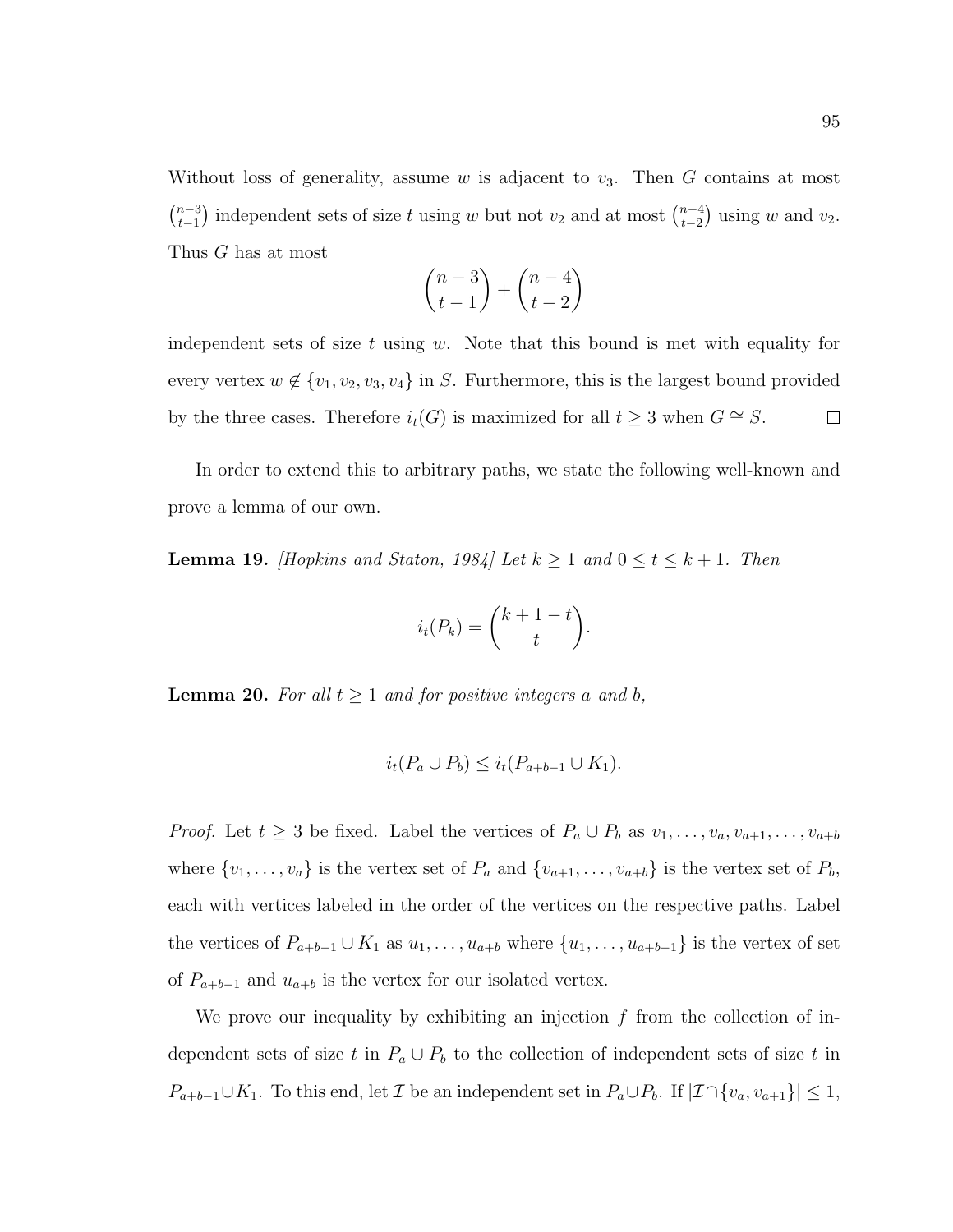let

$$
f(I) = \{u_j : v_j \in \mathcal{I}\}.
$$

Otherwise,  $\{v_a, v_{a+1}\}\subseteq \mathcal{I}$ . Then we define

$$
f(I) = \{u_j : j \le a - 1 \text{ and } v_j \in \mathcal{I}\} \cup \{u_{a+b-j} : j \ge 0 \text{ and } v_{a+j} \in \mathcal{I}\}.
$$

Each case is injective on its own and the definition of  $f$  is such that the two cases are disjoint. Therefore the number of independent sets of size t in  $P_a \cup P_b$  is at most the number of independent sets of size t in  $P_{a+b-1} \cup K_1$ .  $\Box$ 

We are now ready to prove Theorem [6.](#page-15-0)

**Theorem [6.](#page-15-0)** Let G be a  $P_k$ -covered graph on n vertices and let S be the  $(1, \ldots, 1, k-2)$ spider with  $n - k - 1$  legs of length 1. Then for all  $t \geq 3$ ,

$$
i_t(G) \leq i_t(S).
$$

*Proof.* Since G is  $P_k$ -covered, there exists a copy P of  $P_k$  in G with ordered vertices  $v_1, v_2, \ldots, v_k$ . Let w be another vertex in G. We will consider the independent sets that contain  $w$ , and we have two general cases to consider.

Begin by supposing that  $N(w) \cap P = \emptyset$ . Since  $d(w) \geq 1$ , there are at most  $n - k - 2$  non-neighbors of w that are outside of P. Let I be an independent set in G containing w. If  $|I \cap P| = t - j - 1$ , then we can build I in at most  $\binom{n-k-2}{i}$  $\binom{k+1-(t-1-j)}{t-1-j}$ ways by choosing an independent set of size  $t - 1 - j$  from P and the remaining j vertices from outside of P. Here the number of independent sets of size  $t - 1 - j$  is given by Lemma [19.](#page-103-0) Summing over  $j$ , we see that the number of independent sets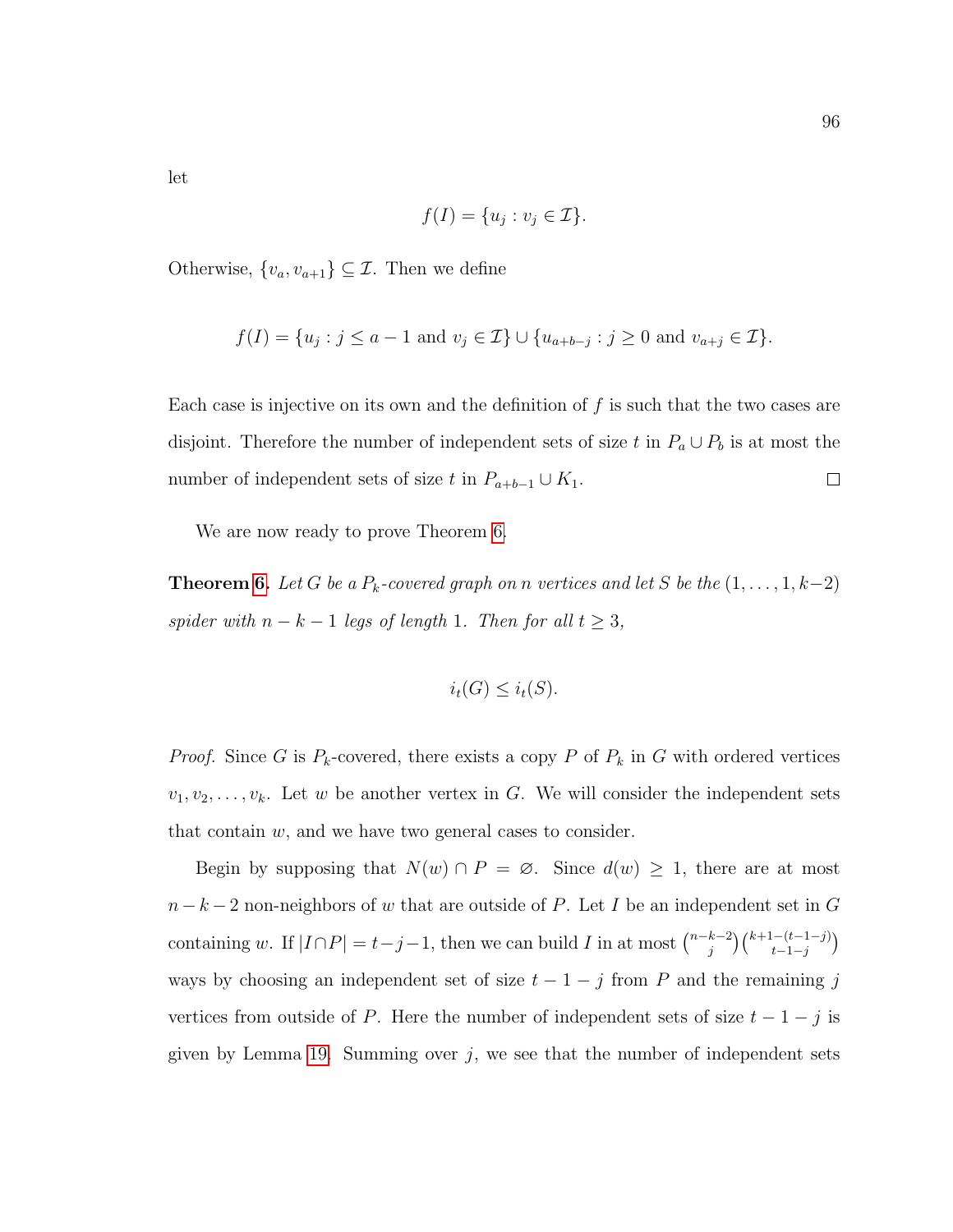using  $w$  in this case is at most

$$
\sum_{j=0}^{t-1} \binom{n-k-2}{j} \binom{k+1-(t-1-j)}{t-1-j}.
$$

Otherwise w is adjacent to some  $v_c$  in P. Without loss of generality, we shall assume  $c \geq k/2$ , and we will show that the number of independent sets of size t using w is maximized when  $c = k - 1$ . To this end, we first note that if  $c = k$ , then the vertices taken from P must be an independent set in a copy of  $P_{k-1}$ . On the other hand, if  $c = k - 1$ , then the vertices from P are taking from a copy of  $P_{k-2} \cup K_1$ where the disjoint copy of  $K_1$  is the vertex  $v_k$ . Since  $P_{k-2} \cup K_1$  is a proper subgraph of  $P_{k-1}$  on the same number of vertices, the former clearly contains at least as many independent sets of any fixed size as the latter.

We now compare the case where  $c = k - 1$  to the case where  $c \leq k - 2$ . As previously stated, vertices in  $P$  that are used in an independent set with  $w$  are taken from  $P_{k-2} \cup K_1$  when  $c = k - 1$ . If  $c \leq k - 2$ , then the vertices in P that are used in an independent set with w are taken from a copy of  $P_{c-1} \cup P_{k-c}$  where  $P_{c-1}$  is given by the vertices  $v_1, \ldots, v_{c-1}$  and  $P_{k-c}$  is given by the vertices  $v_{c+1}, \ldots, v_k$ . Applying Lemma [20,](#page-103-1) with  $a = c - 1$  and  $b = k - c$ ,

$$
i_j(P_{c-1} \cup P_{k-c}) \le i_j(P_{k-2} \cup K_1)
$$

for all  $0 \leq j \leq t-1$ .

Since S meets the upper bound on the number of independent sets of size  $t$  using  $w$ where  $N(w) \cap P = \{v_{k-1}\}\$ , the proof will be complete after establishing the following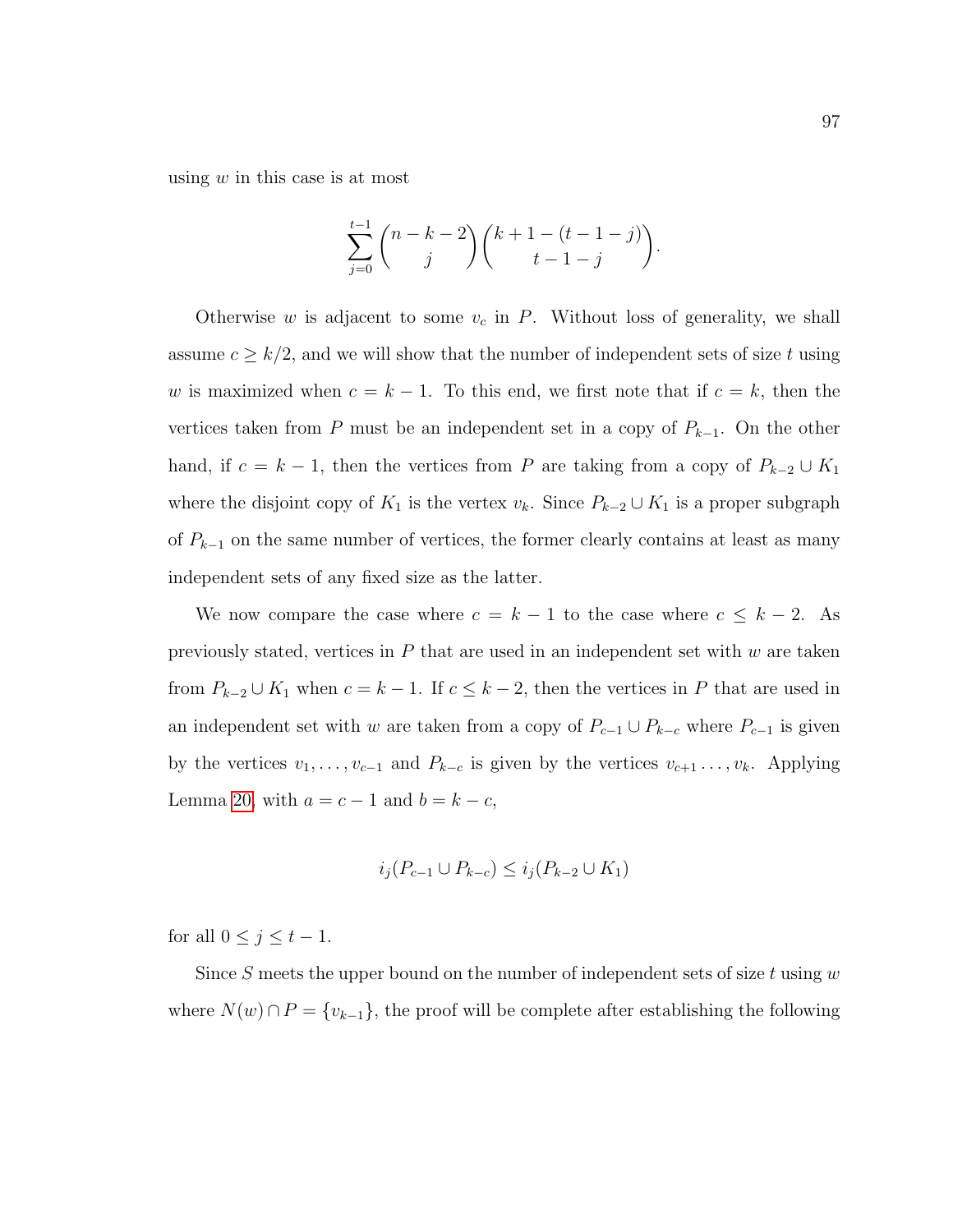inequality where the summation on the right is the bound where  $N(w) \cap P = \{v_{k-1}\}.$ 

$$
\sum_{j=0}^{t-1} {n-k-2 \choose j} {k+1-(t-1-j) \choose t-1-j} \le \sum_{j=0}^{t-1} {n-k \choose j} {k-1-(t-1-j) \choose t-1-j}.
$$

Rather than showing this algebraically, we note that the bound on the left is the number of independent sets of size t in  $P_k \cup \overline{K}_{n-k-2}$ . The bound on the right is the number of independent sets of size t in  $P_{k-2} \cup \overline{K}_{n-k}$ . Since  $P_{k-2} \cup \overline{K}_{n-k}$  is a proper, spanning subgraph of  $P_k \cup \overline{K}_{n-k-2}$ , every independent set in the larger graph is necessarily an independent set in its subgraph. Therefore our inequality is established, and the proof is complete.  $\Box$ 

#### 4.4 Independent Sets in Matching-Covered Graphs

For our final choice of H, we now address the number of independent sets of size  $t \geq 3$ in  $m_{2}$ -covered graphs. To do this, we begin by proving Theorem [7,](#page-16-0) establishing a strong restriction on the possible structure of an optimal graph.

**Theorem [7.](#page-16-0)** Let G be an  $mK_2$ -covered graph on n vertices with  $m \geq 2$ . Then for all  $t \geq 3$  there exists a graph  $H_{\ell} = K_{1,n-2\ell-1} \cup \ell K_2$  for some  $\ell \geq m-1$  such that  $i_t(G) \leq i_t(H_\ell).$ 

*Proof.* We will first consider the case where  $m = 2$ . Let G be  $2K_2$ -covered and edgeminimal; that is, the removal of any edge in  $G$  results in a graph that is no longer  $2K_2$ -covered. Here G must contain a vertex-disjoint pair of edges  $v_1v_2$  and  $v_3v_4$ . Pick these edges such that  $d(v_1) + d(v_2) + d(v_3) + d(v_4)$  is maximum among such edges. Since G is edge-minimal,  $e({v_1, v_2}, {v_3, v_4}) = 0$ . That is, there are no edges between the pairs. For  $1 \leq i \leq 4$ , let  $N_i$  denote the neighborhood of  $v_i$  in G, excluding the other  $v_j$ , and let  $n_i = |N_i|$ . Since each vertex in  $N = \bigcup_{i=1}^4 N_i$  is adjacent to some  $v_i$ ,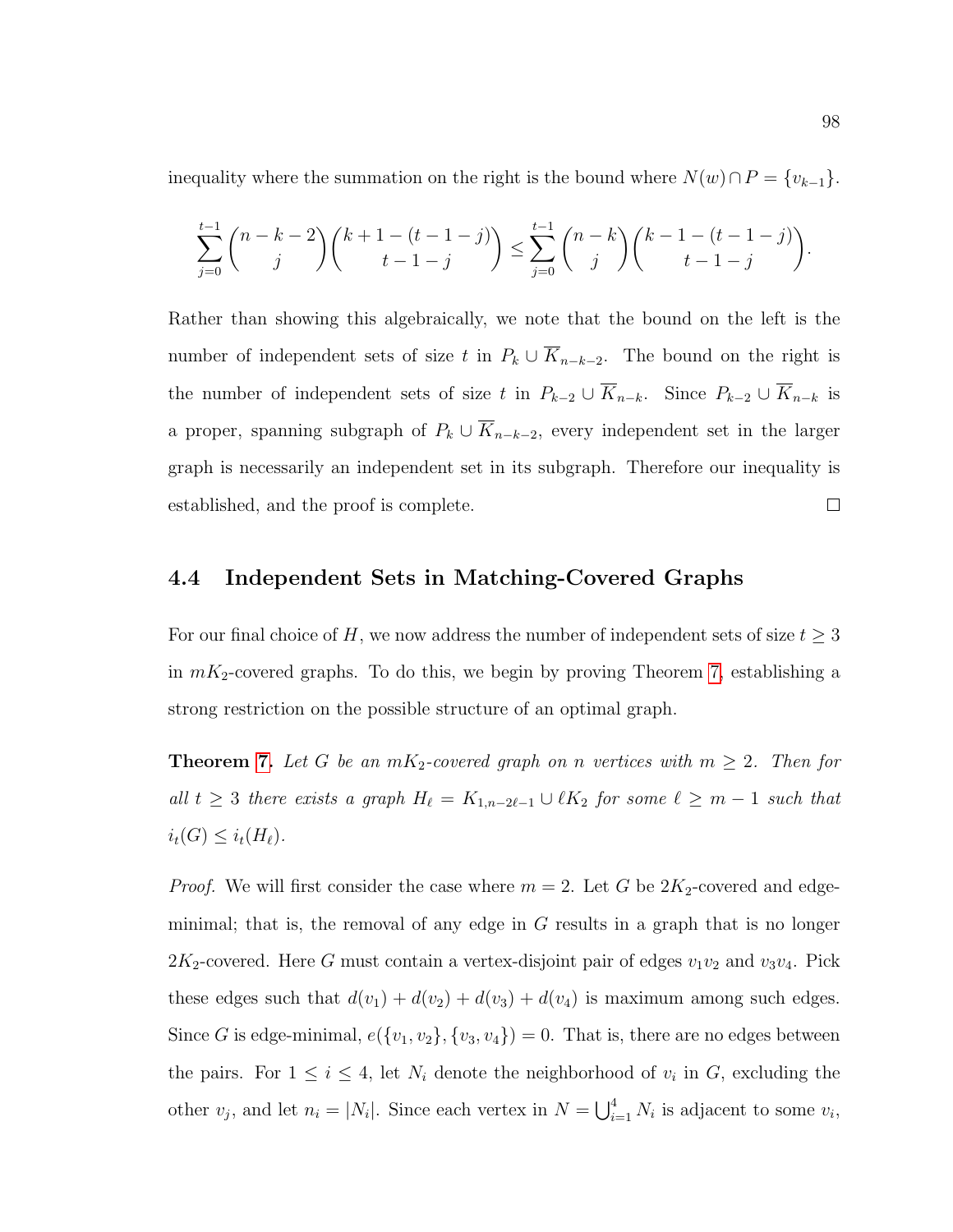each vertex is  $2K_2$ -covered using one such edge and either  $v_1v_2$  or  $v_3v_4$ . Since G is edge-minimal, we can assume then that there is exactly one such edge for each  $v \in N$ and that  $N$  is an independent set.

We build a new graph  $G'$  on the same vertex set as follows. Take the graph  $G$ with  $v_1v_2$  and  $v_3v_4$  as chosen above. For every vertex  $v \in N$ , add the edge  $vv_1$  and delete  $vv_i$  for all  $i \geq 2$ . Since every vertex  $v \in N$  is still contained in a copy of  $2K_2$ by considering the edges  $vv_1$  and  $v_3v_4$ , and since no other edges are changed, we have that  $G'$  is also  $2K_2$ -covered.

We now show that  $i_t(G) \leq i_t(G')$  for all  $t \geq 3$ . For all  $J \subseteq N$  and for all  $i \geq 0$ , let  $e_i(J)$  denote the number of independent sets I in G with  $I \cap N = J$  and  $|I| = |J| + i$ . We define  $e'_{i}(J)$  similarly for G'. We now prove the following claim.

**Claim 1.** For all J and i,  $e'_i(J) \ge e_i(J)$ .

*Proof.* Let  $J \subseteq N$  and i be fixed. For a given J, an independent set I in G can include at most one of  $v_1, v_2$  and at most one of  $v_3, v_4$ . If  $J \neq \emptyset$ , then there is some j such that any independent set I containing J in G cannot contain  $v_j$ . Thus there are at most 3 ways for I to include 1 element from  $\{v_1, v_2, v_3, v_4\}$  and at most 2 ways to include two such elements. On the other hand, any independent set in  $G'$  can include  $v_2$  and either  $v_3$  or  $v_4$ . Thus we always have 3 ways to include 1 element from  $\{v_2, v_3, v_4\}$  and 2 ways to include two such elements. The ways we can choose elements from the remaining vertices of the graph are unchanged between  $G$  and  $G'$ . Therefore  $e_i(J) \leq e'_i(J)$ .  $\Box$ 

By the above claim, we have that  $i_t(G) \leq i_t(G')$  for all t. It follows that we can continue this process until there is no pair of disjoint edges with at least two vertices of degree greater than 1. At this point we are left with  $H_{\ell}$  for some  $\ell$ .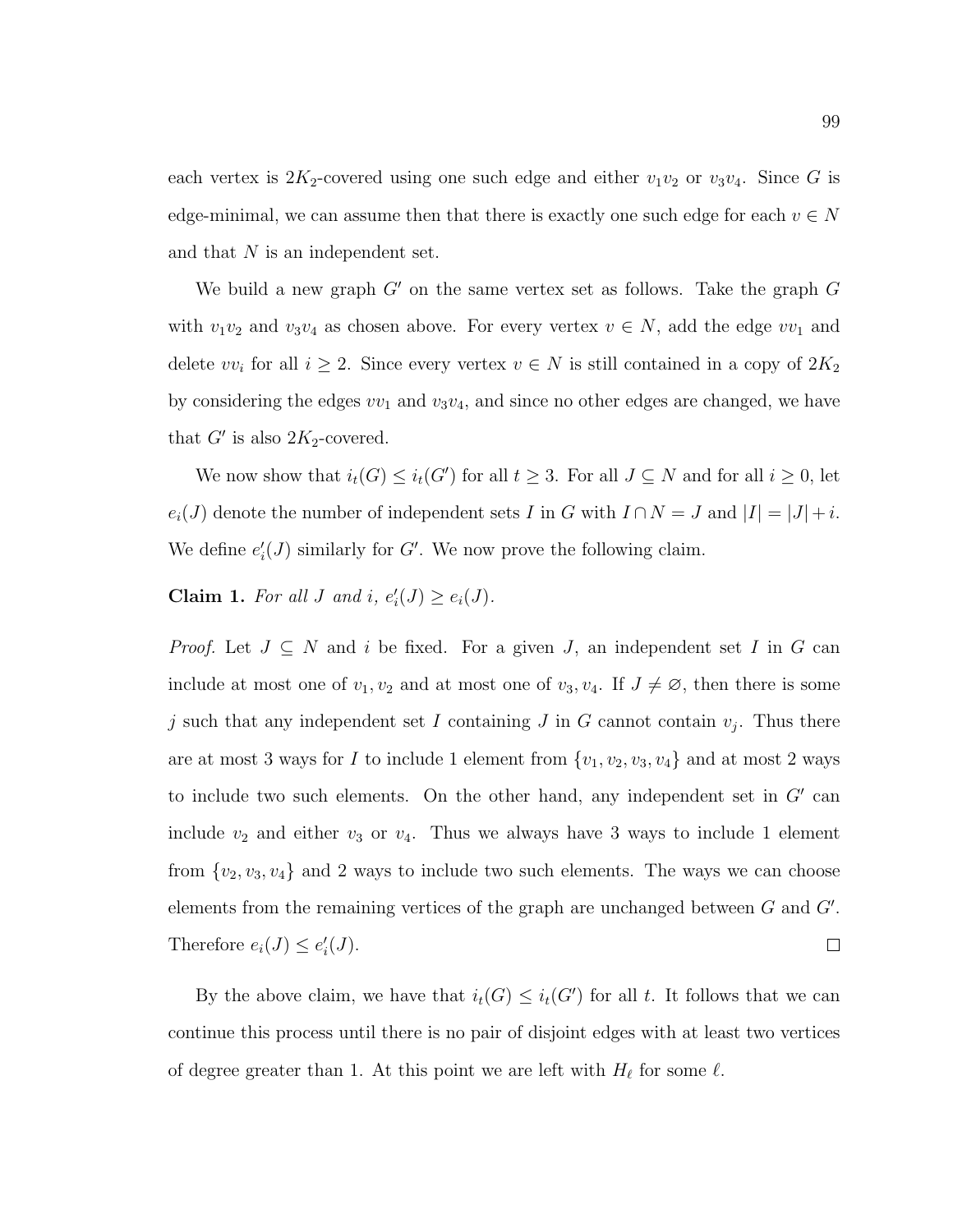When  $m > 2$ , we take m disjoint copies of  $K_2$ . By the argument above, we can take any two disjoint copies of  $K_2$  from the m that we are guaranteed and force the union of their neighborhoods to all be adjacent to the same vertex. In this manner, we obtain  $H_{\ell}$  for some  $\ell$  with  $\ell \geq m-1$ .  $\Box$ 

This lemma tells us the general structure of the  $m_{2}$ -covered graph that will maximize  $i_t(G)$  among such graphs for a given t. In particular, the optimal graph is the disjoint union of a star and at least as many disjoint edges as needed to be  $mK_2$ -covered. Given this structure, the next question is with regards to which choice of  $\ell \geq m-1$  results in  $H_{\ell}$  having the most independent sets of size t. Is it better to have a large star with as few disjoint edges as possible, or is it better to have as many disjoint edges as possible? This requires some care, and we begin with the case where  $t = 3$ , with graphs on an even and odd number of vertices considered separately.

<span id="page-108-0"></span>**Lemma 21.** Let  $G \cong K_{1,2\alpha+1} \cup (\frac{n}{2} - \alpha - 1)K_2$  and  $H \cong K_{1,2\alpha-1} \cup (\frac{n}{2} - \alpha)K_2$  for some  $1 \leq \alpha < \frac{n}{2}$ . Then  $i_3(H) - i_3(G) = n - 4\alpha + 1$ . In particular,  $i_3(H) > i_3(G)$  if and only if  $n \geq 4\alpha$ .

*Proof.* Consider independent sets of size 3 that are in exactly one of  $G$  and  $H$ . Let uv be the extra copy of  $K_2$  in H. Then G has an additional  $n-3$  independent sets of size 3 that use both u and v. On the other hand, H has an additional  $2(n - 2\alpha - 2)$ independent sets of size 3 using the center of the star and  $u$  or  $v$ . Thus

$$
i_3(H) - i_3(G) = 2(n - 2\alpha - 2) - (n - 3) = n - 4\alpha + 1.
$$

We end by noting that  $i_3(H) > i_3(G)$  precisely when  $n - 4\alpha + 1 > 0$ ; that is, when  $n \geq 4\alpha$ .  $\Box$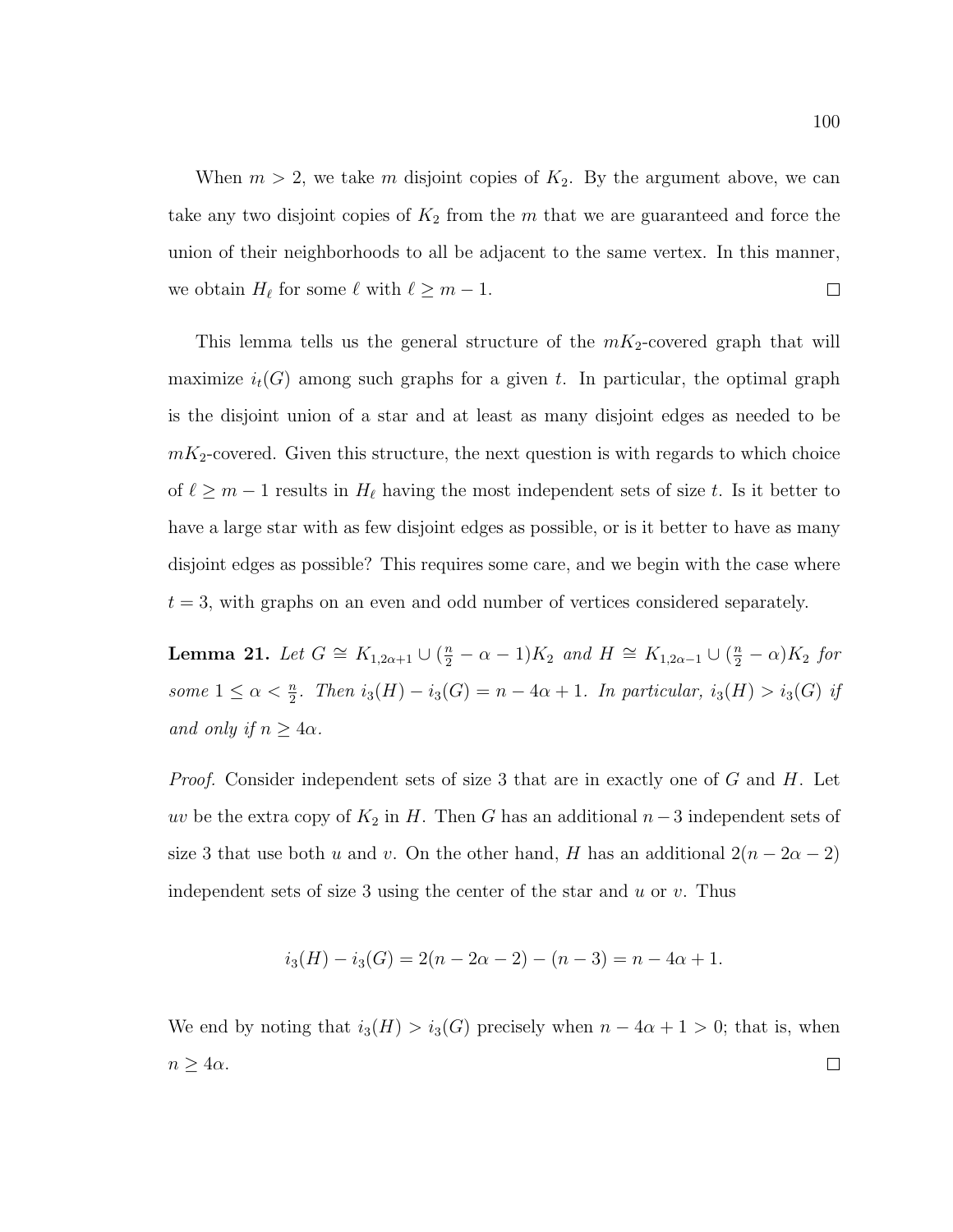**Proposition 36.** Let G be an  $mK_2$ -covered graph on n vertices with  $m \geq 2$  and n even. Then

$$
i_3(G) \leq i_3\left(\frac{n}{2}K_2\right).
$$

*Proof.* Let G be  $mK_2$ -covered on n vertices with  $i_3(G)$  maximum among  $mK_2$ -covered graphs. Suppose G is not a collection of disjoint edges. By Theorem [7,](#page-16-0)  $G \cong K_{1,2\alpha+1} \cup$  $(\frac{n}{2} - \alpha - 1)K_2$  for some  $1 \leq \alpha \leq \frac{n}{2} - m$ . By repeated application of Lemma [21,](#page-108-0)

$$
i_3\left(\frac{n}{2}K_2\right) - i_3(G) = \sum_{j=1}^{\alpha} (n - 4j + 1) = \alpha(n - 2\alpha - 1).
$$

This difference is greater than 0 whenever  $\alpha < \frac{n}{2} - \frac{1}{2}$  $\frac{1}{2}$ . Since  $\alpha \leq \frac{n}{2} - m \leq \frac{n}{2} - 2$ , the difference is always positive. Therefore  $i_3(G) < i_3(\frac{n}{2}K_2)$ , a contradiction to G having the maximum number of independent sets of size 3 among  $m_{2}$ -covered graphs. Hence  $G \cong \frac{n}{2}K_2$ .  $\Box$ 

With regards to the case where  $n$  is odd, we simply remark that our graph must contain  $K_{1,2}$  as a subgraph.

Given this result and the fact that a disjoint union of edges will also maximize independent sets of size 2, it is reasonable to suspect that the pattern will continue. If  $\frac{n}{2}K_2$  maximizes the number of independent sets of size 2 and 3 among  $mK_2$ -covered graphs for any choice of  $m$ , why not independent sets of larger size? Some computations in Sage using the 'IndependentSets' package reveal that this is not the case. Tables [4.1](#page-110-0) and [4.2](#page-110-1) present that the value of  $\ell$  that optimizes  $i_{\ell}(H_{\ell})$  among  $mK_2$ covered graphs for various choices of  $m$ ,  $t$ , and  $n$ . We note that these choices were obtained by computing and comparing the number of independent sets of each size in these graphs using Sage.

Notice that in these examples, the optimal choice is always m or  $n/2$ . That is,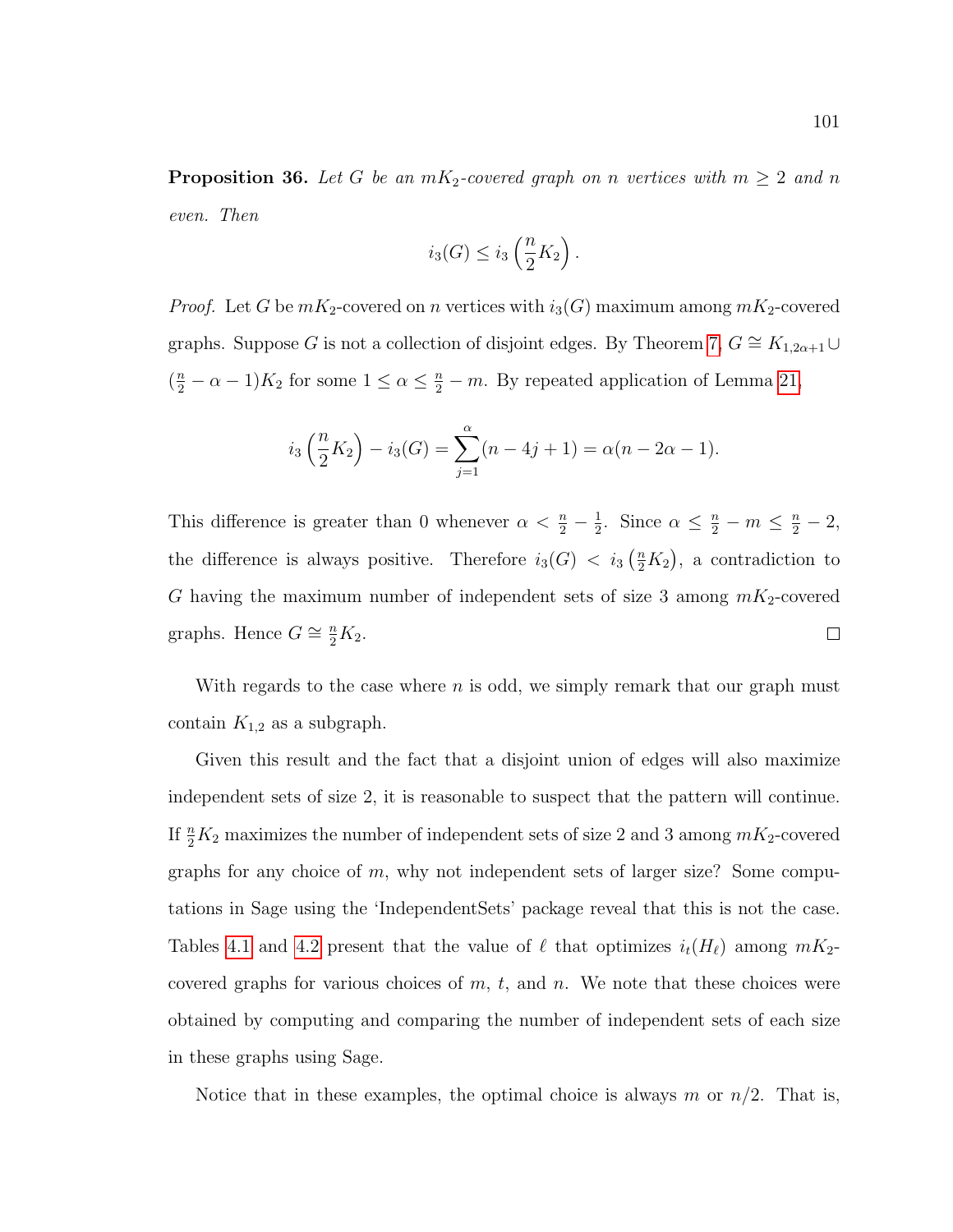<span id="page-110-0"></span>

| m              | $t = 3$ | $t = 4$        | $t=5$          | $t = 6$        | $t = 7$        | $t = 8$        | $t = 9$        | $t = 10$       |
|----------------|---------|----------------|----------------|----------------|----------------|----------------|----------------|----------------|
| $\overline{2}$ | 10      | $\overline{2}$ | $\overline{2}$ | $\overline{2}$ | $\overline{2}$ | $\overline{2}$ | $\overline{2}$ | 2              |
| 3              | 10      | 3              | 3              | 3              | 3              | 3              | 3              | 3              |
| $\overline{4}$ | 10      | 4              | 4              | 4              | 4              | $\overline{4}$ | 4              | 4              |
| 5              | 10      | 5              | $\overline{5}$ | 5              | 5              | 5              | 5              | $\overline{5}$ |
| 6              | 10      | 10             | 6              | 6              | 6              | 6              | 6              | 6              |
| 7              | 10      | 10             | 10             |                |                |                |                |                |
| 8              | 10      | 10             | 10             | 10             | 8              | 8              | 8              | 8              |
| 9              | 10      | 10             | 10             | 10             | 10             | 9/10           | 9              | 9              |
| 10             | 10      | 10             | 10             | 10             | 10             | 10             | 10             | 10             |

Table 4.1: Choices of  $\ell$  that maximize  $i_t(H_\ell)$  among  $mK_2$ -covered graphs on 20 vertices where  $\ell \geq m-1$ 

<span id="page-110-1"></span>

| m              | $t = 3$ | $t = 4$        | $t = 5$        | $t = 6$        | $t = 7$        | $t = 8$        | $t = 9$        | $t=10$         | $t = 11$       | $t=12$         | $t=13$         | $t=14$         | $t = 15$       |
|----------------|---------|----------------|----------------|----------------|----------------|----------------|----------------|----------------|----------------|----------------|----------------|----------------|----------------|
| $\overline{2}$ | 15      | $\overline{2}$ | $\overline{2}$ | $\overline{2}$ | $\overline{2}$ | $\overline{2}$ | $\overline{2}$ | $\overline{2}$ | $\overline{2}$ | $\overline{2}$ | $\overline{2}$ | $\overline{2}$ | $\overline{2}$ |
| 3              | 15      | 3              | 3              | 3              | 3              | 3              | 3              | 3              | 3              | 3              | 3              | 3              | 3              |
| 4              | 15      | 4              | $\overline{4}$ | 4              | $\overline{4}$ | $\overline{4}$ | $\overline{4}$ | $\overline{4}$ | $\overline{4}$ | $\overline{4}$ | 4              | 4              |                |
| 5              | 15      | 5              | 5              | 5              | 5              | $\overline{5}$ | $\overline{5}$ | 5              | 5              | 5              | 5              | 5              | 5              |
| 6              | 15      | 6              | 6              | 6              | 6              | 6              | 6              | 6              | 6              | 6              | 6              | 6              |                |
| 7              | 15      | 15             | 7              | 7              | 7              | $\overline{7}$ | $\overline{7}$ | $\overline{7}$ | $\overline{7}$ | $\overline{7}$ | 7              | 7              |                |
| 8              | 15      | 15             | 8              | 8              | 8              | 8              | 8              | 8              | 8              | 8              | 8              | 8              |                |
| 9              | 15      | 15             | 9              | 9              | 9              | 9              | 9              | 9              | 9              | 9              | 9              | 9              | 9              |
| 10             | 15      | 15             | 15             | 10             | 10             | 10             | 10             | 10             | 10             | 10             | 10             | 10             | 10             |
| 11             | 15      | 15             | 15             | 11             | 11             | 11             | 11             | 11             | 11             | 11             | 11             | 11             | 11             |
| 12             | 15      | 15             | 15             | 15             | 12             | 12             | 12             | 12             | 12             | 12             | 12             | 12             | 12             |
| 13             | 15      | 15             | 15             | 15             | 15             | 15             | 13             | 13             | 13             | 13             | 13             | 13             | 13             |
| 14             | 15      | 15             | 15             | 15             | 15             | 15             | 15             | 15             | $15\,$         | 14             | 14             | 14             | 14             |
| 15             | 15      | 15             | 15             | 15             | 15             | 15             | 15             | 15             | $15\,$         | 15             | 15             | 15             | 15             |

Table 4.2: Choices of  $\ell$  that maximize  $i_t(H_\ell)$  among  $mK_2$ -covered graphs on 30 vertices where  $\ell \geq m-1$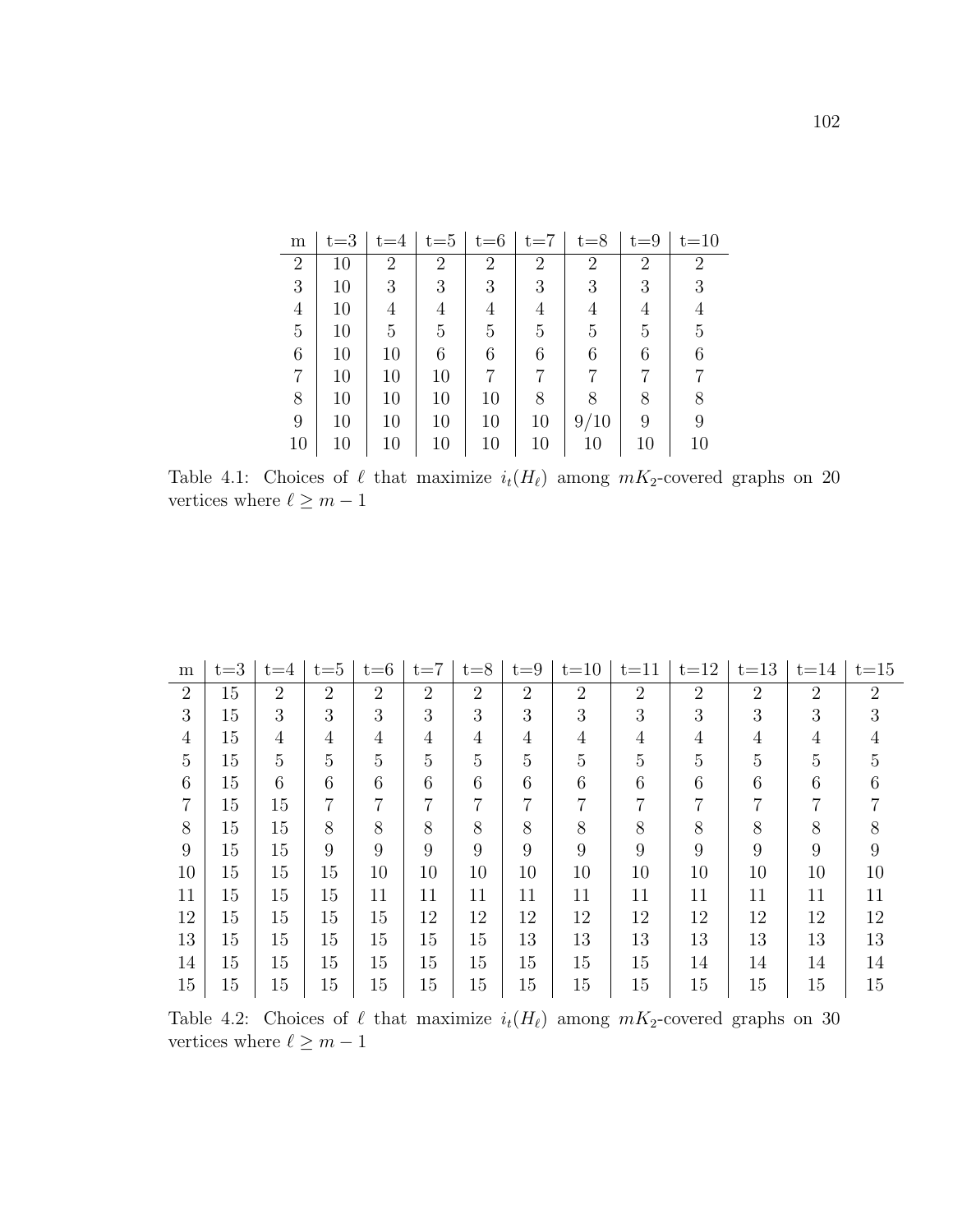the optimal choice is either a large star with as few disjoint edges as required, or it is a disjoint union of edges.

We would like to determine if this is the case and, ideally, determine the threshold at which the optimal graph changes. We prove a generalization of Lemma [21](#page-108-0) to point us in this direction and end the chapter with a conjecture. Recall that for a given  $n$ , we write  $H_{\ell}$  to denote the graph  $K_{1,n-2\ell-1} \cup \ell K_2$ .

**Lemma 22.** For all  $t \geq 3$ ,

$$
i_t(H_{\ell+1}) - i_t(H_{\ell}) = {\ell \choose t-2} 2^{t-1} - \sum_{j=0}^{t-2} {\ell \choose j} {n-2\ell-3 \choose t-j-2} 2^j.
$$

*Proof.* Note that we can obtain  $H_{\ell+1}$  from  $H_{\ell}$  by deleting edges vx and vy from  $H_{\ell}$ where v is the unique vertex of degree greater than 1 and x and y are two of its neighbors, and by adding the edge xy. We now consider which independent sets are gained under this transformation as well as those which are lost. In particular, the only independent sets that we gain are those which use  $v$  and one of  $x$  or  $y$ . By using v, we are forced to pick the remaining vertices from the other  $\ell$  disjoint copies of  $K_2$ . Thus we select  $t - 2$  of these pairs as well as either of the two vertices from each of these pairs. Thus we gain

$$
2\binom{\ell}{t-2}2^{t-2}
$$

independent sets of size t.

On the other hand, we lose all independent sets of size t from  $H_{\ell}$  that used both x and y. Suppose such an independent set uses j vertices from the  $\ell$  disjoint edges. As before, we choose j of these  $\ell$  pairs and then select a vertex from each. We then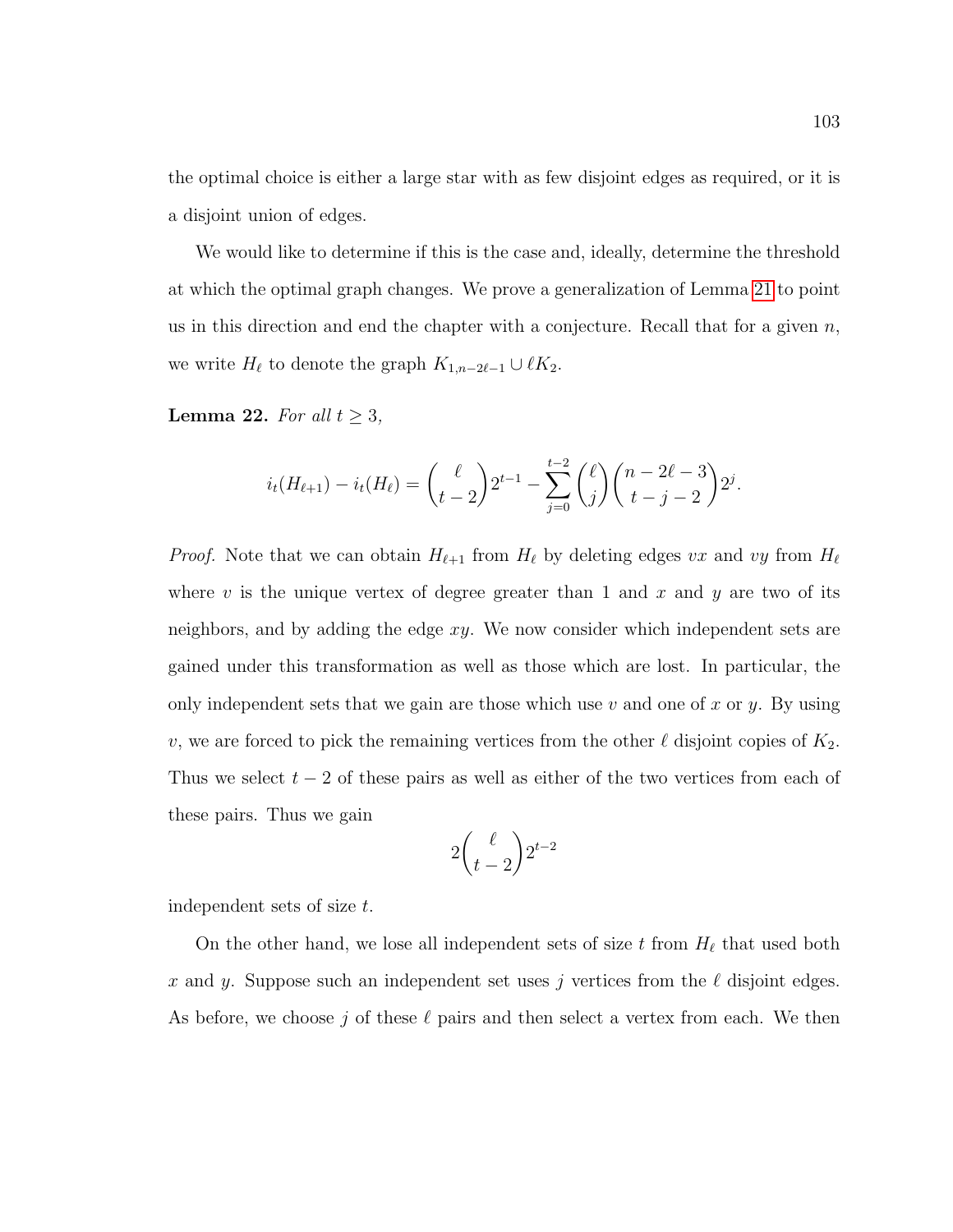select the remaining  $t - j - 2$  vertices from the neighbors of v. That is, we lose

$$
\binom{\ell}{j}\binom{n-2\ell-3}{t-j-2}2^j
$$

independent sets of size t. We can do this for all j from 0 to  $t - 2$ . Summing over j yields the desired difference.  $\Box$ 

<span id="page-112-0"></span>**Conjecture 1.** Let G be an  $mK_2$ -covered graph on n vertices with n even. There exists a constant  $t_{m,n}$  such that the following hold.

- 1.  $i_t(G)$  ≤  $i_t(K_{1,n-2m+1} \cup (m-1)K_2)$  for all  $t \ge t_{m,n}$
- 2.  $i_t(G) \leq i_t(\frac{n}{2}K_2)$  for all  $2 \leq t < t_{m,n}$ .

We are interested in determining, if this conjecture is true, what the value of this threshold  $t_{m,n}$  is for all m and n, but proving this unimodality result on its own is still of interest.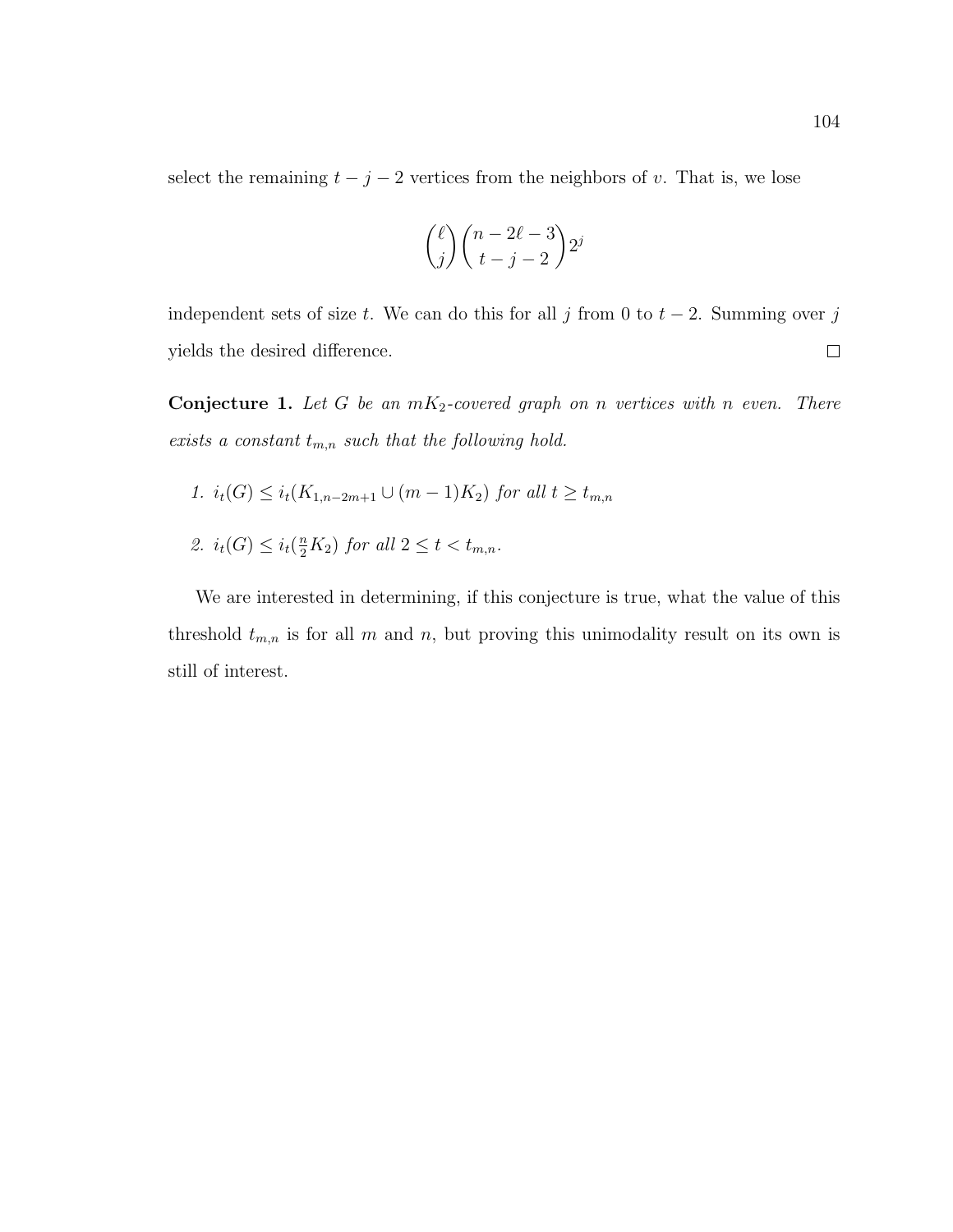## Chapter 5

## Future Work

We conclude with some remarks for future directions related to the problems discussed in the preceding chapters. There are many ways to proceed, but we will highlight a few specific problems that are especially intriguing.

In Chapter 2 we considered the generalized saturation problem of determining the value of  $\text{sat}_H(n, F)$  for various choices of H and F. This problem is still very young, and there are many other classes of graphs open for consideration. With regards to the classes considered in these pages, the following questions stand out.

Question 3. For arbitrary r and t fixed, what value of c minimizes the lower bound on n in Theorem [5](#page-14-0) for the existence of an n-vertex,  $r$ -partite,  $S_t$ -saturated graph?

It would also be interesting to address the case where  $n < 2t - 1$  and the optimal configuration of an  $S_t$ -saturated graph is less clear. The relationship between cherrycounting and Moore graphs is also a problem worth additional attention.

Question 4. For  $n \geq 2t - 1$  with  $t \geq 2$  and  $r < t$ , what value(s) of m minimize  $s_r(KR_{t,n}(m))$ ? What structure minimizes  $s_r(G)$  when G is  $S_t$ -saturated and has fewer than  $2t - 1$  vertices?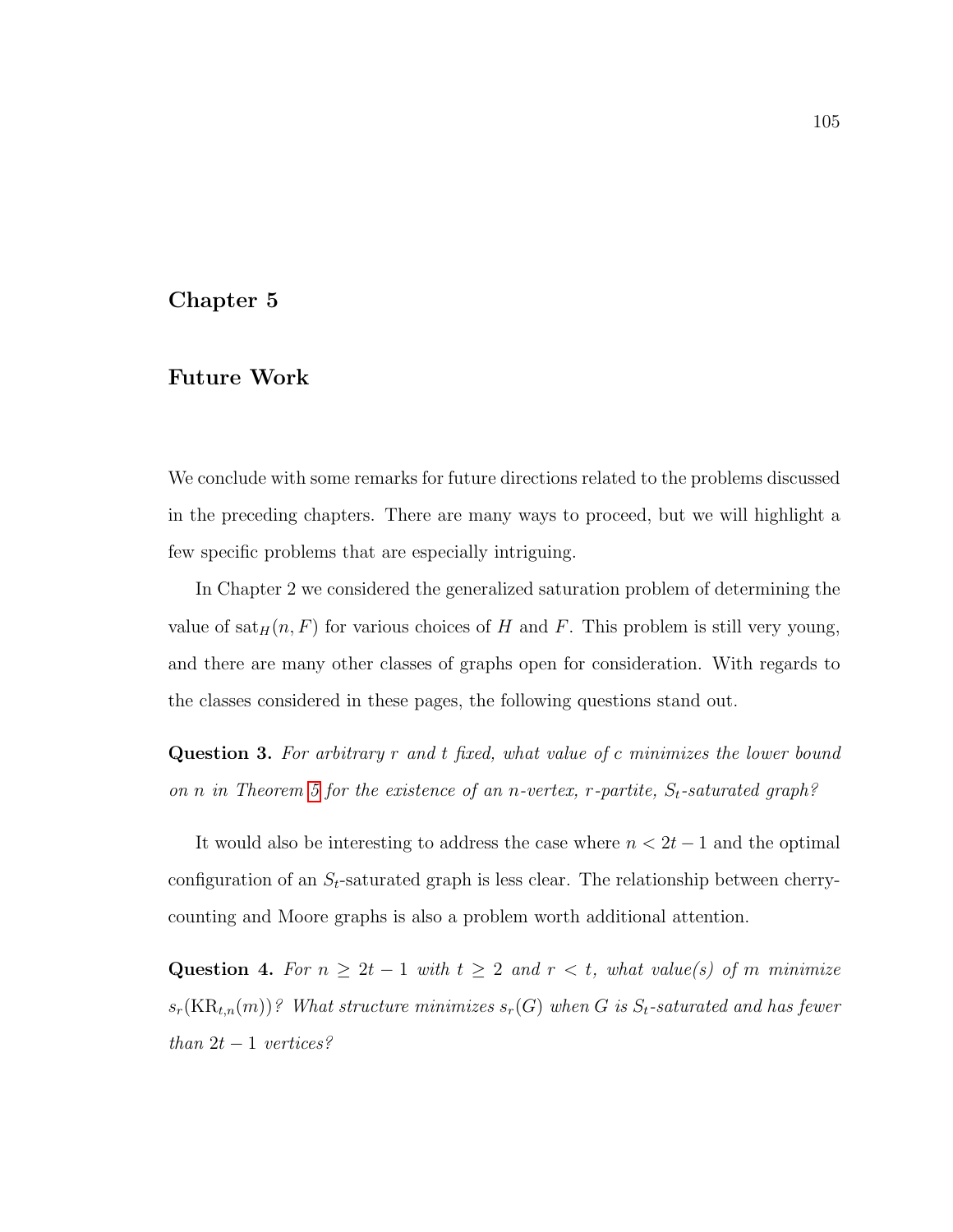Question 5. For what values of n is  $\text{sat}_{S_2}(n, K_3) < {n-1 \choose 2}$  $\binom{-1}{2}$ ? That is, when does there exist a triangle-saturated graph with fewer cherries than a larger star?

There is also a related notion not considered in our work which is that of *weak* saturation. Given graphs  $F$  and  $H$ , we say that a graph  $G$  that is a subgraph of H is weakly  $(F, H)$ -saturated if G is F-free and there exists an ordering  $e_1, \ldots, e_k$ of the edges in  $E(H) \setminus E(G)$  such that for all  $i \in [k]$ , there exists a copy of F in  $G \cup \{e_1, \ldots, e_i\}$  using the edge  $e_i$ . This concept was introduced by Bollobás in [\[5\]](#page-116-0). We write wsat $(F, H)$  to denote the minimum number of edges in a weakly  $(F, H)$ saturated graph. Given this new setting and the problems addressed in Chapter 2, the following question is a natural one to ask.

## Question 6. For  $r < t \leq n$  what is the value of  $w_{K_r}(K_t, K_n)$ ?

This question is especially intriguing because  $\text{sat}_{K_r}(n, K_t)$  is attained by the split graph for all  $r < t$  as discussed previously. In addition,  $\text{wsat}(K_t, K_n)$  is attained by the split graph [\[24\]](#page-118-0). Determining whether or not the split graph also maximizes copies of  $K_r$  for  $r \geq 3$  among weakly  $(K_t, K_n)$ -saturated graphs is an exciting task. Doing this even in the case where  $r = 3$  and  $t = 4$  is open and of interest.

With regards to tree-saturating graphs, we would like to fully characterize which trees are tree-saturating. We completed this task for those trees which are spiders; that is, trees with a single vertex of degree greater than 2. We also provided some results concerning caterpillars that are tree-saturating, but we lack a complete characterization of them.

The natural next step would be to consider triangle-free-saturating graphs and then bipartite-saturating graphs beyond that. While these are a couple of important classes of graphs, there are many other options as well.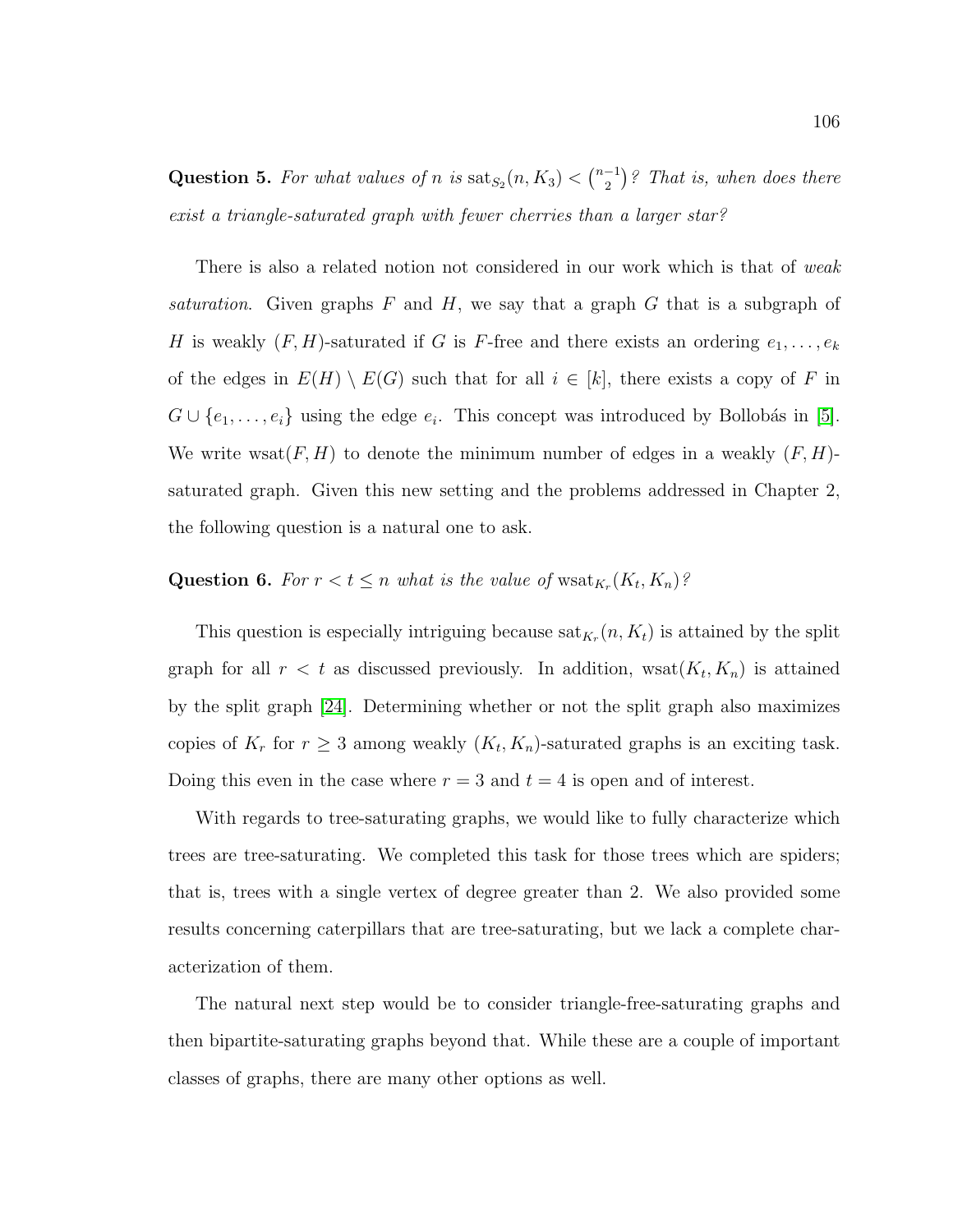Finally, we turn to the topic of Chapter 4, H-covered graphs. We were interested in maximizing independent sets of fixed size  $t \geq 3$  among star-covered graphs, pathcovered graphs, and  $mK_2$ -covered graphs. We identified the extremal graphs for stars and paths, and we gave a list of candidates from which the optimal  $mK_2$ -covered graph resides. Unlike the other main classes of graphs we considered, we showed that the  $mK_2$ -covered graph on n vertices that maximizes independent sets of size t is dependent on  $n, m$ , and  $t$ . The most natural next step for us is to prove or disprove Conjecture [1](#page-112-0) and, if it is true, to determine the value of the threshold  $t_{m,n}$  at which the extremal  $mK_2$ -covered graph on n vertices changes. In addition to this direct continuation of our work, we can also count independent sets in  $H$ -covered graphs for other choices of H as well as other substructures in the way that we did in our generalized saturation problems considered in Chapter 2.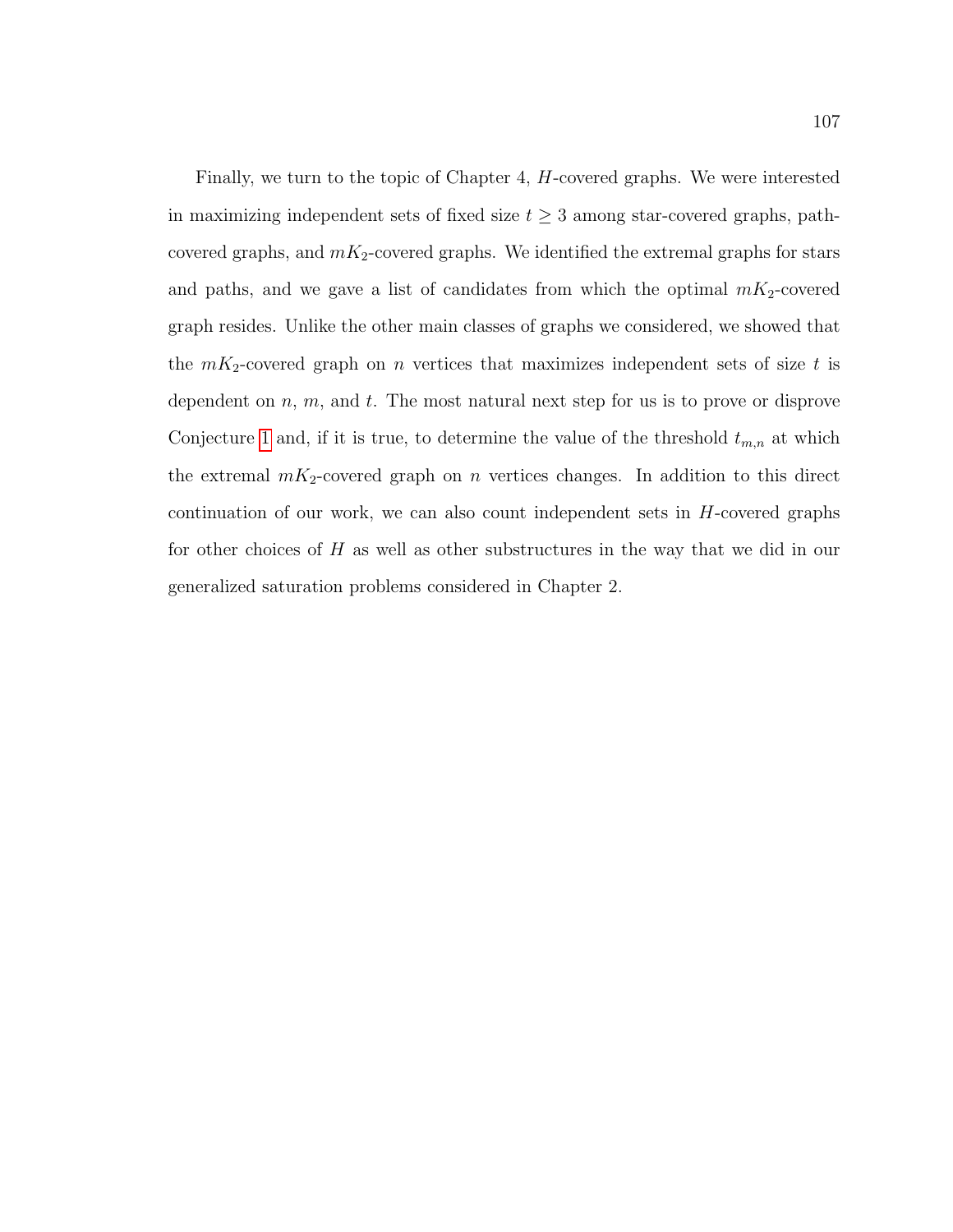## Bibliography

- [1] N. Alon. On the number of certain subgraphs contained in graphs with a given number of edges. Israel Journal of Mathematics, 53:97–120, 1986.
- [2] N. Alon, P. Erdős, R. Holzman, and M. Krivelevich. On  $k$ -saturated graphs with restrictions on the degrees. J. Graph Theory, 23:1–20, 1996.
- [3] N. Alon and C. Shikhelman. Many T copies in H-free graphs. Electronic Notes in Discrete Mathematics, 49:683–689, 2015.
- [4] B. Bollob´as. On generalized graphs. Acta Mathematica Academiae Scientiarum Hungarica, 16:447–452, 1965.
- <span id="page-116-0"></span>[5] B. Bollobás. Weakly k-saturated graphs. Beiträge zur Graphentheorie, pages 25–31, 1968.
- [6] B. Bollobás. Extremal Graph Theory. Academic Press, 1978.
- [7] D. Chakraborti and P.-S. Loh. Extremal graphs with local covering conditions. SIAM J. Discret. Math., 34:1354–1374, 2020.
- [8] D. Chakraborti and P.-S. Loh. Minimizing the numbers of cliques and cycles of fixed size in an F-saturated graph. Eur. J. Comb., 90:103185, 2020.
- [9] J. Conde and J. Gimbert. On the existence of graphs of diameter two and defect two. Discret. Math., 309:3166–3172, 2009.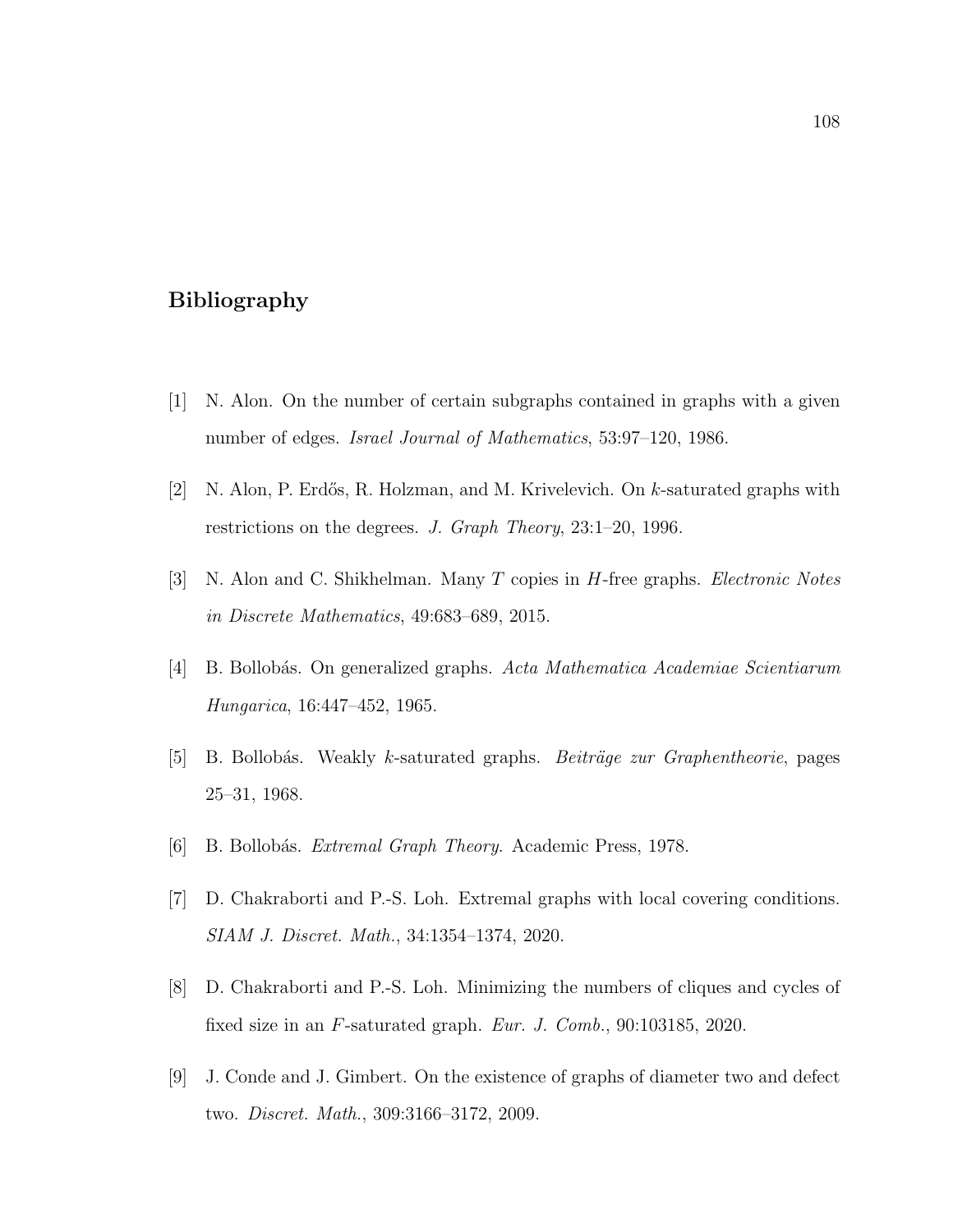- [10] S. Das. A brief note on estimates of binomial coefficients. [http://page.mi.](http://page.mi.fu-berlin.de/shagnik/notes/binomials.pdf) [fu-berlin.de/shagnik/notes/binomials.pdf](http://page.mi.fu-berlin.de/shagnik/notes/binomials.pdf), 2015.
- [11] P. Erdős. On the number of complete subgraphs contained in certain graphs. Magyar Tud. Akad. Mat. Kut. Intl. K˝ozl, 7:459–464, 1962.
- [12] P. Erdős and A. Rényi. Asymmetric graphs. Acta Mathematica Academiae Scientiarum Hungarica, 14:295–315, 1963.
- [13] P. Erdős, S. Fajtlowicz, and A. J. Hoffman. Maximum degree in graphs of diameter 2. Networks, 10:87–90, 1980.
- [14] B. Ergemlidze, A. Methuku, M. Tait, and C. Timmons. Minimizing the number of complete bipartite graphs in a  $K_s$ -saturated graph. Discussiones Mathematicae Graph Theory, 0, 2021.
- [15] R. Evans, J. Pulham, and J. Sheehan. On the number of complete subgraphs contained in certain graphs. Journal of Combinatorial Theory, Series B, 30(3):364– 371, 1981.
- [16] J. R. Faudree, R. J. Faudree, R. J. Gould, and M. S. Jacobson. Saturation numbers for trees. *Electron. J. Comb.*, 16, 2009.
- [17] J. R. Faudree, R. J. Faudree, and J. R. Schmitt. A survey of minimum saturated graphs. Electronic Journal of Combinatorics, 1000, 2011.
- [18] D. Galvin. Two problems on independent sets in graphs. Discret. Math., 311:2105–2112, 2011.
- [19] W. Gan, P.-S. Loh, and B. Sudakov. Maximizing the number of independent sets of a fixed size. Combinatorics, Probability and Computing, 24:521 – 527, 2014.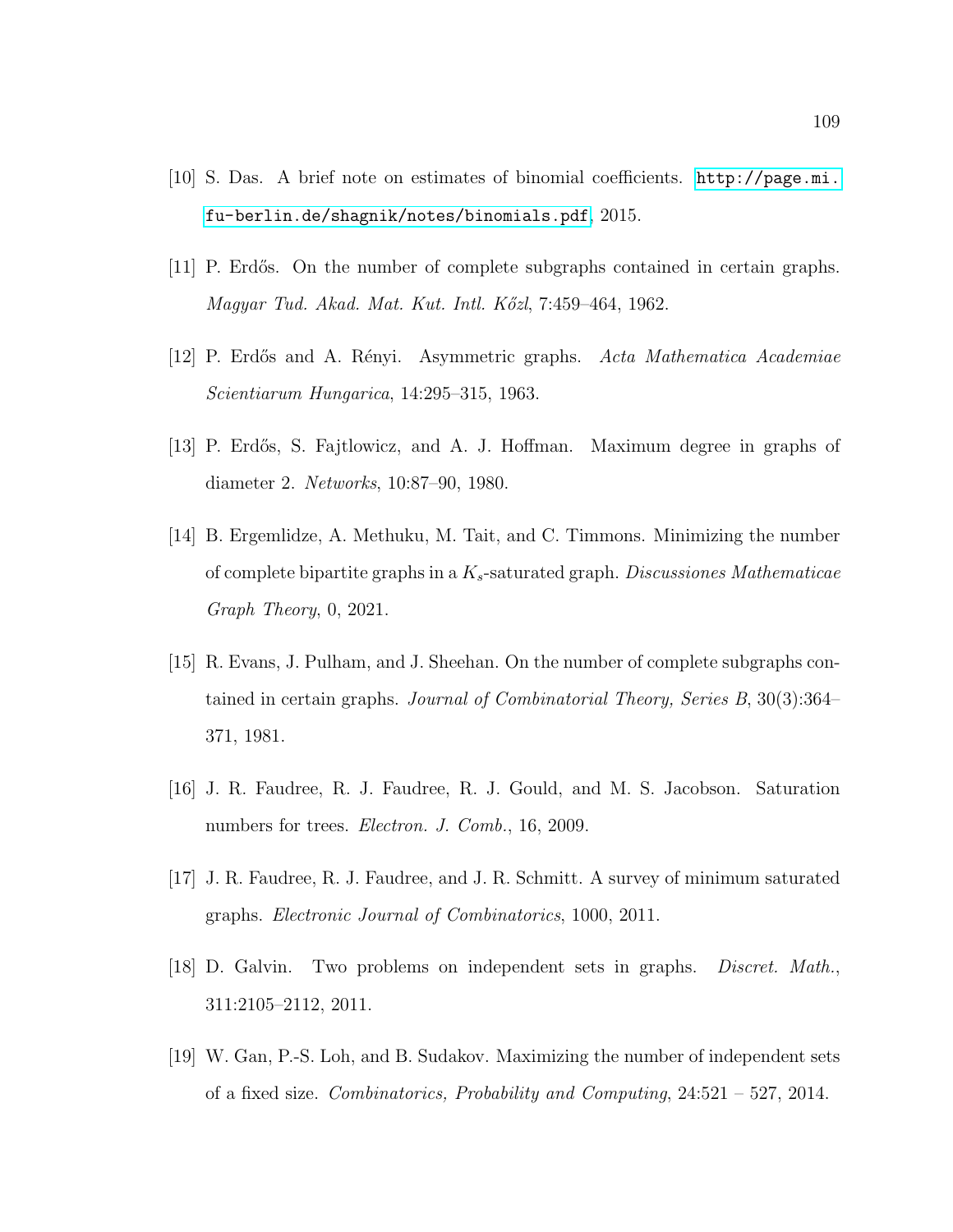- [20] A. J. Hoffman and R. R. Singleton. On Moore graphs with diameters 2 and 3. IBM J. Res. Dev., 4:497–504, 1960.
- [21] D. G. Hoffman and C. A. Rodger. The chromatic index of complete multipartite graphs. J. Graph Theory, 16:159–163, 1992.
- [22] L. Kászonyi and Z. Tuza. Saturated graphs with minimal number of edges.  $J$ . Graph Theory, 10:203–210, 1986.
- [23] J. Kritschgau, A. Methuku, M. Tait, and C. Timmons. Few H copies in F -saturated graphs. J. Graph Theory, 94:320–348, 2020.
- <span id="page-118-0"></span>[24] L. Lovász. Flats in matroids and geometric graphs. Combinatorial Surveys, pages 45–86, 1977.
- [25] L. Lovász and M. Simonovits. On the number of complete subgraphs of a graph II. In Studies in Pure Mathematics, pages 459–495, 1983.
- [26] D. MacKay. Information Theory, Inference, and Learning Algorithms. Cambridge University Press, 2003.
- [27] W. Mantel. Problem 28. Wiskundige Opgaven, 10:60–61, 1907.
- [28] R. R. Martin and J. J. Smith. Induced saturation number. Discret. Math., 312:3096–3106, 2012.
- [29] M. Miller, M. H. Nguyen, and G. Pineda-Villavicencio. On the nonexistence of graphs of diameter 2 and defect 2. Journal of combinatorial mathematics and combinatorial computing, 71:5–20, 2009.